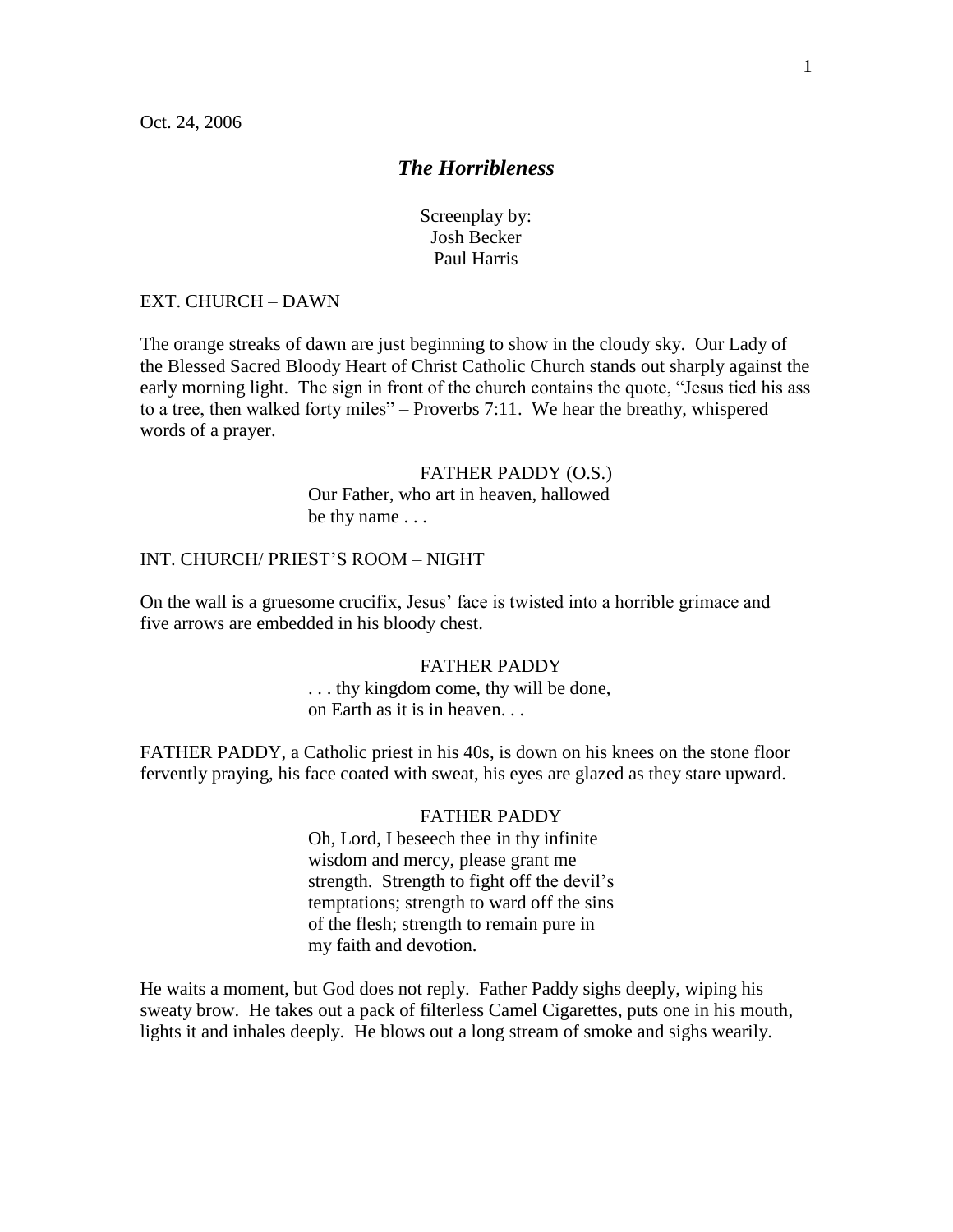Father Paddy steps over to the bookshelf, reaches behind the books and takes out a bottle of whiskey and a glass. He pours himself a big shot and slams it back, then takes a deep breath, opening his eyes wide.

Father Paddy then reaches behind the desk and pulls out a green plastic bong. He puts the bong to his mouth, lights the bowl and the bong gurgles gingerly as Father Paddy gets a big hit of pot. He winces as he holds in the massive hit, almost coughing, but stopping himself. He glances upward.

# FATHER PADDY

About that strength I was asking you for, Lord, uh, the sooner you could send it the better, okay?

Father Paddy waits, but there's still no reply. He looks utterly miserable as he opens the desk drawer, takes out a mirror with a small pile of cocaine on it, a rolled-up dollar bill, and a razorblade, which he uses to expertly cut lines. In utter anguish he bends down, puts the rolled-up dollar bill to his nostril and snorts the line.

# INT. CHURCH – DAY

Father Paddy preaches his sermon to his sparse congregation. He has white powder on his nostrils and is whacked-out on cocaine (among other things).

# FATHER PADDY

Oh God, you are so unknowable in your vastness, yet so vast in your unknowableness. To claim to know anything about you is the height of absurdity, but isn't that exactly why we're here? To try to quantify you into simple human terms? Based on no evidence at all? It really blows my mind. Like Moses or Jesus or somebody says somewhere in the bible, "Whoa, man, this is some heavy shit," or something to that effect. And it's true, it is heavy shit. The heaviest!

We see that there are eight people in the congregation, and most of them look like homeless vagrants who need a place to sleep. One vagrant tears a page from the hymnal and rolls a cigarette. Another bum has built a fire on the floor and is cooking beans in the can.

An older priest in his 60s, the BISHOP, stands at the back of the church and surveys the proceedings with a look of disappointment, sadly shaking his head.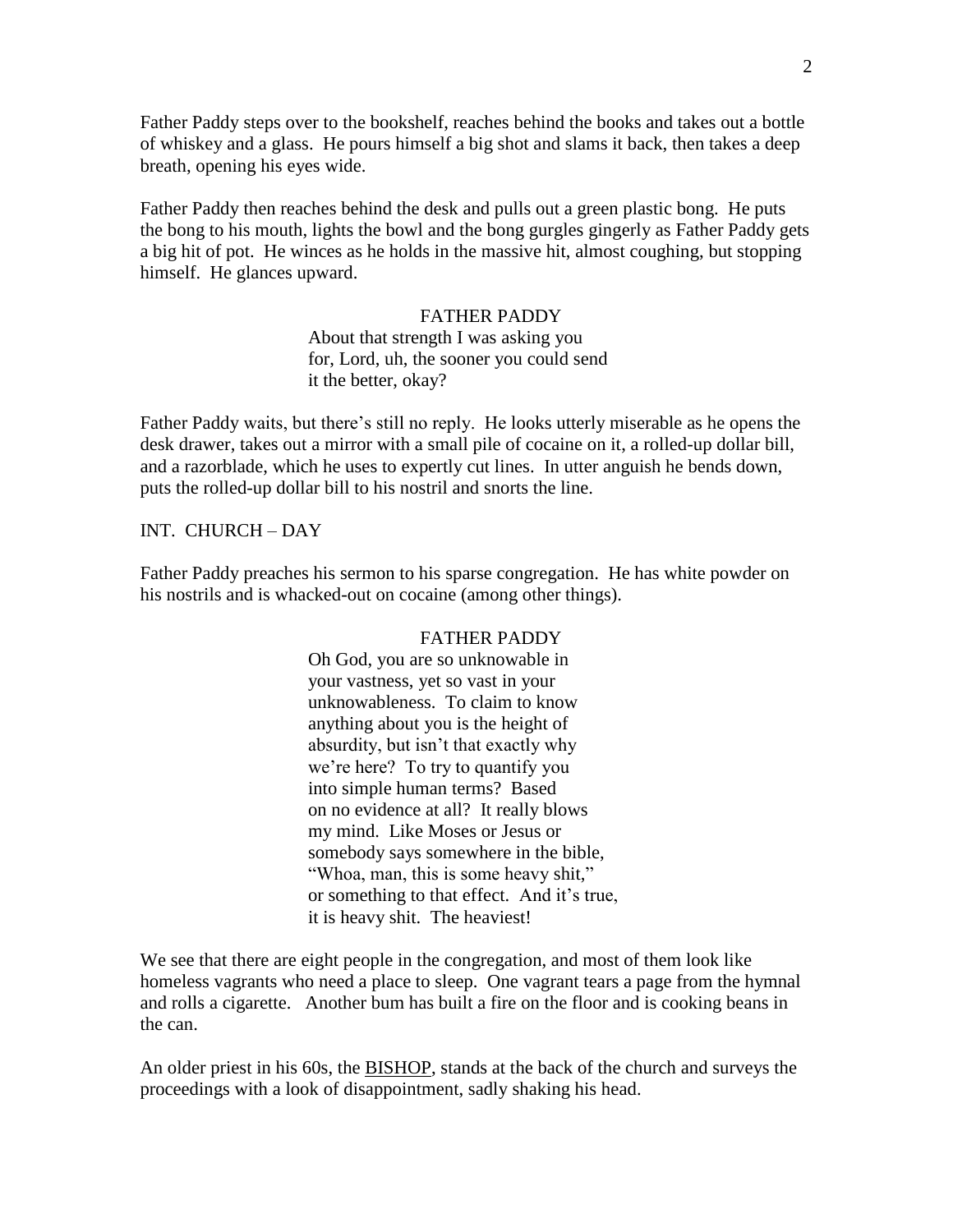# EXT. CHURCH – DAY

The Bishop and Father Paddy walk in front of the church and talk.

#### BISHOP

So, Father Paddy, I watched part of your sermon today, and I saw how your congregation reacted to it as well.

# FATHER PADDY

So? What did you think? Pretty good, huh?

# BISHOP

Very moving, Father, but you don't seem to have many congregants left, do you?

### FATHER PADDY

Just the true believers. The half-hearted cowards have defected to the lesser denominations.

### BISHOP

Really? Well, I'm here to inform you that you'll just have to figure out how to get more people in here, and soon, or you can expect your next posting will be to a mission in Rwanda, where your talents can be put to better use.

#### FATHER PADDY

What talents are those, father?

The Bishop looks at him blankly, he can't think of any.

# BISHOP

You know what I mean.

Father Paddy gets the message and looks very serious.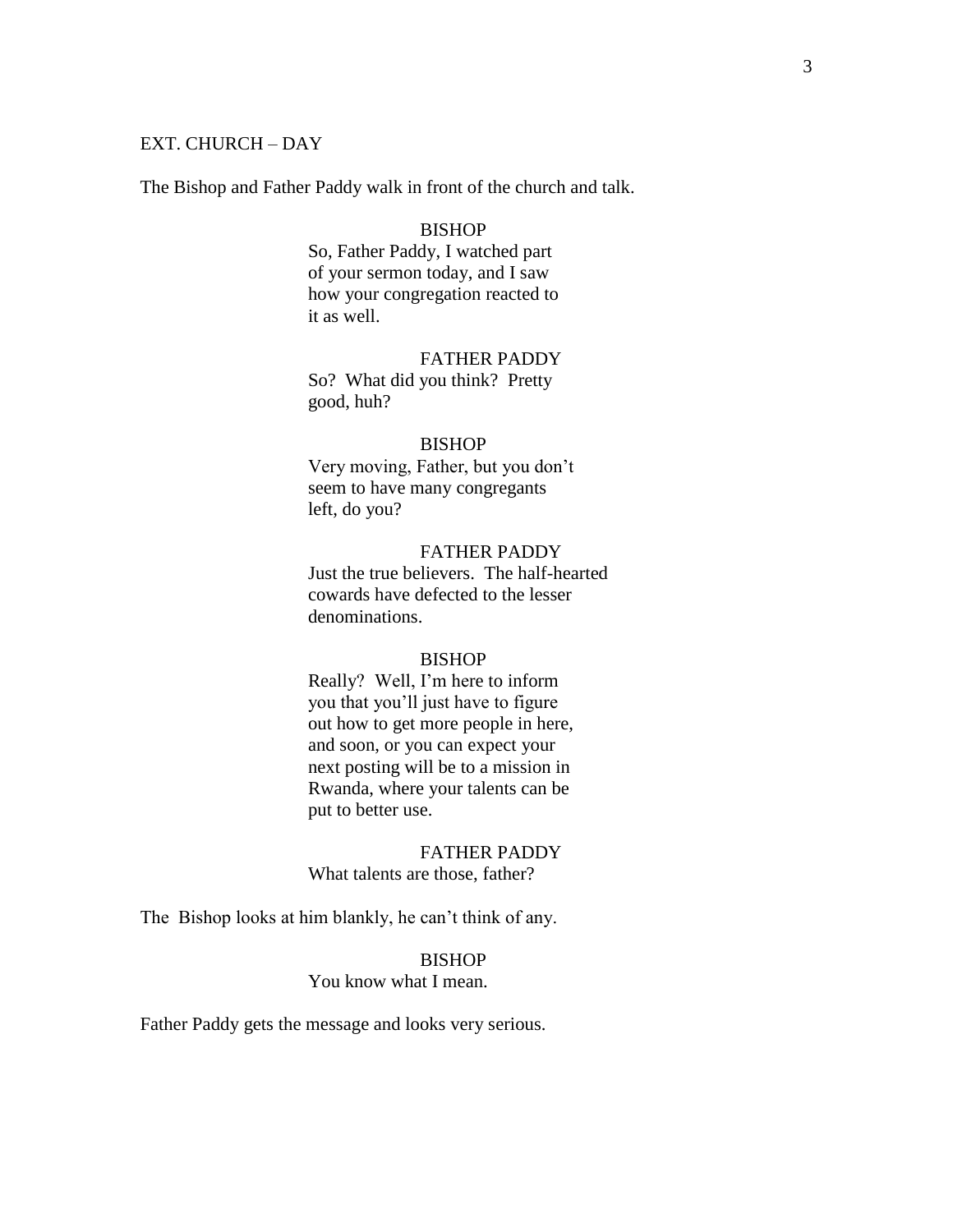# FATHER PADDY

(nods) I see. I'll do my best, father.

# BISHOP

I know you will.

# FATHER PADDY

I pray for strength and guidance every day, father.

# **BISHOP**

So do I, but God in his infinite wisdom doesn't grant us all of our prayers.

#### FATHER PADDY

(shrugs) Amen.

### BISHOP

(changing subjects) So, did you read the new "Choirboys in Paradise" Magazine? Quite a good issue, I thought.

The Bishop pulls out a rolled up copy of the magazine from his sleeve. On the cover is a photograph of a young choirboy in a white robe on a surfboard, hangin' ten, ridin' the tube.

# FATHER PADDY

(smiles) Oh, yes. I found it very uplifting.

# BISHOP

Me, too. And excellent articles.

They both step up to the door of the priest's office. On the door is written, "Father Paddy O'Furniture."

EXT. DR. AQULA'S HOUSE – DUSK

This is a huge, creepy, haunted mansion. Lightning cracks across the darkening sky illuminating the gothic monstrosity. The clouds boil ominously through the sky behind the house.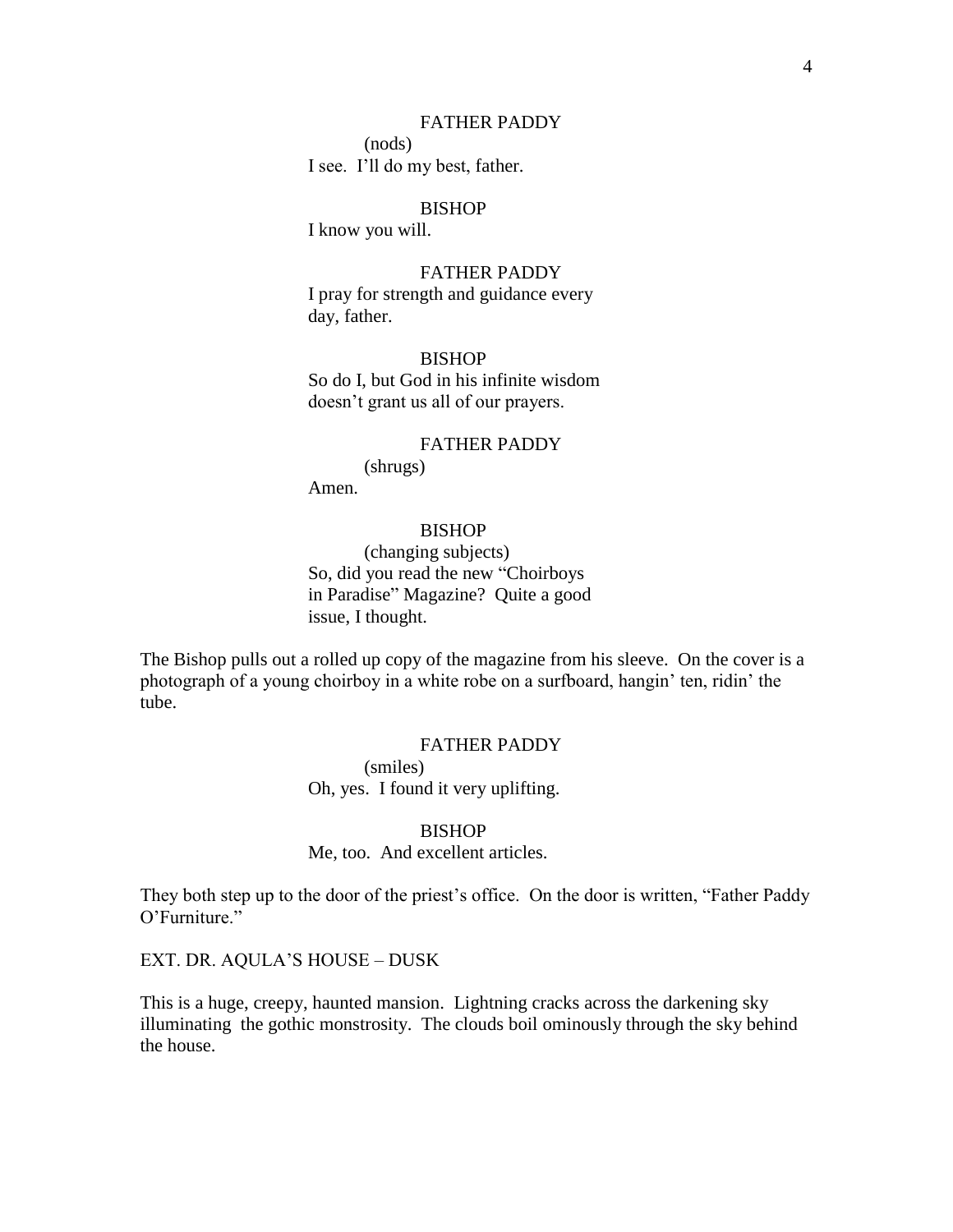A moving truck is parked in front of the house. On the side of the truck it says, "Starving" Students Moving Company." We see thin, ragged, filthy young men and women unloading the truck who are being yelled at by a burly FOREMAN.

# FOREMAN

Move it there, Freshman! And you, Sophomore, grab the other side of the box!

The **FRESHMAN** winces and croaks . . .

# FRESHMAN

Hungry, I'm so very hungry.

The starving students bring a shiny black coffin out of the truck and take it into the house.

### DISSOLVE:

### INT. MAUSOLEUM – NIGHT

A coffin sits on a pedestal at the center of the stone mausoleum with a beam of moonlight shining in through the skylight illuminating it. The lid of the coffin slowly opens with a loud creak. Inside the coffin lies DR. AQULA, wearing black tuxedo tails, his collar upturned, a pasty white complexion, and his slicked-back hair comes to a widow's peak. His eyes open. He slowly sits upright. The coffin is precariously balanced on the pedestal, slightly teetering back and forth, making Dr. Aqula a little nervous.

Dr. Aqula magically transforms into a bat. However, it's a cheap marionette bat and we can see the strings. The bat flies out the window.

EXT. CITYSCAPE – NIGHT

The bat flies over the city. Suddenly, a spotlight hits the bat, illuminating it and creating a round beam of light with a bat silhouette inside it. The voices of PEOPLE are heard from the street below.

PEOPLE #1 (O.S.)

It's Batman!

PEOPLE #2 (O.S.)

Batman, save us!

Dr. Aqula as the bat yells down to them, with a Transylvanian accent.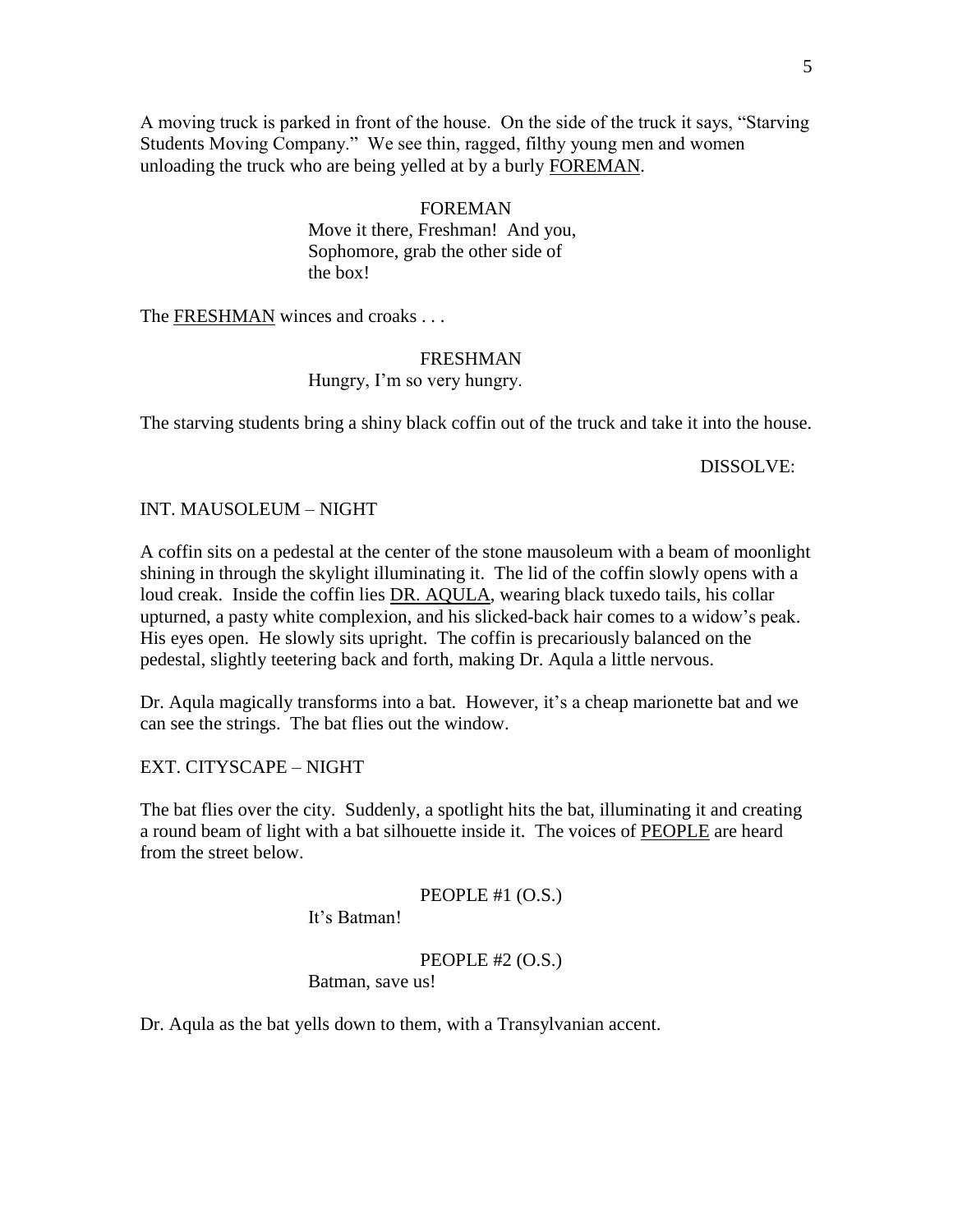# DR. AQULA

I'm not Batman, fuck you! Leave me alone! And get that fucking light out of my eyes, you assholes!

He tries to fly away, but the beam of light stays on him.

### EXT. ALLEY – NIGHT

Meanwhile, in a dark alley, the real BATMAN (in his 1940s serial costume) has a VILLAIN holding a knife backed up against a wall. Batman turns to look up at the batsignal in the sky, at which point the villain sticks him in the gut with the knife. Batman winces in horrible pain, grabbing the hilt of the knife.

> BATMAN (confused and saddened) Oh, dear God, why? *Why?*

Batman collapses in a heap and dies. The villain raises his arms in triumph.

### VILLIAN

After the failure of all the other Super-villains, The Joker, The Riddler, The Penguin, who would have thought that it would be me—The Mugger—who would defeat you. Now I'll be the greatest Super-villain of them all! *Ha-ha!*

The Mugger laughs hysterically, turns and is promptly run over by a garbage truck coming up the alley.

EXT. HOUSE WITH BALCONY – NIGHT

The bat flies up to a house with a balcony where one of the French doors is open. The bat flies inside. As our view moves inside the house we travel past the unfinished edge of the set, revealing 2x4s and a bent nail.

INT. BEDROOM – NIGHT

The bat enters the bedroom and magically transforms back into Dr. Aqula, except that the marionette strings are still attached to his hair and head. He grimaces as he hastily pulls them off.

A beautiful woman lies asleep in her bed, bathed is glowing moonlight, her long neck looking extremely exposed. She is CLAUDIA. Dr. Aqula carefully grabs the edge of the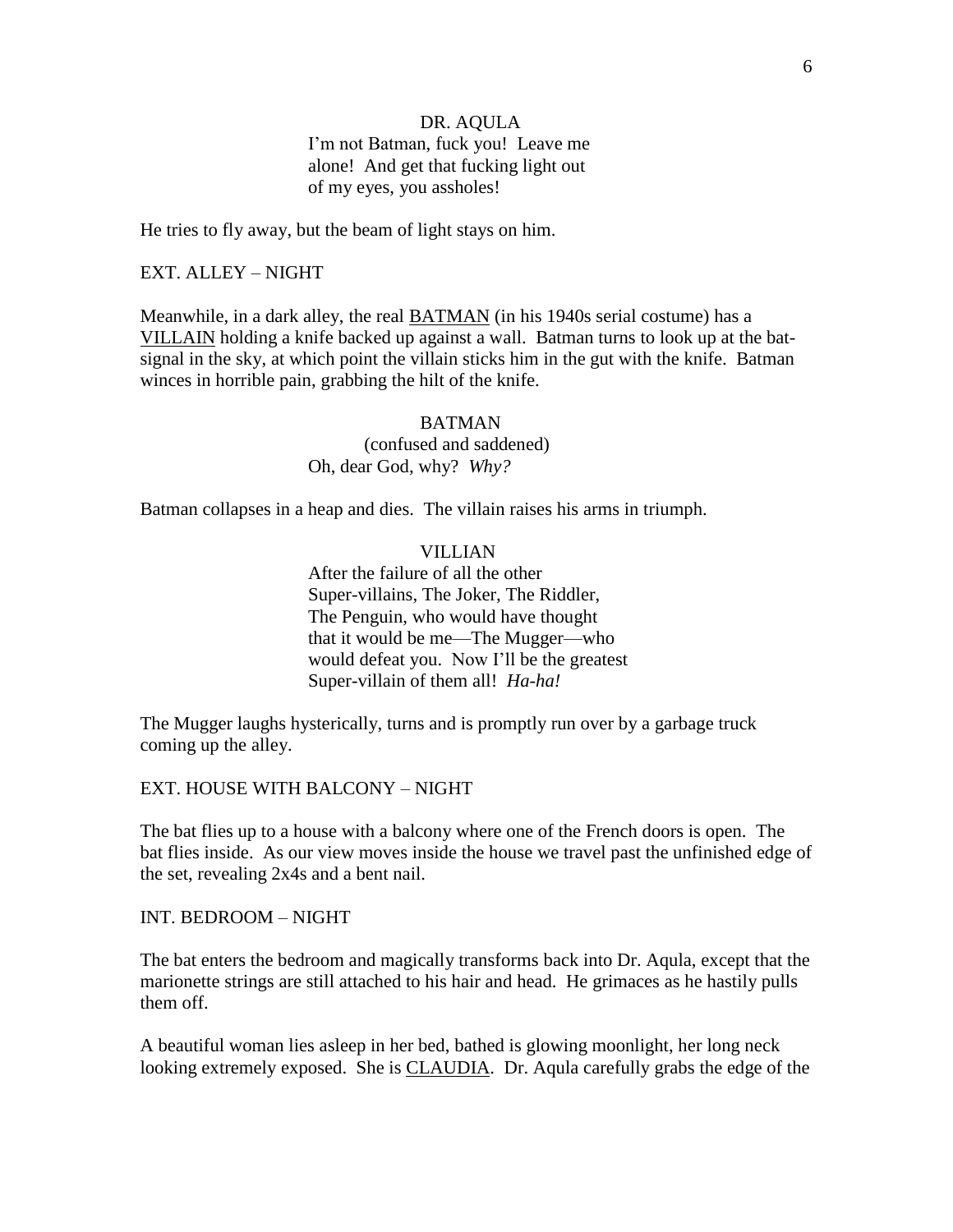silk sheet and peels it back revealing the beautiful young woman to be naked except for a pair of sheer silk panties. She is still asleep.

Dr. Aqula turns to us, grins and shrugs his shoulders.

# DR. AQULA I may be dead, but this is what I call living, baby!

He steps toward the young woman, raising his cape and blocking our view.

# INT. DR. AQULA'S HOUSE – NIGHT

A weary-looking Dr. Aqula lets himself in the front door, taking care not to make any noise. He gets inside, turns and quietly shuts the door. He turns back around and finds he's face to face with his wife, the former Bride of Frankenstein, ESTELLE STEIN-AQULA, who is quite attractive in a deceased, monsterish sort of way, wearing a tight black dress, with white streaks rippling through her long wavy hair

#### **ESTELLE**

You're home early this morning, it's still two hours until sunrise.

DR. AQULA Estelle, honey, I'm sorry, did I wake you?

### **ESTELLE**

No, I was hoping you'd get home before the kids got up.

She approaches Dr. Aqula and snuggles up to him, putting her face against his neck. She suddenly recoils in disgust.

### ESTELLE

*Fah!* You come home smelling of another woman? I thought we came here to make a new start, but it's the same old routine with you.

#### DR. AQULA

Sweetheart, it was just hemoglobin. She meant nothing to me.

Estelle turns away, completely disgusted.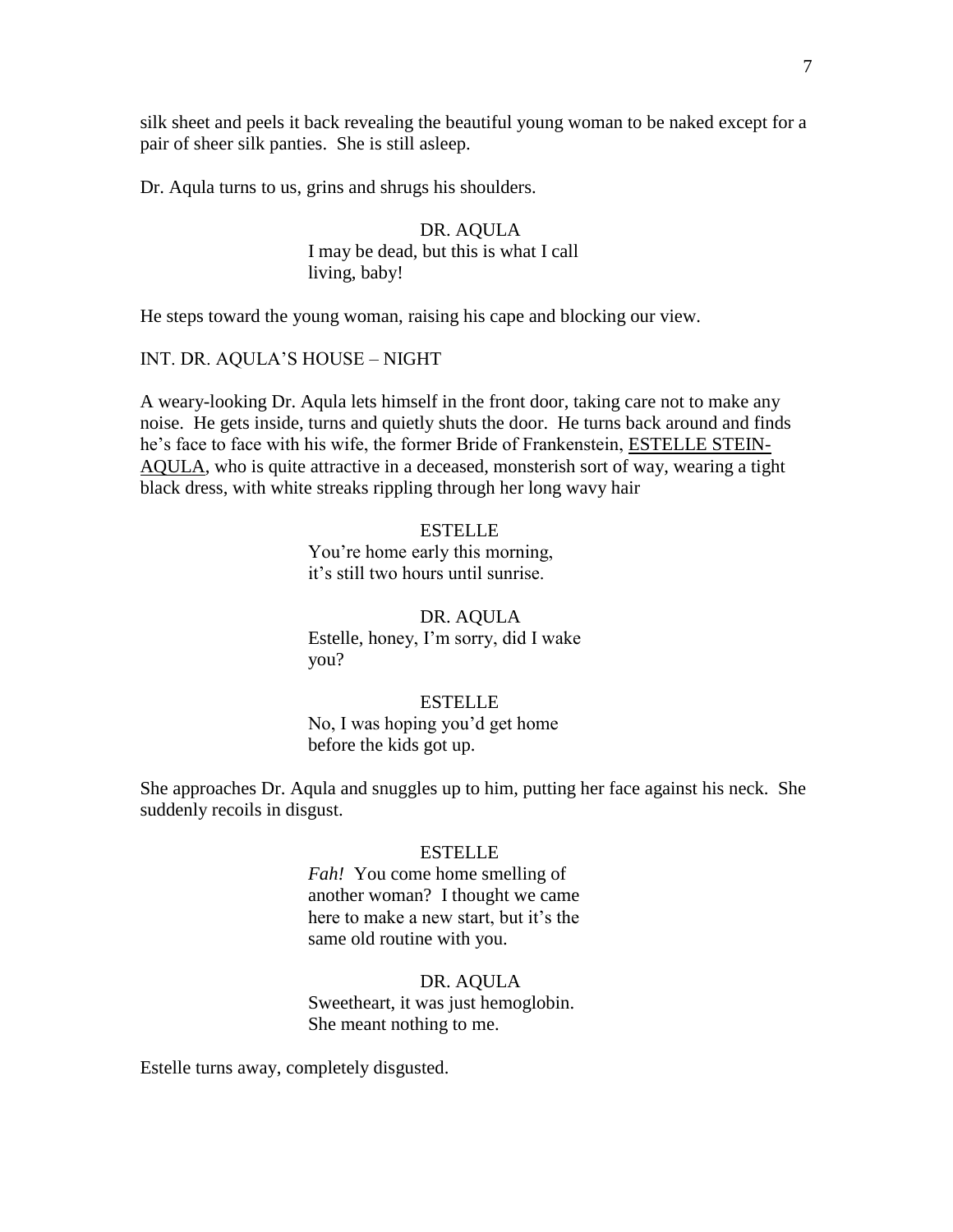# **ESTELLE**

You'll never change. And to think I gave up my career for you, and I was going somewhere. I was going to be something.

DR. AQULA But your last film was 25 years ago.

ESTELLE I never got offered the right parts.

DR. AQULA That not my fault.

Estelle points into Dr. Aqula's face.

## ESTELLE

Oh, yes it is!

Estelle stomps away. Dr. Aqula stands there looking helpless.

# DISSOLVE:

### EXT. HOUSE WITH BALCONY – DAY

It's now daytime at the house with the balcony and an ambulance and several unmarked police cars are parked in front of the house. A black & white police cruiser pulls up and stops. On the side it says, "Bad Ax Police."

Two uniformed cops—ANDY, an older, gray-haired man with a bushy salt and pepper mustache, and BARNEY, a thin, nervous man with big eyes—get out of the car. Both of them have too many props: batons, flashlights, guns, walkie-talkies, mace, extra bullets, coffee, donuts, more than they can handle. It's a veritable explosions of props.

#### BARNEY

How's your lumbago?

ANDY Hurts like hell. How're your hemorrhoids?

BARNEY They itch like a son of a bitch.

Once they both have all their props in place, they go inside.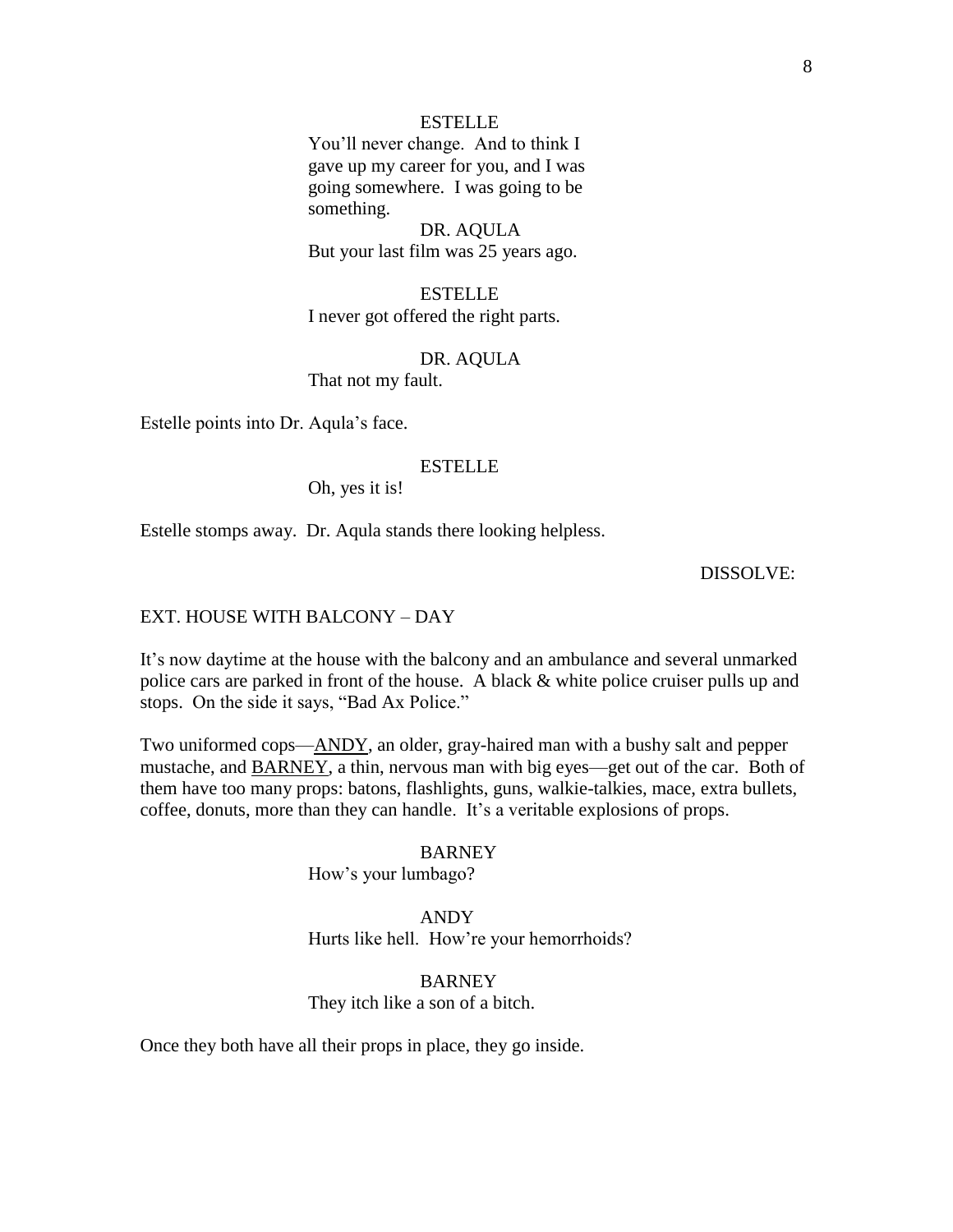# INT. HOUSE WITH BALCONY – DAY

Andy and Barney step up to the bed where the EMS technicians, CORONER, and the forensic photographer are already standing. Claudia, the beautiful dead girl, lies on the bed, her skin is blue and waxy. There are two fangs marks on her neck. The cops look slowly down her body. There is a descending row of fang marks going down her neck, across her breasts, down her stomach, then disappearing under her silk panties.

Andy, Barney and the others all exchange concerned looks. Barney is smitten with the girl's beauty.

> **BARNEY** Gosh, she's really pretty . . . for a corpse, I mean.

ANDY What's the cause of death, doc?

# **CORONER**

Blood loss.

**BARNEY** But there's no blood anywhere.

**CORONER** Including inside of her.

### ANDY

(chuckles) Jeez, it looks like we've got a vampire on our hands.

### **BARNEY**

(seriously) C'mon, Chief, there's no such thing as vampires.

### ANDY

 Well, of course not. I mean it's gotta be some sicko who just thinks he's a vampire.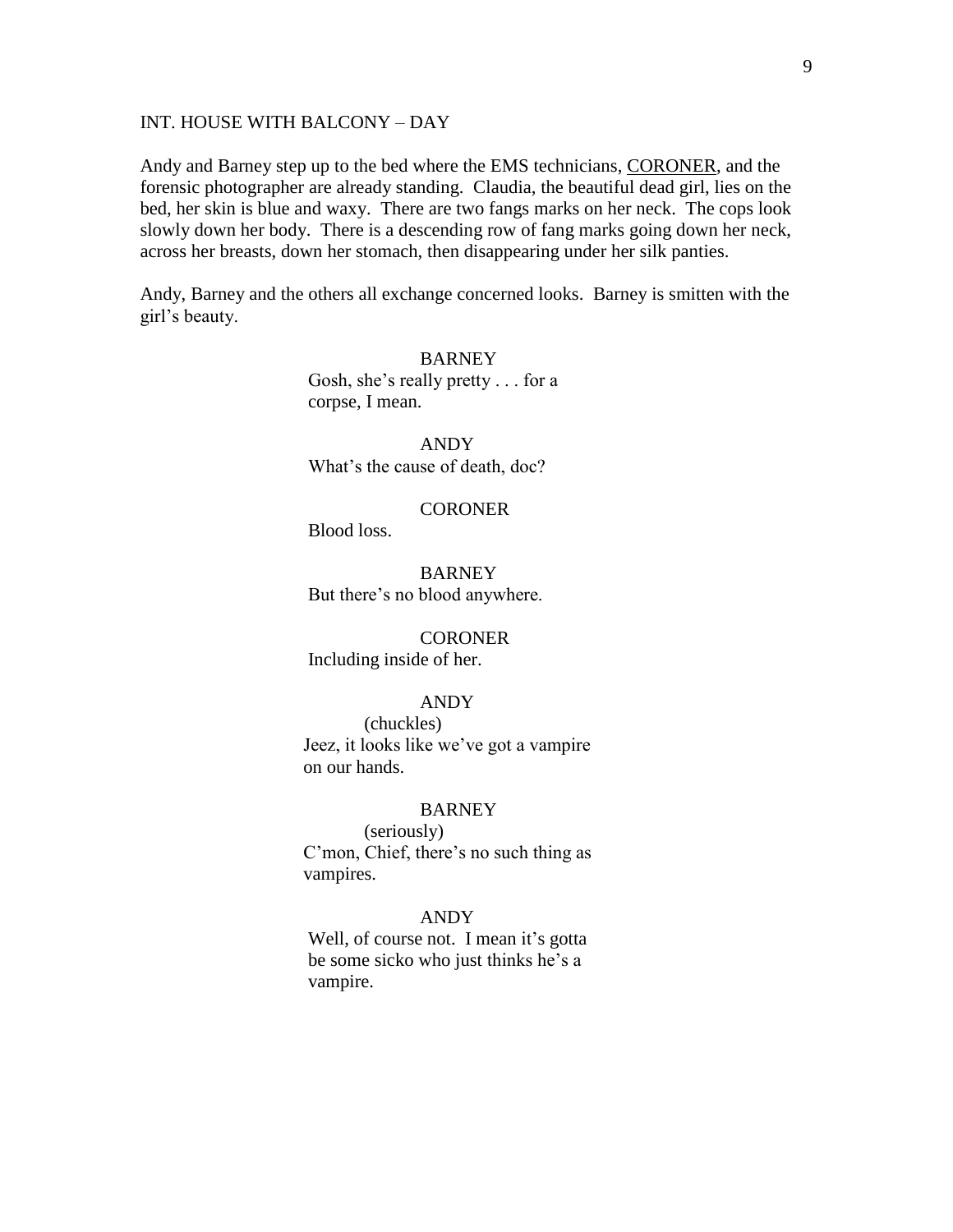### BARNEY

 Right. I mean, come on, there's no such thing as monsters, they don't really exist. (to himself) There's no such thing as monsters, they don't really exist . . .

Barney drifts off into a childhood memory . . .

#### BARNEY'S FLASHBACK:

# INT. BARNEY'S CHILDHOOD HOME – NIGHT

YOUNG BARNEY is six years old and dressed as a little policeman. He's standing in the doorway holding a Trick-or-Treat bag.

# YOUNG BARNEY

 But I don't wanna go out, there's too many monsters out there.

# FATHER You bugged us all month for that costume, now if you're not going out, you can go to bed right now, mister.

### INT. BARNEY'S CHILDHOOD BEDROOM – NIGHT

Little Barney lies in bed with the covers pulled up to his chin, lit by moonlight coming in through the window. A hideous monster's face appears at the window, and then a clawed hand scrapes the glass.

# YOUNG BARNEY *Daddy! Daddy! Help!*

The monster sinks below the window and a few seconds later, Barney's Father enters.

# FATHER What are you screaming about?

# YOUNG BARNEY There was a monster at the window! He's trying to get me.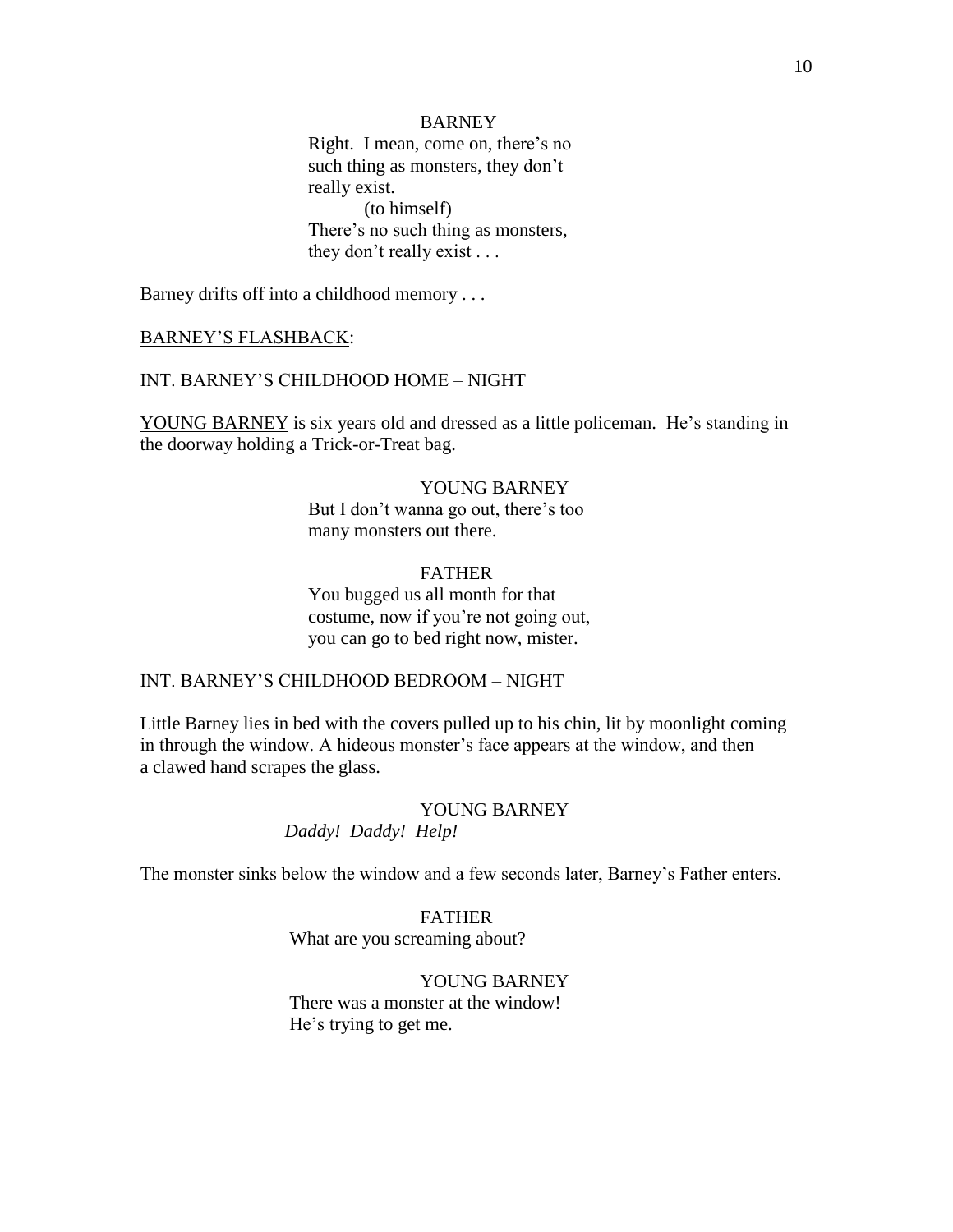# FATHER

 Barney, I am not going to put up with this tonight; there are no such things as monsters. They don't exist, right?

# YOUNG BARNEY

(hesitant)

Right.

# FATHER

 You're all worked up about Halloween, but I want you to go to sleep now.

Father leaves the room and Barney stares up at the window. A hand appears, followed by the monster's head.

# YOUNG BARNEY

No such thing, no such—*Daddy! Help!*

The monster lowers out of sight, then Barney's Father enters the room.

# FATHER Barney, I've had just about enough of your shenanigans. Now there are no monsters and I don't want to hear another word out of you tonight, is that clear?

Barney slowly nods his head and his Father closes the door.

EXT. HOUSE – NIGHT

Barney's Father steps out of the back door into the yard, where he finds Barney's Mother holding a ladder leading up to Young Barney's bedroom window and holding a monster mask. Mother and Father both chuckle, whispering at the same time . . .

#### **MOTHER**

 Twelve and a half pounds at birth? Oh, yeah, it's payback time!

The Father takes the mask, climbs the ladder and looks into Barney's window. We can hear Young Barney inside.

# YOUNG BARNEY (O.S.) *Daddy! Daddy! Help!*

Mother looks up and nods, grinning demonically.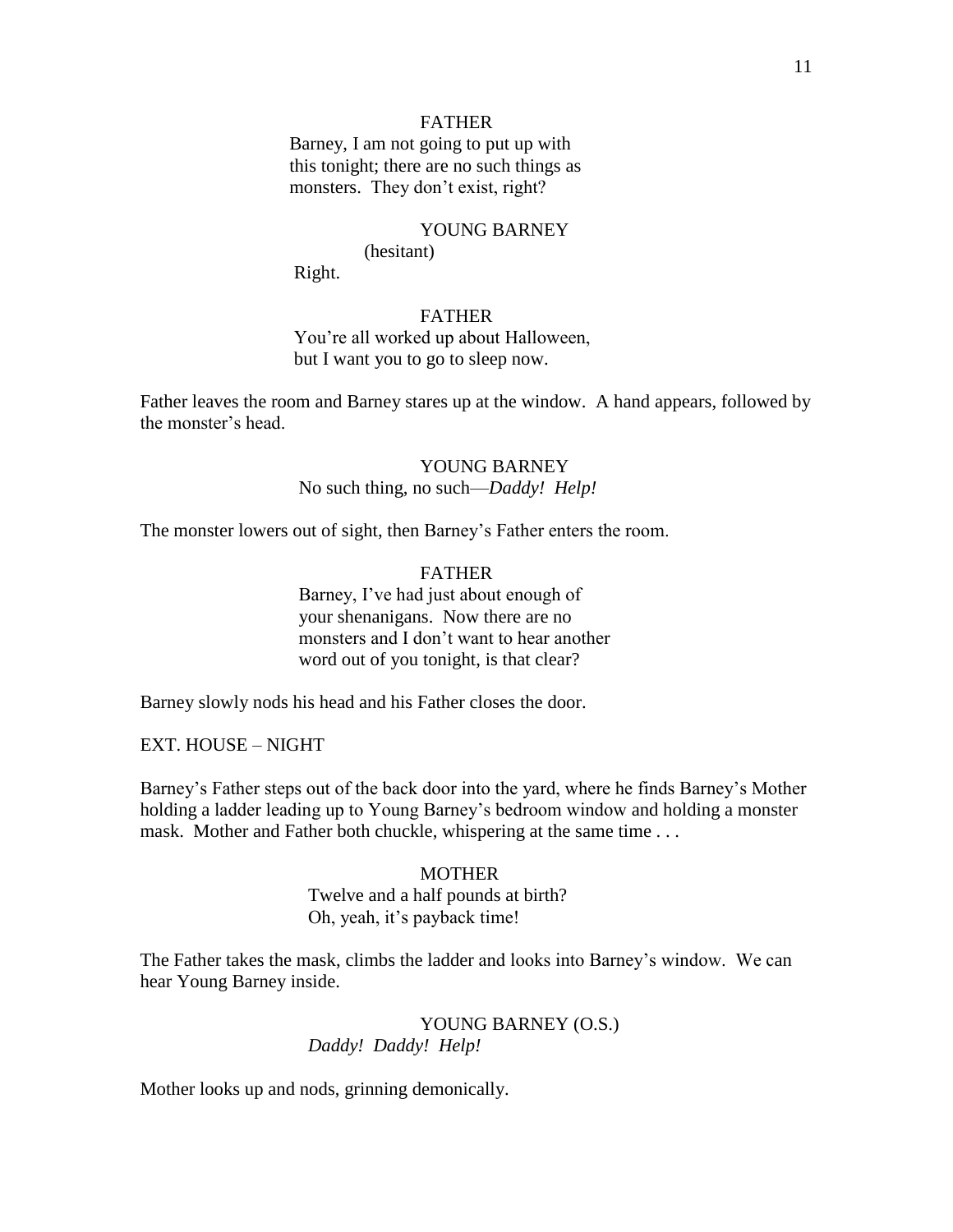# **MOTHER** That'll teach you to wet your bed, you little son of a bitch!

She gives him the finger.

# END FLASHBACK

## INT. HOUSE WITH BALCONY – DAY

Barney stands there remembering, repeating to himself.

BARNEY There's no such thing as monsters, there's no such thing as monsters.

Barney looks up and everyone else is looking at him. He laughs hollowly.

**BARNEY** Remember that song? It was a good one.

Barney turns away and wipes his sweaty brow.

# DISSOLVE:

INT. DR. AQULA'S HOUSE – DAWN

Dr. Aqula sits at the dining room table with his family: Estelle, his 15-year-old stepson FRANKIE, who is a teenaged Frankenstein monster; and his cute, 16-year-old daughter, BRITTANY, who is a vampire.

There is a knock at the back door and Estelle answers it. In the doorway stands a MILKMAN in his white uniform.

#### MILKMAN

Good morning, ma'am, you ordered daily milk delivery?

#### ESTELLE

### Yes, I did, come on in.

The Milkman steps inside. Frankie steps out from behind the door holding a three foot iron pipe, with which he cracks the Milkman over the head. The Milkman collapses to the floor in a heap.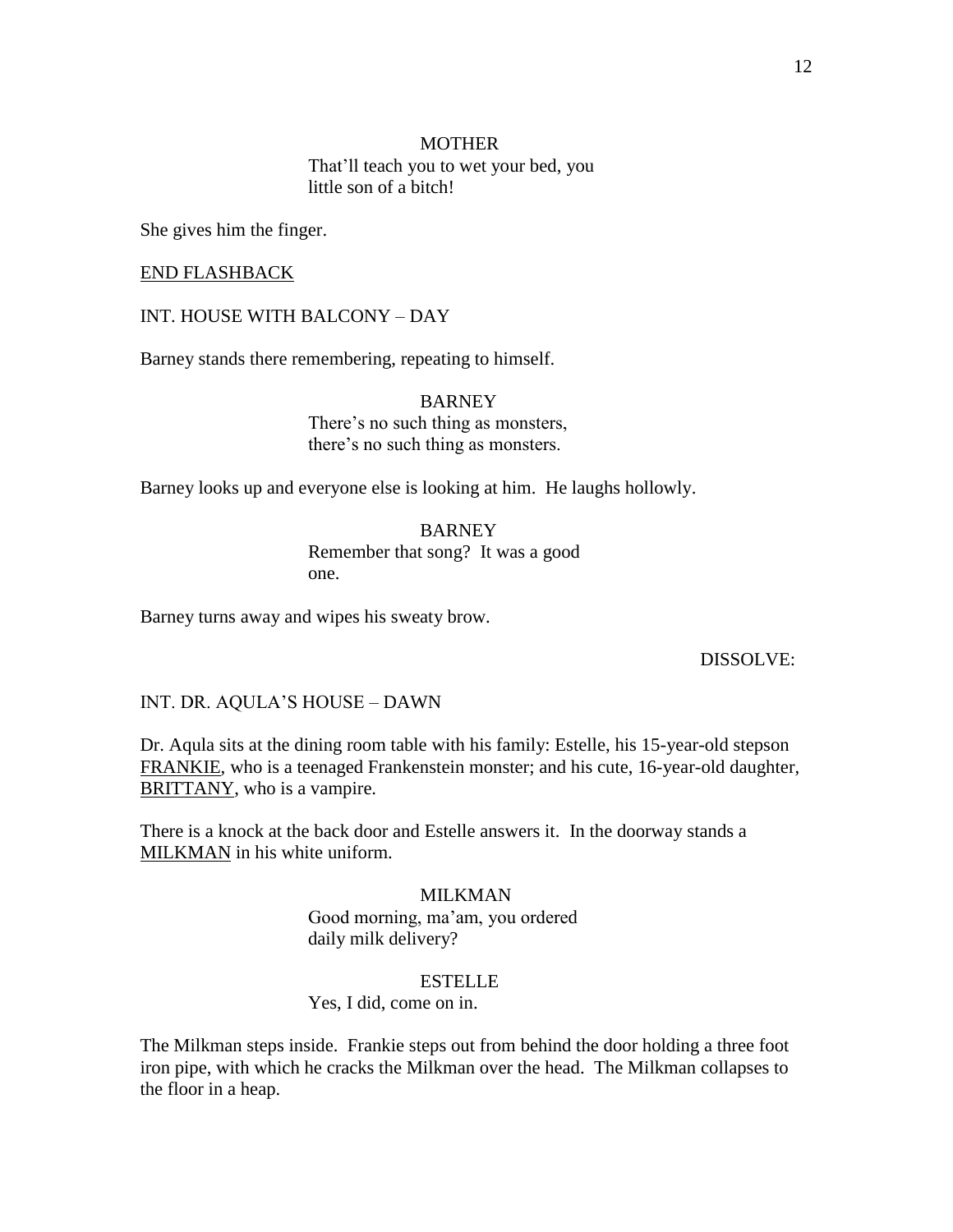Estelle and Frankie drag him to the dining room table, where Dr. Aqula and Brittany are already seated. They place the Milkman on the table, everybody takes an exposed limb and begins chowing down. Brittany and the doctor suck the blood, Frankie and Estelle eat the flesh. Frankie eats like he's in a hurry. Brittany pecks at the Milkman's wrist, then puts it down. Estelle watches her.

#### ESTELLE

Brittany, will you eat. You're so thin I can see your bones.

# **BRITTANY**

That's the style this century, what am I supposed to do? I've got to fit in, don't I?

### ESTELLE

Fit into what? A size zero?

Dr. Aqula lowers the wrist from which he's been sucking and dabs his lips with a napkin. He glances at Frankie, who is eating the Milkman's calf very quickly.

#### DR. AQULA

Will you slow down.

### FRANKIE

It's the first day of school, I don't want to be late. Besides, you're not the boss of me, you're not even my father.

DR. AQULA

No, but while you're living under my roof, you'll do as I say. (to Estelle) You see the way he talks to me. I get no respect in my own house.

#### ESTELLE

I guess he just misses his father . . .

The phone rings and Estelle answers it. It is a **TELEPHONE OPERATOR** with a thick Pakistani accent.

> TELEPHONE OPERATOR (O.S.) Hello, is this the Aqula residence?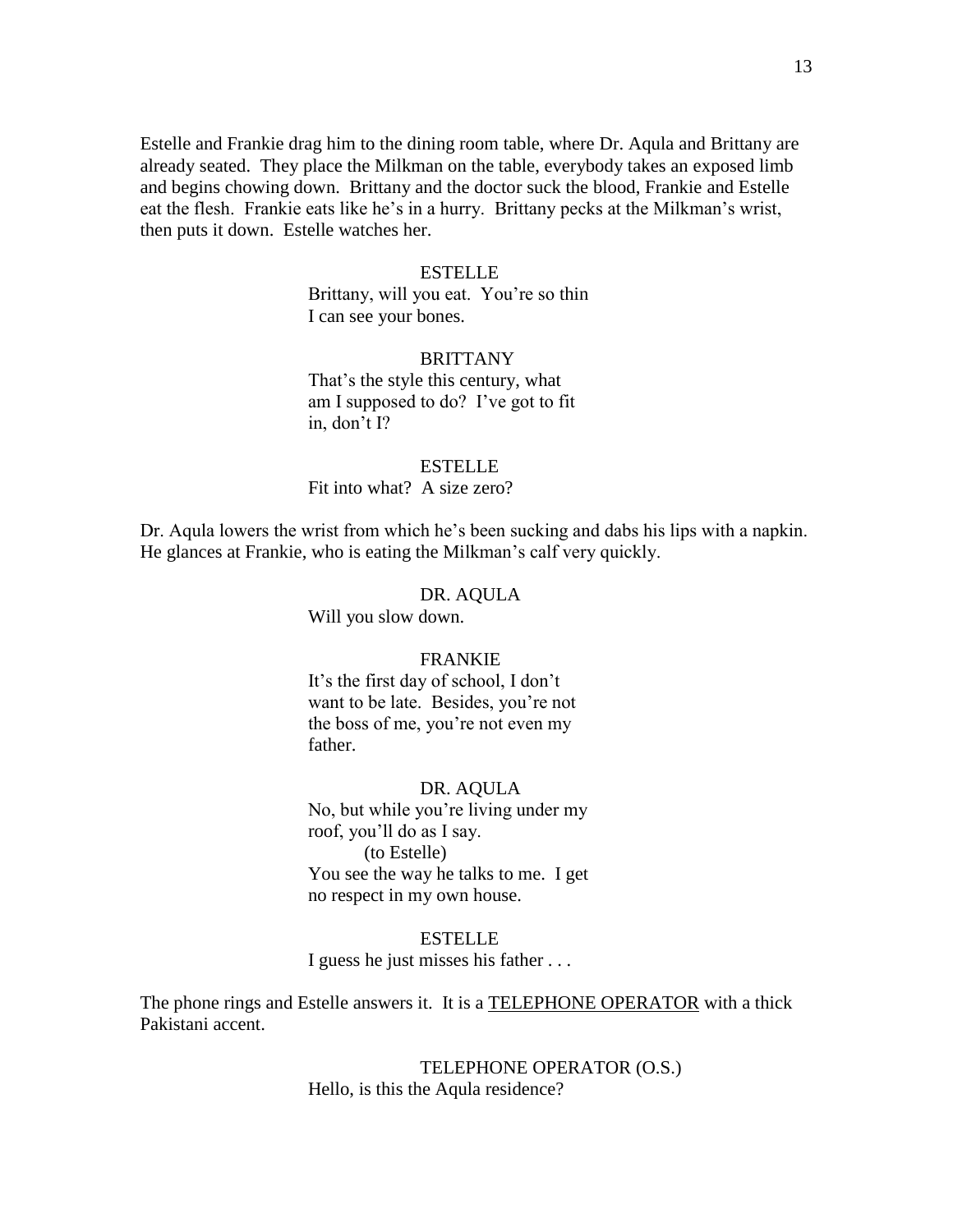### ESTELLE

Yes, it is.

# TELEPHONE OPERATOR (O.S.)

This is Richard calling from your local phone service provider, to confirm your connection has been activated.

# ESTELLE

Oh, thank you very much. Yes, it seems to be working.

TELEPHONE OPERATOR (O.S.) Thank you, have the nice day.

Estelle hangs up the phone, and starts to turn away when it rings again. She picks up.

#### ESTELLE

Hello?

VOICE (O.S.) (heavy breathing) Unghh…umm…unnghh…

# **ESTELLE**

Who is this? Frank! You think I wouldn't recognize your idiotic growling? Grow up!

INT. PHONE BOOTH – DAWN

We see creepy, stitched, black lips speaking into a telephone. The lips belong to FRANK N. STEIN, who has zigzagging stitches across his forehead and throat, and a bolt through his head. He stops grunting and freezes, guilty over being identified.

INT. DR. AQULA'S HOUSE – NIGHT

Estelle is both angry and amazed.

# ESTELLE How did you get this number so fast?

There is a click on the line as Frank hangs up. Estelle shrugs and hangs up.

Estelle sits back down at the table and drifts off in a cloud of her own reveries . . .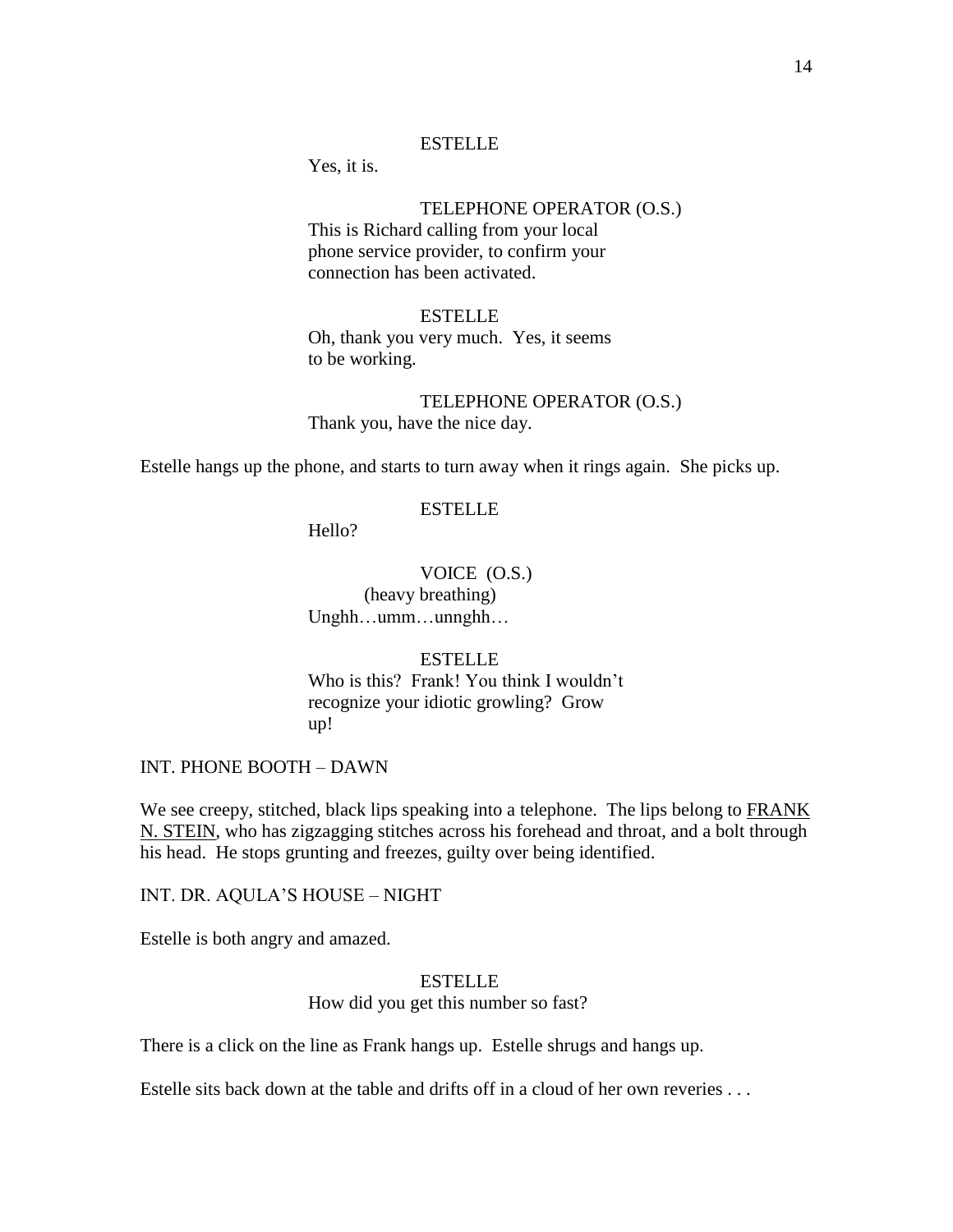# ESTELLE'S FLASHBACK (in Black & White):

# INT. TENAMENT APARTMENT – NIGHT

Estelle stands at the stove cooking dinner. In a crib beside her is a little Frankenstein monster baby crying. He has zig-zagging stitches across his skull and a little bolt through his head. Estelle glances over at Frank, who is dressed in a torn white tank-top undershirt, and sitting at the dinner table holding a knife and a fork. Frank speaks in monosyllables.

# FRANK

(aggravated) You cook too much it defeats own purpose. Bring over here.

### ESTELLE

(getting angry) You want your steak?

### FRANK

(loudly) Frankenstein need meat! Bring over here!

# ESTELLE

Here.

She throws the steak at him. Frank flips the whole table over onto the floor and stands up.

# FRANK

(furious) *Fuckin" cunt! Frankenstein fuckin" kill you!!*

Frank stands up and he's seven feet tall, with the lead boots. He puts out his arms, starts growling and comes for Estelle. Estelle wallops him over the head with the cast-iron frying pan, flattening the top of his head.

#### ESTELLE

You don't know what a flat head is, mister! You're gonna be shittin' your deformed brain for a week!

Frank holds his aching head and howls in pain. Estelle points in his face.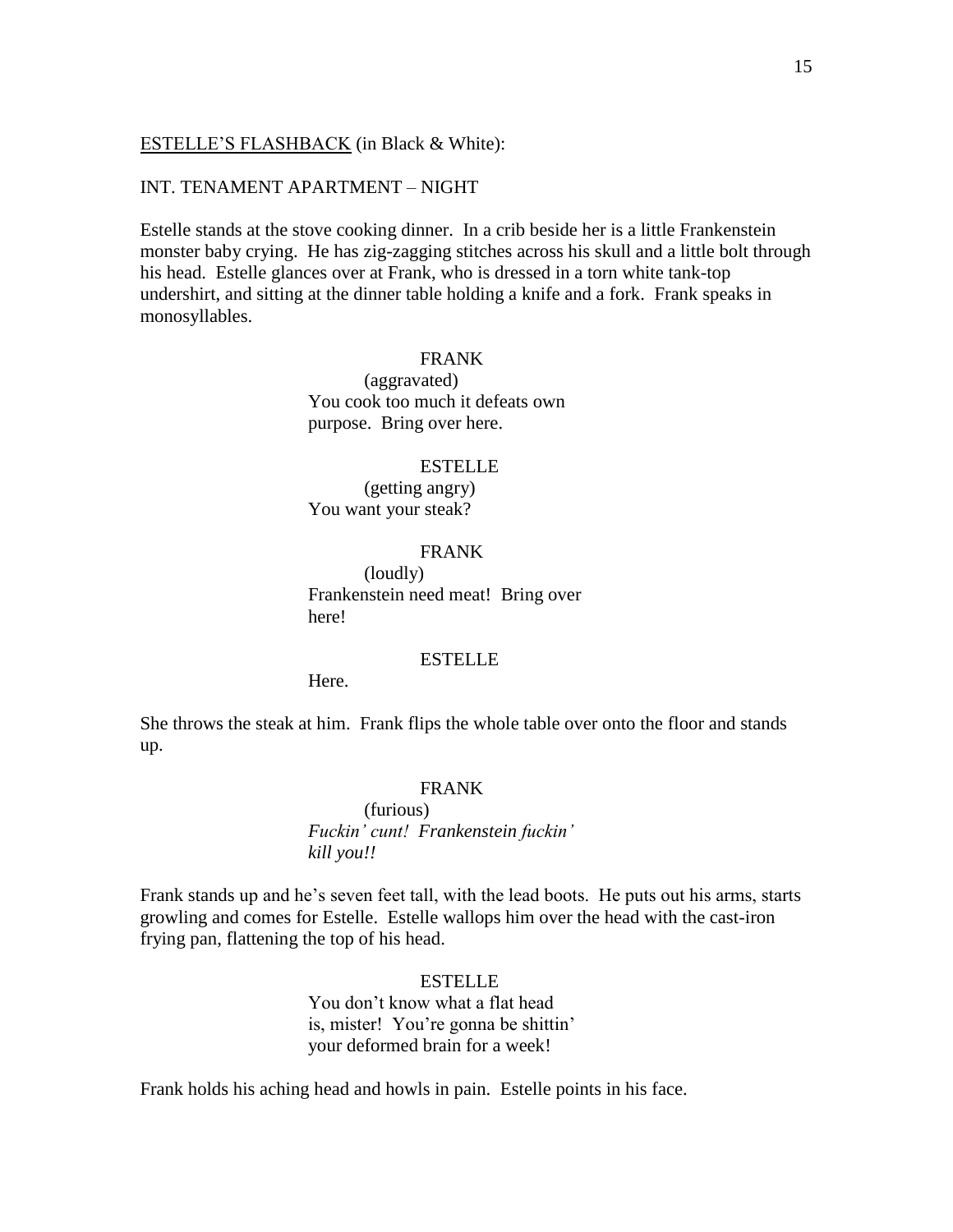**ESTELLE** I'm leaving you, you hear me? This marriage is over, Mr. Frank N. Stein. (she points at her ass) You like this? Well the good thing is gone!

Estelle grabs the baby and walks out of the apartment. Frank watches her go, then drops his face into his hands and sobs. He walks over to the fridge, takes out a pitcher of ice water, steps over to the sink and pours the ice water down the front of his boxer shorts. Steam comes rising up as Frank gasps.

### END FLASHBACK

INT. DR. AQULA'S HOUSE – DAWN

Back to reality, Estelle sits at the table with her family. She takes a small bite out of the Milkman's leg, but she's lost her appetite.

Meanwhile, Dr. Aqula is reading *Variety* and getting angry.

DR. AQULA Why do Freddy and Jason get all the press? There's not a word in here about me. What the hell's wrong with my stupid agent?

Dr. Aqula grabs the telephone and dials. The phone rings.

EXT. "ICMM" OFFICE BUILDING - DAY

The ICMM office building is ten stories with mirrored windows. The sign at the top of building says, "I.C.M.M." and below that it says, "International Creative Monster Management."

INT. RECEPTION AREA – DAY

In the office's reception area sit all of the unemployed monsters reading *Variety* and *The Hollywood Reporter*. There is: the Phantom of the Opera, the Invisible Man, the Mummy, baby Godzilla, all of whom are drinking coffee and nervously smoking cigarettes.

The Creature from the Black Lagoon has his head in the aquarium and comes out with a wiggling fish in his mouth, which he quickly swallows, then acts innocent like he didn't do anything.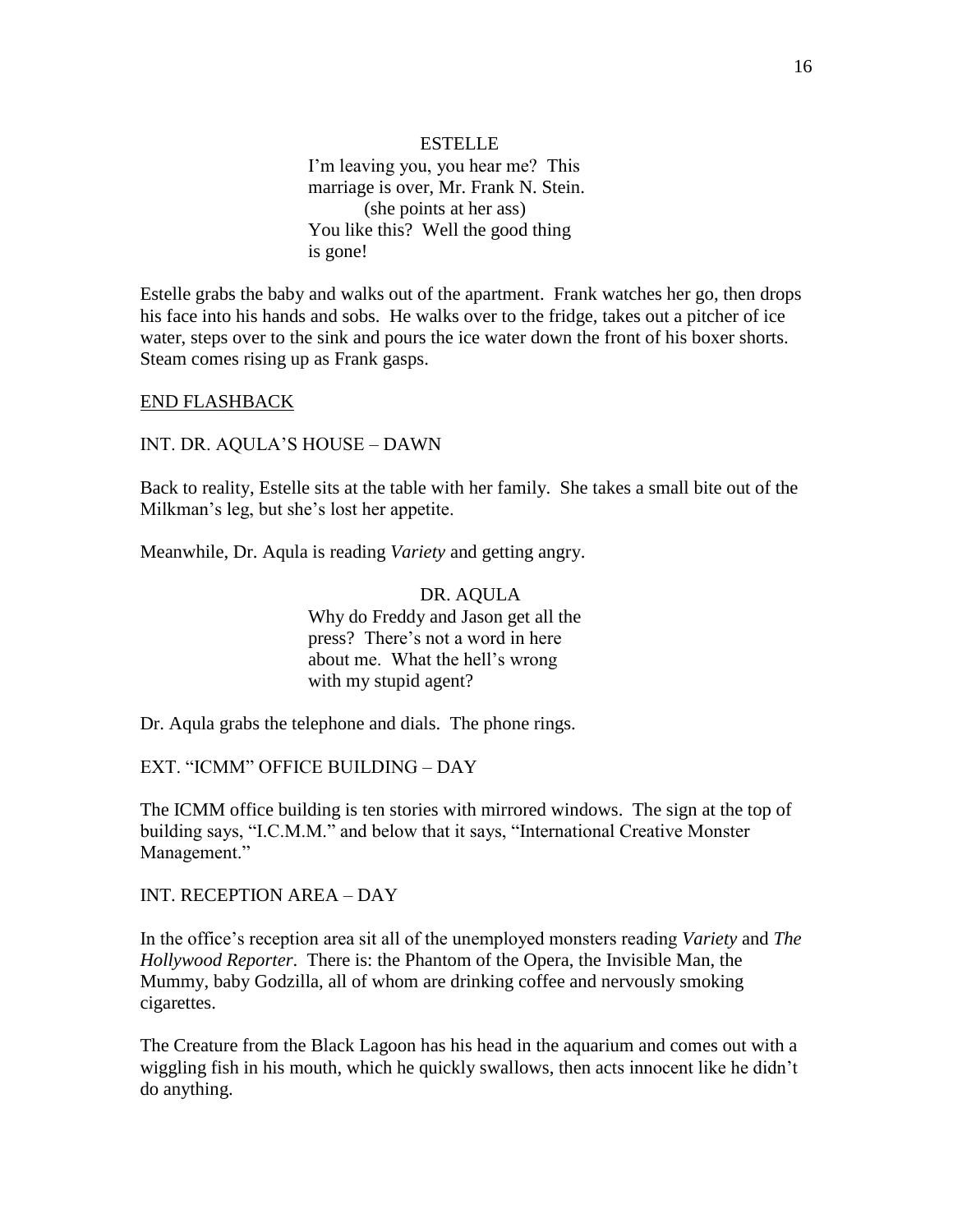The Mummy, who is eating a fast-food burrito, holds his growling stomach and frowns. Suddenly, the Mummy blows a big fart which causes his whole body to collapse in on itself in a puff of ancient dust.

The RECEPTIONIST answers the ringing phone.

# RECEPTIONIST ICMM, may I help you?

# DR. AQULA (O.S.) Yes, this is Doctor Aqula calling for José Goldberg please.

#### RECEPTIONIST

One moment.

# INT. DR. AQULA'S HOUSE – DAWN

Dr. Aqula covers the mouthpiece of the phone and says to his wife.

DR. AQULA He's half Mexican, half Jewish, so he's both lazy and cheap. (into phone) Listen, Goldberg, why am I always reading about Freddy and Jason these days but never about me? Vampires are much more frightening than idiots in hockey masks. And who is the Pre-Dator? Is he some kid who doesn't go out with girls yet?

Estelle points at herself.

### ESTELLE

(whispering) What about me?

Dr. Aqula waves her off.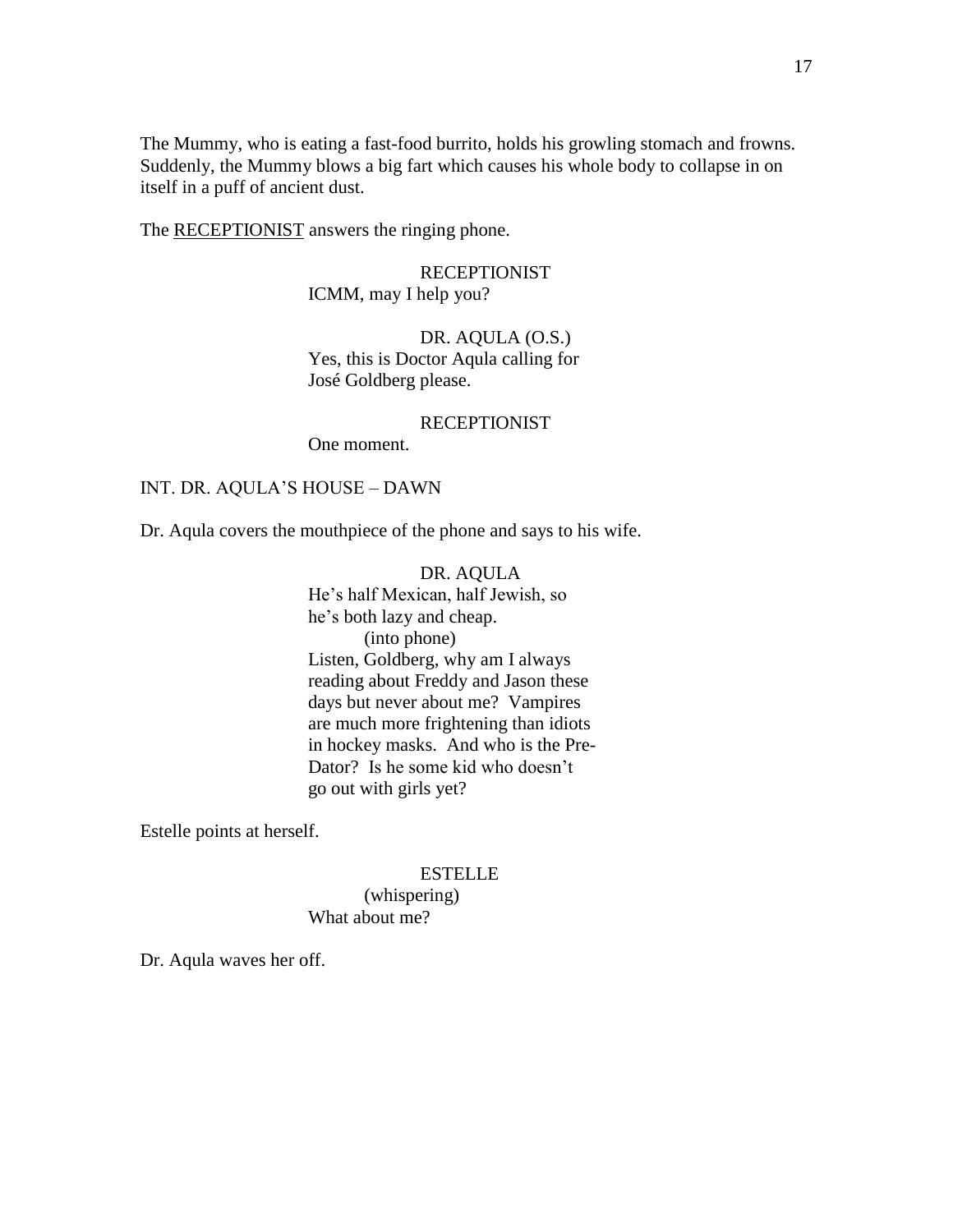### DR. AQULA

Look, do your job and get me some press, and a gig. And not another Old Navy ad, I want something I can sink my fangs into. Earn your fifteen percent, you *schnorrer*. Okay, 'bye. (he hangs up and turns to Frankie) Frankie, put the leftovers in the basement, will you?

Frankie scowls and mutters under his breath, but he drags the Milkman's body over to the basement door.

INT. BASEMENT OF DR. AQULA'S HOUSE – DAWN

The Milkman's body comes tumbling down the basement stairs like a rag-doll, ending up in a heap at the foot of the steps.

INT. BACK HALL – DAWN

Frankie closes the basement door and locks it with a little eye-hook lock.

# FRANKIE

There, that'll hold him.

# INT. KITCHEN – DAWN

Brittany comes into the kitchen and feeds her old, ratty-looking dog, PATCHES, which has white zombie eyes. As the dog eats it's food we see that half of it's face has rotted off and the food keeps dropping out onto the floor. Estelle sees this and shakes her head.

#### **ESTELLE**

Oh, that dog makes a mess wherever he goes. Y'know, honey, maybe you should think about putting Patches back down. He was resurrected eleven years ago, that's seventy-seven in zombie dog years.

Brittany looks horrified and hugs Patches. Patches wags his tail happily. His tail hits the table leg and the end breaks off.

> **BRITTANY** I'll clean up after him, I swear.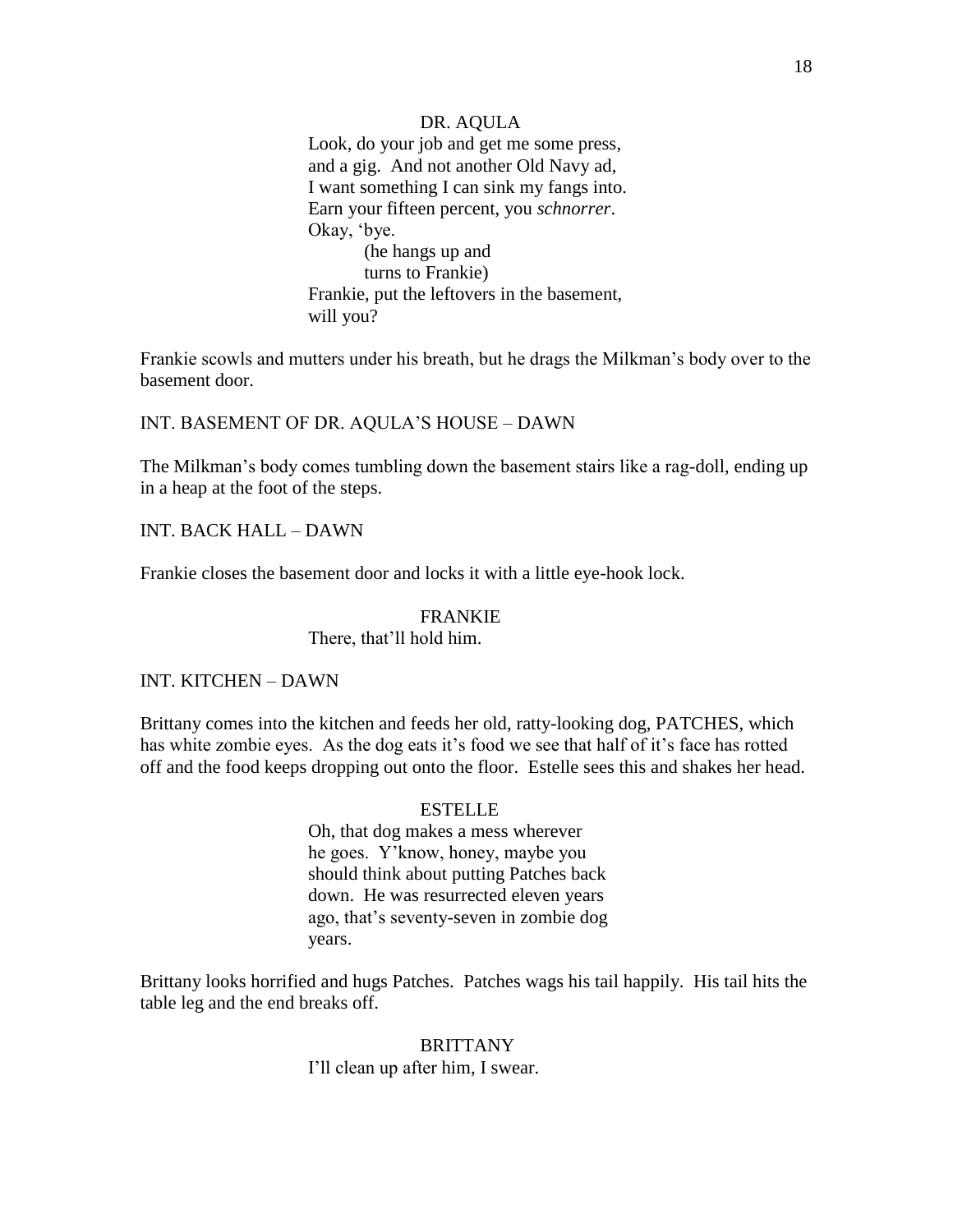Brittany's eyes glaze over as she remembers . . .

# BRITTANY'S FLASHBACK:

# INT. APARTMENT – NIGHT

Five-year-old **LITTLE BRITTANY** brings a cute little puppy into a small apartment.

LITTLE BRITTANY He followed me home, dad, can I have him?

A somewhat younger Dr. Aqula says in a fatherly tone.

DR. AQULA Of course, dear, just wait until after supper or you'll ruin your appetite.

# EXT. BACKYARD – DUSK

Little Brittany stands in the backyard at her pet cemetery, where there are several little headstones. She stands over the marker for "Patches."

> LITTLE BRITTANY Patches, I didn't know you for too long, but you were a sweet doggie.

She smiles revealing bloody fangs, the blood runs down her chin. Her tongue comes out and licks it up.

EXT. BACKYARD – NIGHT

Lightning flashes across the night sky illuminating Patches grave. Suddenly, the dirt starts to move, then a little paw breaks through the dirt and zombie puppy Patches arises from the dead.

Little Brittany watches from her bedroom window, laughing and clapping.

EXT. BACKYARD – DUSK

Little Brittany plays catch with Patches, who now has the white eyes of a zombie. Brittany throws a handball-sized brain and the puppy fetches it. Patches barks and we are able to read his thoughts in subtitles.

> PATCHES (subtitle) Cats brains is the best brains.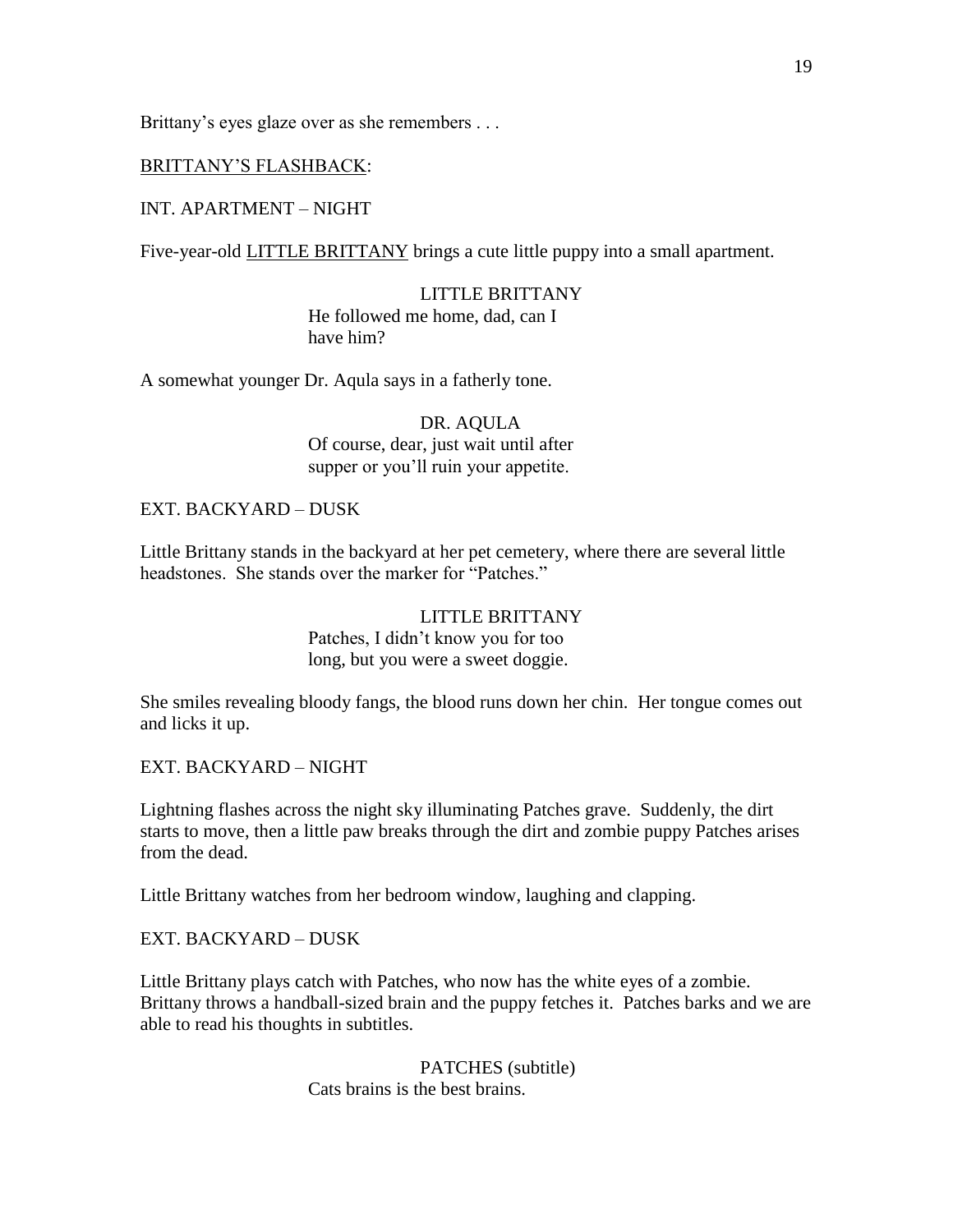Patches stops and begins scratching behind it's ear. Our view zooms into the fur behind Patches' ear.

# EXT. BEHIND PATCHES' EAR

Two FLEAS are living in the dog's fur, and as we look closer we see that they are zombie fleas with white eyes. They are eating into the dog's skull.

> FLEA #1 No, dog brains is the best brains.

 $FLRA$ #2 You said it, brother.

EXT. BACKYARD – DUSK

Patches keeps scratching until his ear falls off.

As the ear falls, the two fleas jump off.

# FLEA #1

Abandon ear!

# END FLASHBACK

# INT. DR. AQULA'S HOUSE/ BATHROOM – NIGHT

Dr. Aqula is in the bathroom attempting to shave. Unfortunately, since he has no reflection in the mirror and can't see what he's doing, he keeps cutting himself.

# DR. AQULA

*Ow! Shit! Ow! Shit!*

INT. CHURCH/ CONFESSIONAL – DAY

A TEENAGE GIRL steps into the confessional booth, crosses herself and speaks into the wooden louvers.

# TEENAGE GIRL Forgive me father for I have sinned.

Cigarette smoke wafts through the louvers. The girl waves it away from her face.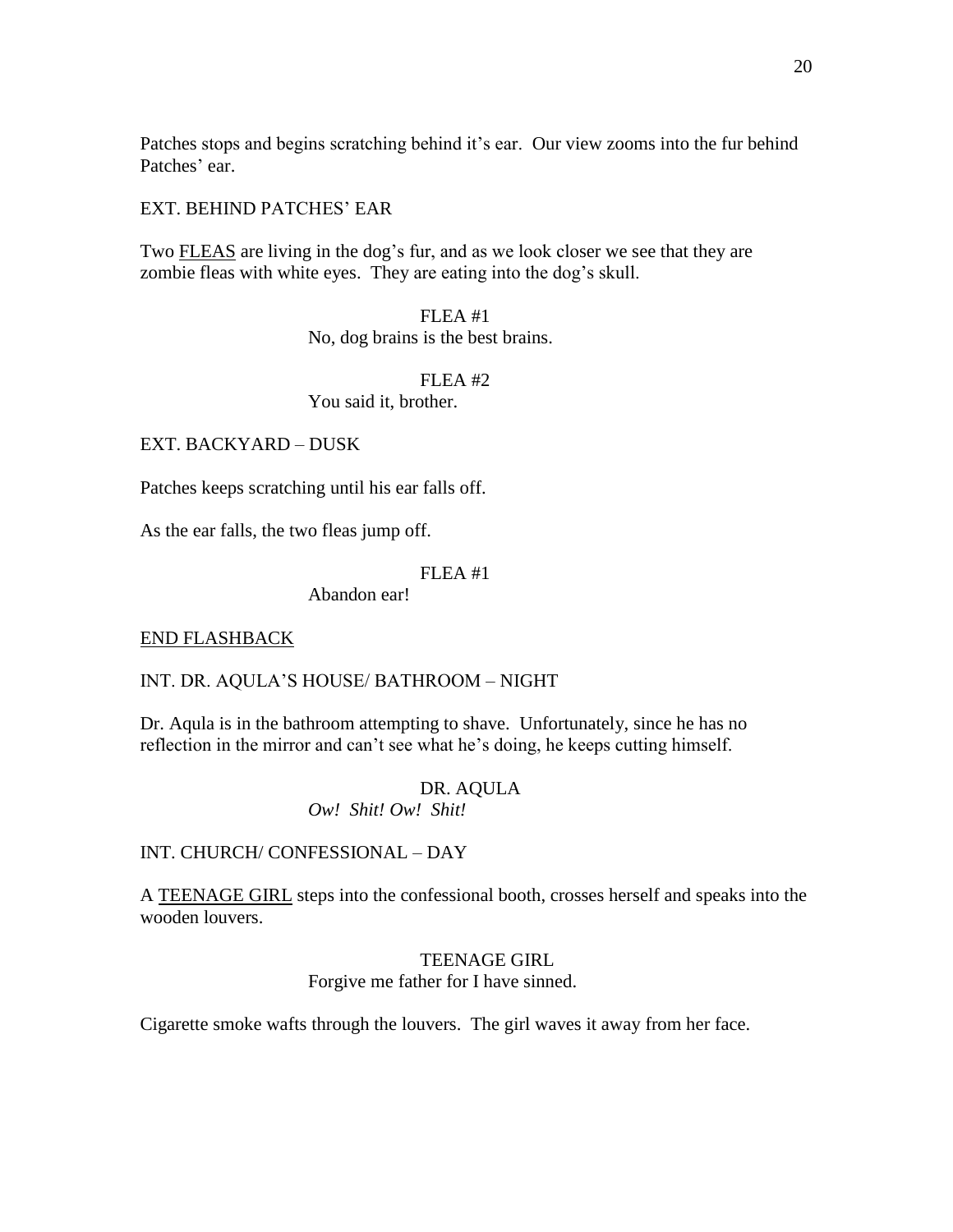On the other side of the confessional booth Father Paddy puffs on a cigarette and isn't listening to a word the girl says. He is busy with a plastic bag which he is carefully filling with airplane glue.

# TEENAGE GIRL Let's see, I have taken the Lord's name in vain several times, uh, I've had impure thoughts. I actually thought about French kissing with a boy— (Father Paddy inhales the glue and gasps) —I know, father it's awful. I should be ashamed of myself, right? Touching tongues is the grossest of all things, right? (Father Paddy hits his cigarette and coughs) Well, I am ashamed of myself and I'll never do it again. If he tries that again, I'll just go down on him, okay? (Father Paddy sighs) Thank you for the good advice, father. I'll say ten Hail Marys.

The girl leaves the confessional.

Father Paddy isn't paying any attention. He's busily switching between puffing on the cigarette and inhaling from the bag of glue. Then he goes and gets them confused.

# INT. CHURCH – DAY

The door of the confessional explodes outward in a fireball and shrapnel. Father Paddy stumbles out in a cloud of smoke, blackened and smoldering. He shakes his head dazedly, then blows out a puff of smoke.

# FATHER PADDY

Amen.

#### INT. CHURCH/ PRIEST'S ROOM – NIGHT

Father Paddy kneels before his pain-wracked crucifix tormented and praying.

#### FATHER PADDY

Oh, father, please give me a sign. Show me a way to prove my faith and devotion. I beg of you. Something, anything.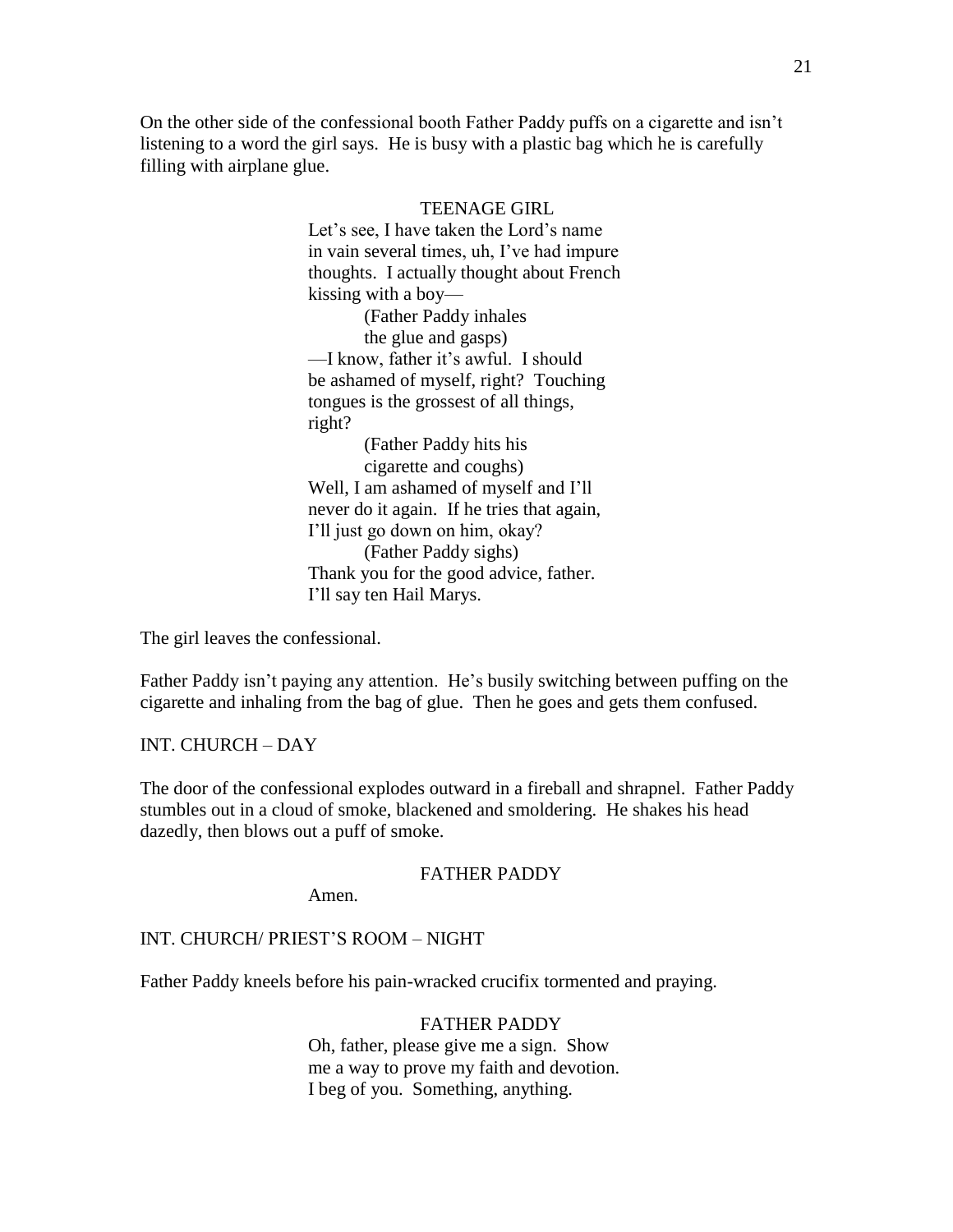Just like before, nothing. Father Paddy turns away from the crucifix, and just then it begins to glow in a throbbing ethereal green hue, accompanied by angelic music. Father Paddy walks across the room, oblivious to the miracle occurring behind him.

Father Paddy makes himself a drink. As he drinks, we see there's another crucifix on the wall beside him, and on this one Jesus is pointing over toward the first crucifix, the one that's glowing, with an expression that says, "Look over there" (it's not animated, it's a prop). But Father Paddy is too busy drinking to notice. He now crosses the room going the other way, still doesn't notice the glowing cross, which now has sparklers on it emitting a shower of sparks. Unseeing, Father Paddy goes into the bathroom.

# INT. BATHROOM – NIGHT

Father Paddy sits on the closed toilet drinking his drink. On the wall outside the bathroom we can see the glowing green light and sparklers, some of which are now swirling in circles. Above Father Paddy on the bathroom wall is yet another crucifix, and on this one Jesus is rolling his eyes and slapping his forehead in exasperation (also just a prop).

Our view begins to slowly creep into the bathroom toward the priest.

# FATHER PADDY And why must I be so eternally alone? All by myself. No one else ever around . . .

We see the movie crew reflected in the bathroom mirror: the camera operator, the  $1<sup>st</sup>$ assistant camera operator, the boom man, the script supervisor wearing cat glasses.

#### FATHER PADDY

Deeply, severely alone. No one in the history of loneliness has ever been this alone.

# INT. DR. AQULA'S HOUSE/ KITCHEN – NIGHT

Dr. Aqula crosses the kitchen holding a frosty beer mug and opens the refrigerator. Inside is a DELIVERYMAN in a uniform hanging upside down, his hands tied, with a beer tap installed in his neck. Dr. Aqula fills his mug with foamy blood. The Deliveryman's eyes are slowly rolling into the back of his skull.

# DR. AQULA

(smiling) Ah, there's nothing like a big frothy mug of blood. Mmmmm.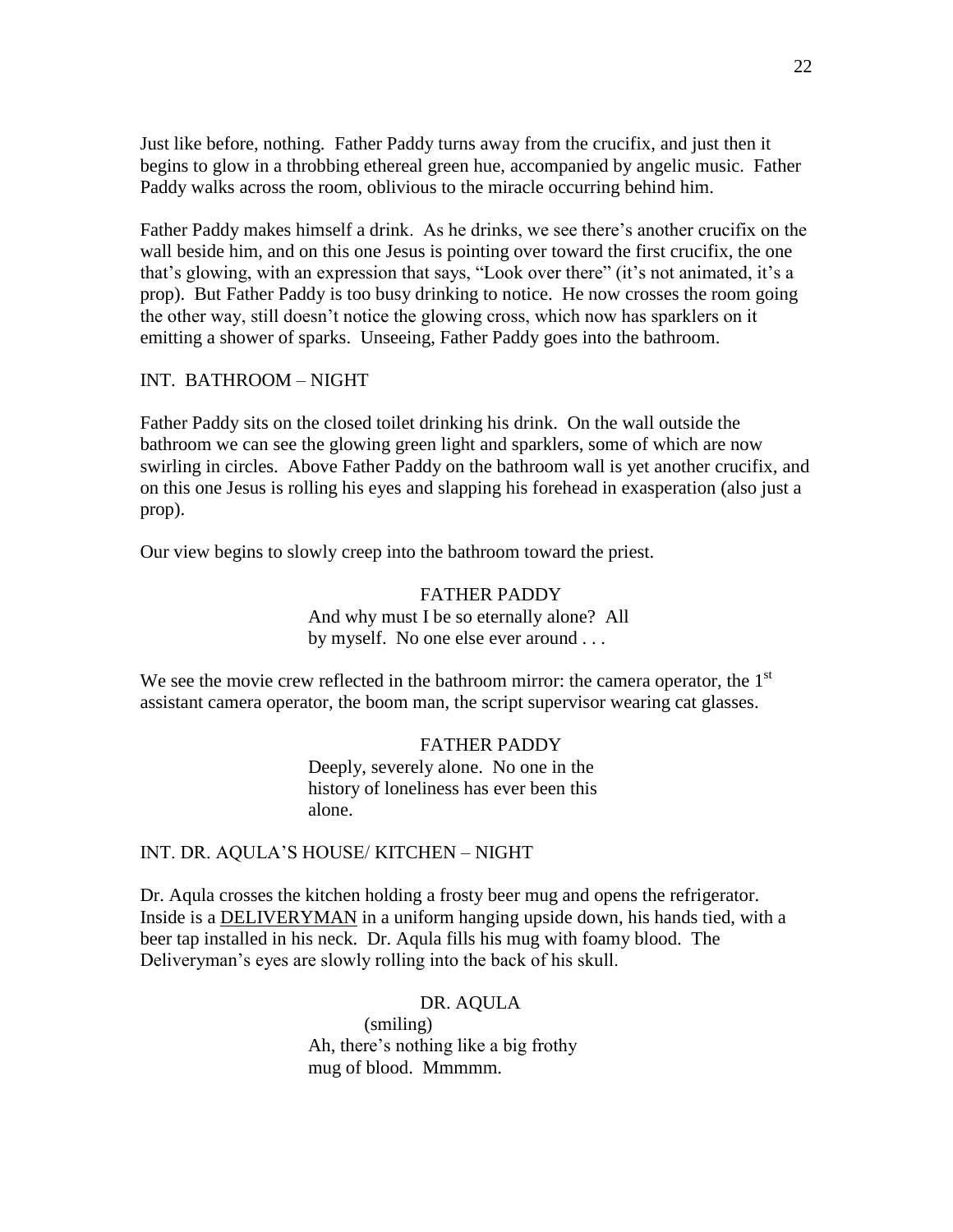Dr. Aqula takes a big drink of blood. The Deliveryman's eyes flutter.

# DELIVERYMAN (whispering) Lightheaded, getting very lightheaded.

Dr. Aqula calls out.

DR. AQULA Anyone else for a big mug of blood? We've got plenty.

# DELIVERYMAN (whispering) Getting cold. So cold.

Dr. Aqula slams the fridge closed.

# INT. DR. AQULA'S HOUSE/ LIVING ROOM – NIGHT

Dr. Aqula enters the living room holding his mug of blood. He sits down on the couch next to Estelle, who is watching TV.

#### DR. AQULA

Where are the children?

### ESTELLE

Oh, they're up there with their eyeballs glued to the TV set.

INT. KID'S ROOM – NIGHT

We see a TV set which is flickering blue static light into the room, and there are four eyeballs glued right to the screen.

The two kids sit there with their optic nerves hanging out of their exposed eye sockets, and both of them eat junk food while staring eyeless at the TV set.

# INT. DR. AQULA'S HOUSE/ LIVING ROOM – NIGHT

Dr. Aqula and Estelle are sitting on the couch watching TV. We can hear the dialog, but can't see the TV screen.

> SCARLETT (from the TV) Oh, Rhett, what will I do without you?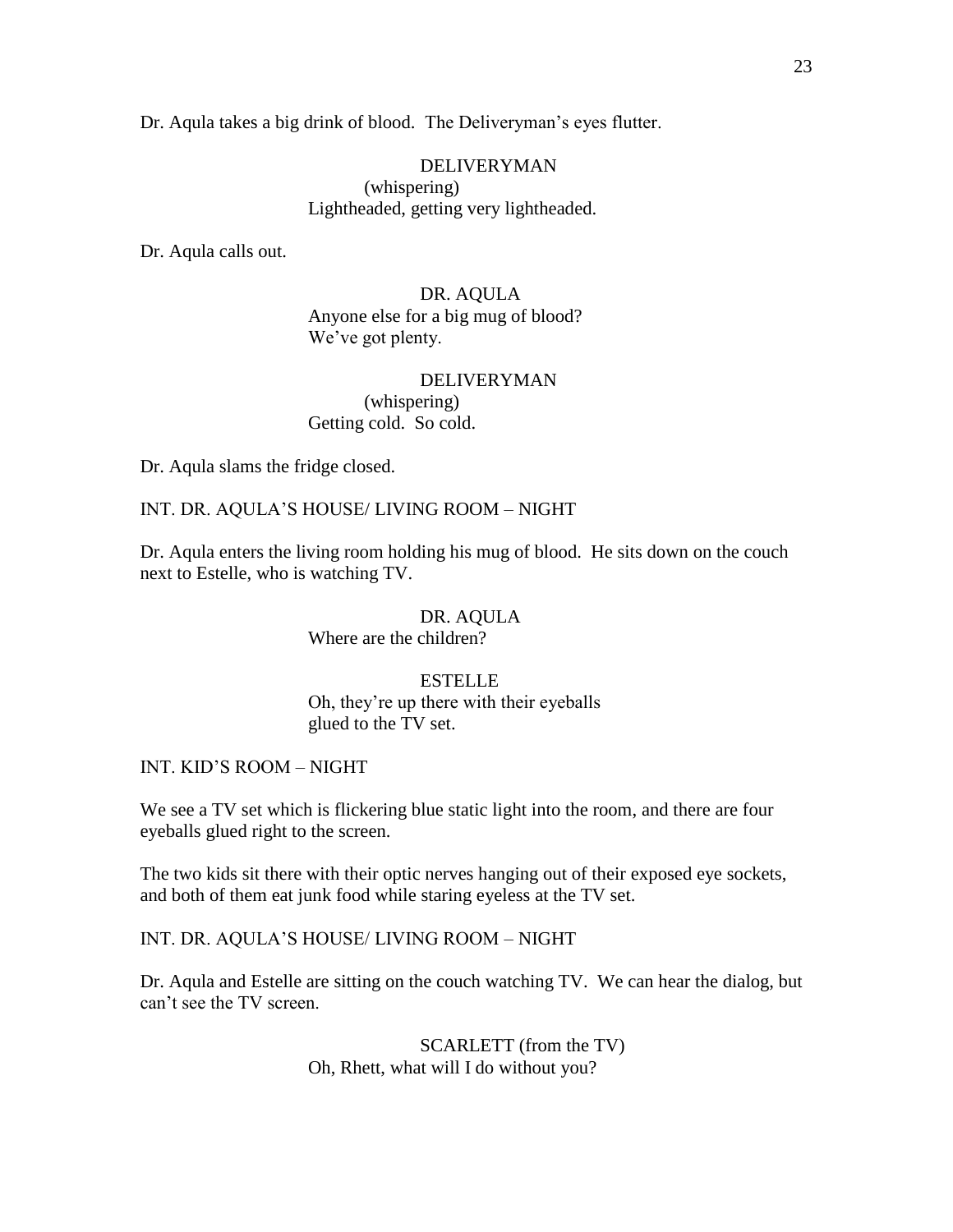24

DR. AQULA Bite her . . . Bite her! Why doesn't he bite her already?

ESTELLE Because this is a romance.

DR. AQULA

Biting isn't romantic?

Estelle turns, looks at him and uses her most accusing tone.

**ESTELLE** How would I know anything about romance, I'm married to *you*.

Dr. Aqula winces, that hurt.

# DR. AQULA

*Ooooh!* Look, you knew right from the start when you answered the ad at SingleMonsters.com that I worked nights.

#### ESTELLE

Yes, but when you go out at night you seem to be playing instead of working.

### DR. AQULA

Well, one ought to have as much fun as possible doing one's job, no?

Estelle flashes her scariest look at him. Dr. Aqula recoils in horror.

Just then the telephone rings and Dr. Aqula answers it.

#### DR. AQULA

Hello?

(he hears inhuman growling) Who is this?

# INT. PHONE BOOTH – NIGHT

Frank Stein is in the phone booth inhumanly growling into the phone, but he cleverly has a handkerchief covering the mouthpiece disguising his voice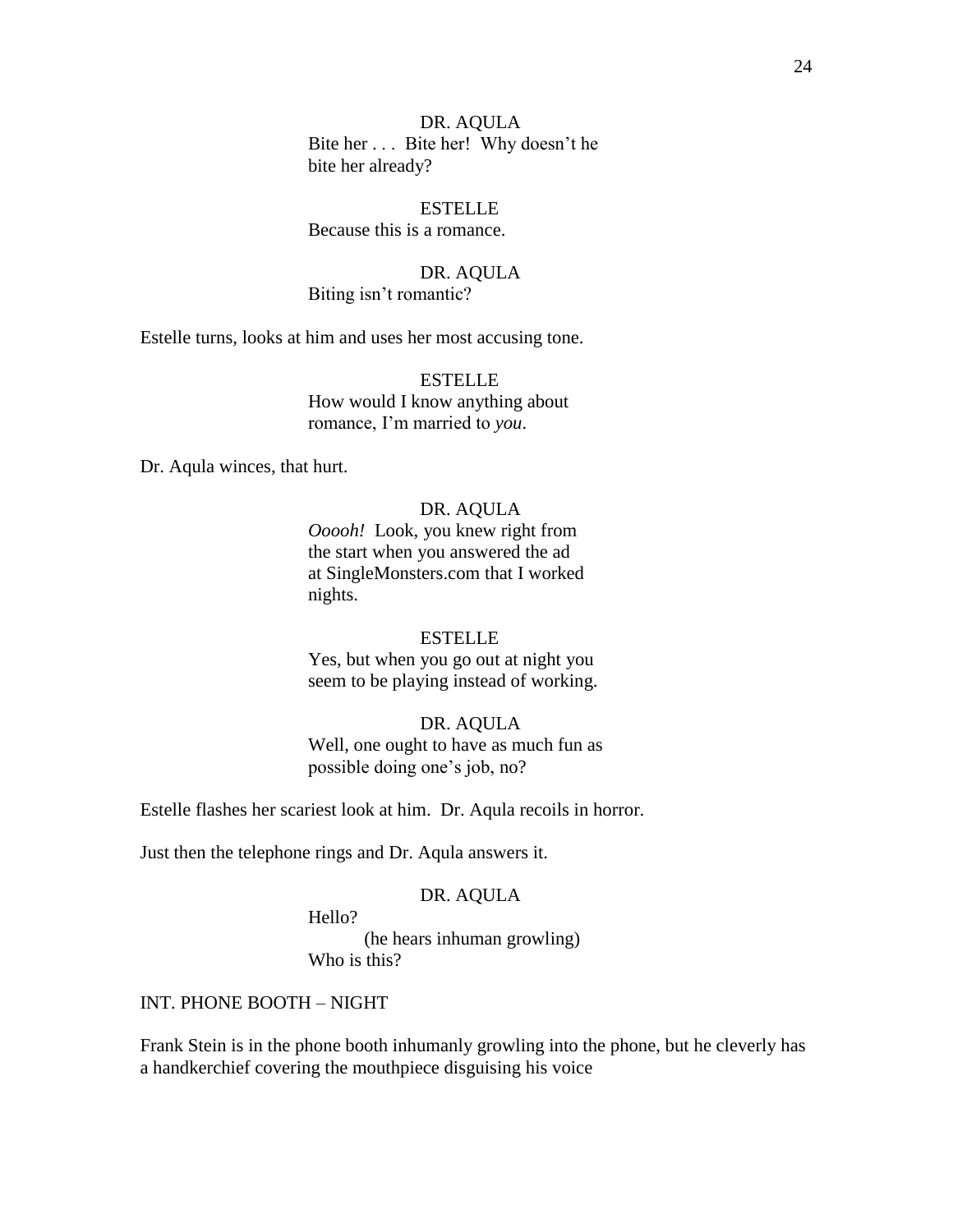# FRANK

# Aarrrggghhhh . . .

# INT. DR. AQULA'S HOUSE – NIGHT

Dr. Aqula hollers into the telephone.

# DR. AQULA

*Who the hell is this??!! Leave us alone!! Why won"t you leave us alone?*

He slams down the phone.

INT. PHONE BOOTH – NIGHT

Frank stands there in the phone booth grinning, then hangs up the receiver.

#### INT. DR. AQULA'S HOUSE/ HALLWAY – NIGHT

Dr. Aqula steps up to the bathroom door, turns the knob and finds it locked. He shakes the door.

# DR. AQULA Frankie, are you in there?

We hear the voice of Frankie through the door.

# FRANKIE (O.S.)

I'm busy.

DR. AQULA Goddamn it, are you playing with yourself again?

FRANKIE (O.S.) No, leave me alone.

# INT. BATHROOM – NIGHT

Frankie sits on the toilet. He has a Fangoria Magazine in one hand (there's a girl with a meat cleaver embedded in her head on the cover), and meanwhile he's got the top of his head screwed off and is fondling his exposed brain. His tongue hangs out and he pants and drools.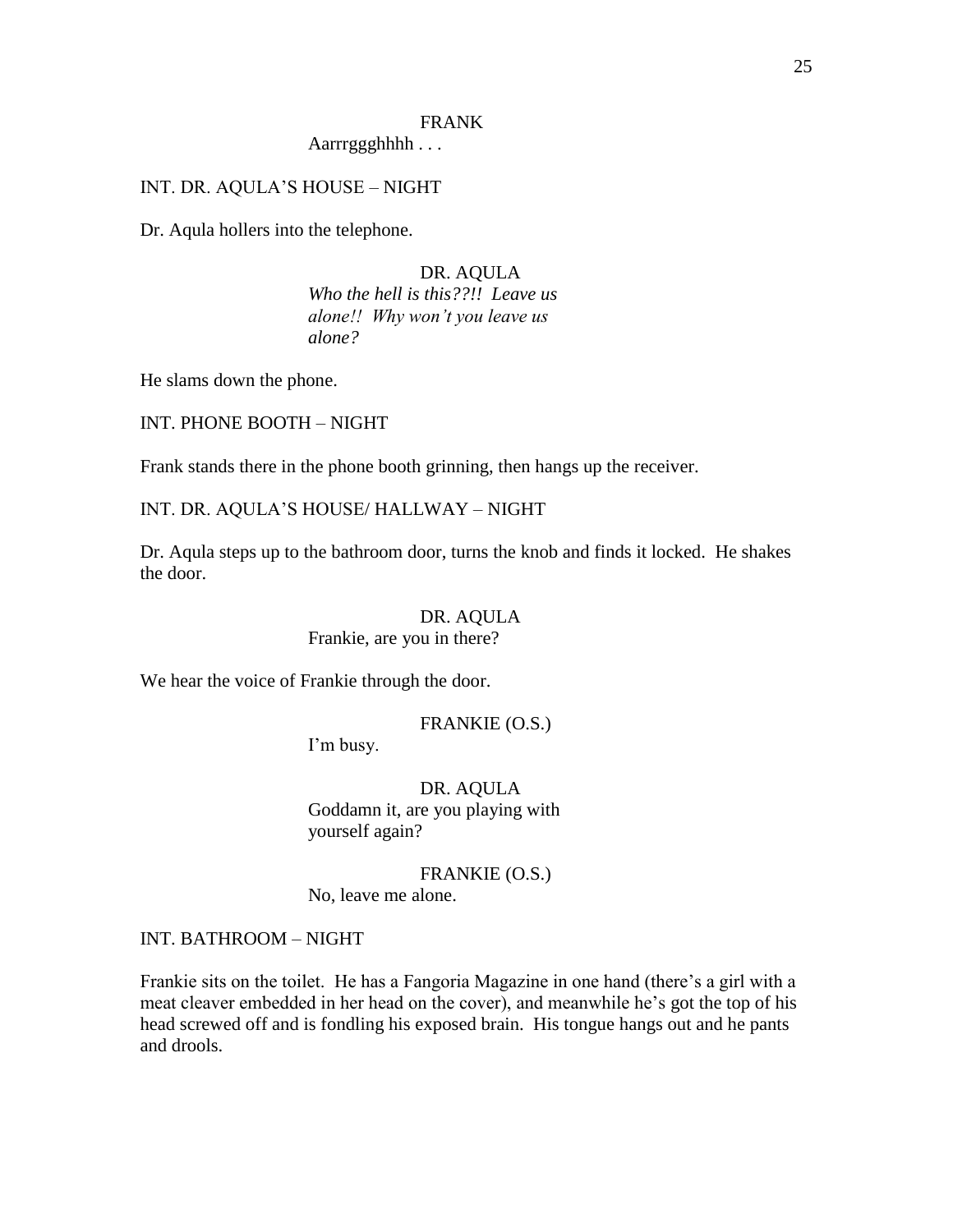### INT. REC ROOM – NIGHT

Estelle sits in the rec room watching a movie projected on the wall from a chattering 16mm projector. She smokes a cigarette as she intently watches the movie. The movie is *Evil Dead* and incredibly it's her in the movie (because it will be Ellen Sandweiss from *Evil Dead* playing the part), when she was 25 years younger. Estelle's eyes widen as she angrily blows out a stream of smoke into the projector beam.

# **ESTELLE**

*Monsters had faces then!* (she stands up into the beam of light) I could've been something, a star. An icon. But I'll still be big! (she turns and yells) *Eric! Get the car!*

# INT. HALLWAY – NIGHT

A little triangular door opens under the staircase opens. Inside sits ERIC VON SANDSTORM (who will hopefully be played by Sam Raimi). A subtitle reads: "Eric Von Sandstorm, famed 70s horror director." He is wearing jodhpurs, black boots and a black tie. He holds a squirming cockroach in his hand, which he quickly eats. He climbs out of the tiny room and walks up the hall.

# INT. REC ROOM – NIGHT

Eric enters the rec room and snaps his heels. He speaks with a thick German accent.

ERIC Yes, ma'am. *Ze* car is *varming* up. Are you ready for your cloze-up?

ESTELLE Yes, Mr. Von Sandstorm, I am.

Estelle stands up, ready for her close-up.

#### ERIC

Let me *chust* turn off *zis* projector, first. Now where is *zat* button?

His tie gets caught in gears of the projector, pulling his face into the mechanism. He becomes horrified watching this turn of events progress.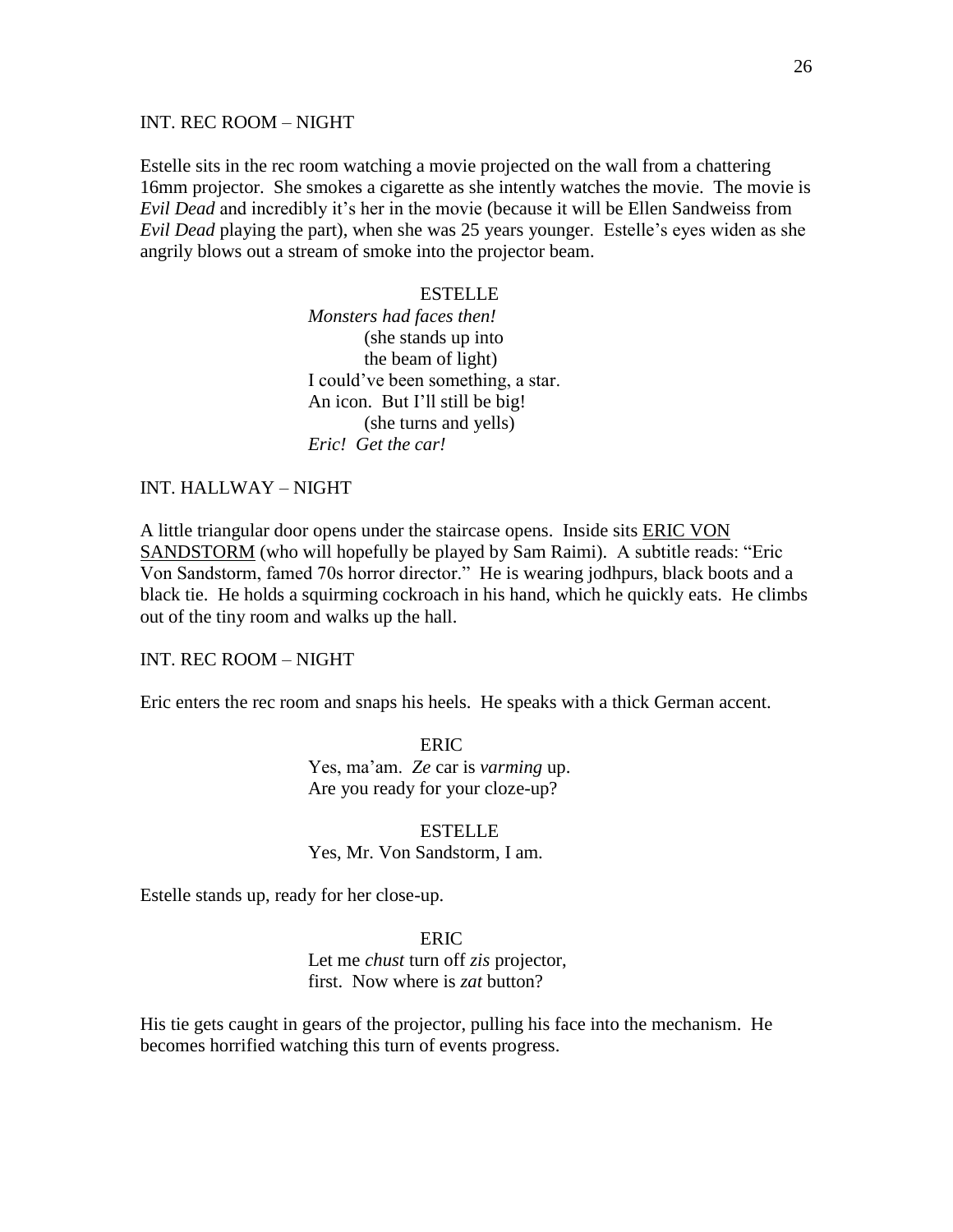### ERIC

# Dear *Gott und Himmel*!

But alas his face is pulled into the gears. As his nose is pulled into the film gate, the projected image becomes a microscopic view of blood cells. Both he and the projector topple to the floor with a crash.

# INT. DR. AQULA'S HOUSE – NIGHT

Dr. Aqula looks around, steps up to Estelle and asks.

DR. AQULA Where are the kids?

**ESTELLE** Oh, they're up there fooling around on the web.

# INT. FRANKIE'S ROOM – NIGHT

Frankie is stuck in the middle of a huge spider web. Brittany has a slingshot and fires a square slice of pink meat at Frankie that sticks to his forehead. Frankie peels it off.

#### FRANKIE

Oh, shit, it's Spam.

#### **BRITTANY**

This game's stupid, I hate it.

Brittany turns and leaves, slamming the door behind her.

Meanwhile, Frankie's eyes go misty as he remembers when he was younger . . .

### FRANKIE'S FLASHBACK:

#### EXT. BACKYARD – DAY

LITTLE FRANKIE is twelve and is in the backyard with his dad, Frank, Sr. Frank, Sr. is showing Frankie how to tear a human being apart and eviscerate them, pulling their guts out with both hands. The Father looks to his son.

# FRANK, SR.

Now you try.

Frankie puts his hands in his pockets and shakes his head.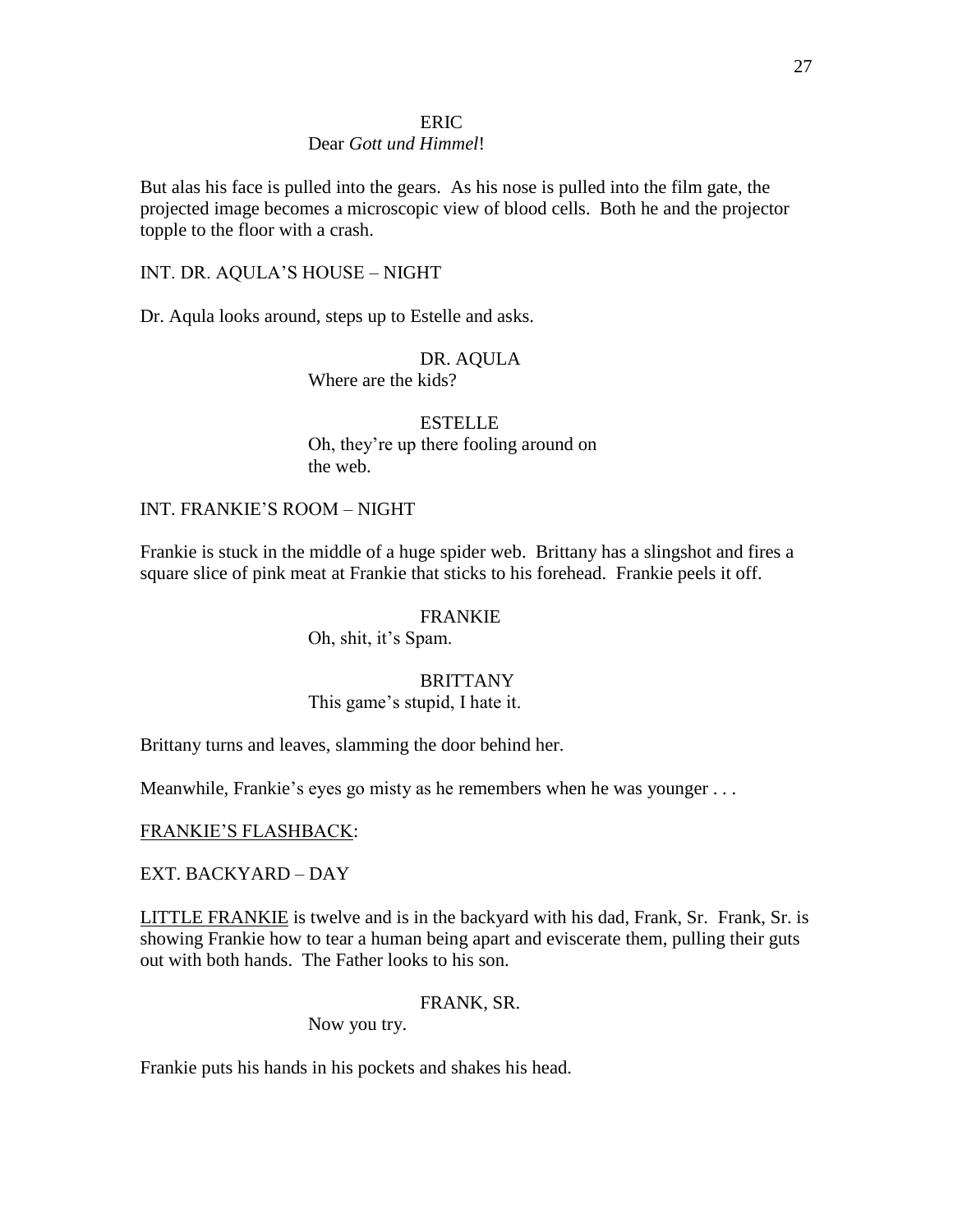## FRANKIE

That's your thing, man, not mine. I'm into a whole different bag.

Frank, Sr. rises up to his full seven foot height, furious.

#### FRANK, SR.

Not your thing? This what we do. We monsters. We kill. Now you try. Frankenstein not asking, Frankenstein *telling!*

Estelle steps between father and son.

#### **ESTELLE**

Oh, Frank, leave him alone! Maybe he's more sensitive than you and has other interests. Like ballet, perhaps. Or knitting doilies.

Little Frankie freaks out, dropping to his knees and shrieking.

### FRANKIE

(screaming) *You"re tearin" me apart!*

#### END FLASHBACK

INT. CHURCH/ PRIEST'S ROOM – DAY

Father Paddy is sitting in his room reading a book. We see that the book is "The Idiot's Guide to Proselytizing and Pestering." Father Paddy leans down and snorts a line of coke.

EXT. NEIGHBORHOOD – DAY

Father Paddy approaches a house in a suburban neighborhood. He knocks on the door. The door is answered by Hindus in saris.

Father Paddy knocks on another door. It is answered by robed Buddhists with shaved heads.

Father Paddy knocks on another door. It is answered by Muslim women in burkahs, who immediately begin to ululate at him.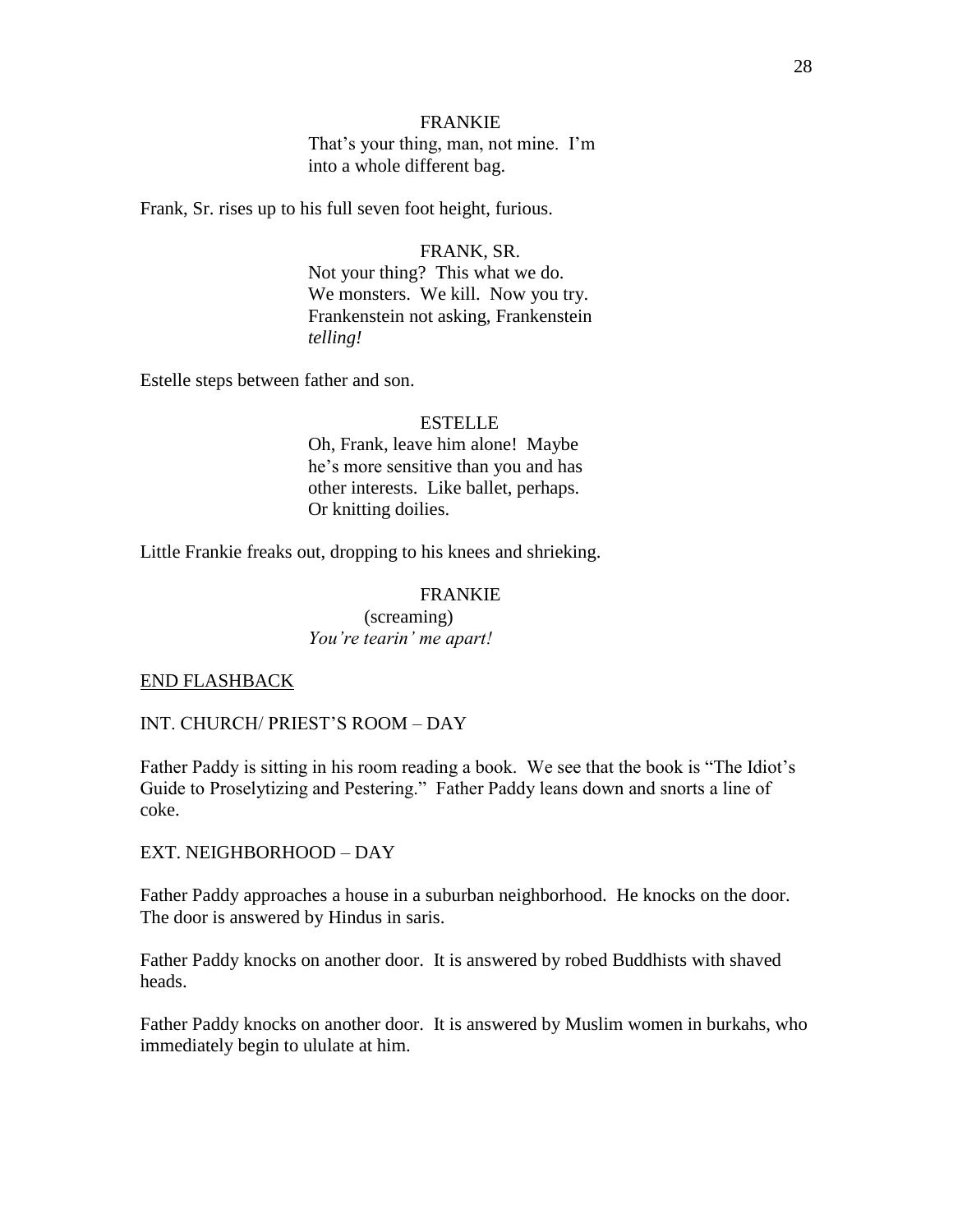### EXT. DR. AQULA'S HOUSE – DUSK

Father Paddy steps up to the front door of the big, creepy house, just as the sun is setting. Above the doorbell is written, "Dr. A. Aqula." Just as the priest is about to push the doorbell the door flies open, startling him.

There in the doorway stands Estelle. She sees the priest and bares her teeth, hissing like a cat, and raising her clawed hands. Father Paddy recoils, taking a step back, raising his crucifix and gasping.

# FATHER PADDY Dear almighty God in heaven, why did you do that?

#### ESTELLE

(smiles) Do what? That's how I greet everyone. So, what can I do for you, uh, "*padre*"?

FATHER PADDY I just wanted to welcome you to the neighborhood. May I come in?

#### ESTELLE

We're just moving in so everything's a mess, but sure, what the hell, right?

Father Paddy puts out his hand and Estelle shakes it while barely touching him.

FATHER PADDY I'm Father Paddy O'Furniture.

#### **ESTELLE**

(smiles) You must be nice to have around at a backyard barbeque. (laughs) But you must get a lot of that.

Father Paddy looks totally blank.

### FATHER PADDY

A lot of what?

ESTELLE Never mind. I'm Estelle Stein-Aqula.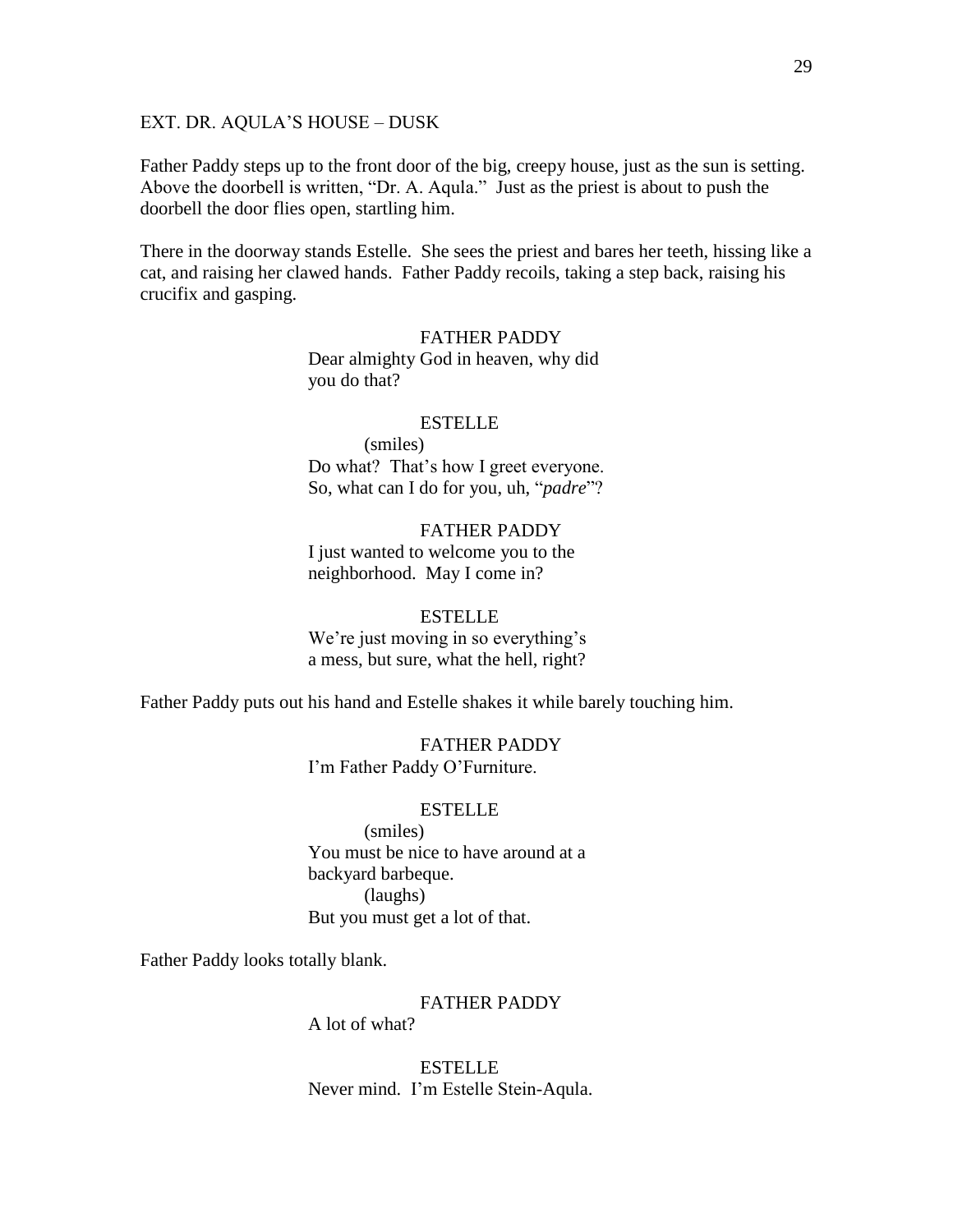Father Paddy and Estelle step inside.

# INT. DR. AQULA'S HOUSE – NIGHT

Father Paddy and Estelle cross the large foyer and talk.

FATHER PADDY So, have you got any children?

**ESTELLE** Yes, two, a boy and a girl. Teenagers.

FATHER PADDY Children are a blessing.

# ESTELLE

You haven't met my kids. Actually, only one of the little monsters is mine, the other was a cruel joke I inherited when I remarried.

Just then Dr. Aqula appears at the top of the wide staircase with his hair sticking straight up like he's just been awakened. He has his face covered by his cape, which he slowly lowers while speaking in an ominous tone.

#### DR. AQULA

Why have you woken me from my thousand-year sleep?

#### FATHER PADDY

But didn't you just move in this week?

### DR. AQULA

(shakes his head) Of course, you see how dopey I am. I meant, why have you woken me from my *little nap*?

Dr. Aqula walks slowly down the grand staircase. His foot just misses a roller-skate, then just misses a baseball, then just misses some marbles . . .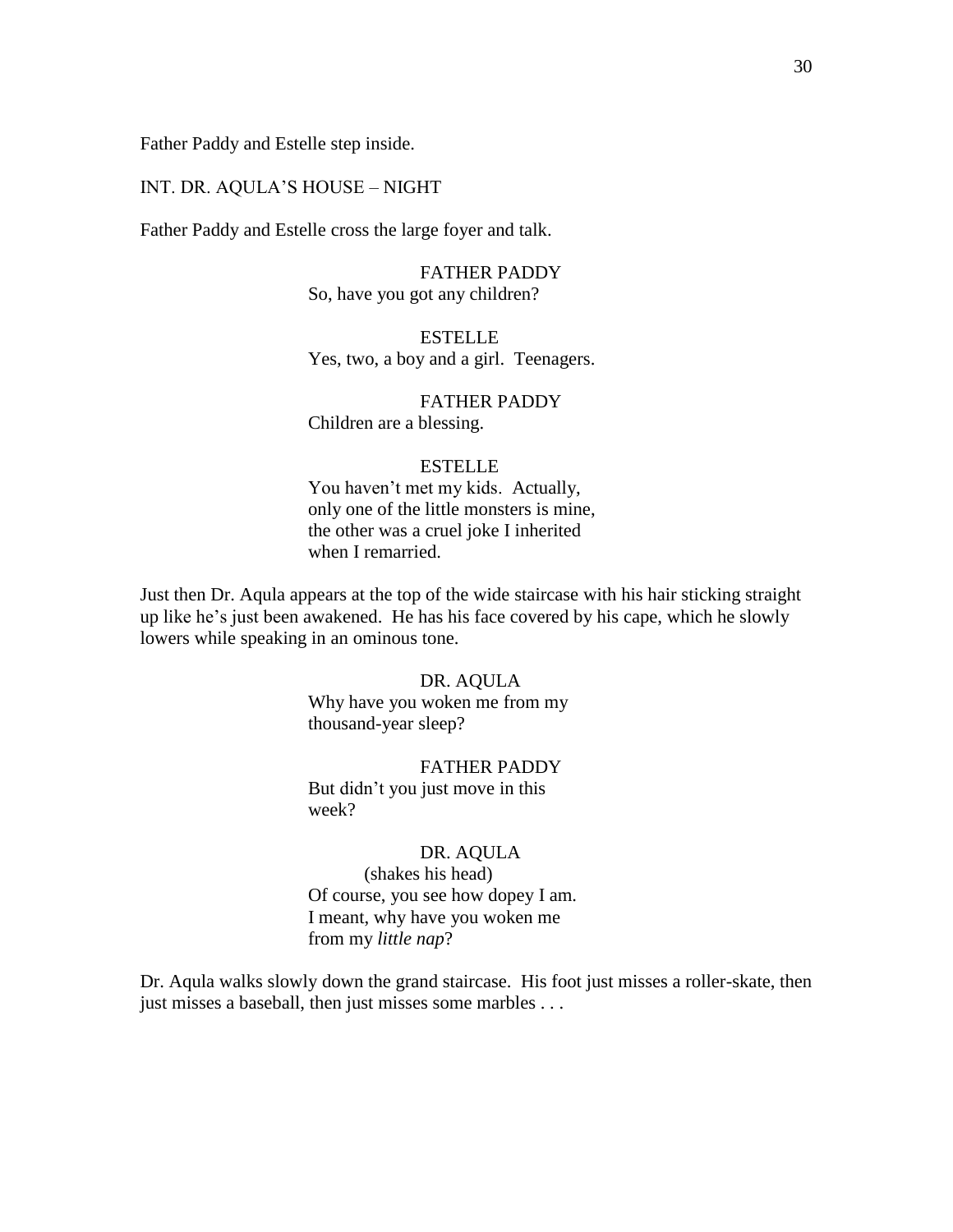# FATHER PADDY

Well, I'd like to welcome you to the neighborhood. I'm Father Paddy O'Furniture.

# DR. AQULA

I'm Doctor Aqula. Nice to meet you.

# FATHER PADDY

I was just wondering if you happen to be religious?

Dr. Aqula is taken aback. He bends down to scratch his leg and causes his cape to get caught under his foot and trip him.

# DR. AQULA Whoa, look out. Well, yes, I am, sort of, in my own personal way.

# FATHER PADDY Are you Catholic by any chance?

# DR. AQULA

(laughs derisively) Don't be absurd, those Johnny-comelatelies. Don't tell me you have anything to do with *them*?

# FATHER PADDY I'm a Catholic priest.

Dr. Aqula is embarrassed.

# DR. AQULA

Right. Very pretty services, with the hats, and the incense, and the little cookies.

Father Paddy scratches his chin and narrows his eyes.

FATHER PADDY You know, Dr. Aqula sounds a lot like Dracula.

Dr. Aqula looks utterly horrified.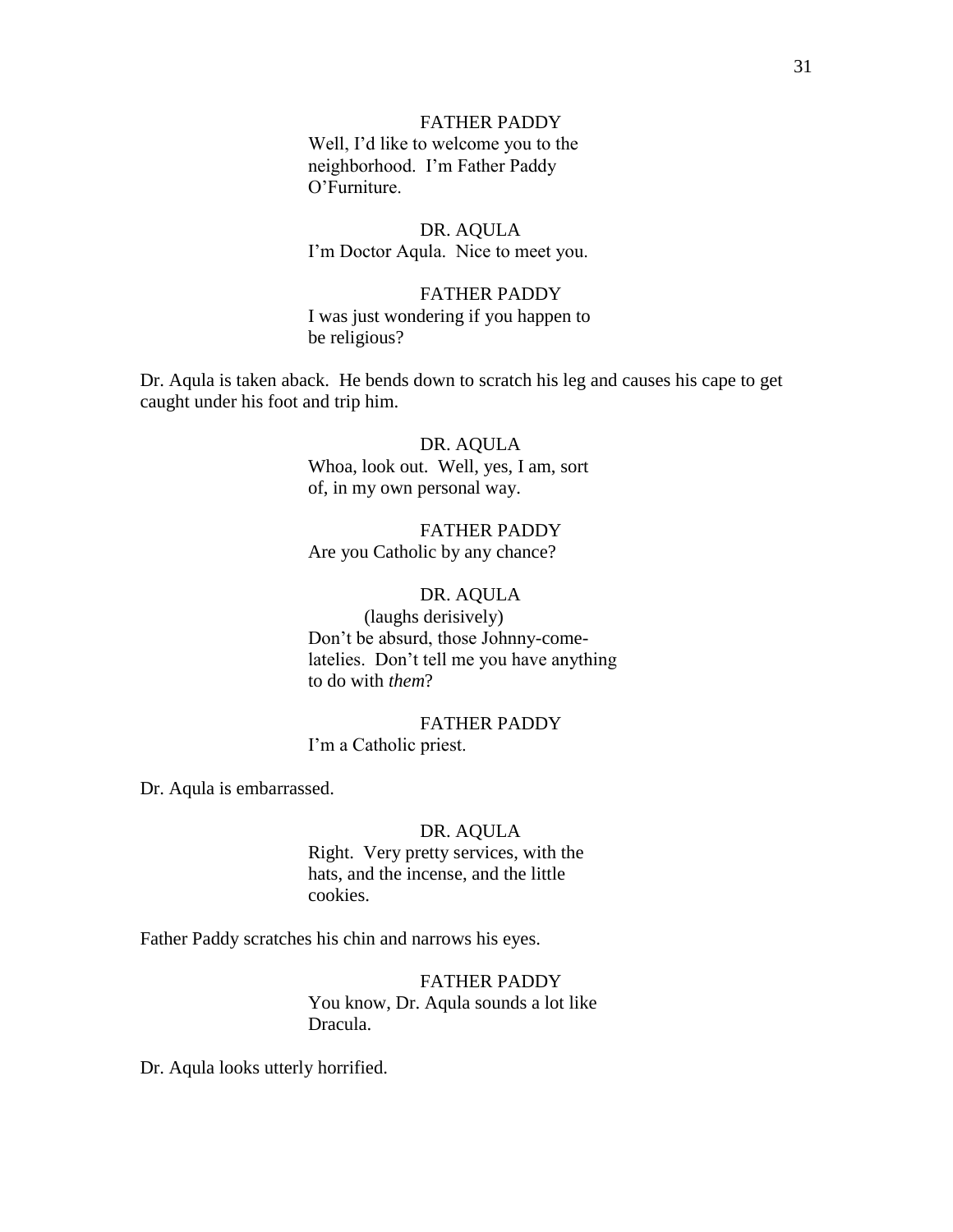# DR. AQULA

What? It does not.

FATHER PADDY Well, yeah, it sort of does.

#### DR. AQULA

That's absurd. You're imagining things. Dr. Aqula doesn't sound a thing like Dracula, whoever that may be.

FATHER PADDY So, what does the A stand for?

### DR. AQULA

A? What A?

FATHER PADDY It says, Dr. A. Aqula on the door.

# DR. AQULA

Really? Well, yes, that A. Uh, Alfred. No, wait, Andrew. No, no, definitely Alfred.

FATHER PADDY Well, what should I call you then?

# DR. AQULA

Andy or Al, either one. Or doctor, of course.

FATHER PADDY What kind of doctor are you?

DR. AQULA Me? I'm a herpetologist.

FATHER PADDY Really? You study snakes?

# DR. AQULA

No, blood.

Estelle cuts in.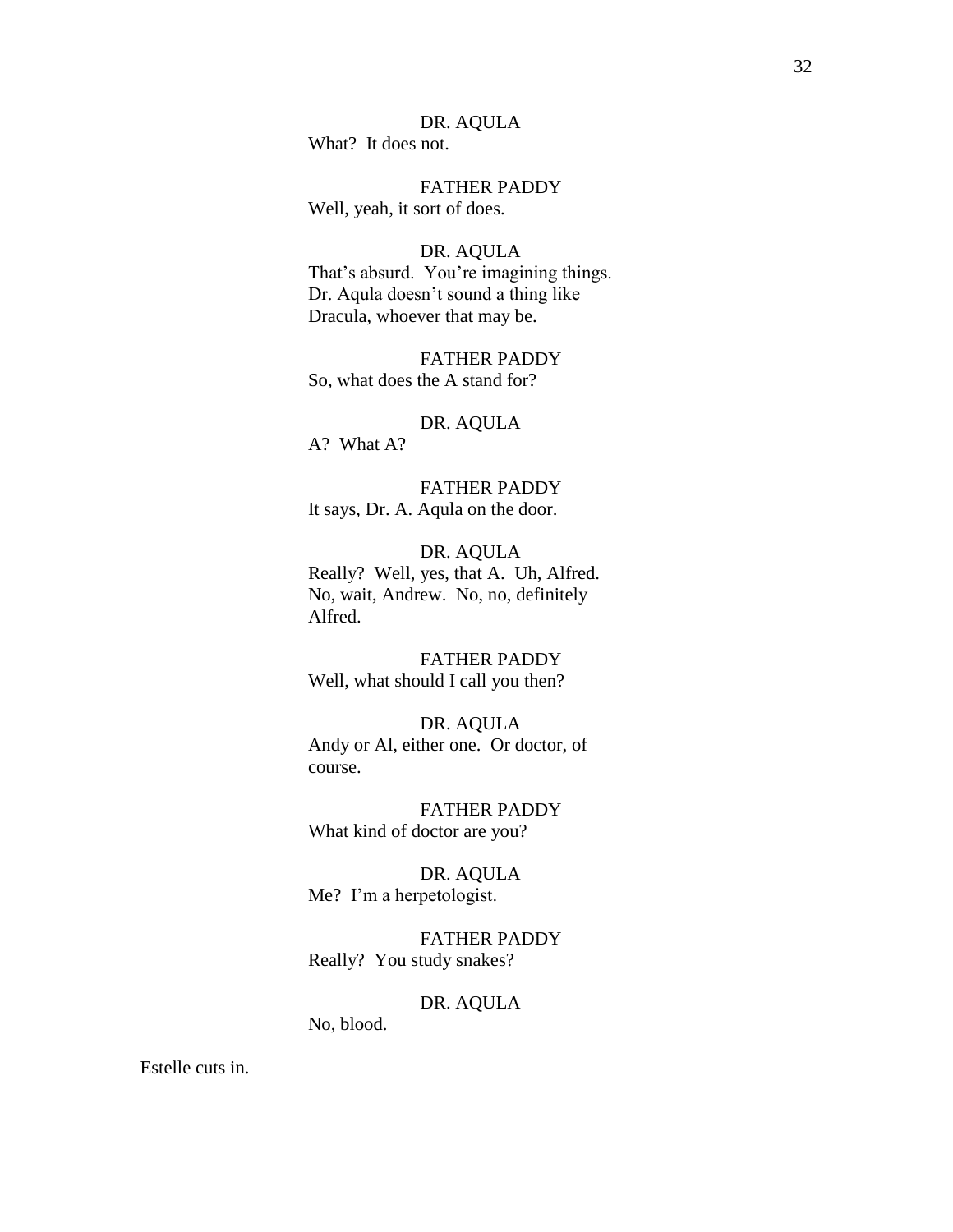### **ESTELLE**

He means a *hema*tologist?

# DR. AQULA

(annoyed) That's what I said. I'm a hematologist. Pay attention. So, you know about the blood?

FATHER PADDY Let's see, it's red and it fills our bodies, right?

DR. AQULA Yes, isn't it wonderful?

FATHER PADDY Of course, it's God's will.

DR. AQULA

Right, whatever you say. I mean, however the hell it got there, it's a good thing.

Just then Father Paddy cuts his finger on a knick-knack on the table. Dr. Aqula's eyes light up and he begins salivating excessively. He grabs the priest's hand and sucks his finger. Father Paddy turns to Estelle.

# FATHER PADDY

What's he doing?

# ESTELLE

(lying) It's an old Romanian custom. When you first meet someone and they begin to bleed, as they so often do, you suck their blood as a sign of friendship and gratitude.

(she laughs) The Greeks spit on each other, you know.

The priest takes his finger back, wiping it on his pant leg.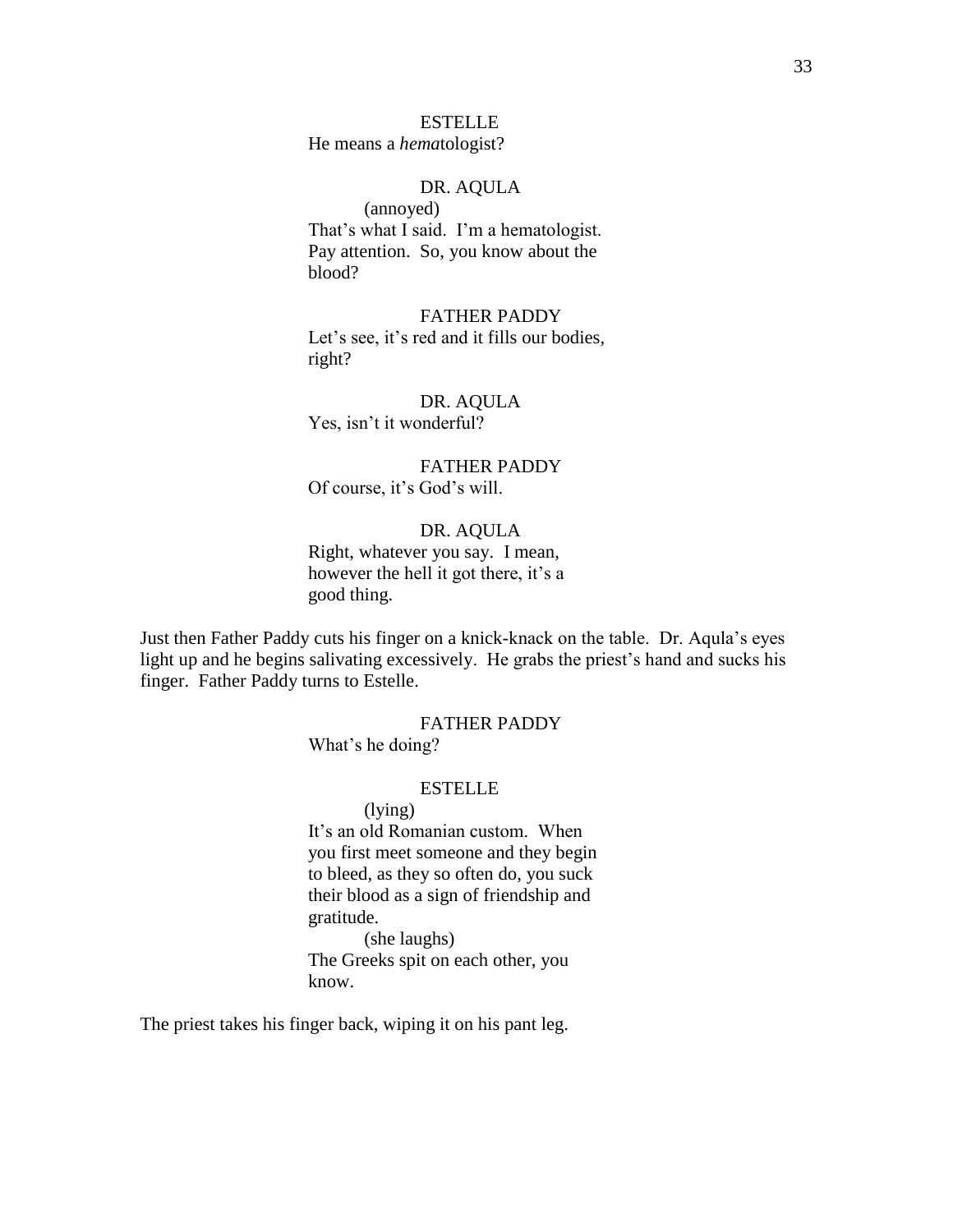# DR. AQULA

You'll excuse me, but being a herpetologist and all, the sight of blood arouses me.

FATHER PADDY Of course. So, what religion are you?

# DR. AQULA

You still on this religion thing? (stuck) Uh, let's see, Eastern Ecumenical Orthodox Fundamentalist Church of Carpathia. I don't suppose you have one of those here in Bad Ax, do you?

# FATHER PADDY

(thinks, shakes his head) I don't think so.

# DR. AQULA

That Goddamn realtor didn't tell us one thing that was true. I'll bet we don't have central air, either.

FATHER PADDY So, I notice you have an accent?

### DR. AQULA

(surprised) Really? I thought I'd lost most of it. Huh.

FATHER PADDY So, where are you from?

DR. AQULA I'm from Romania. That's how I have old Romanian customs.

#### FATHER PADDY

(nods) Ah, yes. That's right near Bolivia, right?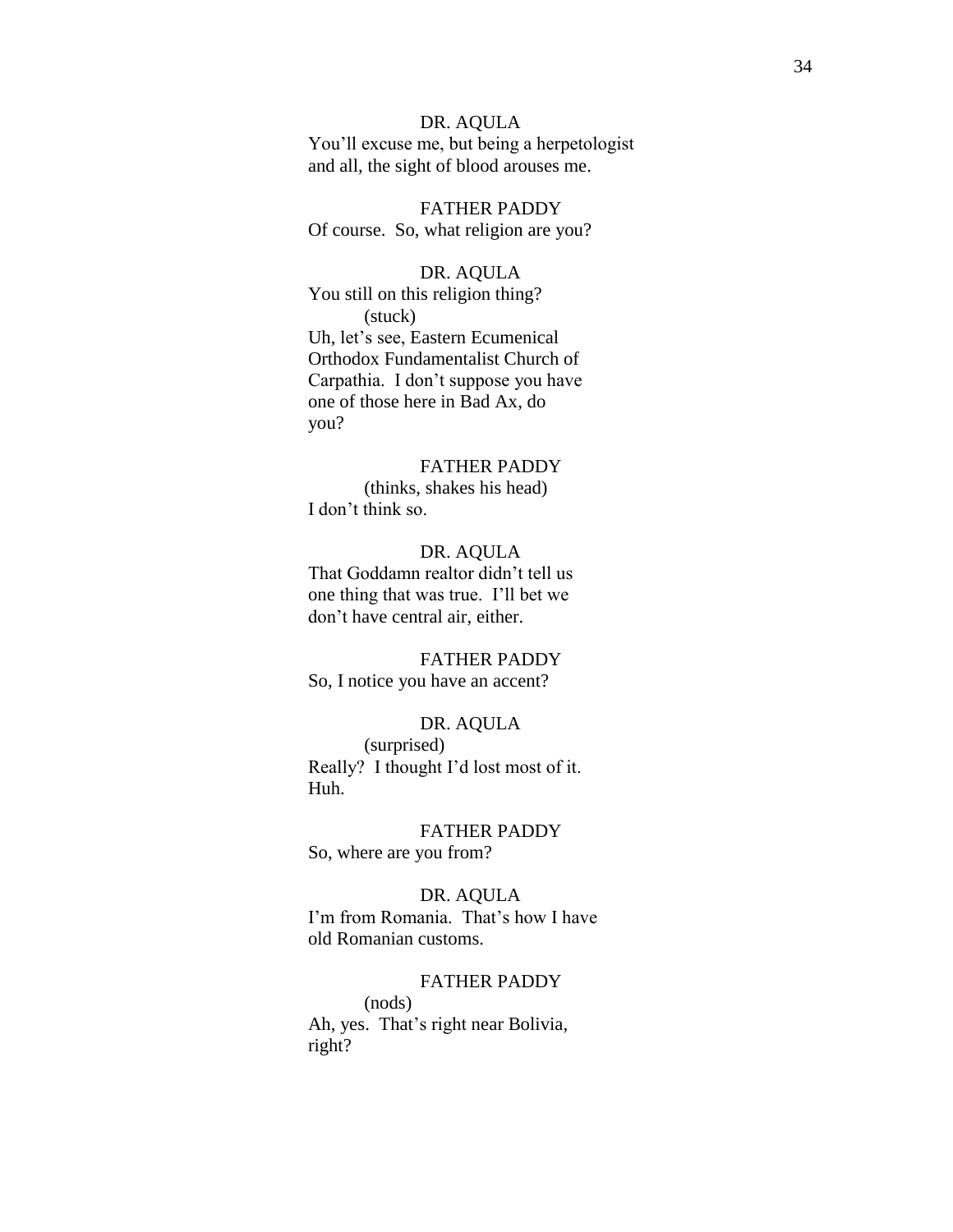# DR. AQULA (incredulous) No. It's nowhere near Bolivia. Don't they teach you geography here in America?

# FATHER PADDY Oh, sure, I know all about rocks and minerals and that kind of stuff.

Suddenly, they all hear a low guttural growling coming from outside. They slowly turn, look through the front window and see a tall figure lurking in the shrubs. Father Paddy is slightly horrified.

# FATHER PADDY

*What*, I mean, *who* is that?

Estelle and Dr. Aqula both shrug helplessly.

# **ESTELLE**

(to her husband) It sure didn't take him long to find us here, did it? (to Father Paddy) That's my first husband, Frank Stein. There's something wrong with him in the head, like his brain was put in backwards or something. Well, not "like," it *was* put in backward. Literally. I'm not kidding. Backward. You'll pardon me.

Estelle goes to the fireplace, reaches in and takes out a long thin log that's burning on the end, much like a torch. She opens the front door and goes outside. The priest and the doctor watch through the window as Estelle approaches the tall dark figure with the burning torch extended out in front of her.

The tall dark figure is in fact Frank Stein. Estelle, his first wife, sticks the burning torch into Frank's face. Frank shrieks and hollers, blocking his face and backing off into the shrubbery.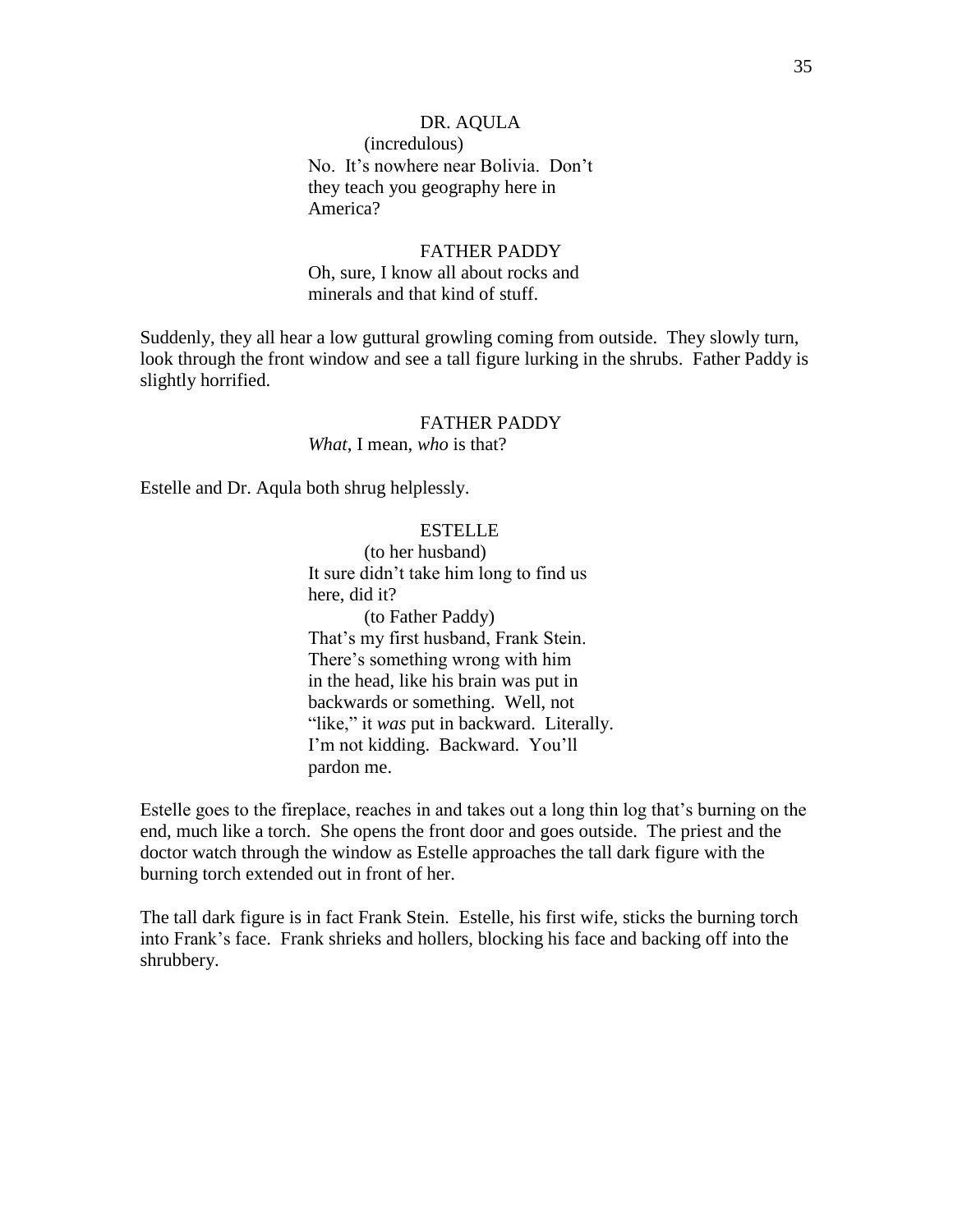# ESTELLE

*Hazar*! Try paying child support just once to see what it's like! And meanwhile your son never thinks about you unless he's having a nightmare.

Frank runs away. Estelle throws the burning log after him.

# ESTELLE

# And stay lost, *schmuck*!

Dr. Aqula nudges Father Paddy with his elbow.

# DR. AQULA Women, they're real tigers, you know what I mean?

Father Paddy nods knowingly.

# FATHER PADDY Yeah, sure. Dames. Hubba-hubba.

Father Paddy grimaces, he actually knows nothing about women.

EXT. DR. AQULA'S HOUSE – NIGHT

Frankenstein is hiding behind a tree, staring sadly at Dr. Aqula's house.

FRANK Frankenstein go to happy place. Remember good times . . .

His eyes grow misty as he remembers . . .

#### FRANK'S FLASHBACK:

INT. LABORATORY – NIGHT

We're in a laboratory. On a table sits a glass jar containing a human brain and it's marked, "Abnormal." The abnormal brain floats happily in sea of formaldehyde, blowing bubbles.

> FRANK (O.S.) (sighs) Ah, good old days.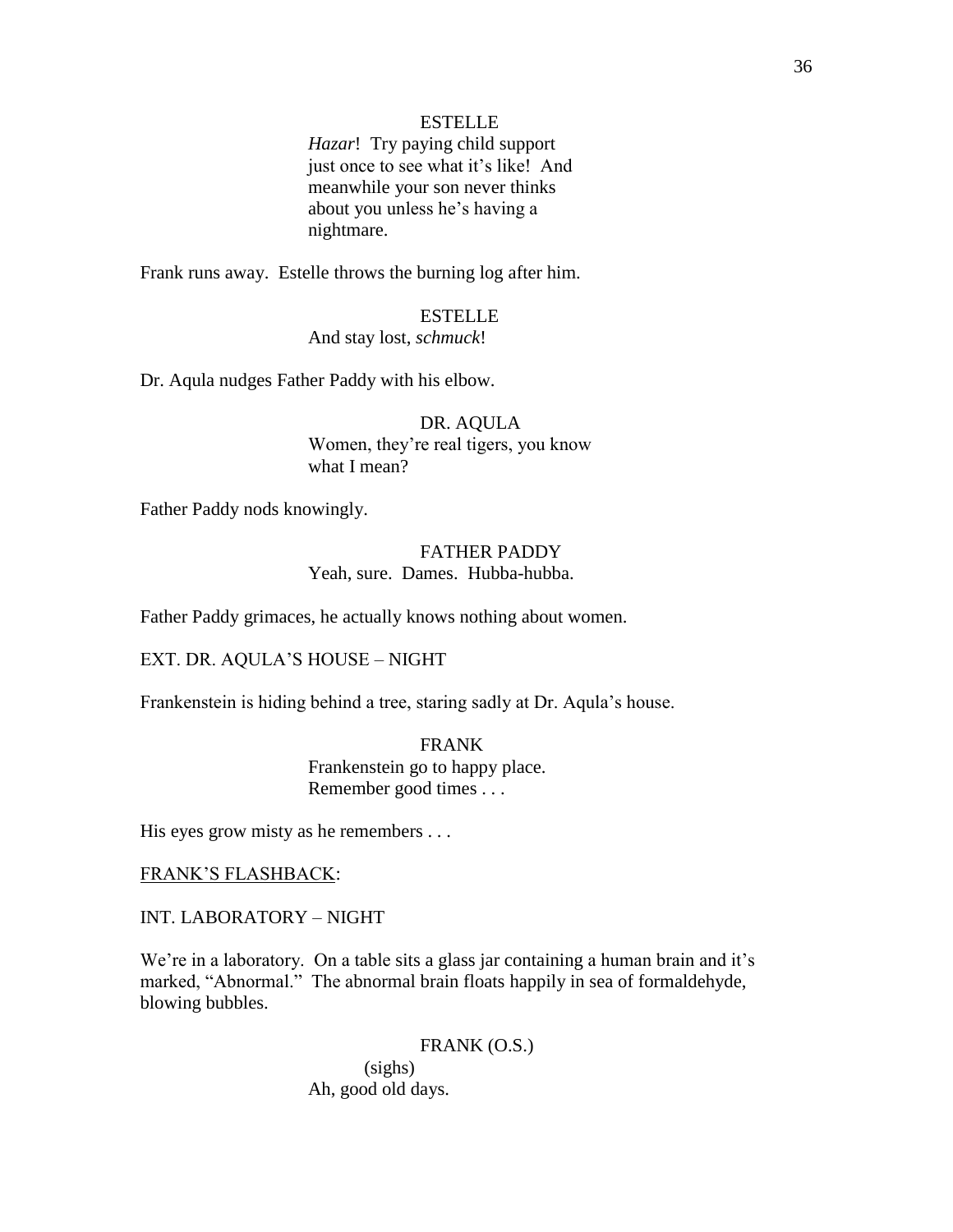# END FLASHBACK

# EXT. DR. AQULA'S HOUSE – NIGHT

Frank smiles nostalgically, then snaps back from his reverie as the front door of the house opens. Frank ducks behind a tree.

Father Paddy leaves the haunted mansion and lightning flashes across the sky with a crackling boom. Father Paddy looks seriously concerned, biting on his fist.

> FATHER PADDY This is a sign. I knew you had a special purpose for me, Lord. Thou shalt not bear a witch in thy presence. It must be cast out.

The priest hears a wolf howl in the distance, makes the sign of the cross and walks quickly away from the house.

INT. MAUSOLEUM – NIGHT

The black shiny coffin reposes on its pedestal at the center of the mausoleum with a beam of moonlight spotlighting it. Our view moves up to the coffin, then inside of it . . .

INT. COFFIN – NIGHT

Dr. Aqula is asleep inside his coffin. He is in an intense REM dream state, his face twitching, his closed eyes scrunching up.

DR. AQULA'S DREAM:

INT. CAR – DAY

Dr. Aqula sits in a car behind the wheel, stuck in a traffic jam. No cars are moving. Dr. Aqula looks around and sees that there are rotting skeletons at the wheels of all of the other unmoving cars. Some cars also have rotting skeleton children, and pets. Several rotting skeletons turn and look at Dr. Aqula.

Meanwhile, he looks down at the car radio, which is playing "The Monster Mash." Dr. Aqula tries to change the channel, but it's playing on every station. He tries to turn it off, or at least down, but no luck.

> DR. AQULA I hate this song. They don't mean *Boris*, they mean *Bela*.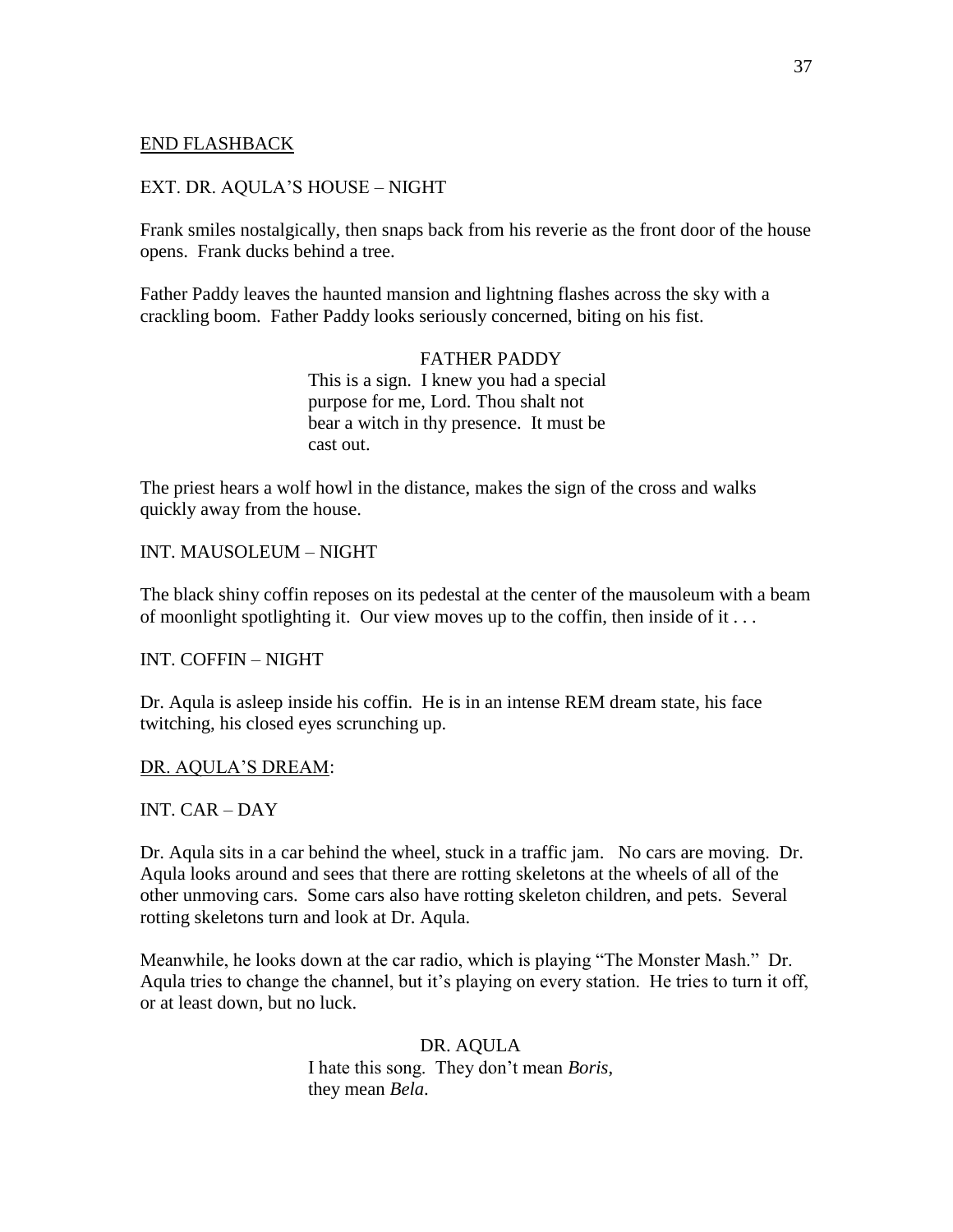His words come out sounding like he's underwater or something. Then his car begins to fill with smoke. And there's no door handle or door lock—he's stuck inside. Dr. Aqula pounds on the windows, but no one can hear him, nor does anyone care.

### EXT. SKY – DAY

Miraculously, Dr. Aqula is suddenly flying through the white puffy clouds and the blue sky, his cape outstretched like wings. As he soars he smiles happily.

### EXT. MONSTROPOLIS – DAY

Dr. Aqula flies toward an enormous city with many high-rise buildings. A big sign at the edge of the city says, "Monstropolis City Limits  $- A$  place where monsters, and all forms of monstrosities, are free to express their hideousness as they please."

Dr. Aqula sees the city and smiles.

#### DR. AQULA

# Ah, Monstropolis. My favorite place in the universe.

Monstropolis is a teeming city populated by thousands and thousands of skeletons, all marching this way and that up the sidewalks, holding briefcases, wearing hats, fighting traffic. There are skeleton traffic cops, zombie street cleaners, monsters rushing in all directions. Flocks of bats fly above the traffic, stopping for red lights, then proceeding through intersections.

### SKELETON #1

Good God, I feel dead today.

#### SKELETON #2

### Oh, move your bony ass, will ya.

Dr. Aqula flies through the center of town. He passes a large department store with a sign that reads: "MONSTER SALE – MONSTERS 2 FOR A \$1."

He flies past a skyscraper that has written on it: "*Monstropolis Today* –All the news a monster can use." A lighted headline goes past, "Tsunami kills 150,000 people, 17 monsters missing."

> DR. AQULA Seventeen monsters? That's a lot. I sure hope they find them.

A billboard advertises: "Mothra Airlines – Fly a giant moth to all destinations."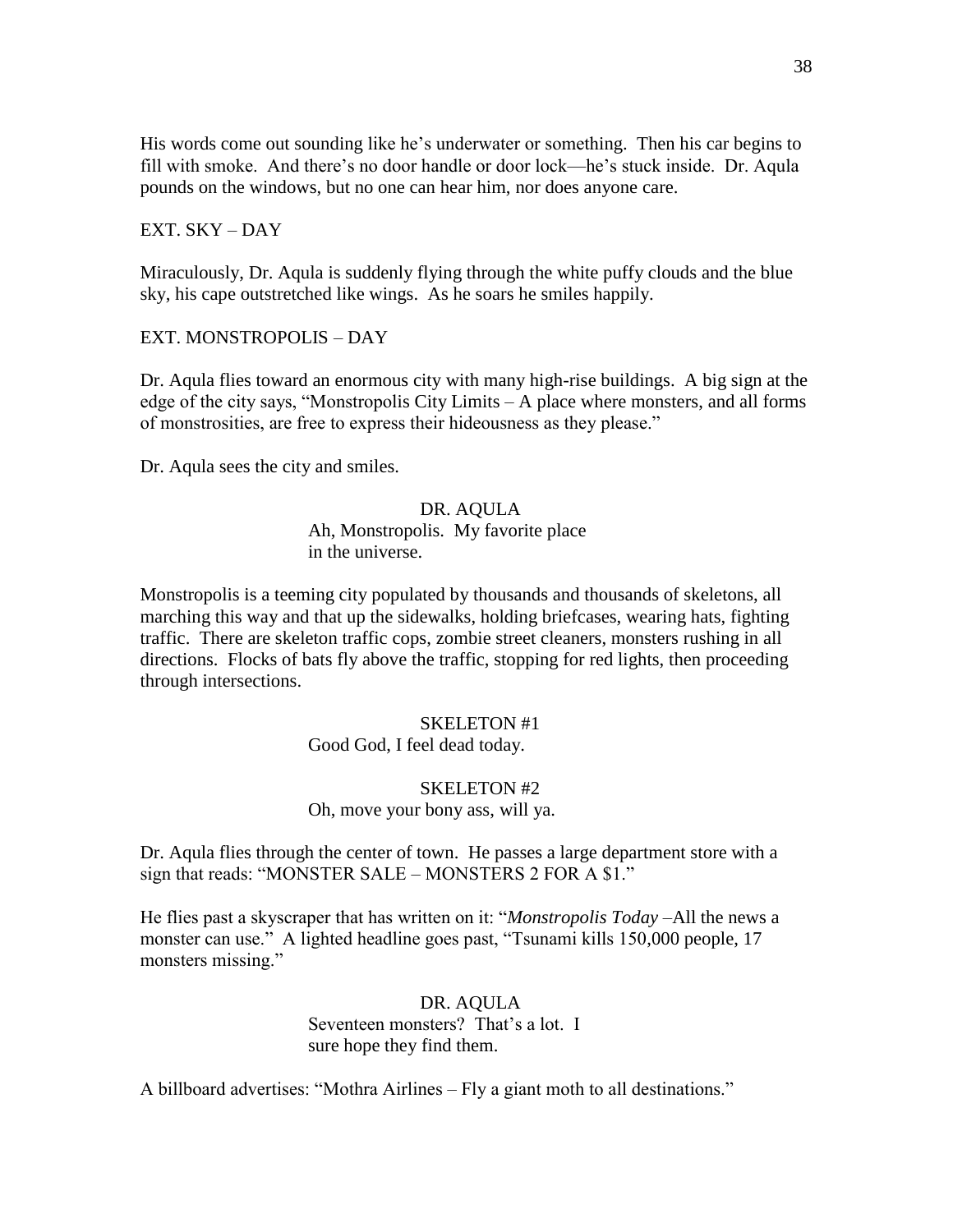He flies past the Monster Bowl Stadium, the sign out front says: "NY GIANTS vs. FL OGRES."

Dr. Aqula looks down and sees "Ripper's Believe It or Don't Museum of Human Normalcies." In the window is an average American family, mom, dad, kid, all eating breakfast. Looking through the window is a SKELETOM MOM and a SKELETON KID, who gasps in horror.

#### SKELETON KID

Mom, how can there be such horrible things in the world?

SKELETON MOM Don't worry, dear, they don't really exist.

Dr. Aqula flies past a big church, the sign reading, "THE FIRST CHURCH OF GODzilla." Our view moves in through the window  $\dots$ 

INT. CHURCH – DAY

At the dais is a guy in a rubber Godzilla suit. All of the parishioners are Japanese and singing a hymn in high-pitched voices.

# PARISHONERS

# Go-jira! Go-jira! Go-jira!

A subtitle reads: Our Godzilla, who art in heaven, hallowed be thy name.

EXT. SKY – DAY

Dr. Aqula flies past an elementary school and can hear the kids inside reciting "The Pledge of Allegiance."

#### KIDS

# . . . One nation, under God, *invisible*, with liberty and justice for all

As Dr. Aqula flies past the schoolroom window, he sees 25 books floating in the air—the class is in fact invisible!

He passes a sign that says, "Devil's Playground," and then he sees a basketball court where a team of skeletons is shooting hoops against a team of red-suited devils, and they're playing with a fireball.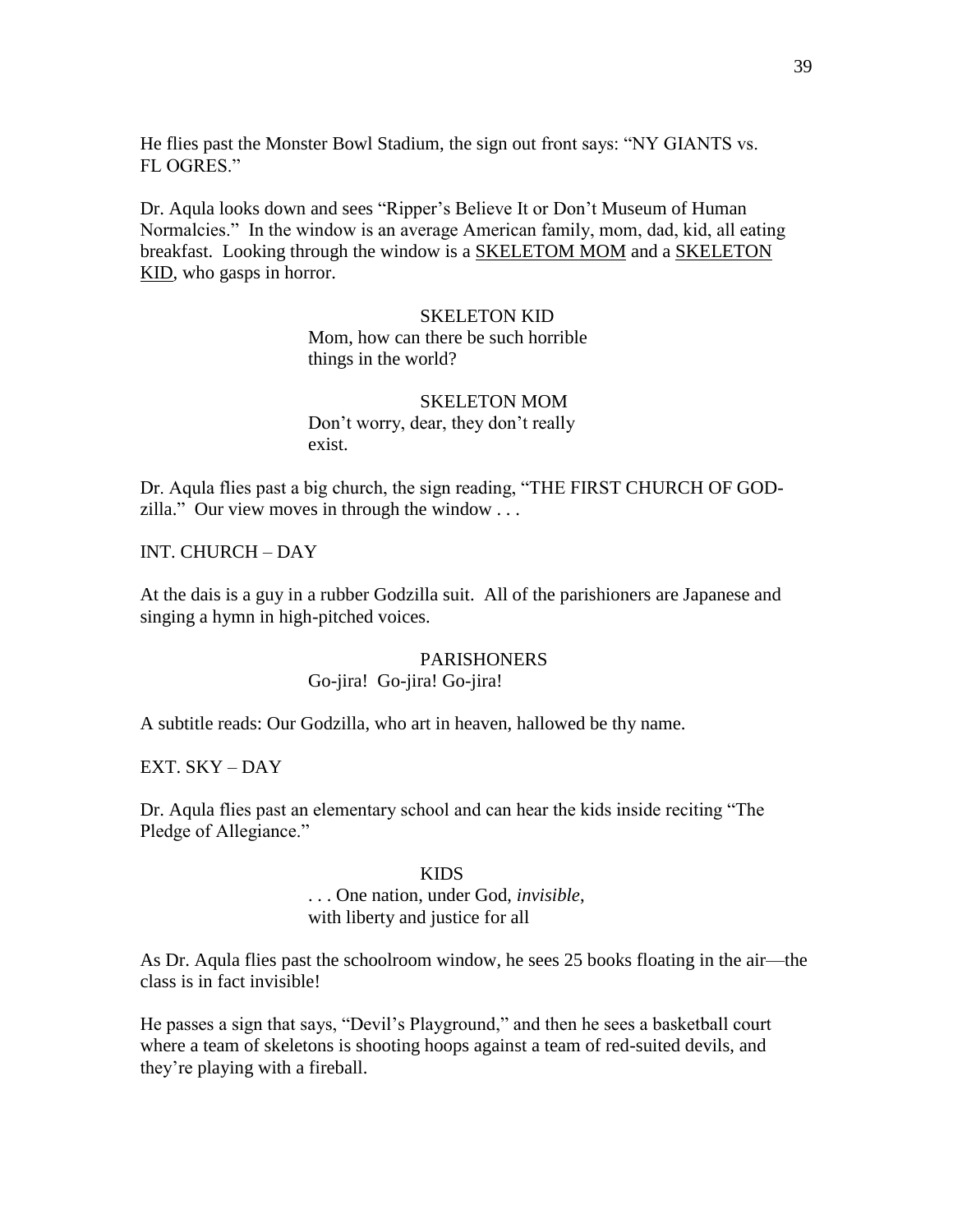Dr. Aqula flies past a strip club, the neon sign on the roof says, "Satan's Hideaway – Dead Female Entertainment - DEAD NUDE GIRLS! ALL DEAD!! ALL NUDE!!"

Dr. Aqula flies past a multiplex movie theater, and on the marquee is: Horror Triple Feature: *Rosemary's Baby II: The Reborning; Aliens & Terminators: Almost Out of Ideas; The Stepfather III: Garnishing the Wages of Fear.*

A SKELETON PEDESTRIAN with a shock of red hair on his skull waves up at Dr. Aqula as he flies over.

#### SKELETON PEDESTRIAN

Good to see you, Dr. Aqula.

# DR. AQULA

Good to see you, too, Red. (to us) That's Red Skeleton, for you grandkids out there.

As he flies past a hospital he looks inside through a window and sees a skeleton doctor pounding on a skeleton patient's chest, but it's no use. The SKELETON DOCTOR hangs his head in shame, while another skeleton doctor pats him on the shoulder.

> SKELETON DOCTOR #1 (with DeForrest Kelly's voice) He's dead, Jim. I couldn't save him.

# SKELETON DOCTOR #2

(with William Shatner's voice) You did your best, Bones. If only you'd had more time . . . just a little more time!

#### EXT. SKYSCRAPER – DAY

Dr. Aqula flies up to a tall skyscraper. At the top it says, "Vampire State Building."

INT. BLOOD BANK – DAY

Dr. Aqula stands in a line. A sign on the wall says, "Chase-Monstropolis Blood Bank." Directly in front of him is a BRITISH VAMPIRE wearing a bowler hat, who turns to Dr. Aqula and says with an upper-class British accent . . .

#### BRITISH VAMPIRE

It's a jolly good thing you have a blood bank here in Monstropolis.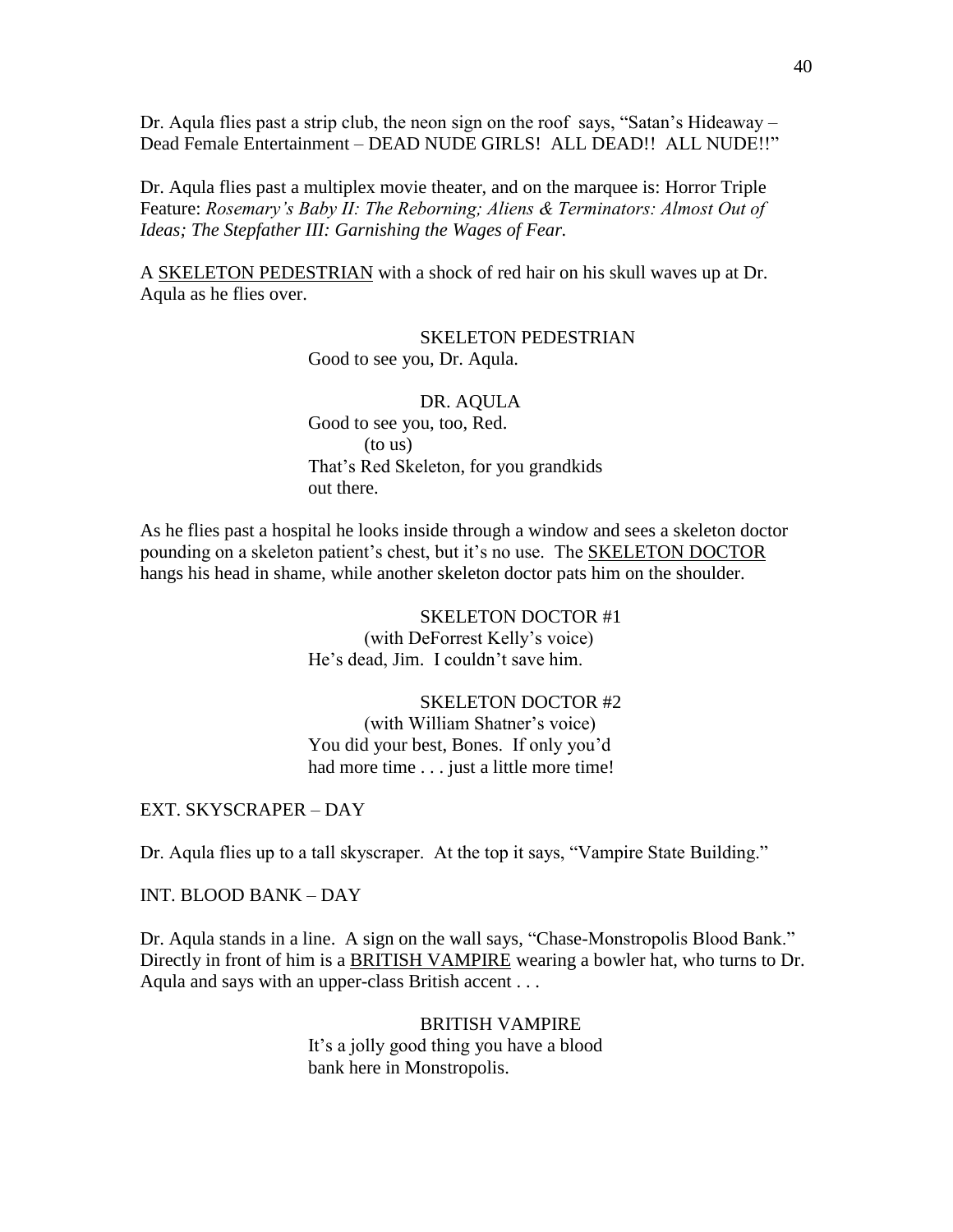DR. AQULA You don't have a blood bank in England?

BRITISH VAMPIRE No, we don't. But we do have a Liverpool.

The British vampire laughs heartily and slaps Dr. Aqula on the shoulder.

DR. AQULA (wincing) Oooh. I should've seen that coming?

Dr. Aqula steps up to the window. Inside sits a skeleton teller.

DR. AQULA I'd like to make a withdrawal. Two pints, please.

But just as he's about to get his two pints of blood, he looks down and sees . . .

EXT. BEACH – DAY

Dr. Aqula is floating 25 feet above the beach, and there's a rope tied around his leg running down to Estelle, who is holding the other end. She gives the rope a yank, and suddenly Dr. Aqula begins to fall . . .

INT. COFFIN – NIGHT

Dr. Aqula gasps, snaps his eyes open and bolts upright, slamming his head into the coffin lid.

INT. MAUSOLEUM – NIGHT

The lid of the coffin squeaks open. Dr. Aqula sits up rubbing his head and looking weary.

### DR. AQULA

(sighs) Ah, immortality, it just goes on and on. To outlive all of the great minds of history, just to end up in this age of stupidity.

Dr. Aqula sighs deeply, shaking his head.

Our view moves past him and over to the window, where we see . . .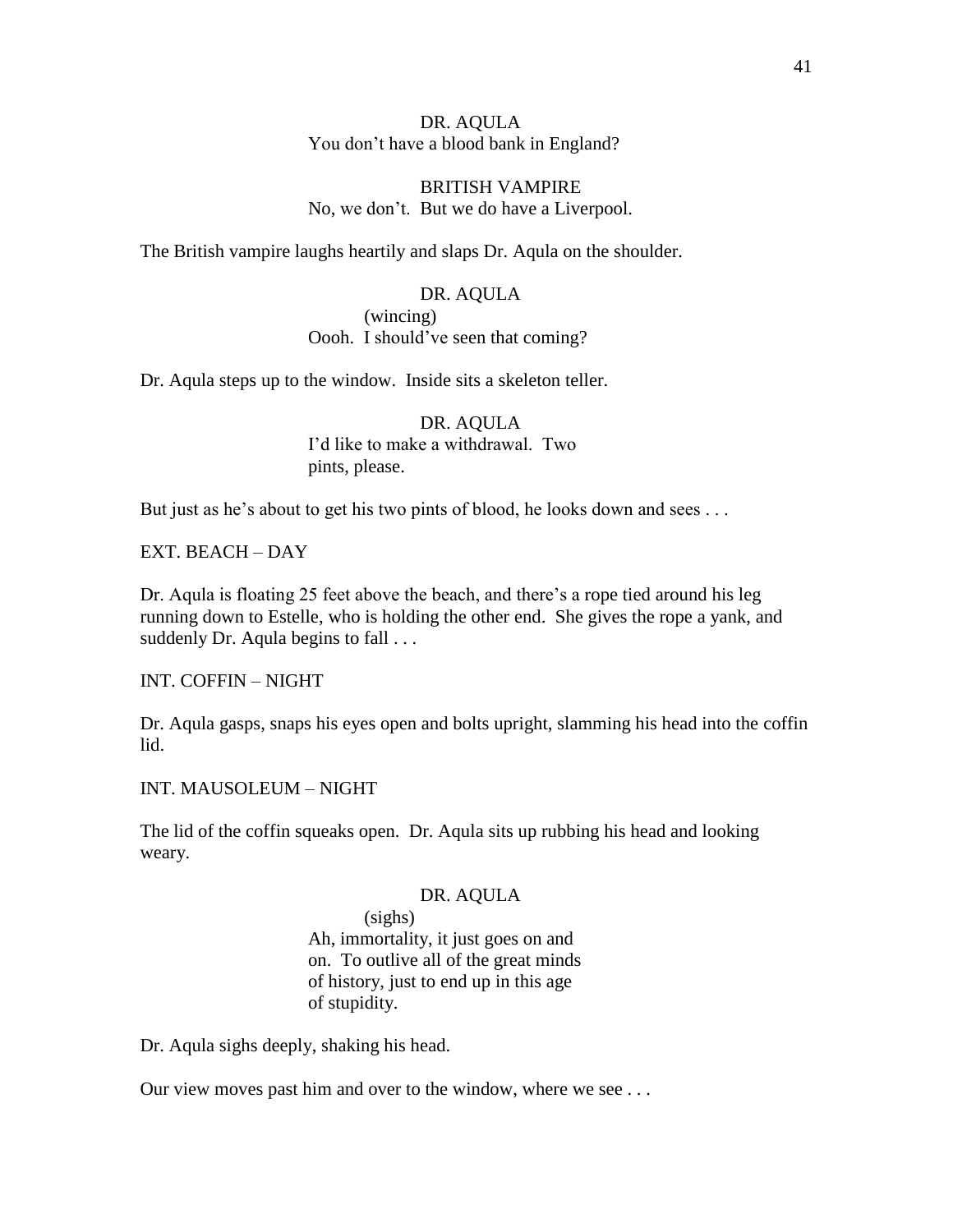# EXT. TOWN OF BAD AX – NIGHT

The average American small town of Bad Ax, it's lights twinkling in the night.

DR. AQULA (O.S.) It's nothing like the old days . . .

He flashes back to . . .

DISSOLVE:

# INT. CRYPT – NIGHT

Dr. Aqula's coffin sits on a stone pedestal in a brick-walled crypt. We can hear the sound of explosions outside, shaking the crypt and causing debris to fall from the ceiling.

The coffin opens and Dr. Aqula sits up, smiling.

DR. AQULA Ah, to wake to the sounds of death from above. Today will be a good day.

Our view moves to the crypt's window, where we see . . .

EXT. LONDON – NIGHT

The London Blitz is occurring. Bombs are dropping on the city, buildings are exploding and collapsing, sirens are wailing, people run for cover.

#### DR. AQULA

(sighs) Still . . . it's not like it was in the *really* good old days . . .

Dr. Aqula flashes back to . . .

DISSOLVE:

INT. CELLAR – NIGHT

The coffin sits on the stone floor of a cellar. We hear a shouted VOICE outside.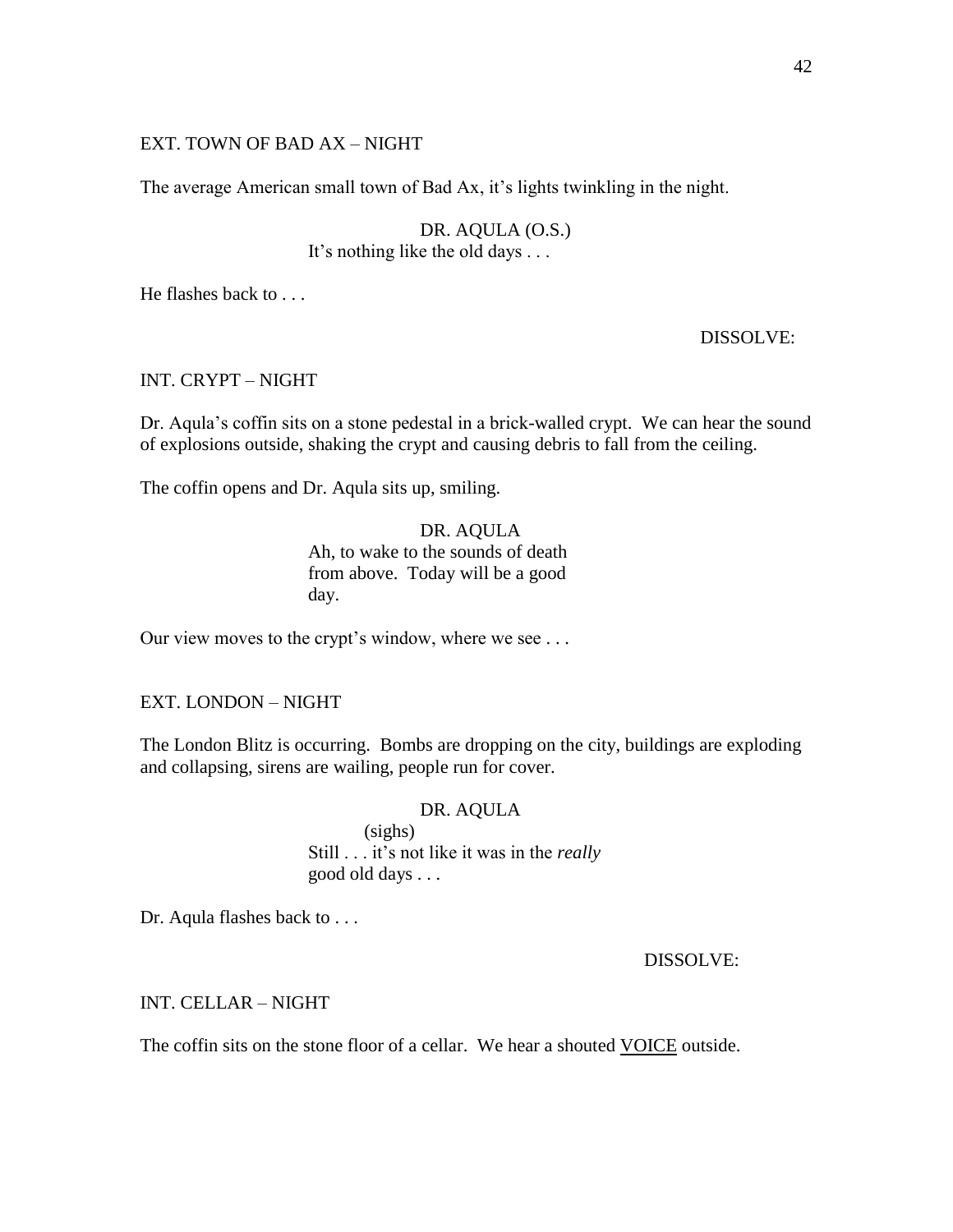VOICE (O.S.) Bring out your dead! Bring out your dead!

The coffin opens and Dr. Aqula sits up, smiling wistfully.

DR. AQULA Ah, the Black Plague, what a great year this has been, still . . .

Dr. Aqula flashes back to . . .

INT. MUD HUT – NIGHT

The coffin is now made of plain, unfinished wood, and sits on the floor of a mud hut. Dr. Aqula sits up wearing a simple cotton robe, and he is smiling happily. He turns and looks out the window, where there is a long row of crucified bodies. Roman soldiers are whipping people and nailing them to the crosses.

#### DR. AQULA

Ah, to be young and in love in what is surely the best of all times.

A subtitle appears in Hebrew of what he just said. Dr. Aqula glances down at the subtitle.

### DR. AQULA

Hey, wait a minute. What the hell language am I speaking? And how many flashbacks am I in?

He shakes his head hard, jolting himself back to reality . . .

#### END FLASHBACK

#### INT. MAUSOLEUM – NIGHT

The lid of the coffin swings open and Dr. Aqula sits up. He's in his own coffin in the mausoleum in his house. The coffin, unfortunately, is so unstable on the thin pedestal that the weight of the lid swinging open causes it to fall over backward. Dr. Aqula's eyes widen in horror.

#### DR. AQULA

*Oh, shit!*

The coffin hits the floor with a crash.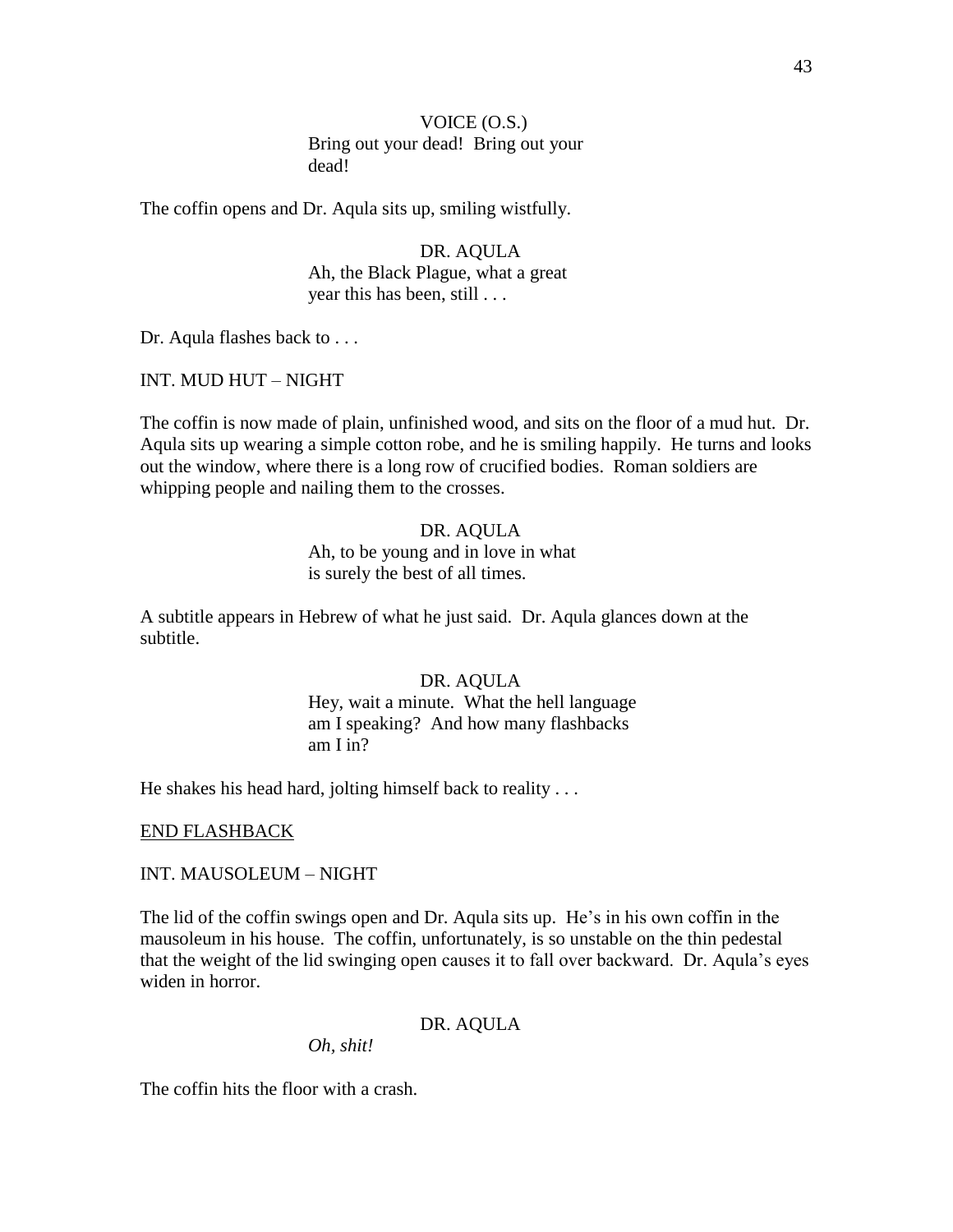### INT. DR. AQULA'S HOUSE/ BEDROOM – NIGHT

Estelle sits at a desk in her bedroom, tensely smoking a cigarette in a roach-clip-like holder attached to her finger, writing with a quill pen. Sitting all around her on the desk are piles and piles of hand-written pages of a screenplay, entitled *"VICTIMIZED! The Bride of Frankenstein"s True Story."*

# ESTELLE

Playing myself will be my greatest part. And I won't even have to try because I'll be playing myself. And who better than I knows how to play me? It's the part I was born to play.

Meanwhile, a black cats walks by. Estelle snaps her head around and screams.

### **ESTELLE**

*For Christ"s sake, quit stomping around!*

The cat freezes, then quickly runs away. Estelle returns to her writing.

**ESTELLE** Scene 378, the Bride takes her revenge. Fade in . . .

### EXT. DR. AQULA'S HOUSE – NIGHT

Frank Stein steps up outside Dr. Aqula's house in his torn tank-top looking utterly miserable. He steps up underneath the bedroom window, drops to his knees and bellows . . .

#### FRANK

# *Stella! Stella!*

Estelle opens the bedroom window and sticks her head out.

# **ESTELLE**

Have you gone completely *meshuga*? You're so loud you'll wake the dead.

### FRANK

Who? Your husband? Frankenstein not care. You come down. Please.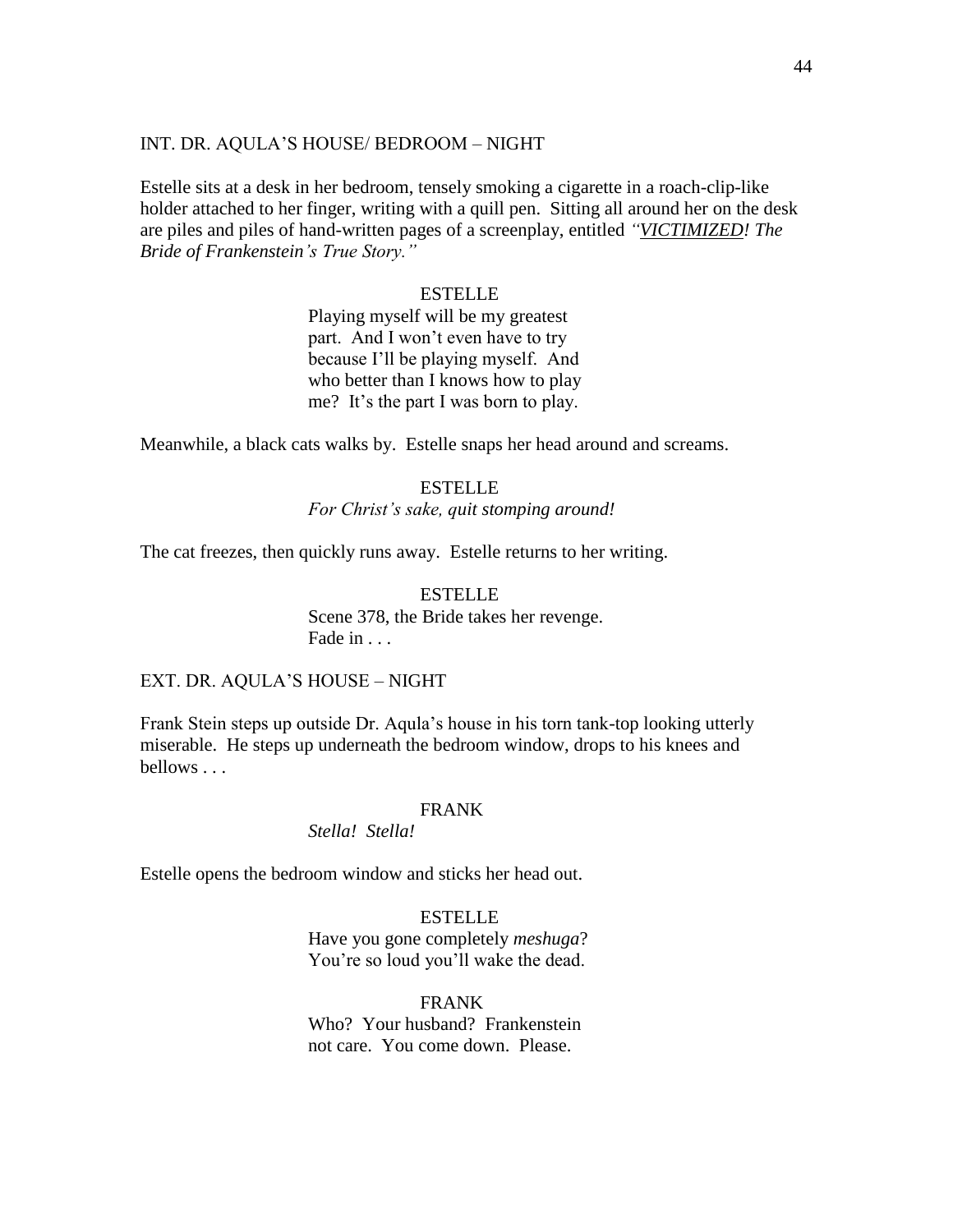# **ESTELLE**

If I come down there for one second, then you'll leave?

# FRANK

Yes.

Estelle disappears inside. Frank slicks his hair back and straightens his shirt.

Estelle steps up to him in her flimsy, transparent white nightgown, backlit in the moonlight.

# **ESTELLE**

Why, Frank? Why can't you get it through your abnormally deformed brain that I don't love you anymore?

Frank looks at her pleadingly.

FRANK Frankenstein not think with head. Frankenstein think with heart.

# **ESTELLE**

Oh, yeah?

Estelle rams her hand right into Frank's chest and tears out his beating heart. She holds it up to Frank's face.

# ESTELLE

Well stop it!

Estelle pitches Frank's heart into the woods.

Frank screams in agony, grabbing his empty chest cavity.

Patches the rotting dog runs up, grabs Frank's heart in it's mouth and scampers away.

Frank shrieks and chases after the dog.

Estelle shakes her head in amazement.

#### **ESTELLE**

Monsters. You can't live with 'em, and you can't kill 'em 'cause they're already dead.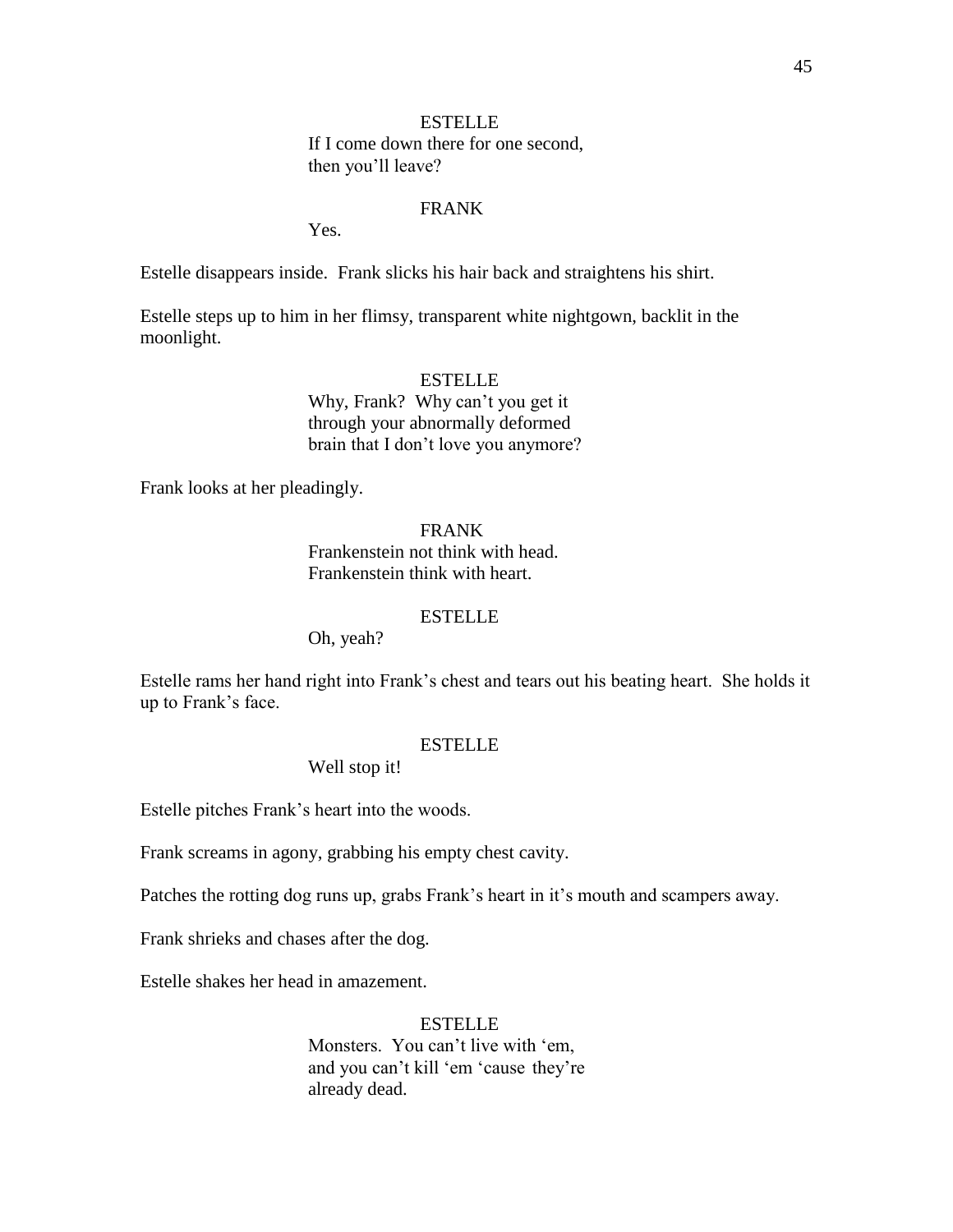She shrugs and heads inside.

#### EXT. CITYSCAPE – NIGHT

The cityscape twinkles in the night. The marionette bat flies into view, then comes face to face with another bat, only this bat is wearing a cowboy hat.

#### DR. AQULA

Who are you?

# BAT WITH HAT

Me? Why, *pardner*, I'm Bat Masterson. *Yeeha!*  (pulls a pistol) Stick 'em up.

# INT. BAR – NIGHT

Andy and Barney sit down at a booth in the bar. The WAITRESS steps up.

WAITRESS Would you fellahs like a drink?

#### ANDY

We're on duty. (chuckles) Like it matters. Two boilermakers, please. Make 'em doubles.

The Waitress returns a moment later with two mugs of whiskey and two buckets of beer. The two cops drop the mugs of whiskey into the buckets of beer. Barney holds up his bucket.

### BARNEY

#### Here's to your upcoming retirement.

Andy nods, smiles, and raises his bucket. They touch buckets, then each of them take a big gulp.

### ANDY

Thanks. You know, once I retire at the end of the month, I'm gonna spend all of my time up at the cabin on the lake. Me and Cindy will just (continued)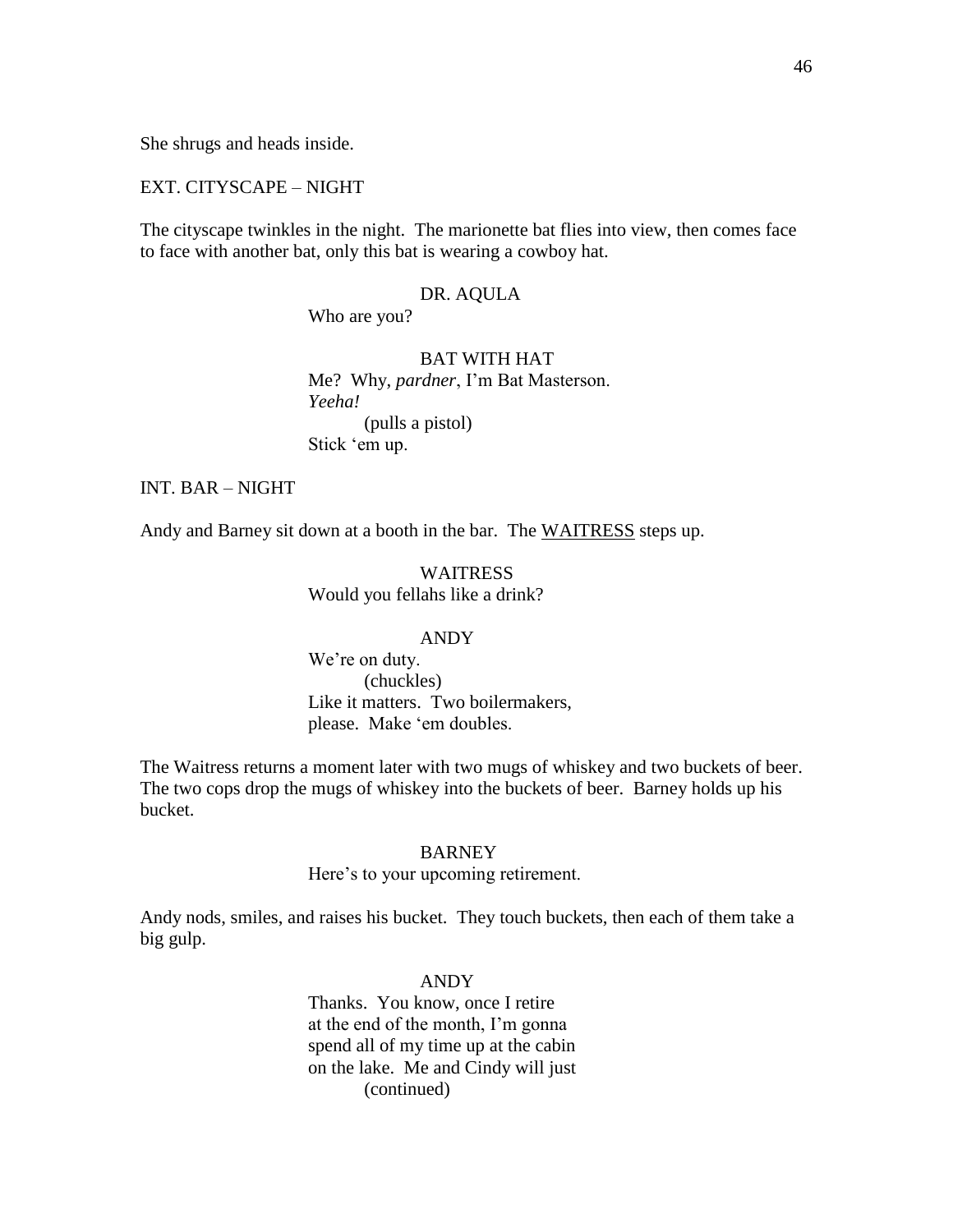### ANDY (cont.)

while away our days, relaxing, and not worrying about a thing. I'll do a little fishing, catch up on my reading. Yep, it's all smooth sailing from here on out. The future is looking pretty bright, let me tell you—

Barney rubs his chin, looking around suspiciously.

**BARNEY** —Maybe you ought to knock wood or something.

ANDY Oh, come on, Barney, you're not superstitious, are you?

#### BARNEY

Uh, yeah, kind of.

ANDY Well that's just silly. Grow up. Anyway, about my future, and how great it's all gonna be—

Barney stands and heads to the bathroom.

### BARNEY

—‗Scuse me a sec, will ya.

Barney walks away. Andy sips his drink and chuckles. His eyes grow misty as he remembers . . .

### ANDY'S FLASHBACK:

INT. BAR – NIGHT

Andy is sitting in exactly the same spot, in exactly the same position, wearing the same policeman's uniform, only his hair and mustache are jet black.

A title reads: "20 Years Earlier."

Andy is seated across from a BORED COP.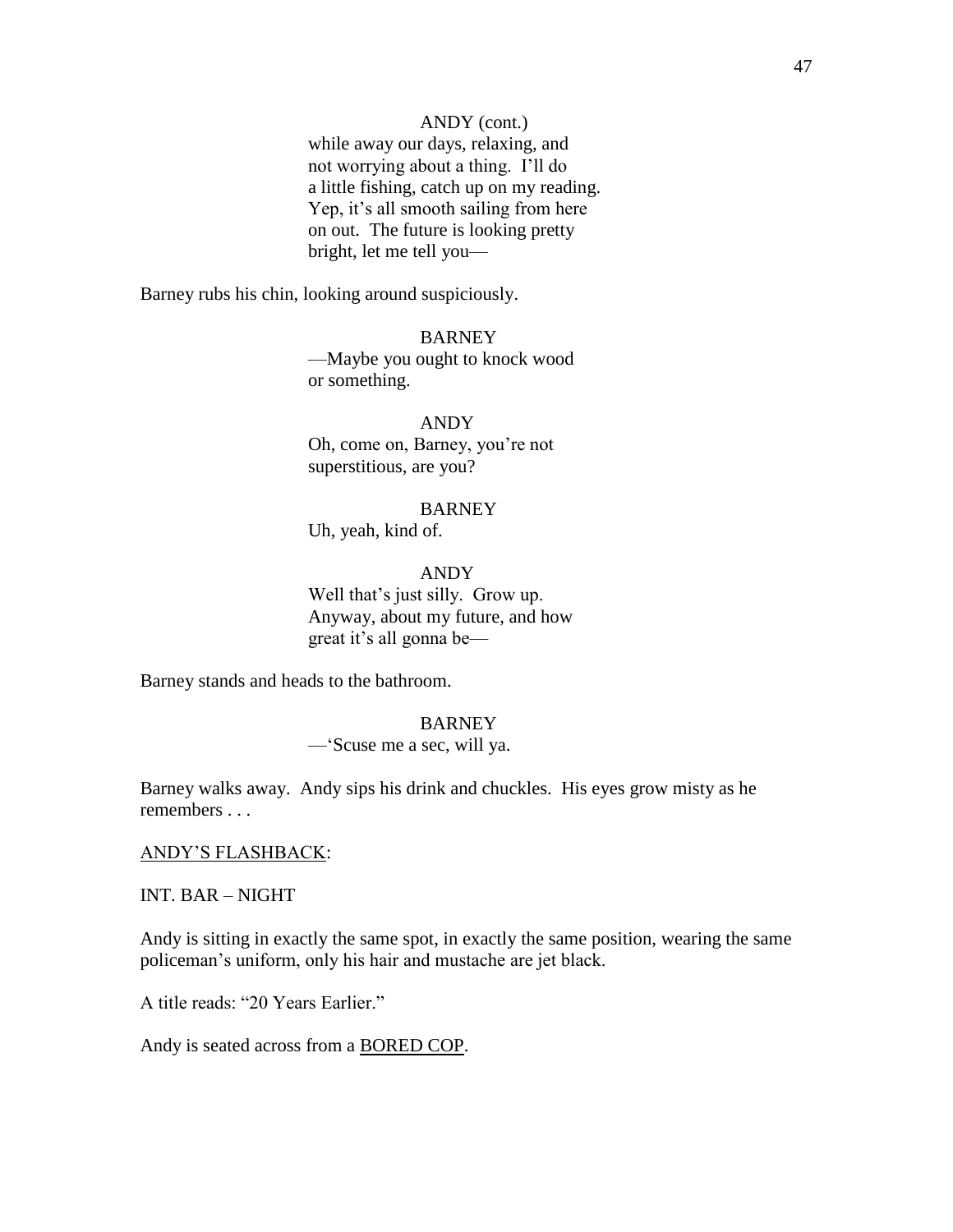### ANDY

Y'know, in twenty years, when I retire, things are gonna be just great. Just great. I'm gonna get me a cabin in the woods, move up there and spend all day fishin'. Yes, sir, it's gonna be swell.

The Bored Cop stands up.

#### BORED COP

Back in a minute.

The Bored Cop walks away toward the bathroom.

Andy sits there with a faraway look in his eyes, which grow misty as he remembers ...

# ANDY'S FLASHBACK WITHIN A FLASHBACK:

# INT. SODA SHOP – DAY

Andy is sitting in the exact same position, only now his hair is long, he has long muttonchop sideburns, no mustache, and is a hippy. He wears beads and a button that says, "Impeach LBJ."

A title reads: "20 Years earlier."

Andy speaks to a BORED HIPPY CHICK with long wavy hair.

# ANDY

Y'know, once I get a job, and I've worked for about twenty years, I'm gonna retire, and man, it's gonna be groovy, let me tell you. I'm gonna live in a carved-out tree, and I'll have a pet hawk that'll catch rabbits for me to eat—

The Bored Hippy Chick stands up and heads to the john.

BORED HIPPY CHICK

Excuse me a sec.

She leaves. Andy rubs his chin and his eyes grow misty as he remembers . . .

# END FLASHBACK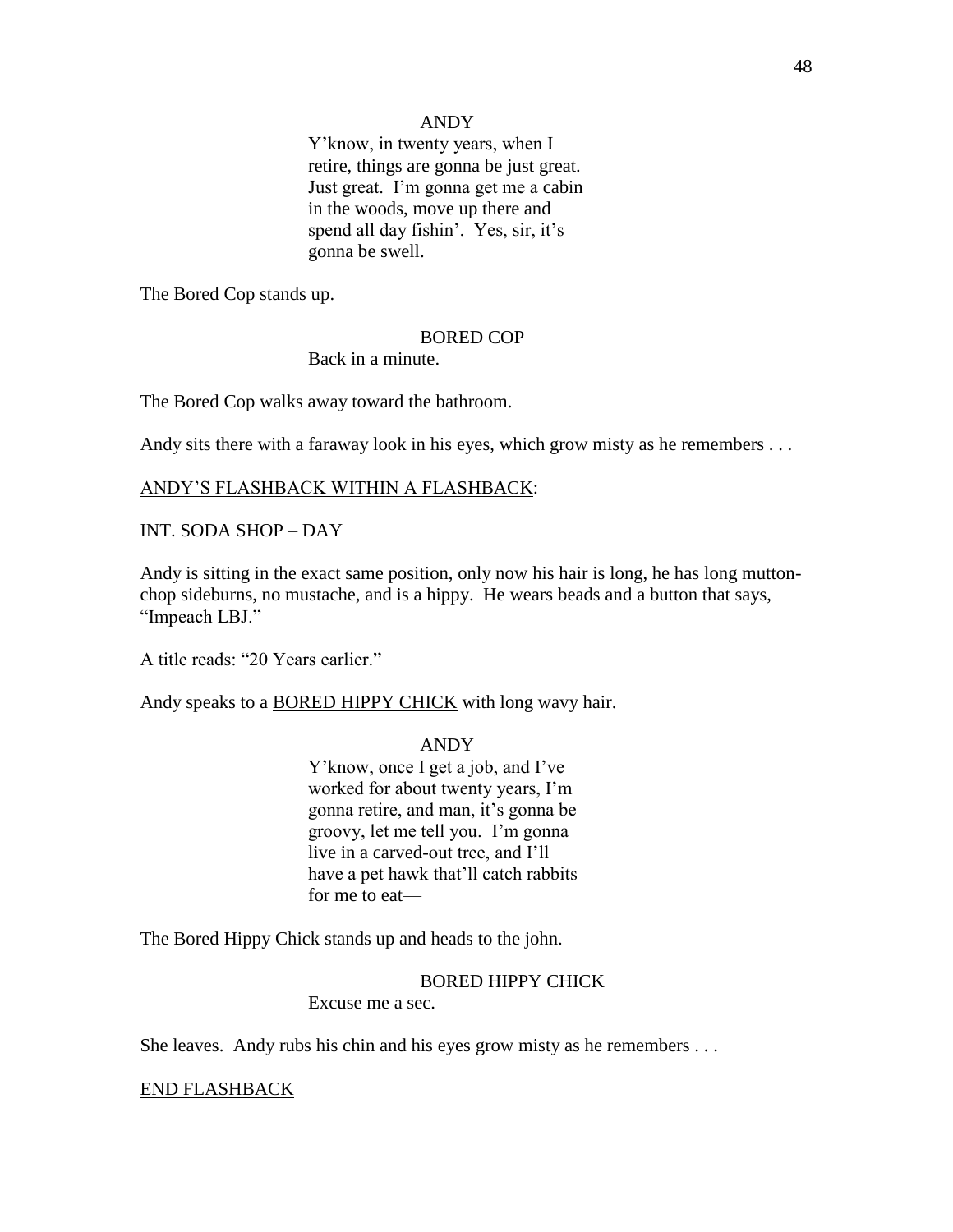# INT. BAR – NIGHT

Barney sits back down across from the gray-haired, 65-year-old version of Andy.

ANDY Now, what was I talking about?

BARNEY Your retirement?

ANDY Oh, yeah. So, anyway, once I retire . . .

Barney rolls his eyes and sighs.

## INT. CHURCH/ PRIEST'S ROOM – NIGHT

Father Paddy reclines on his cot, a drink in his hand and a cigarette hanging out of his mouth, the smoke rising up into his eyes causing him to squint. He's smash-ass drunk. His eyes roll into the back of his head and he fantasizes . . .

### THE PRIEST'S FANTASY:

#### EXT. HILLTOP – DAY

This is Calvary Hill and the crucifixion of Jesus Christ is just occurring. Roman soldiers have JESUS on his back on the cross and are just about to pound spikes into his palms.

Father Paddy steps up, puts his hands firmly on his hips and states ...

FATHER PADDY I wouldn't do that if I were you!

# ROMAN SOLDIER Jupiter! It's the mad warrior priest.

The Roman soldier drops the wooden mallet and backs away. Jesus jumps to his feet, runs over and stands back to back with Father Paddy.

> JESUS Sure, I believe in turning the other cheek, but I'm all out of cheeks.

FATHER PADDY Then it's time we kick some ass-cheek!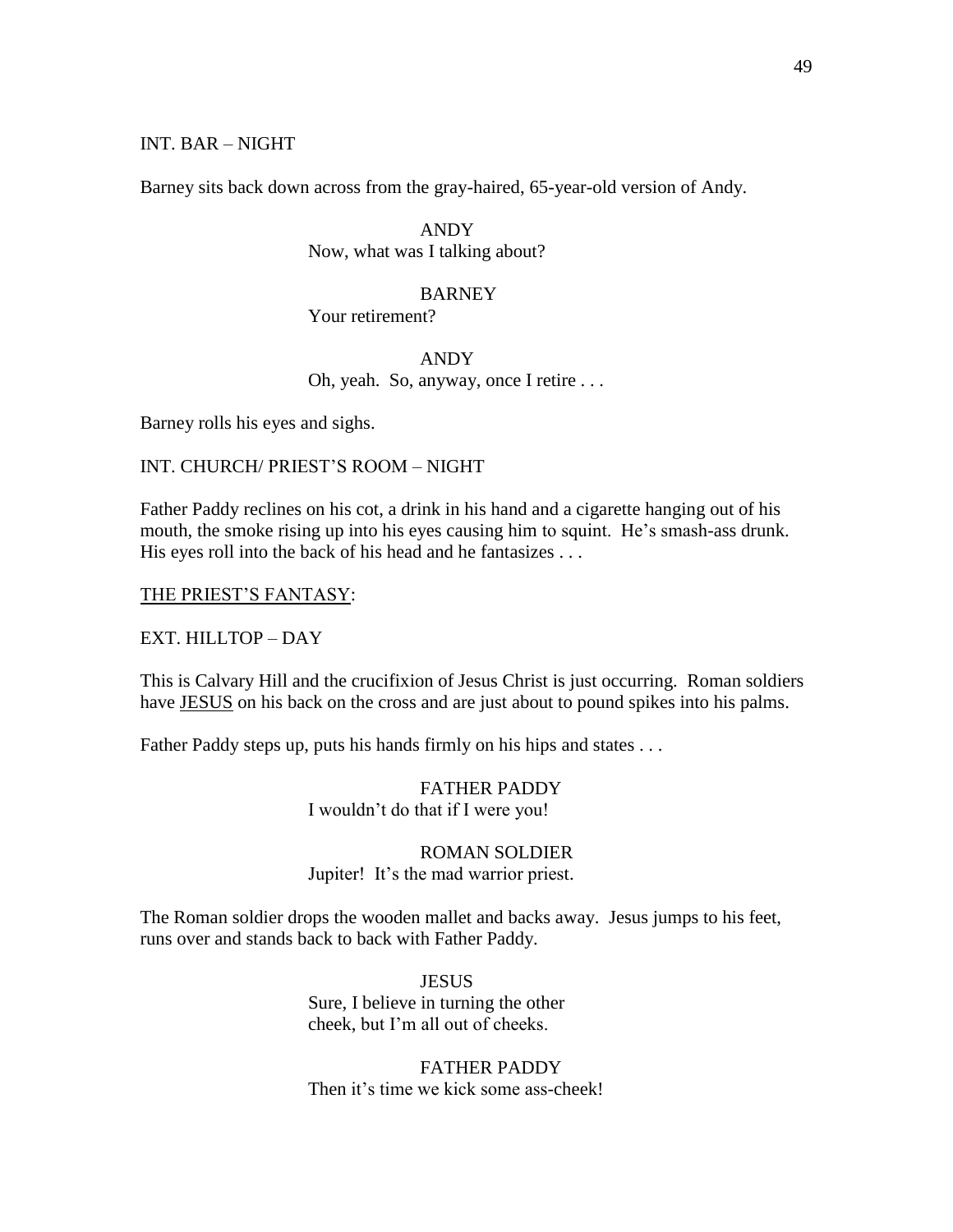# **JESUS** Roger that, good buddy. *It"s Clobberin" Time!*

Jesus and Father Paddy wade into the Roman soldiers, using fantastic martial arts moves.

### END FLASHBACK

### INT. CHURCH/PRIEST'S ROOM – NIGHT

Father Paddy sits on his cot grinning, then falls over sideways, out cold.

#### DISSOLVE:

# EXT. DR. AQUALA'S HOUSE – DAY

A FexEd truck pulls up in front of the house. A DELIVERY MAN gets out of the truck holding a box and a clipboard, goes to the front door and rings the bell.

### INT. DR. AQUALA'S HOUSE/ FOYER – DAY

Estelle steps up to the front door and opens it.

# DELIVERY MAN

FexEd. Package for Estelle Stein-Aqula.

# **ESTELLE**

### Oh, yes, that's me. Please, come in.

The Delivery Man steps inside and Estelle closes the door. She takes the box from him as he looks down at his clipboard and furrows his brow.

# DELIVERY MAN

Huh? That's strange. It says you shipped this from this address back to yourself at this same address.

Estelle begins opening the box.

#### ESTELLE

Really? How odd.

She reaches into the box, takes out a ball-peen hammer and cracks the Delivery Man over the head knocking him out. Estelle hollers up the stairs.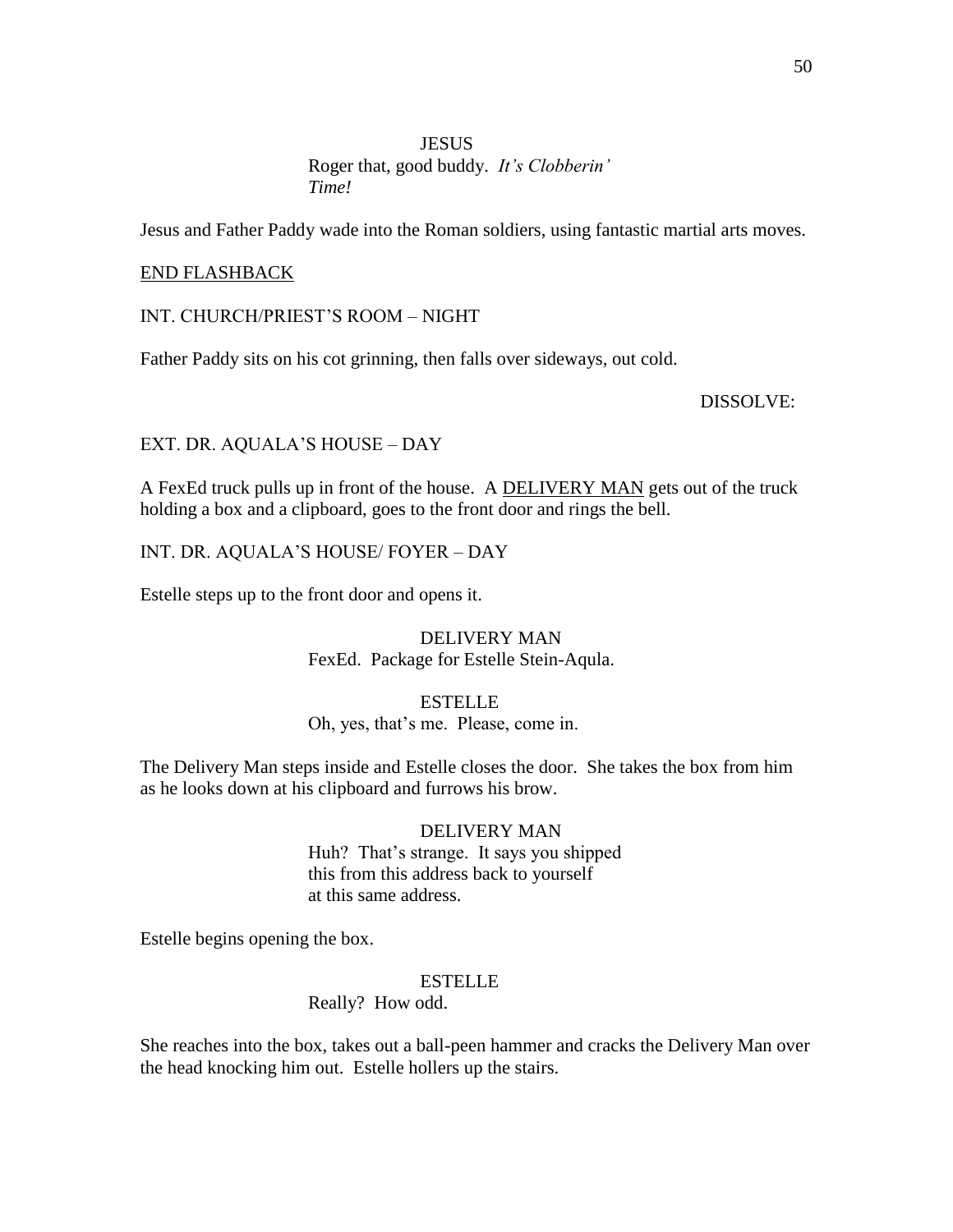# **ESTELLE** Frankie! Brittany! Lunch is ready!

# EXT. LAKE SIDE – DAY

A LITTLE GIRL of seven years old sits by a lake with a pile of flowers in front of her and hums a lullaby. Frank comes shambling up, his arms out in front of him, growling. Frank sees the little girl and sits down beside her. She smiles at him innocently and hands Frank a flower. Frank takes the flower, sniffs it and it smells nice.

The little girl takes a flower from the pile and throws it into the lake. Frank throws his flower in the lake, too. She throws another flower in the water, then so does Frank. Soon the flowers are all gone. Frank looks at the little girl with a confused expression. The little girl becomes angry that there are no more flowers. She grabs a hold of Frank, lifts him above her head, spins him around and throws him screaming into the lake, where he lands with a splash.

EXT. DR. AQULA'S HOUSE – DAY

Out on the lawn we hear the sound of a small motorized appliance. We might assume that it's a lawn mower, but in fact it's Estelle with a big professional model shop-vac. She's aiming the wide hose up into a tree. Estelle is furious.

# ESTELLE *I told you to shut up and I meant it!*

The birds and squirrels are sucked out of the branches of the tree and into the hose of the shop-vac. *Thoop, thoop, thoop* . . .

# **ESTELLE** Maybe now I'll get a little peace and quiet around here.

Estelle throws down the vacuum hose and heads back into the house. Meanwhile, the shop-vac canister jiggles and muffled whimpering and chirping can be heard from within.

DISSOLVE:

# INT. BAR – NIGHT

Frank Stein enters a dark bar and sits down on a stool at the bar. A BARTENDER steps up.

# BARTENDER

What can I getcha?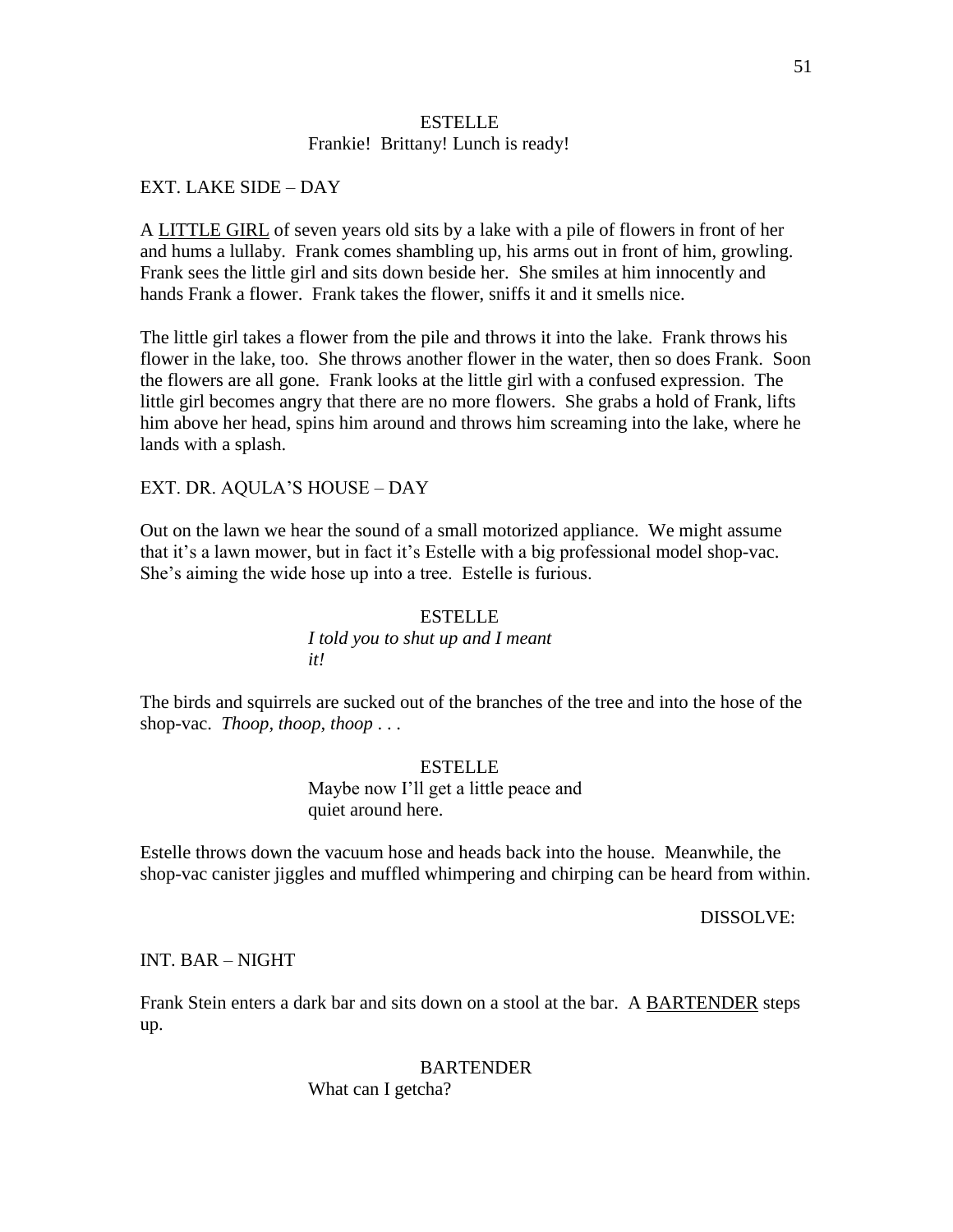# FRANK Formaldehyde. Tall glass.

The Bartender looks surprised.

### **BARTENDER**

Formaldehyde, eh? We don't get much call for that around here. Let me take a look. (he looks under the bar) Hey, here's some, what'dya know about that. Straight up or rocks?

#### FRANK

Rocks.

BARTENDER Igneous or sedimentary?

# FRANK

(irritated) Too many questions hurt head. Just get drink.

The Bartender does as he's told and pours a large tumbler full of embalming fluid. Frank takes the big glass and downs the whole drink. He holds it out to the Bartender.

# FRANK

More.

Frank sets down his third empty glass. He's reasonably embalmed, his eyelids at halfmast. Frank confesses to the Bartender . . .

# FRANK

# Frankenstein not understand women.

The Bartender reaches over and hands him a Cosmopolitan Magazine.

# BARTENDER

You want to understand women, study this. It'll show you just what they're thinking.

Frank grabs hold of the magazine with both hands and inspects it upside down.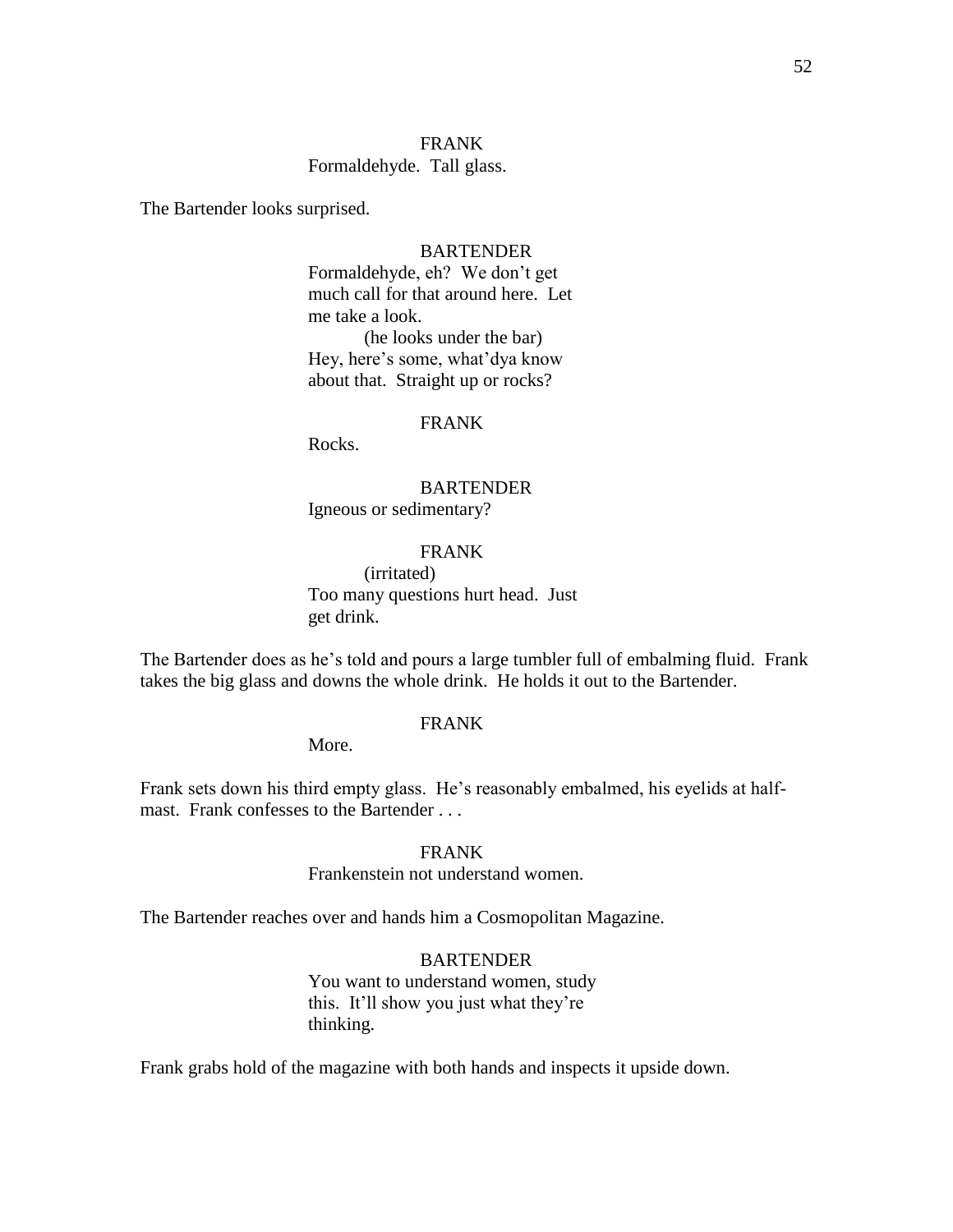# FRANK

### Frankenstein not understand words.

# BARTENDER You want to understand words, you gotta study this.

The Bartender hands Frank a thick textbook entitled, "How To Read." Frank opens the book and a bright white light illuminates his face from below—it's the light of knowledge. Frank looks up in awe and wonder and takes hold of his chin like Rodin's The Thinker.

# MONTAGE:

Frank reads quickly, turning page after page.

A stack of books grows upward toward the ceiling.

Frank wears a white lab coat and goggles as he works with a chemistry set, removing a bubbling beaker from a Bunsen burner.

Frank wears a black mortar board and gown, receiving a diploma, smiling, proud, bowing, flashbulbs going off.

At a big ceremony Frank is being given the key to the city by local politicians

Frank is in a hotel room, holding the bloody key, a dead hooker on the bed.

Frank is back at the bar, half-smashed. He shakes his head and holds up his glass.

# FRANK

Reading bad. Drink good. More.

# EXT. BAR – NIGHT

Frank comes staggering out of the bar shit-ass drunk. We see a dark figure step out of the shadows behind him and approach in a menacing fashion. It's half-wolf, half-man, it's the WOOFMAN. It looks like he and Frank are about to get into a monster battle, then Woofman cocks his head at an angle.

# WOOFMAN Long time no see, Frank.

# FRANK

Leave me alone!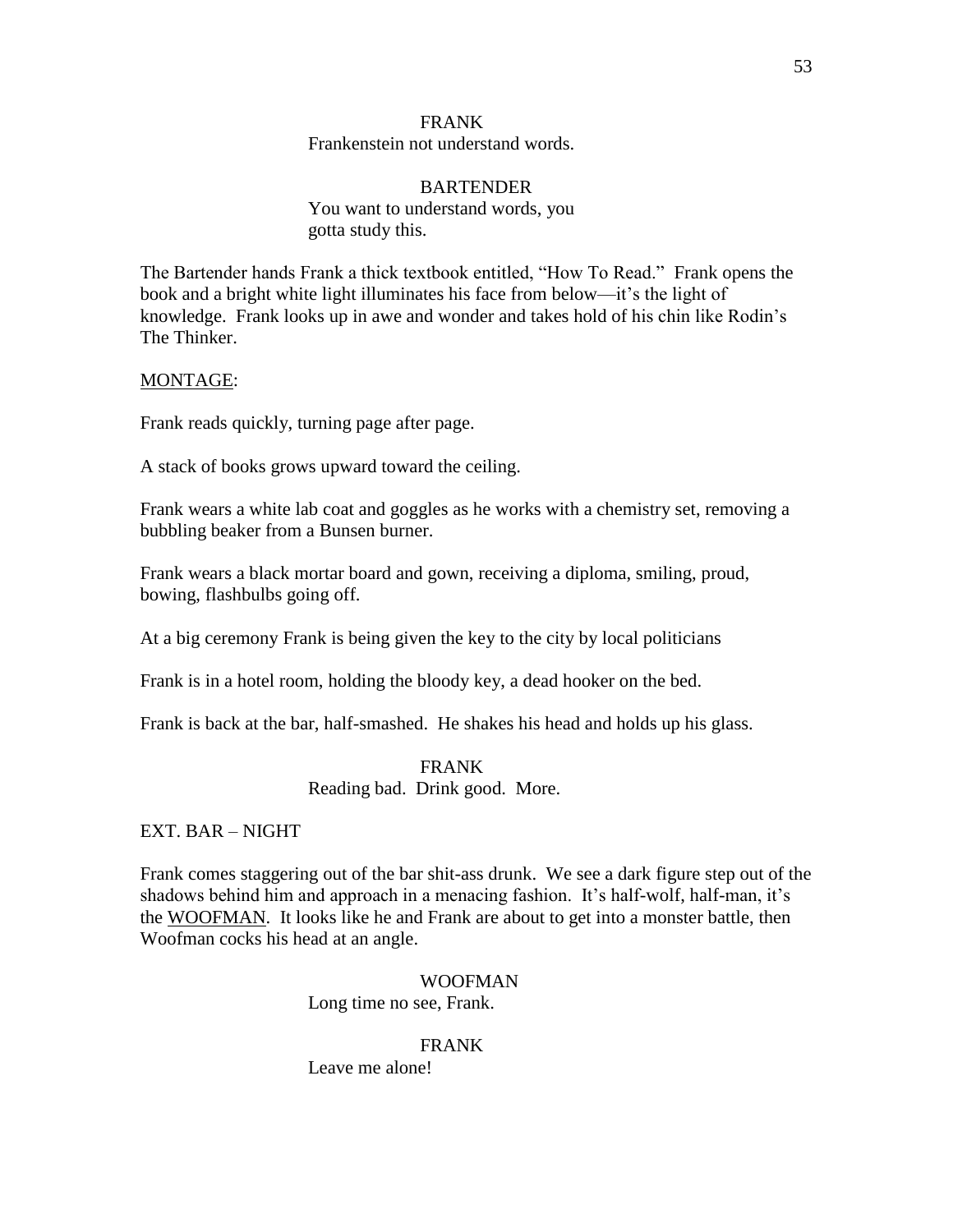# WOOFMAN

That's not what you said last month. You remember don't you, it was a full moon, just like tonight.

### FRANK

Frankenstein not like that. Frankenstein like girls.

# WOOFMAN

That's sure not how it seemed last month.

#### FRANK

Frankenstein was drunk. Just wanted massage. Had crick in neck.

The Woofman raises his hairy eyebrows.

# WOOFMAN

You're drunk now, too.

# FRANK

*Fuck off!*

Woofman gets seriously angry and shoves his hairy face into Frank's face.

# WOOFMAN

*I will not be ignored!*

FRANK Frankenstein not understand. Why you like Frankenstein?

Woofman snarls like a wolf.

# WOOFMAN Because I think you're 100% man.

Frank waves his finger.

# FRANK

*Ah-ha!* No. Frankenstein only 77% man. 22% woman. 2% byproducts and filler. *So leave me alone!*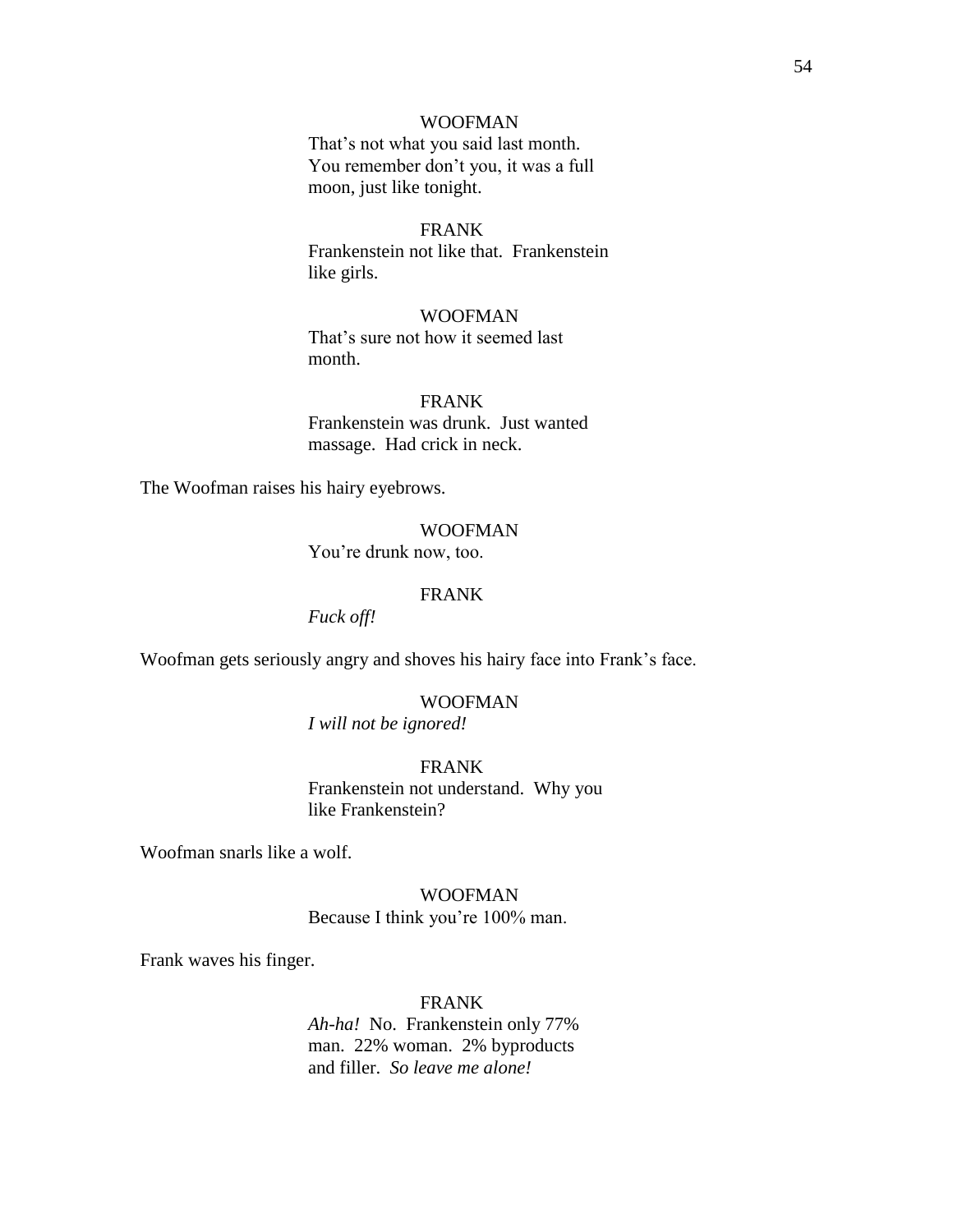Frank stomps away. Woofman watches him get into a tiny little Mini-Cooper and drive away. The car jerks forward, then suddenly brakes, then squeals forward again. Woofman turns around and heads back into the bar.

INT. FRANK'S CAR – NIGHT

Inside Frank's Mini-Cooper his fat boot is so big it cover the gas pedal and the brake pedal, too. He tries to turn his foot sideways and poke the gas pedal with his boot-tip. The boot slips under the brake pedal, jamming the gas to the floor. The car burns rubber up the road.

INT. BAR – NIGHT

Woofman sits down at the bar and the Bartender steps up to serve him.

# BARTENDER

What can I getcha?

### WOOFMAN

Wolfbane & tonic.

The Bartender rubs his chin.

#### BARTENDER

Wolfbane & tonic, eh? We don't get much call for that around here. Let me look. (looks under the bar) Hey, here's some. What do you know about that.

The Bartender makes the drink and hands it to the Woofman, who takes a big gulp.

WOOFMAN Y'know, I don't understand men.

The Bartender nods

# BARTENDER

You wanna understand men, study this.

The Bartender drops a copy of Juggs Magazine in front of Woofman. There's a nude girl with large breasts on the cover. Woofman pushes it away.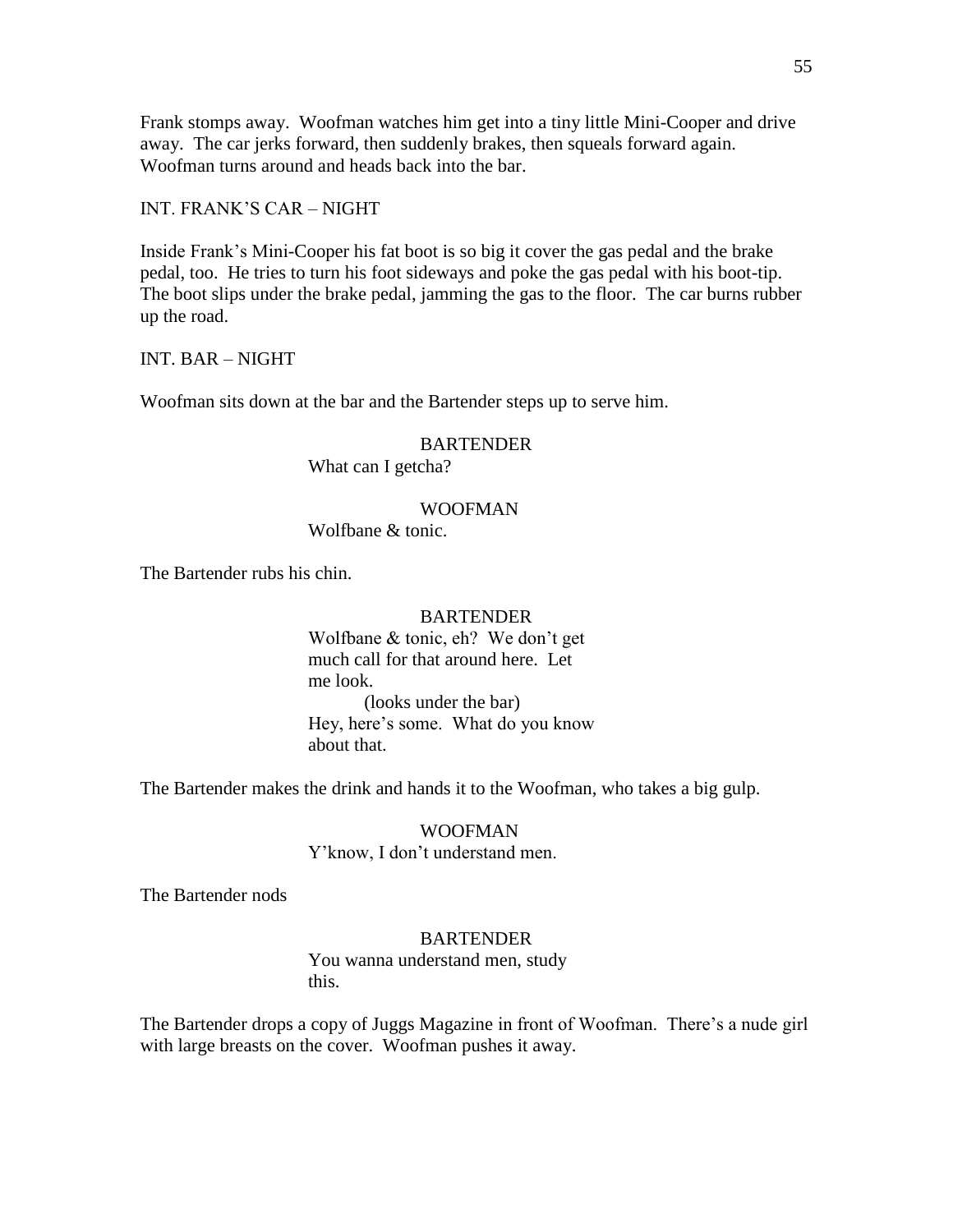# WOOFMAN

But I don't like girls.

BARTENDER Oh. Well, then you're gonna have to study this.

The Bartender drops a big, hardcover copy of "The Writings of Sigmund Freud" on the bar with a thump. Woofman rubs his furry chin and remembers . . .

WOOFMAN'S FLASHBACK:

INT. BEDROOM – DAY

LITTLE WOOFMAN is ten years old and looks exceedingly bored and tortured. His mother, MRS. WOOFMAN, is busy dressing him in a colorful, flouncy dress.

> MRS. WOOFMAN There. You look wonderful.

LITTLE WOOFMAN But ma, I'm a boy.

MRS. WOOFMAN Says you. Now turn around.

Little Woofman does as he's told and turns around. He feels the material of the skirt and smiles.

> LITTLE WOOFMAN This is pretty. Silky

MRS. WOOFMAN It's called taffeta.

> LITTLE WOOFMAN (smiles)

Mmmmm . . . Nice.

END FLASHBACK:

INT. POLICE CAR – NIGHT

Andy and Barney sit in the police cruiser with the lights off, drinking coffee and eating donuts.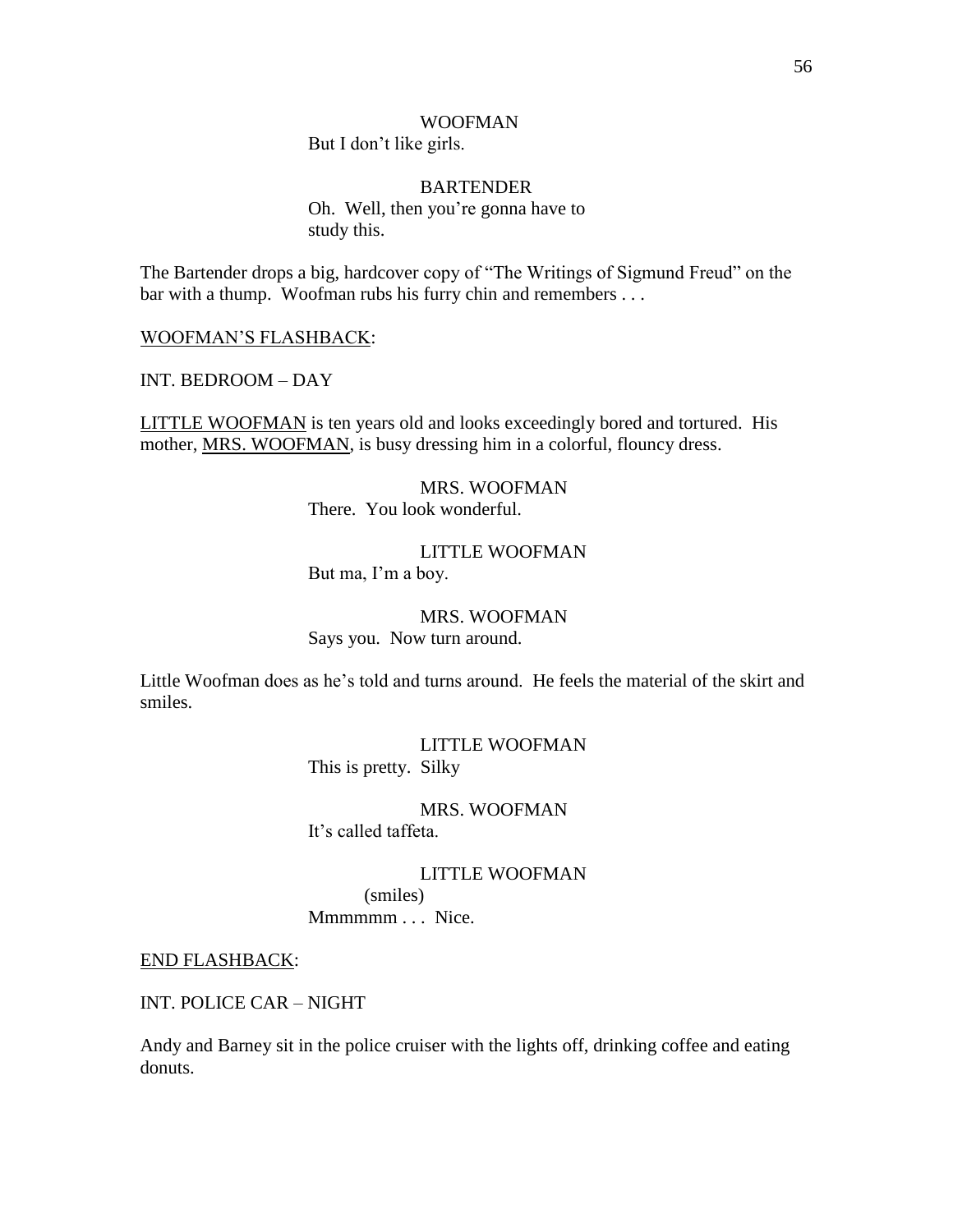### ANDY

... And I won't have to shave, polish my shoes, press my slacks. Bathing, optional. I won't have to worry about my weight, either. I'll start everyday with a dozen jelly-filled donuts, smothered in gravy . . . Yeah, it's gonna be Andy-time. No self-indulgent, purposeless activity will be out of bounds. I'll seek the small pleasures in life, like squeezing an egg out of chicken—

The Mini-Cooper goes racing past the police cruiser at a high speed, sparks flying out from below the car from the dragging muffler. Andy puts it in gear and pulls out onto the road in pursuit while Barney switches on the flashers and siren.

### INT. FRANK'S CAR – NIGHT

Frank drives along weaving back and forth, his eyes half-closed, clearly and obviously drunk. Suddenly, there are red and blue lights illuminating him from behind. Frank glances in the rear-view mirror and sees the police car with it's flashers on. Frank frowns and pulls over.

### EXT. ROAD – NIGHT

The police car also pulls over and stops. Andy and Barney both get out of the car.

# ANDY His muffler's dragging. You check out the vehicle, I'll deal with the driver.

Barney nods. The two cops cautiously approach Frank's car. Barney stops at the rear end of the car, takes out his nightstick and breaks the tail-light.

#### BARNEY

(calls out) He's gotta busted turn signal.

Barney squats down and looks underneath the car, poking around with his nightstick. Meanwhile, Andy steps up to the driver's window.

#### ANDY

All right, outta the car, lead-foot.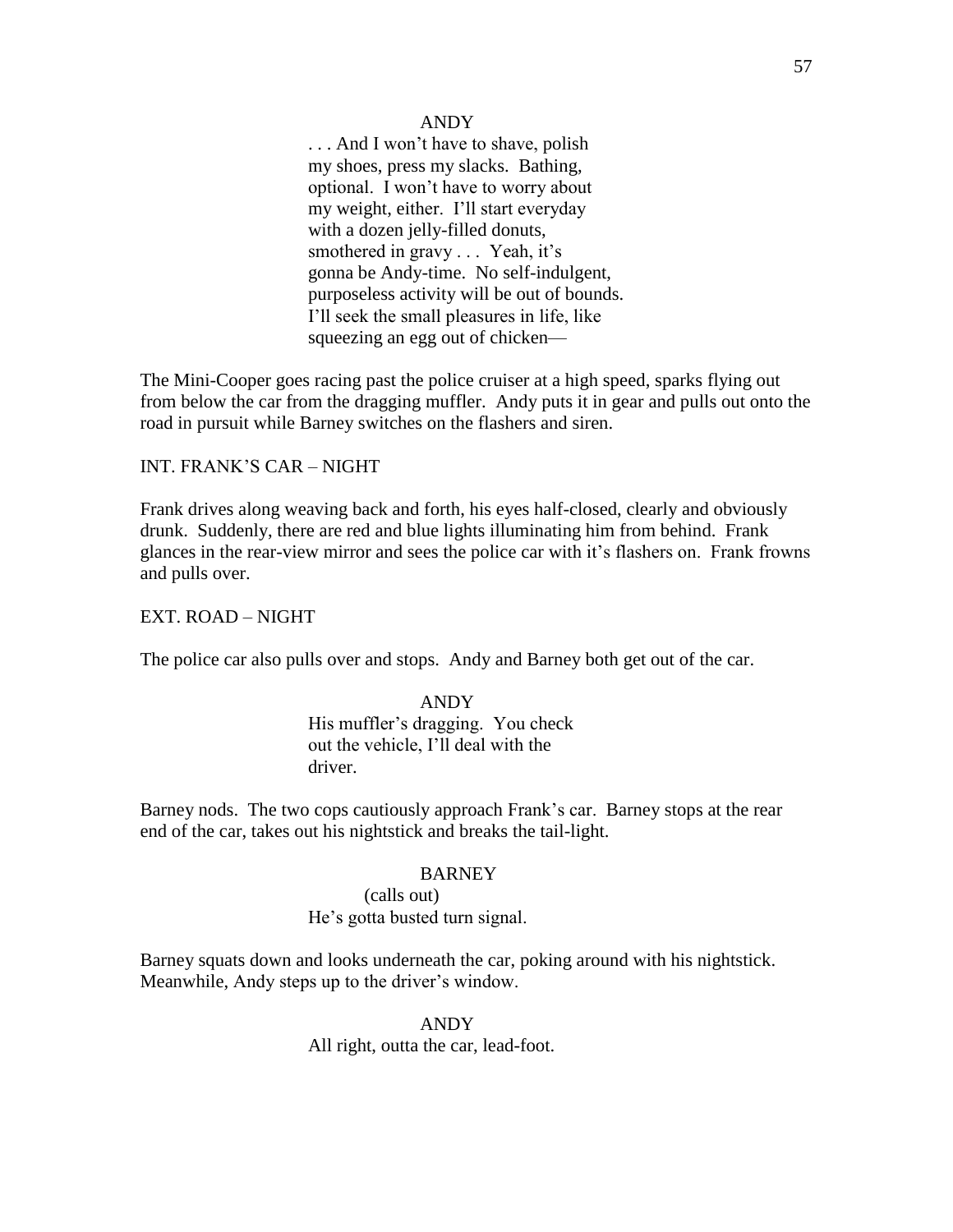Frank's big lead-filled shoes step out of the car and he stands up—he's seven feet tall! Andy looks up at him.

### ANDY

### You're a big one.

Barney is poking around under the car. Gasoline is dripping out from under the engine. Barney finds the leak with the end of his stick. He sniffs it.

#### BARNEY

# He's got a leaky fuel pump, too.

Andy sniffs around Frank and smells something.

ANDY Have you been drinking?

FRANK Me? No. Why you ask?

ANDY You smell like a morgue.

# FRANK

Me always smell like morgue. Me like smell. Find it tantalizing.

Andy pulls out a Breath-O-Lyzer and holds the tube out to Frank.

### ANDY

Blow in here.

Frank blows into the end of the tube. The digital read-out on the Breath-O-Lyzer climbs higher and higher and higher. Andy can't believe his eyes. The Breath-O-Lyzer goes to a flashing red light accompanied by a warning buzzer. The read-out says, "Evacuate Area." Andy tosses the machine and it explodes in mid-air.

Now Frank is made to walk a straight line, one big lead foot in front of the other.

Then he's made to touch his nose with each index finger.

Then he's made to solve a Rubic's Cube, which he does pretty quickly under the circumstances.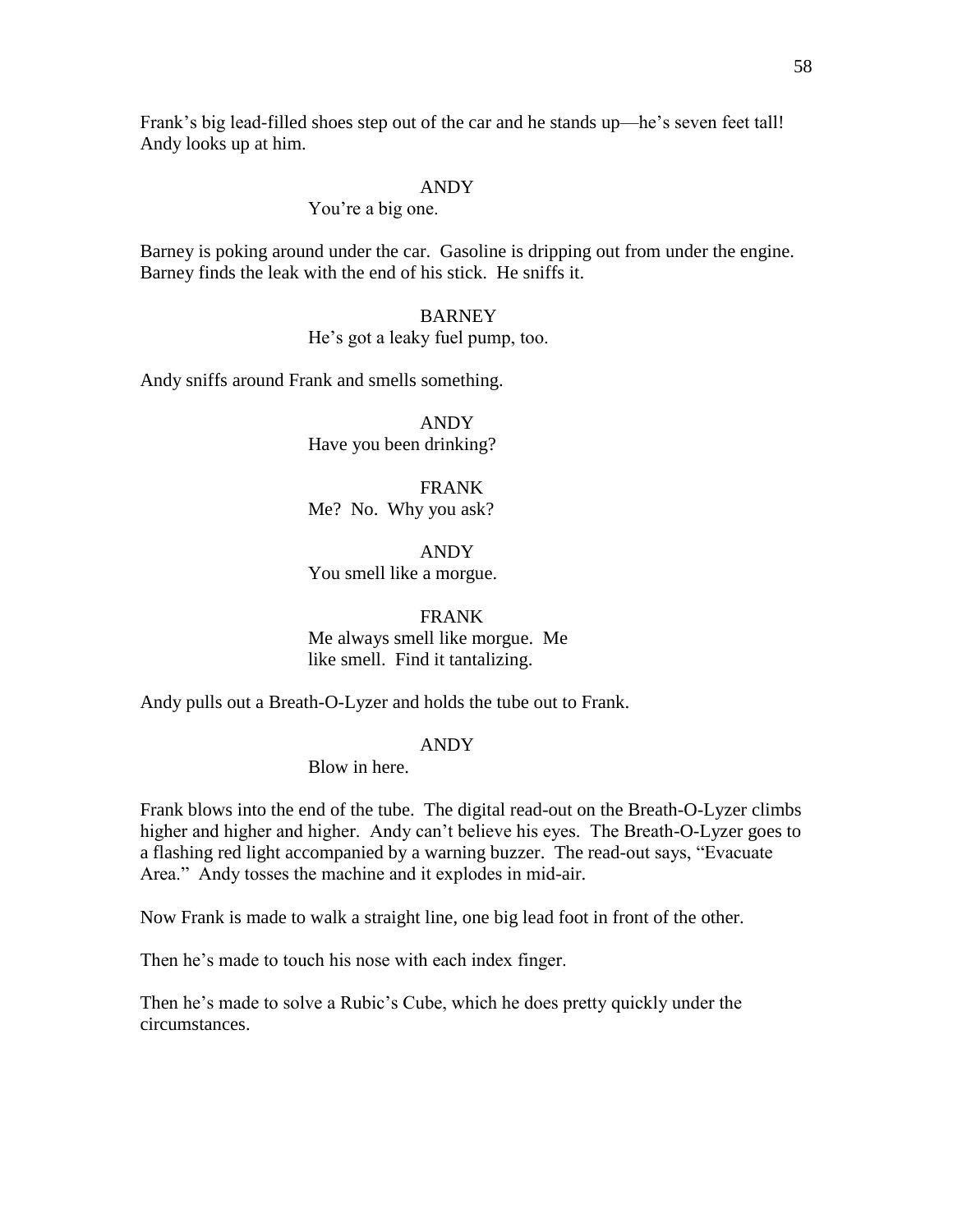### ANDY

Now name all of the presidents of the United States, from oldest to newest, and it must be in the form of a question. You have two minutes. Go.

Frank furrows his brow.

# FRANK

Um, oh, oh, Frankenstein know this one. (he recites . . .) Washington, Adams, Jefferson, Madison, Monroe . . .

Barney, meanwhile, is still snooping around underneath the car, poking at things with his nightstick. He touches the moist nightstick to the hot exhaust pipe and the end of the stick bursts into flames. Barney waves it and blows on it trying to put it out.

Meanwhile, back at the drunk test.

# FRANK

. . . Bush, Clinton, Bush.

Andy shakes his head sadly.

### ANDY

I'm sorry, you didn't phrase it as a question. Therefore, you *are* drunk, and I'm sorry, but I've got to arrest you for driving under the influence.

Frank goes insane, howling at the top of his lungs.

### FRANK

*Not fair! Not in true spirit of law! Mere technicality!*

Frank begins lurching toward Andy. Andy pulls out his Taser gun.

# ANDY

#### Stop or I'll Taser you!

Frank continues to approach, so Andy fires the Taser gun just as a big eighteen-wheel truck goes by. The tailwind of the passing truck causes the Taser darts to turn around in mid-air and go right back into Andy's chest. The pain causes him to pull the trigger and electrocute himself.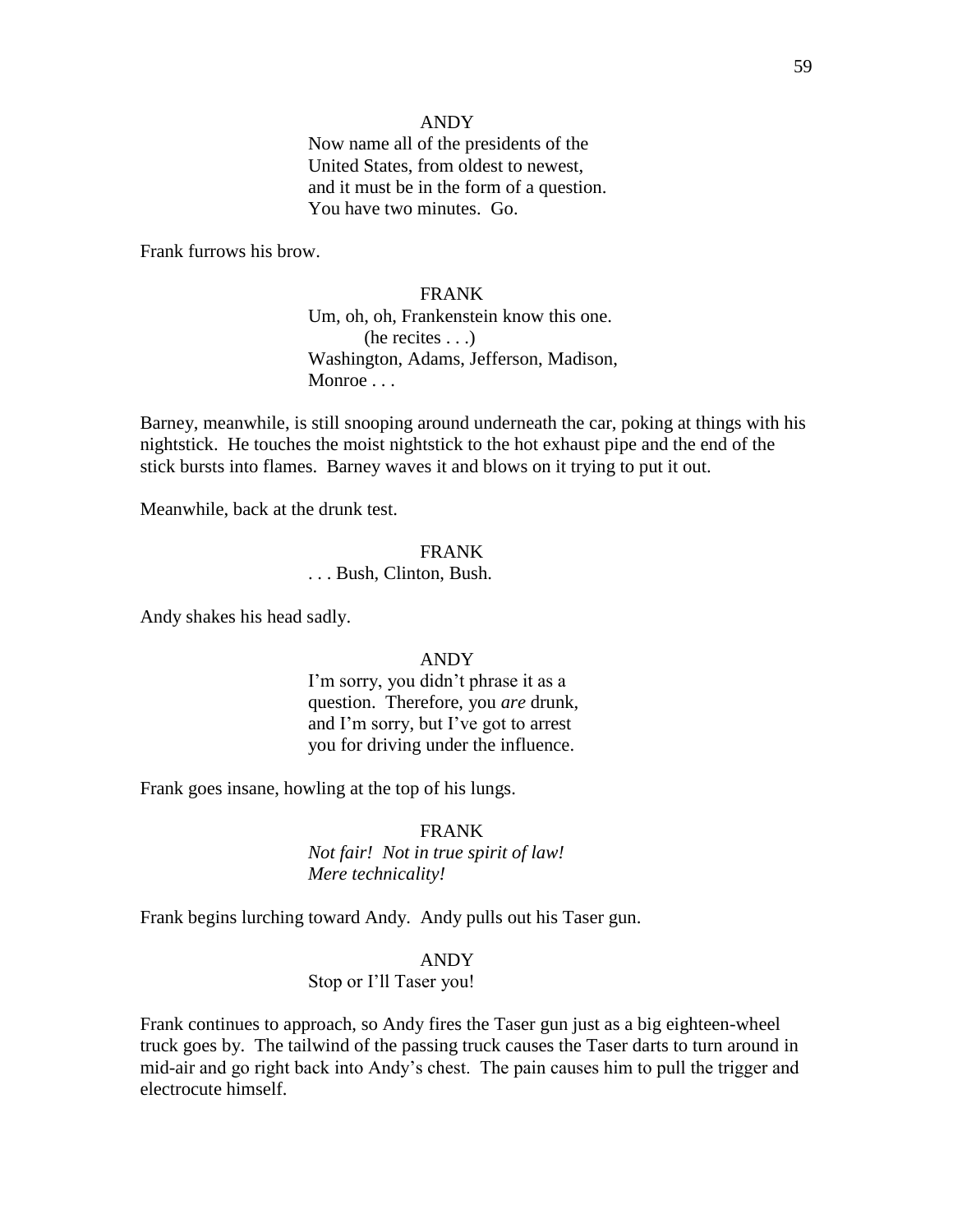#### (through gritted teeth)

*Whoops.*

Frank grabs Andy by his shirt, lifts him over his head, spins him around, the electricity coursing through both of them. Frank has sparks coming out of the bolts in his head. Frank glances down and grins—he's got an enormous woody. Frank holds Andy by the collar with one hand, grabs the top of Andy's head with the other hand and proceeds to twist Andy's head around 180 degrees, until he's facing Barney.

#### ANDY

# (through gritted teeth)  $a \ldots$  little  $\ldots$  help  $\ldots$  here  $\ldots$  help  $\ldots$

Frank keeps turning Andy's head until he twists it right off his body. Frank throws the head one way, then throws the body the other way.

Barney sees what has happened and is utterly horrified.

# **BARNEY**

Oh my God, the . . . *The Horribleness!*

Frank waves his arms in the air and bellows. He turns and sees Barney and begins moving in on him. Barney is so horrified that he can't move or breathe. Just as Frank steps up to the petrified cop, Barney raises his arms to cover his face, bringing up the burning nightstick. Frank sees the flames come near him, recoils and runs off into the woods. Barney's eyes roll into the back of his skull and he passes out.

EXT. ROAD – NIGHT

There are now two police cars, the EMS truck, and the coroner's car parked on the side of the road. The other cops, the EMS guys, and the Coroner all grimace as they look down. They all cover their noses.

On the ground is Andy's headless body. The front of Andy's pants are all wet, and the back is smeared brown.

> **CORONER** Whatever killed him was so horrifying he both pissed and shit himself at the same time. I've never seen anything like it.

Barney steps up and yells.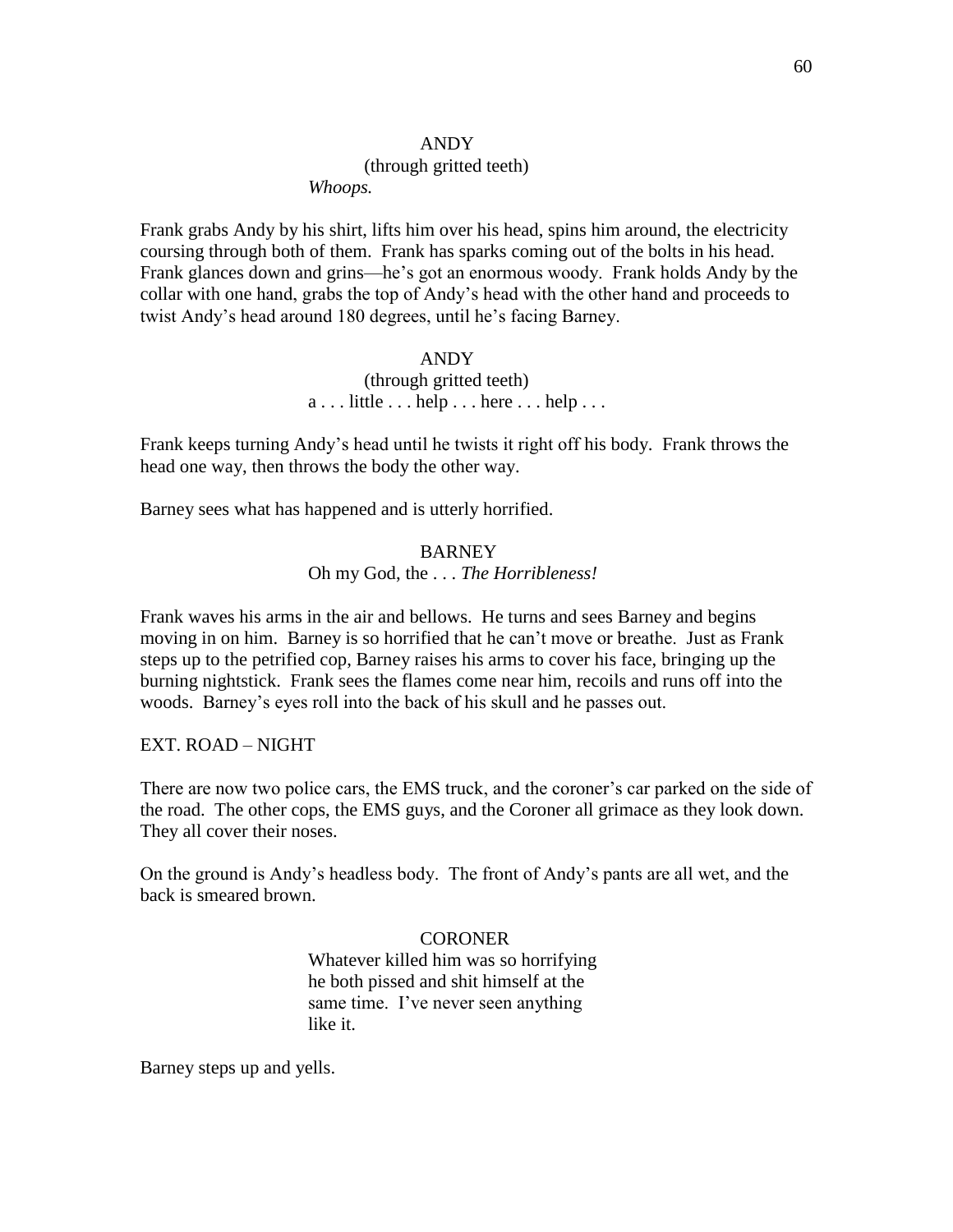# BARNEY

Somebody cover him up before the press gets here.

The EMS guys throw a blanket over Andy's body. When they get to the feet we see that his pants are much too short.

Barney walks away, hiking up his baggy, loose-fitting trousers, clearly several sizes too large for him.

### INT. MORGUE – DAY

Barney is in the morgue staring down at Claudia, the beautiful dead girl, lying on a stainless steel autopsy table covered by a sheet. He looks closely at the fang marks in her neck and frowns.

### BARNEY

(to himself) There's no such thing as monsters, there's no such thing as monsters.

Barney looks the girl up and down and sighs.

### BARNEY

I sure wish we'd met when you were still alive. (sighs) Just my luck with women. If I like 'em, they're dead. I guess I shouldn't hold out much hope for this relationship. But I promise you, I'll find whoever did this to you, and I'll personally see that justice is done, you can count on that.

Barney turns and steadfastly walks away.

#### INT. CHURCH –DAY

Barney meets with Father Paddy in the church.

BARNEY Father, I need your help to fight the vampires.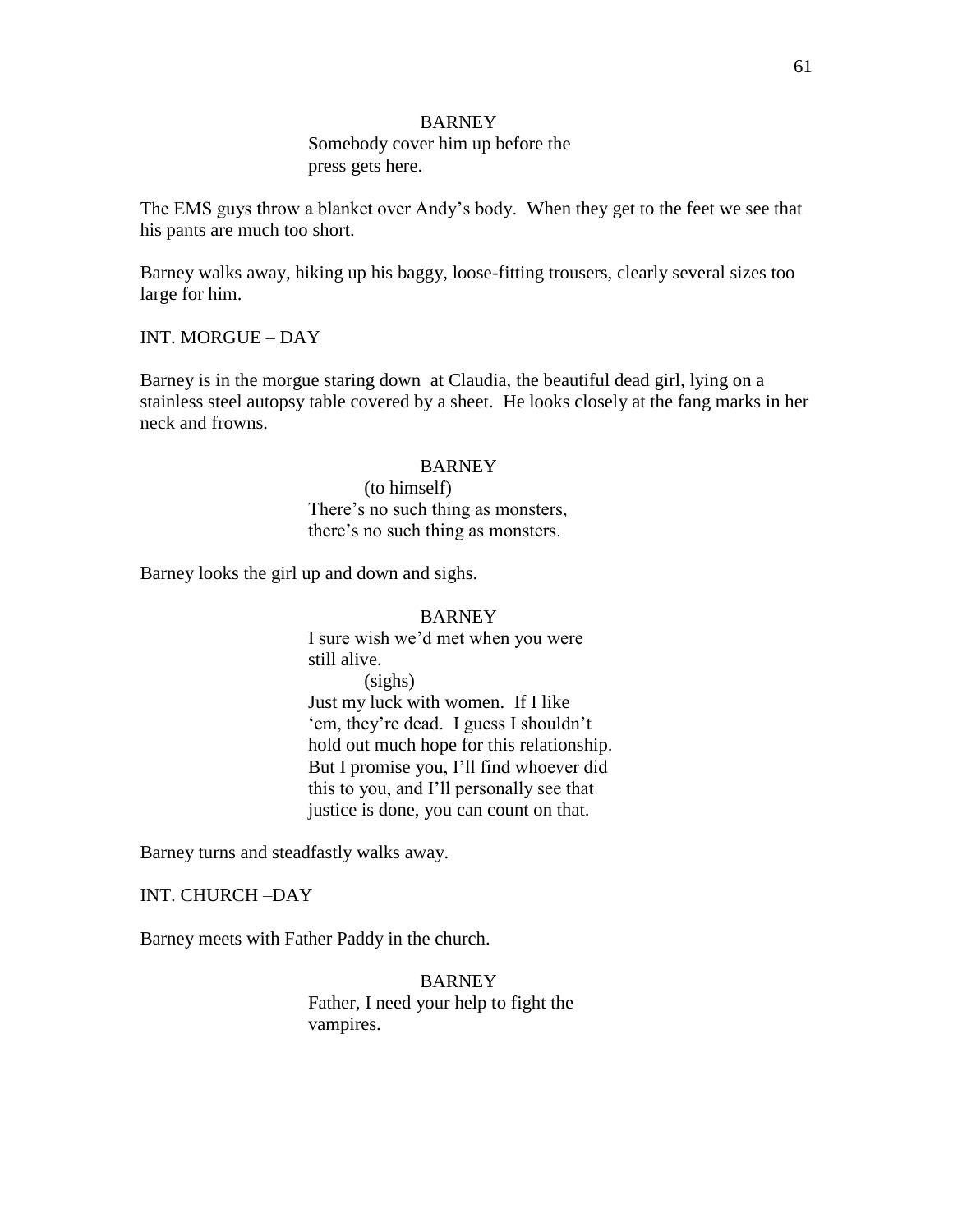# FATHER PADDY

Then we'd better check the chapter of the Bible about slaying vampires.

Father Paddy walks toward the big volume sitting on the podium. Barney rubs his chin.

# **BARNEY** I didn't know there was a chapter in the Bible about slaying vampires.

Father Paddy steps up to the big Bible and opens it.

# FATHER PADDY Oh, sure there is, in the professional edition, but not in the home edition.

The priest scans the chapter headings, reading aloud.

### FATHER PADDY

Now, let's see . . . "Casting out demons, Performing exorcisms, Repairing plumbing, Persecuting Jews, Persecuting Muslims, Persecuting other Christian denominations, Persecuting fellow Catholics, Persecuting small animals . . ." this may take a while.

Barney sits down.

INT. DR. AQULA'S HOUSE/ KITCHEN – DUSK

Frankie and Estelle are sitting at the kitchen table and have just finished a pizza delivery boy.

### ESTELLE

# Well, the others will just have to get something for themselves. Frankie, will you clear the table for your mother?

Frankie drags the body off the table, knocking plates and glasses off as well. He pulls the unconscious body to the basement door. The pizza delivery boy is tossed into the basement.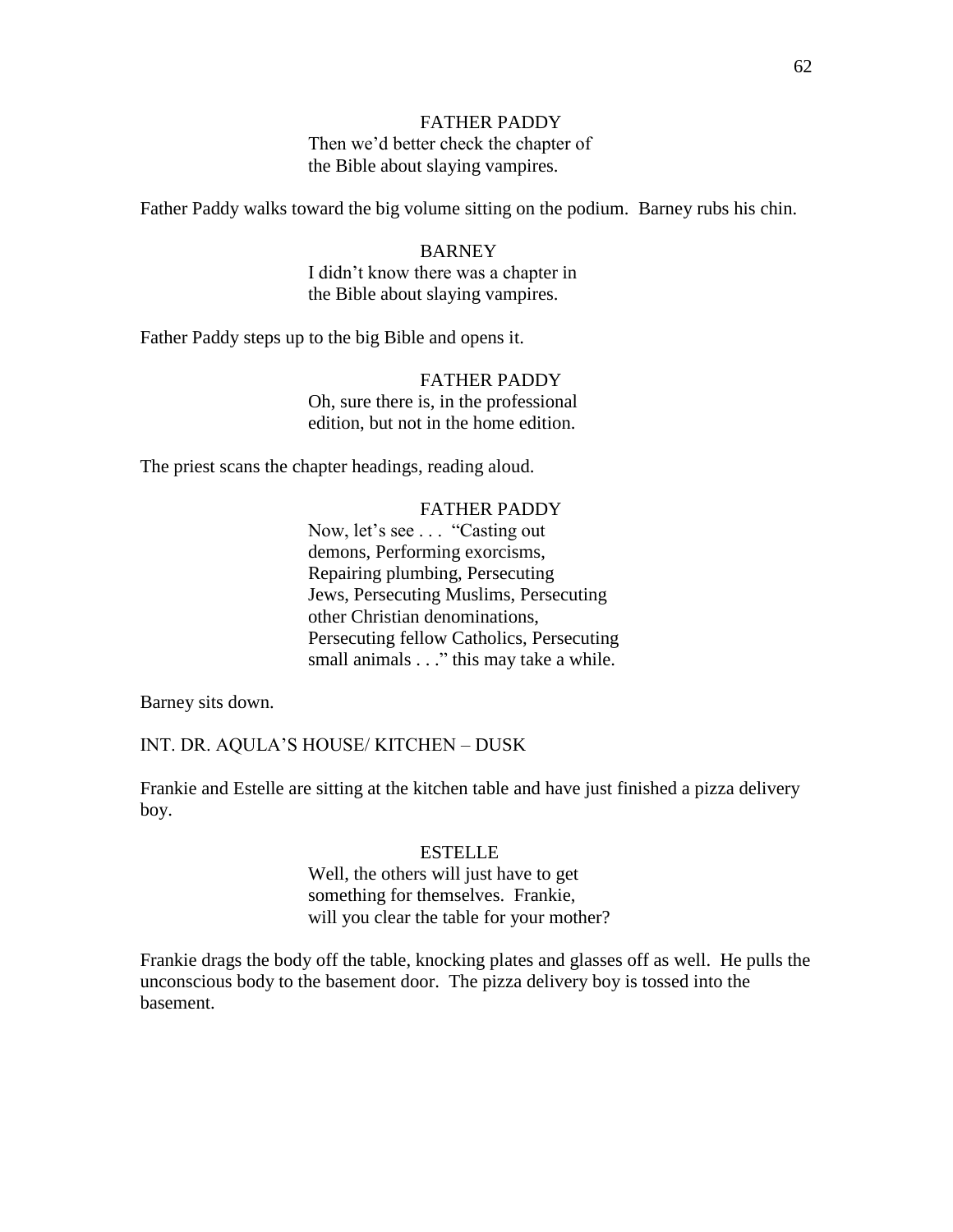#### INT. BASEMENT – DUSK

The pizza delivery boy lands in the basement where there are six other pizza delivery guys, a Roto-Rooter man, a phone man, a cable TV installer, as well as a MAYTAG REPAIRMAN, all of whom are now zombies with white eyes. The Maytag Repairman holds tightly onto the washing machine and sobs.

### MAYTAG REPAIRMAN

Lonely, so very lonely.

# INT. DR. AQULA'S DINING ROOM – DUSK

Estelle begins to straighten up the dining room. She pushes in the chairs around the dining room table. Brittany's purse is hanging from one of the chairs. Estelle glances down into the open purse and see pills bottles. Estelle reaches into Brittany's purse, takes out the pill bottles and inspects them.

# **ESTELLE**

# (reading pill bottles) Anti-coagulants? Blood-thinners? Platelet-boosters? Oh dear god, she's a *Hemo-Goblin!*

Just then Brittany comes walking in. Estelle holds the pill bottles up to her face.

# **ESTELLE** So, young lady, would you like to explain these?

Brittany looks bored and walks away. Estelle follows her.

**BRITTANY** What? They make me feel good.

### ESTELLE

You're a kid, it's not your job to feel good. Childhood's a bitch. Where did you get them?

# BRITTANY

None of your beeswax. You're not my mother, you can't tell me what to do.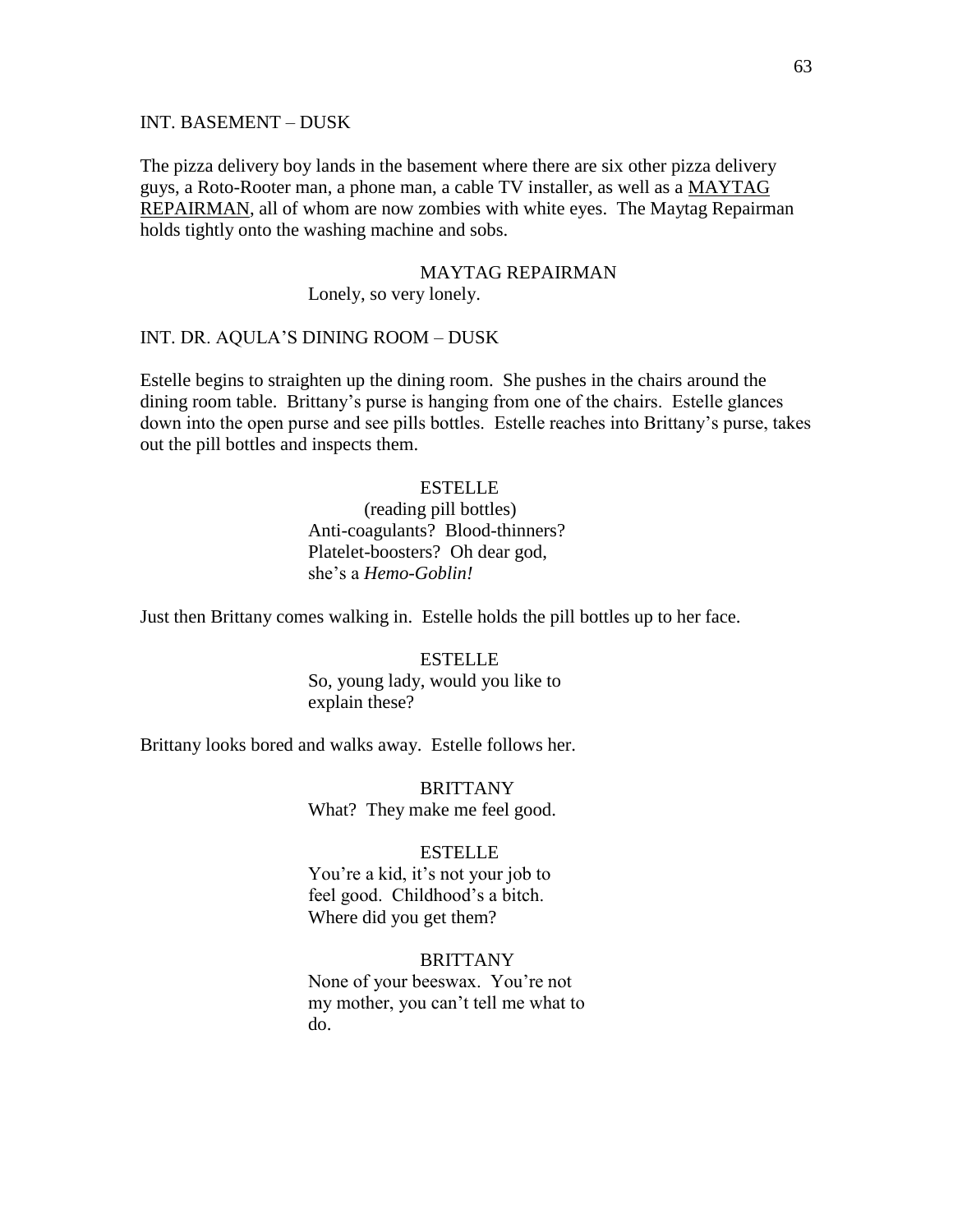# **ESTELLE** I asked a question, I didn't tell you anything.

# **BRITTANY** Oh, sure. And what were you doing going through my purse?

# **ESTELLE** You left it in the dining room. It fell open.

# **BRITTANY**

Right! As if.

Brittany has arrived at the door to her room. She opens it, goes inside, slams it shut and locks it. Estelle shakes her head and goes into her own bedroom across the hall.

# INT. CHURCH – NIGHT

Father Paddy stands at the lectern and continues to read from the bible. Barney listens.

# FATHER PADDY

― . . . Persecuting felines, persecuting fauna," Ah, here it is, " . . . slaying vampires." Uh, this whole section is in Latin, and I must admit that I'm a little rusty on my Latin at this point. (he turns pages and stops) Yes, here it is. I'm pretty sure this is the invocation for putting curses on vampires.

#### **BARNEY**

Pretty sure?

#### FATHER PADDY

Uh, it could also be a few other things, but this is definitely the invocation section. So, here goes nothing ...

Father Paddy reads from the big Bible . . .

# EXT. GRAVEYARD – NIGHT

An old graveyard lies in the moonlight. We hear the Father's invocation.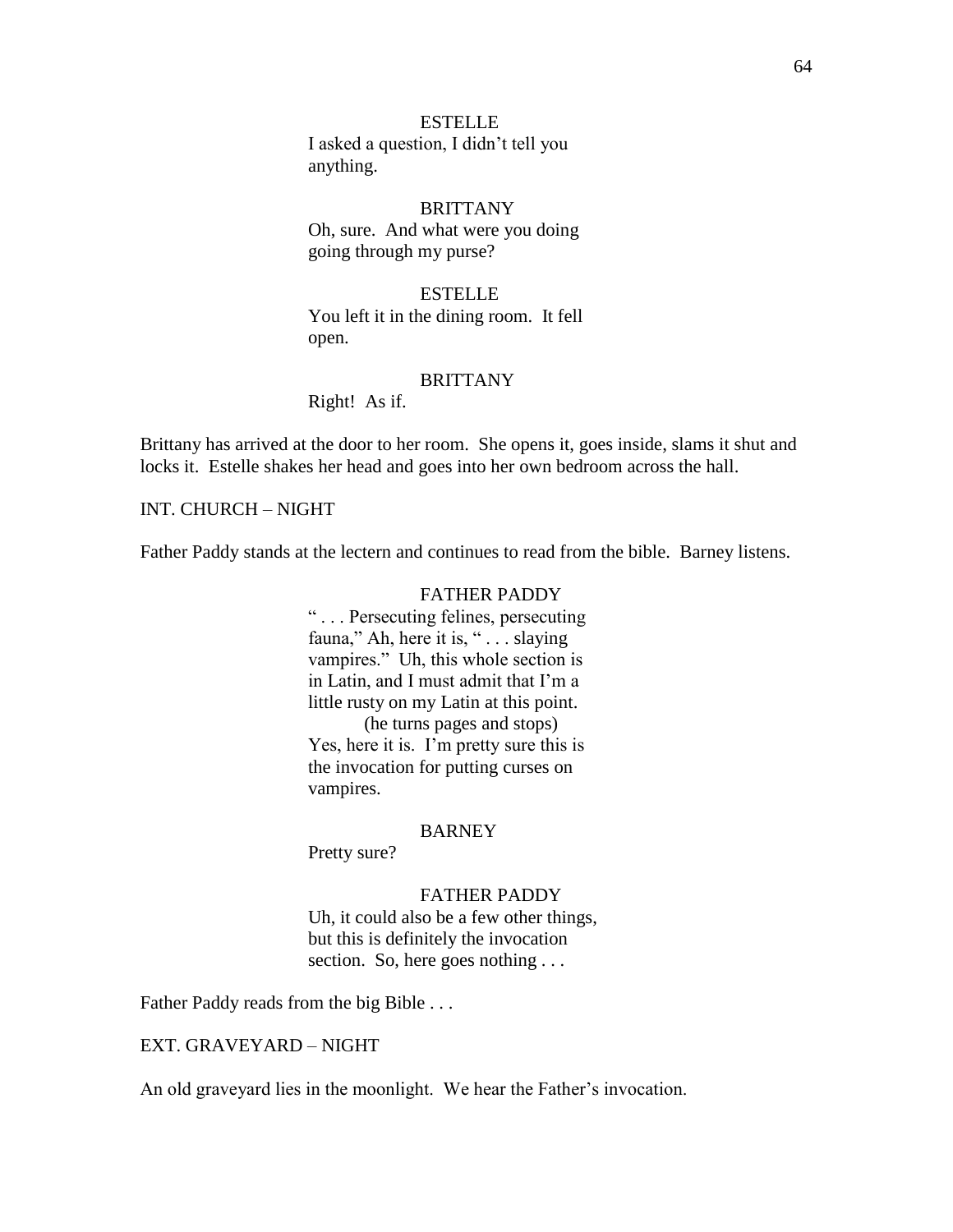# FATHER PADDY (O.S.) ―Audi anima! Relinque terram, relinque mortemque, surge ex sepulcro."

Suddenly, the ground rumbles, the soil on the graves shift, and the dead rise up.

# FATHER PADDY (O.S.)

There, if that was the correct incantation, everything will be just fine now. If not, well, I'm not sure what will happen.

The ZOMBIES raise their arms and begin walking across the countryside in the moonlight, all chanting in unison . . .

# **ZOMBIES**

*Human brains. Must eat human brains.*

# INT. MORGUE – NIGHT

Claudia, the beautiful dead girl, lies on a stainless steel autopsy table in the morgue. She is covered by a sheet. A creepy-looking Morgue Attendant sits in the foreground, with his back to the autopsy table, reading a porno magazine and getting excited.

The beautiful girl's corpse opens its eyes and sits up, the sheet sliding down revealing her breasts. The Morgue Attendant doesn't notice, he's too busy perving. The girl stands revealing her fully-exposed naked body, but the guy doesn't notice. The girl puts on a lab coat and exits.

# EXT. DR. AQULA'S HOUSE – NIGHT

Frankenstein runs around the side of the house, he is holding flowers in one hand, and a guitar in the other. He trips and falls, smashing the flowers, then bashing the guitar which makes a loud, off-key twang. From the shadows of a nearby tree, the Woofman's silhouette appears.

# INT. DR. AQULA'S HOUSE/ KITCHEN – NIGHT

The basement door is bumped from the inside, the eye-hook unlocks and the door swings open. Zombie repair and delivery men crowd up the steps while chanting.

# ZOMBIES

*Human brains. Must eat human brains.*

The Maytag Repairman zombie goes past looking sad and muttering.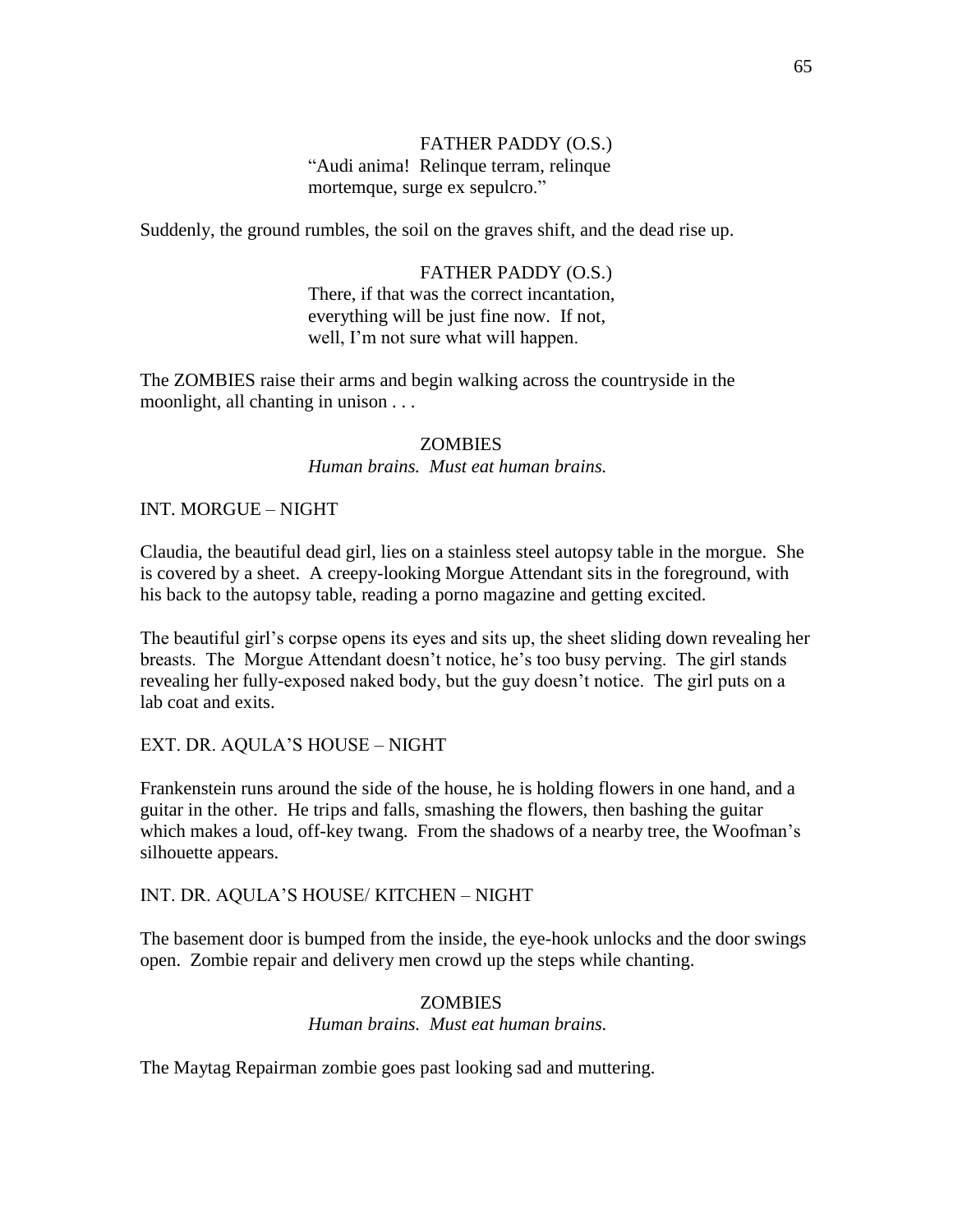# MAYTAG REPAIRMAN

Lonely, so lonely.

# EXT. DR. AQULA'S HOUSE – NIGHT

The Woofman watches the zombies exit the house out the side door.

# INT. POLICE STATION – NIGHT

People are flooding into the police station, and the only cop on duty is Barney, who isn't handling the stress very well.

### BARNEY

Just settle down. Everybody settle down.

A man wearing a red shirt with "Greasy's Pizza" embroidered on it steps up. He's GREASY'S MANAGER.

# GREASY'S MANAGER

I'm missing six delivery boys. I've got pizzas stacked up to the ceiling. What's going on?

ROBERT ROTTER of Roto-Rooter steps up.

# ROBERT ROTTER

I'm Robert Rotter of Roto-Rooter, and our repairman's been missing for two days.

Just then the police radio starts to chatter. It's the voice of a COP.

# $COP(0.S.)$ Barney, we've got a report of some missing bodies at the morgue. What should we do? Over.

Another PERSON comes running in and announces.

# PERSON

### Zombies are ravaging the countryside!

Barney looks from one person to another to another, not knowing which way to turn or what to do.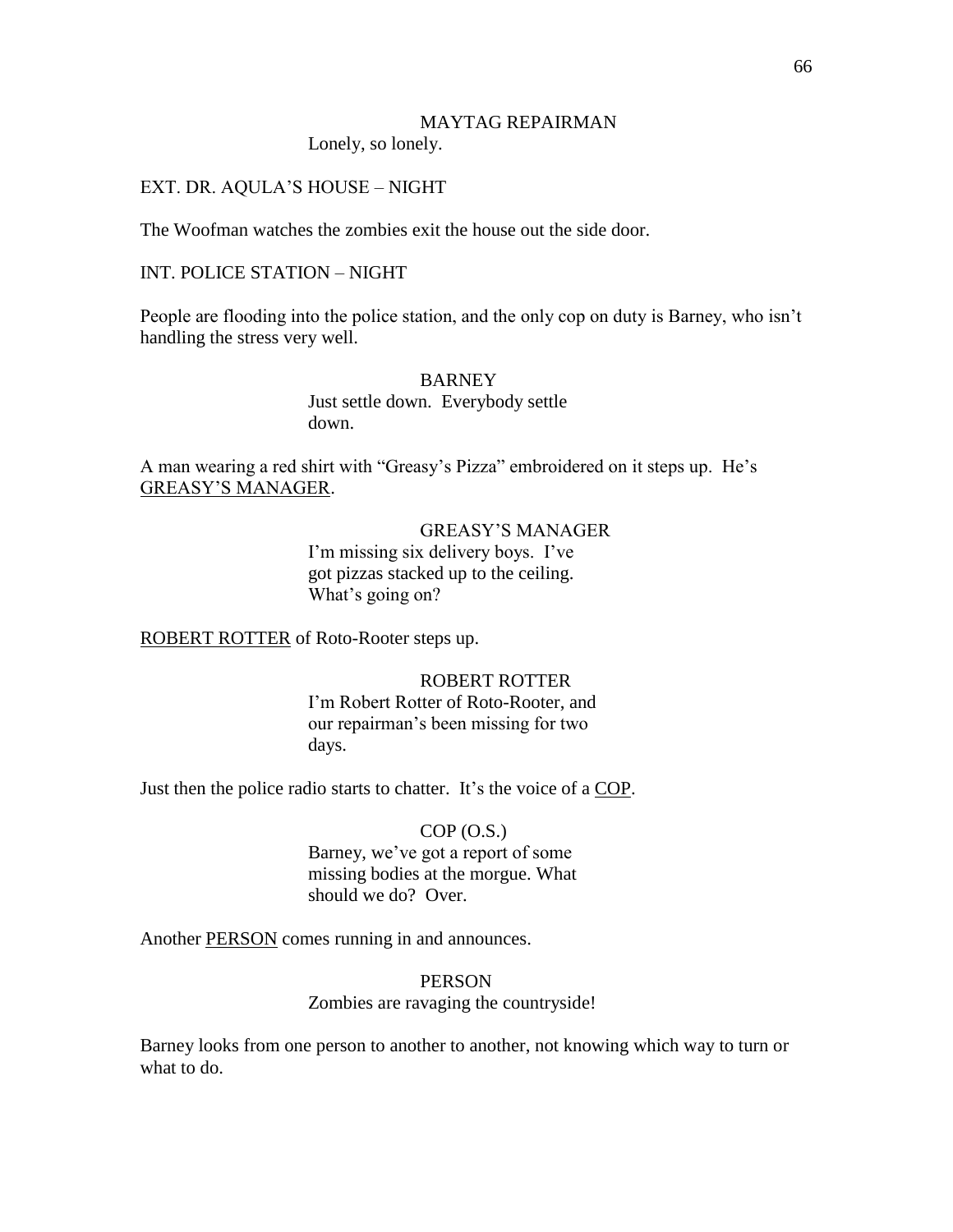# BARNEY

Everyone remann claim. I mean, clom. Remain clam. For Chrissakes, DON'T PANIC!

### EXT. GRAVEYARD – NIGHT

The zombie women who have risen from the graves wander aimlessly in circles, not knowing where to go or why. They all turn and see the zombie delivery men from Dr. Aqula's basement approaching with their arms out forward. All the zombies meet up, eyeing each other, grunting and groaning in wonderment. A ZOMBIE GAL opens the top of her head and politely leans forward toward a DELIVERYMAN.

# ZOMBIE GAL #1

Brains?

### DELIVERYMAN #1

Thank you.

He takes a hunk and eats it, then smiles and nods. Good.

# ZOMBIE GAL #1

I'm undead.

# DELIVERYMAN #1

(impressed)

That's *un*credible! Me, too. Y'know, you may not be very smart, but I love your brains.

#### ZOMBIE GAL #1

Thank you.

Two **SEATED ZOMBIES** are busily eating a dead clown. They both take a bite of flesh, then wince.

#### SEATED ZOMBIE

Does this taste funny to you?

ZOMBIE GAL #2 and DELIVERYMAN #2 speak. She has an Eastern European accent.

# ZOMBIE GAL #2

*Ha-lo, Dah-link.*

DELIVERYMAN #2 Where are you from?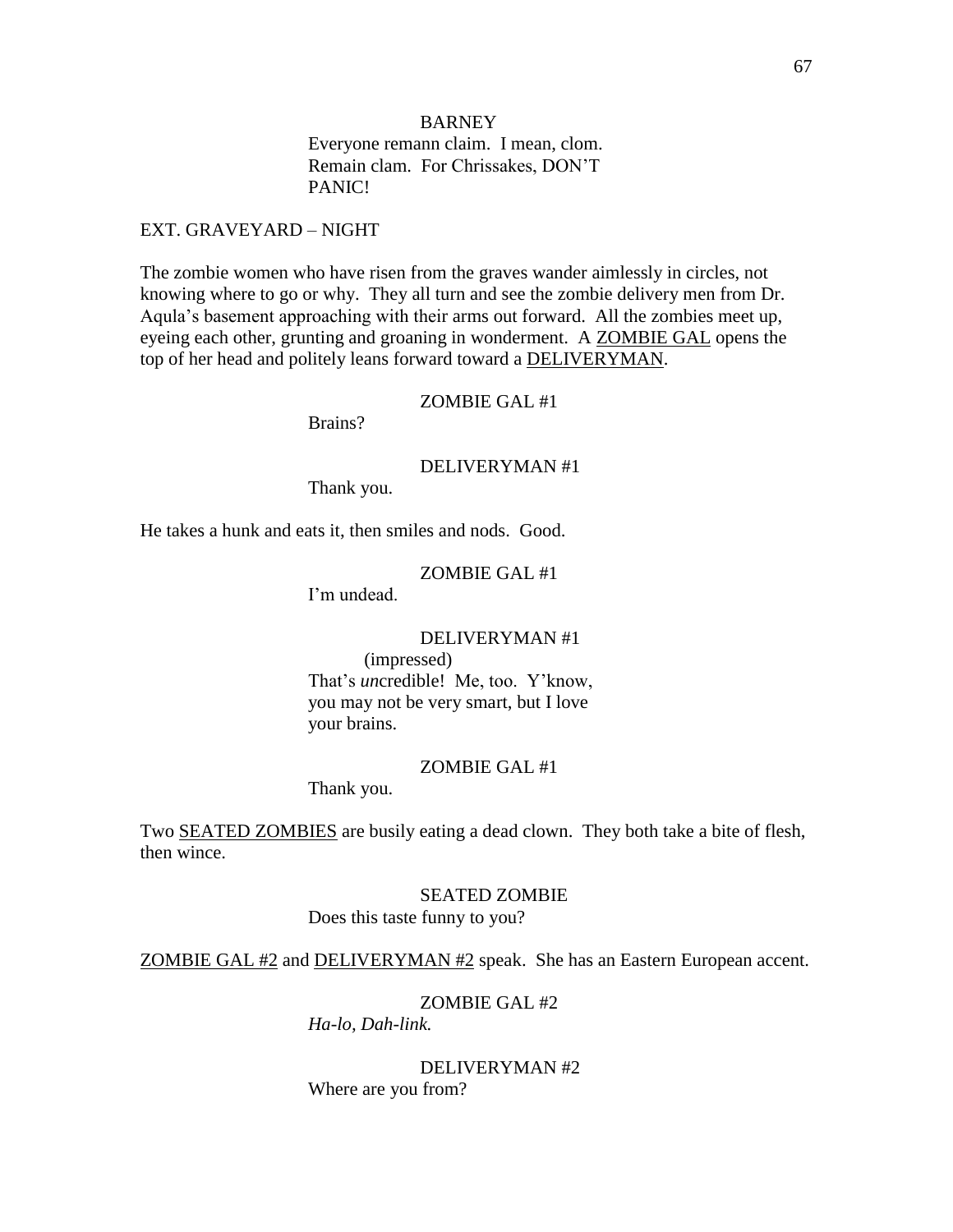### ZOMBIE GAL #2

# I'm from Ukranium.

She bites his head and he smiles.

# DELIVERYMAN #2

I heard you Ukranium girls give good head.

Another Deliveryman and yet another Zombie Gal have fallen in love. Oddly, they both speak in rhyme.

# DELIVERYMAN #3

If you've got jokes You better tell 'em ‗Cause I'm gonna eat Your cerebellum

# ZOMBIE GAL #3

Good looks you gotta lotta Mind if I taste your Medulla Oblongata?

All of the zombie couples hug in the moonlight.

A ZOMBIE GIRL walks along eating a long strand of squiggly intestines, which she is clearly enjoying.

# ZOMBIE GIRL

Mmmmm, intestines.

Meanwhile, here comes a ZOMBIE BOY eating a brain and also clearly enjoying it.

#### ZOMBIE BOY

Mmmmmm, brains.

The zombie boy and girl bump into each other and both fall down. The girl looks down.

# ZOMBIE GIRL

Hey, you got brains in my intestines.

The boy looks down.

# ZOMBIE BOY You got intestines in my brains.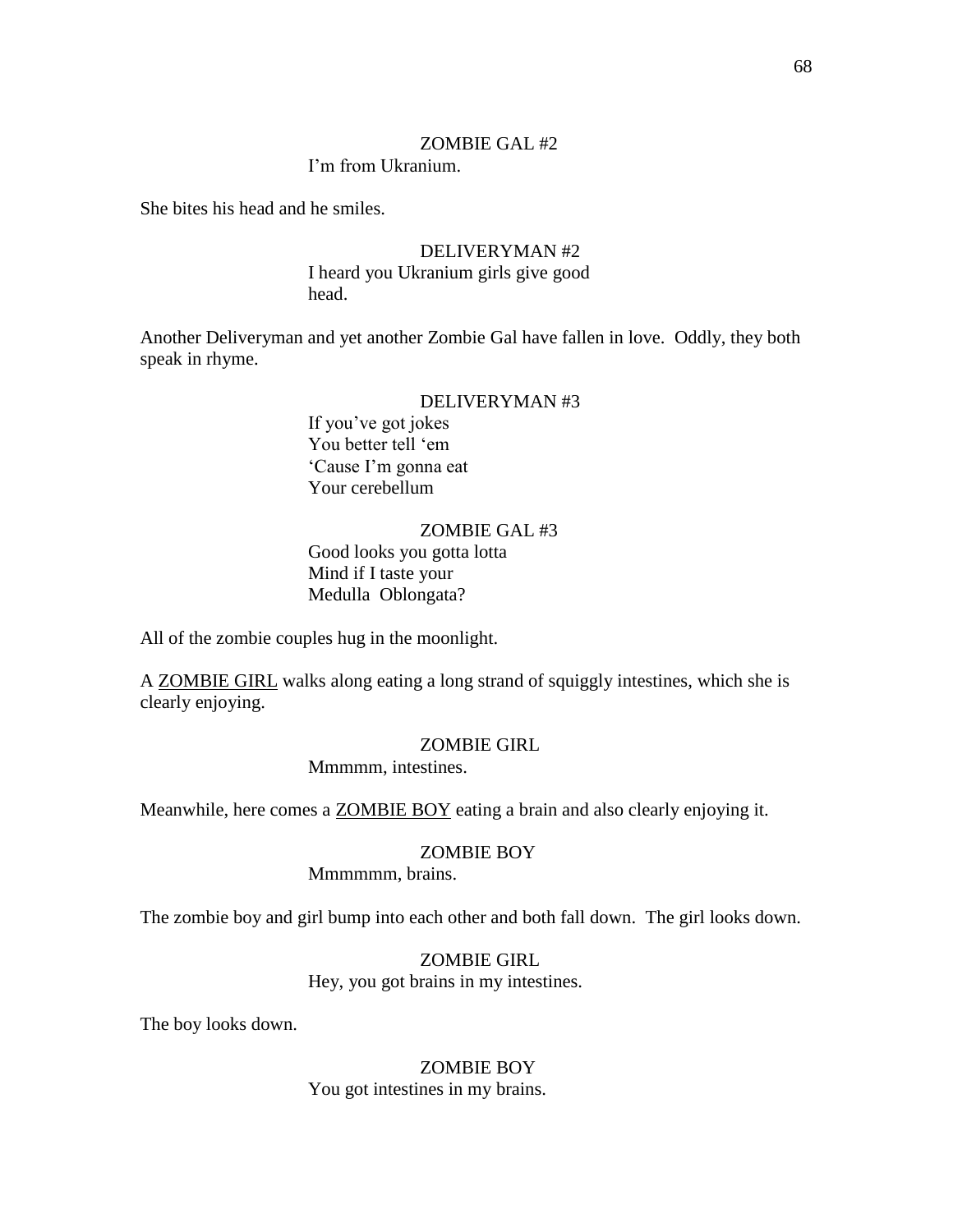They each take a bite of the strange new concoction. Their white eyes widen in delight and they proclaim.

# ZOMBIE BOY

This is *intesti-licious!*

# ZOMBIE GIRL

Cerebell*-Yum!*

# INT. DR. AQULA'S HOUSE – NIGHT

Dr. Aqula finds the back door open, the door to the basement ajar and all of the zombies gone. He becomes angry and yells.

### DR. AQULA

Frankie! Get in here!

Frankie enters and immediately sees what happened.

# FRANKIE

It's not my fault.

# DR. AQULA

Then whose is it? Speak up.

### FRANKIE

Why won't you let me breathe? Why are you always leanin' on me? What's your main malfunction, man?

DR. AQULA Hey, you let the zombies loose, not me.

Frankie points his finger into Dr. Aqula's face.

#### FRANKIE

This isn't about zombies, and it never was! This is all about the fact that you're not *really* my dad. You're my *step*-dad, and if my real dad was here, he'd kick your ass!

# DR. AQULA But he's not here, is he, *Junior*?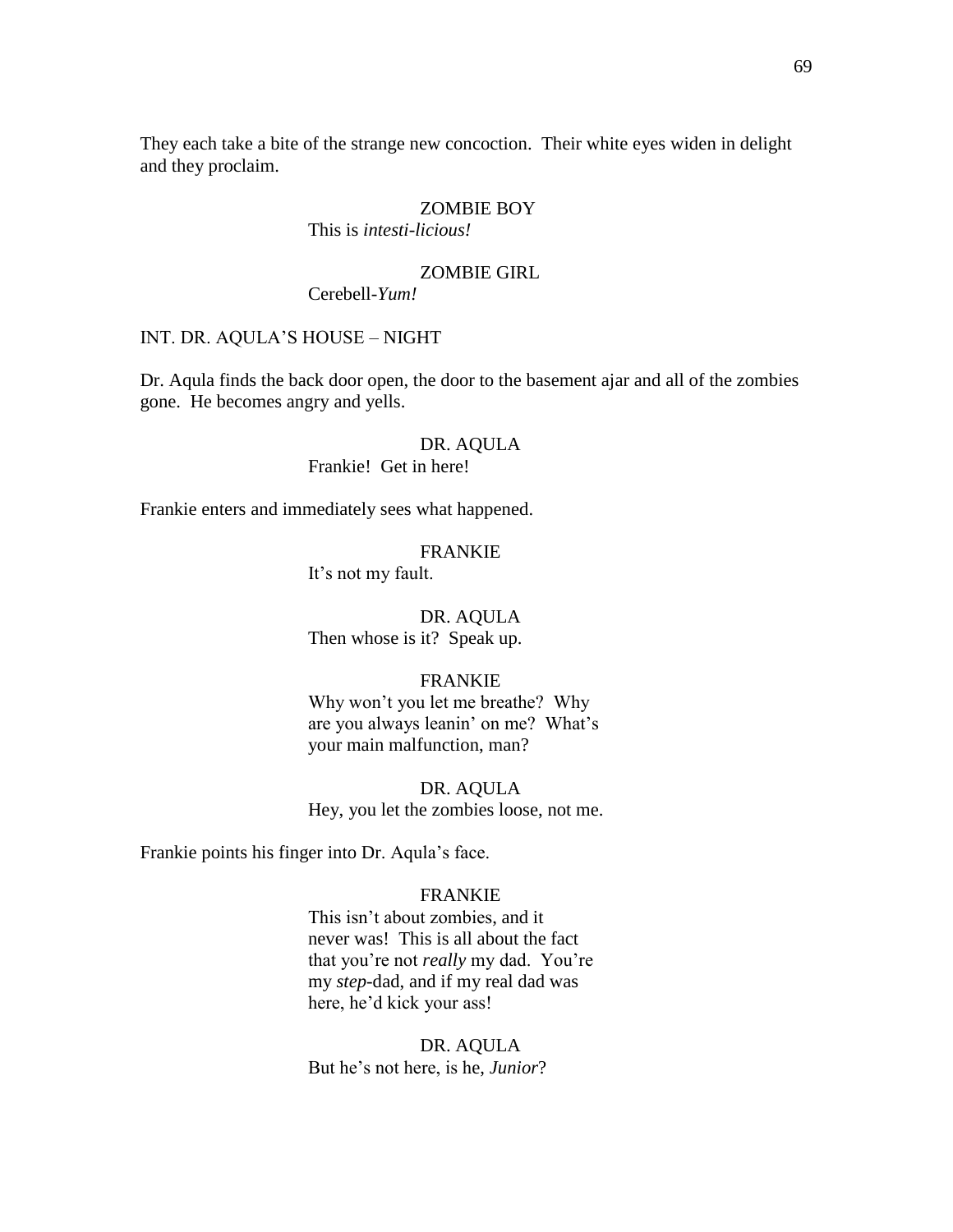Meanwhile, Estelle has wandered in.

# FRANKIE So, you can't tell me what to do.

# DR. AQULA

I didn't tell you anything, I accused you of negligence.

# FRANKIE

Same difference, man. So just back off! You're just uptight cuz on your liquid diet you haven't taken a decent shit in centuries!

Frankie splits in a huff. We hear a door slam. Dr. Aqula turns to Estelle.

# DR. AQULA What did I do? What? So I'm the villain?

ESTELLE Oh, come on. You don't give a damn about that boy.

# DR. AQULA

(nods) Well, he is rather difficult to like, you have to admit it.

#### **ESTELLE**

You don't even try.

#### DR. AQULA

I do. But this little stunt could get us kicked out of another town, and let me tell you, I'm tired of moving. I'm going out for a bite . . .

# ESTELLE

And now I won't see you for the next twelve hours.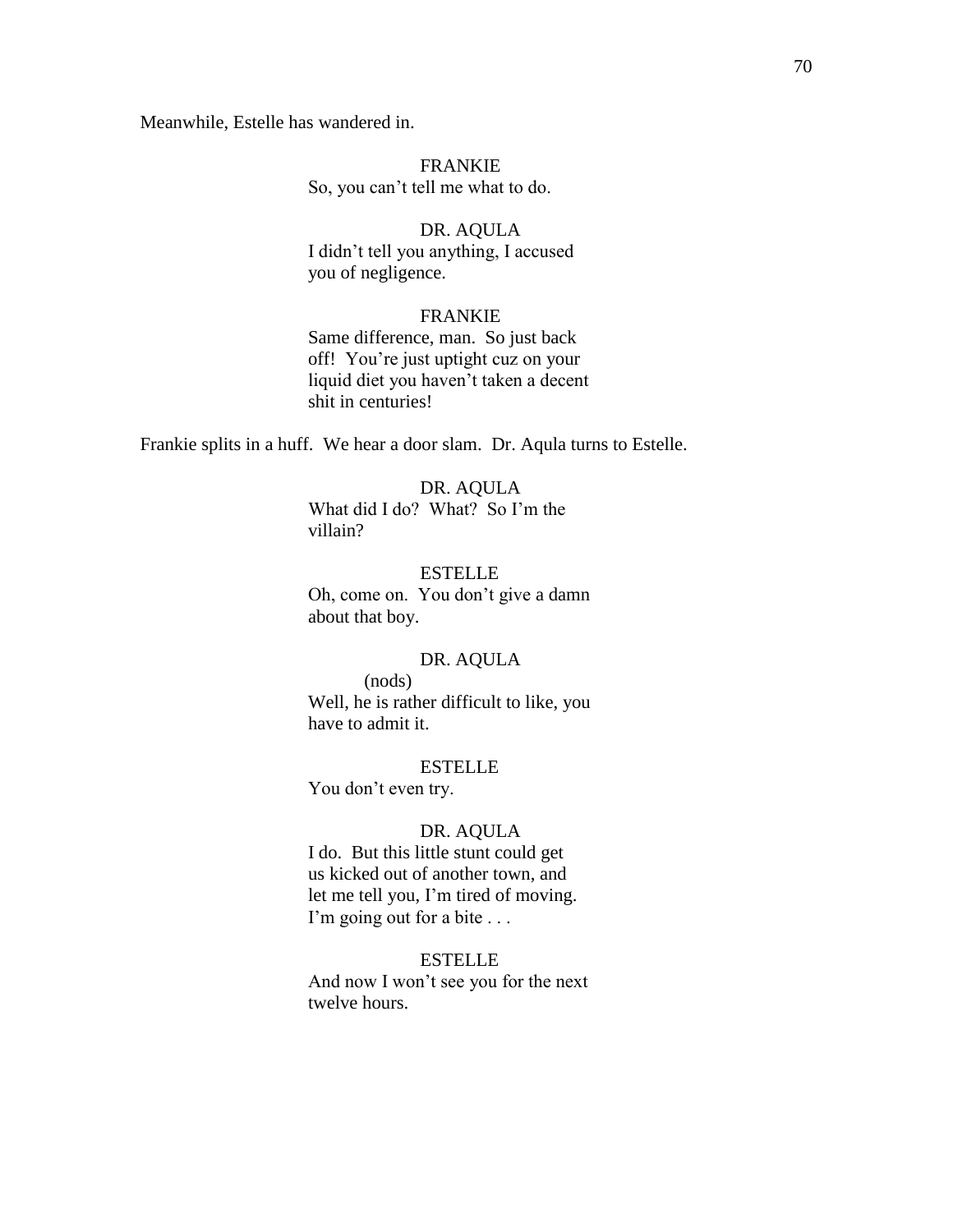# DR. AQULA (shakes his head) Oh, let's not start that again. Why do I even bother getting up? I'm going back to my coffin.

Dr. Aqula walks wearily out of the room.

# INT. CATHOLIC CHURCH – NIGHT

There is a town meeting going on in the church. The TOWNSPEOPLE rationally discuss the situation.

> TOWNSPEOPLE #1 Let's burn down the monster's house!

TOWNSPEOPLE #2 Good thinking, I second the motion.

A cheer of unanimous approval goes up. Father Paddy stands up and turns to the crowd.

FATHER PADDY Violence only begets more violence. Why can't we all just live in peace?

TOWNSPEOPLE #2 ‗Cause we just can't, that's why!

#### FATHER PADDY

Well, I'll have nothing to do with this ungodly mob behavior; and I'm sure every God-fearing citizen will follow me out of here right now.

Father Paddy walks down the aisle in righteous indignation. Sadly, no one follows him as he leaves the church.

The mob waits a second, then starts right back up cheering and chanting ...

MOB Burn 'em up! Burn 'em up!

They all begin marching out of the church. One townsperson turns to another.

TOWNSPEOPLE #1 You know which house it is?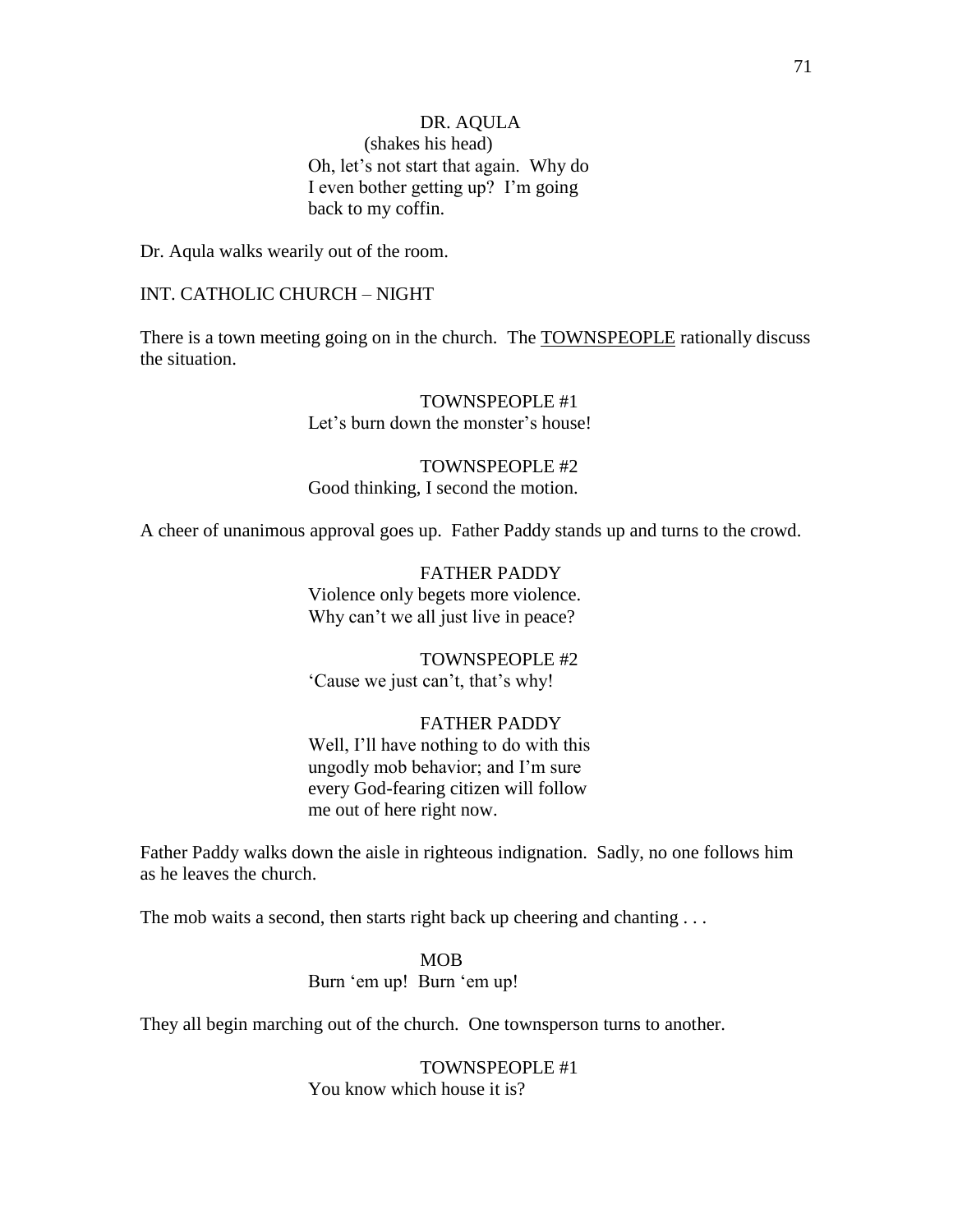### TOWNSPEOPLE #2

No, do you?

TOWNSPEOPLE #1 No, not really. Come on, let's go!

TOWNSPEOPLE #2 Yeah, we'll find it.

They mob storms out of the church.

EXT. DR. AQULA'S HOUSE – NIGHT

Frank has a long ladder that he is trying to balance against the house. He catches it on a tree branch, pulls it loose and bangs the wall. He manages to position it under the window sill. Frank runs back to pick up his guitar.

EXT. STREET – NIGHT

Barney drives slowly down the street scanning the sidewalks. He sees Father Paddy marching up the sidewalk toward him. Barney switches on the red and blue lights and pulls over. He leans out his window.

#### **BARNEY**

I don't know what the heck is going on, but as sure as the Pope shits in the woods, this whole town's gone nuts!

# FATHER PADDY

The townsfolk have formed a mob and are going to burn down the Aqula's house. The Pope does *what*?

#### BARNEY

Quick, get in.

Father Paddy gets into the police car and it screeches away.

# INT. FRANKIE'S BEDROOM – NIGHT

Frankie is stretched out on his bed listening to music on his head phones. Frankenstein appears at the window. He lifts the window and begins to climb through. He puts the guitar in ahead of him, but it becomes stuck and his boot smashes through it. The noise of the breaking guitar catches Frankie's attention.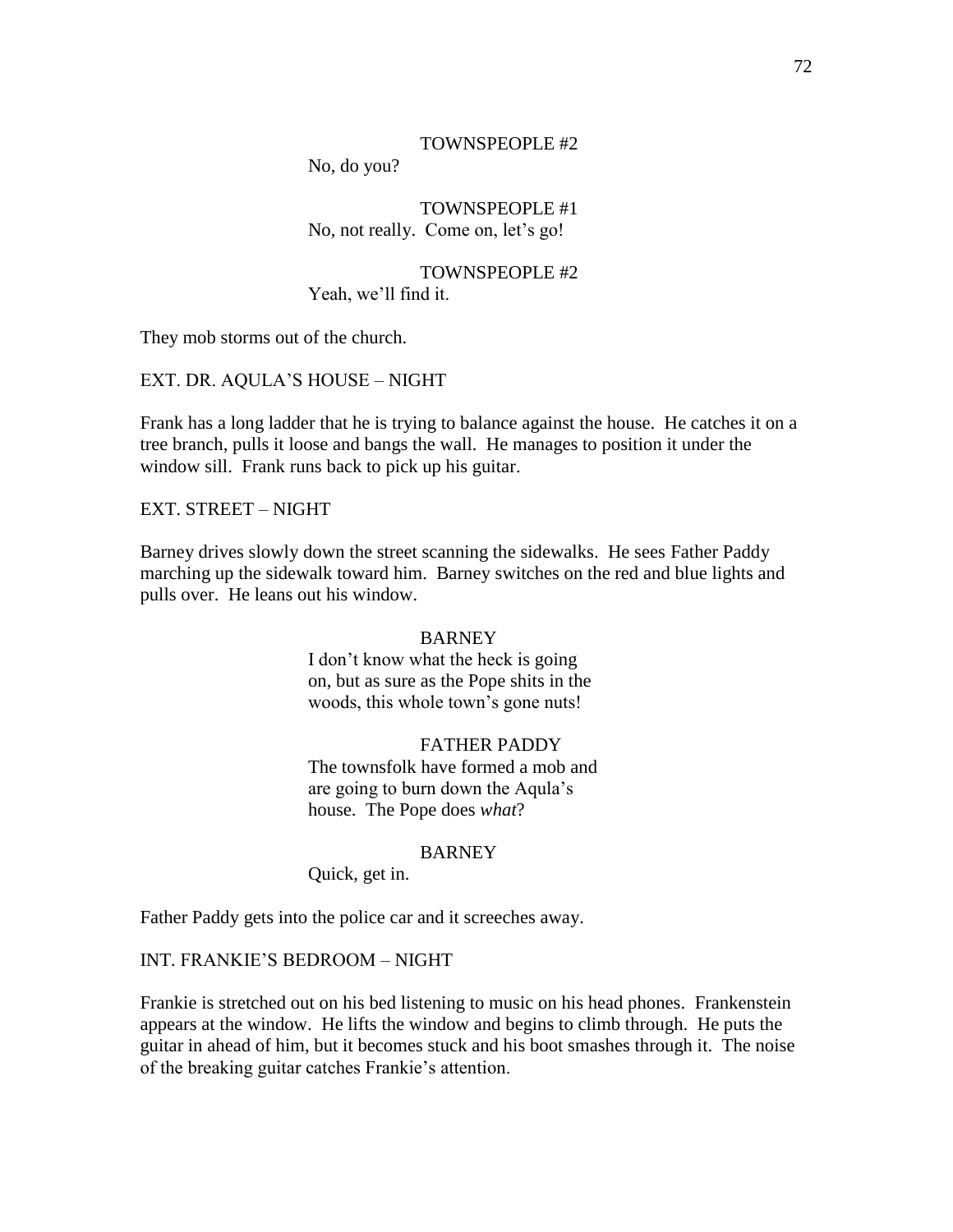## FRANKIE

Dad?

# FRANK, SR.

Frankie? (looks around) This your room?

FRANKIE Yeah, what'dya think?

## FRANK, SR.

(confused) This not mother's room?

## FRANKIE

Nope, all mine. See, I knew she was lying when she said you didn't want to see me.

# FRANK, SR.

Sure, Frankenstein want to see Son of Frankenstein.

#### FRANKIE

You did miss all of my school band concerts, for the last ten years.

FRANK, SR. Not Frankenstein's fault. Frankenstein's calendar broke.

#### FRANKIE

I knew there was an explanation. Say, you want to see my insect collection? I have over 17,000 specimens, so we should probably start alphabetically.

Frankie goes to the closet. Frank, Sr. rolls his eyes in despair.

#### EXT. DR. AQULA'S HOUSE – NIGHT

Father Paddy and Barney drive up to Dr. Aqula's house, but there's no one there. They get out of the car and look off into the distance. They see a house on fire a block away.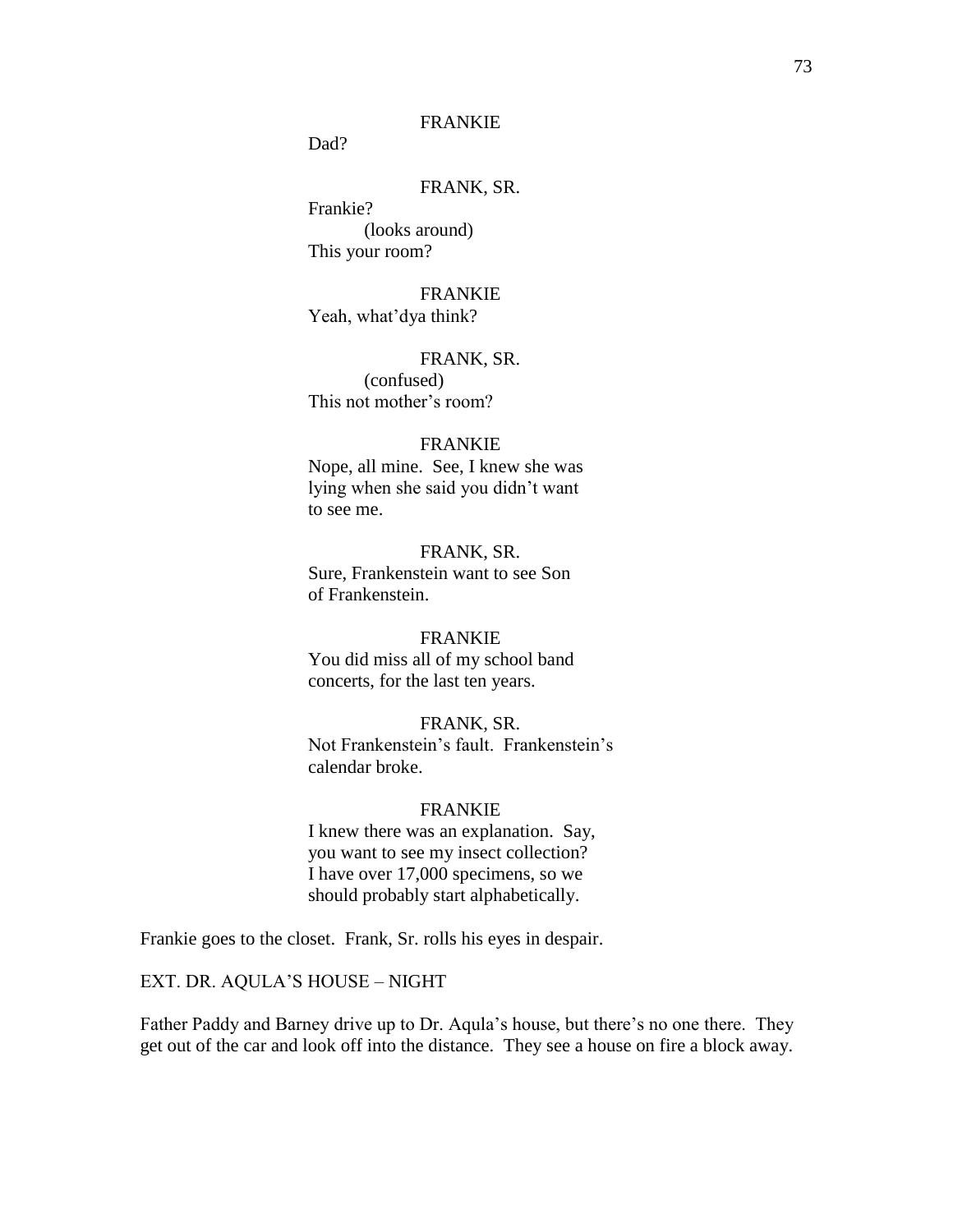BARNEY Hey, look, the Johnson place is on fire.

FATHER PADDY Yeah, what'dya know about that.

# **BARNEY**

Nice old couple, the Johnsons. Wouldn't hurt a fly.

## FATHER PADDY

The Johnsons are good, kind-hearted, God-fearing people, the Lord will certainly watch over them.

# EXT. THE JOHNSON HOUSE – NIGHT

The howling mob has surrounded the house and set it ablaze. They all throw their lit torches at the house to get it to burn faster. Flames leap into the night sky.

# MOB

*Kill the monsters! Kill the monsters!*

## INT. THE JOHNSON HOUSE – NIGHT

MR.& MRS. JOHNSON are in bed clutching each other while the bedroom burns around them. Mrs. Johnson shakes her head.

#### MRS. JOHNSON

I told you I didn't want to move to Bad Ax, but no, do you listen?

#### MR. JOHNSON

(defensive) Don't start with me.

# MRS. JOHNSON Oh, I'll start with you, I'll finish with you, too.

#### MR. JOHNSON

Blah, blah, blah.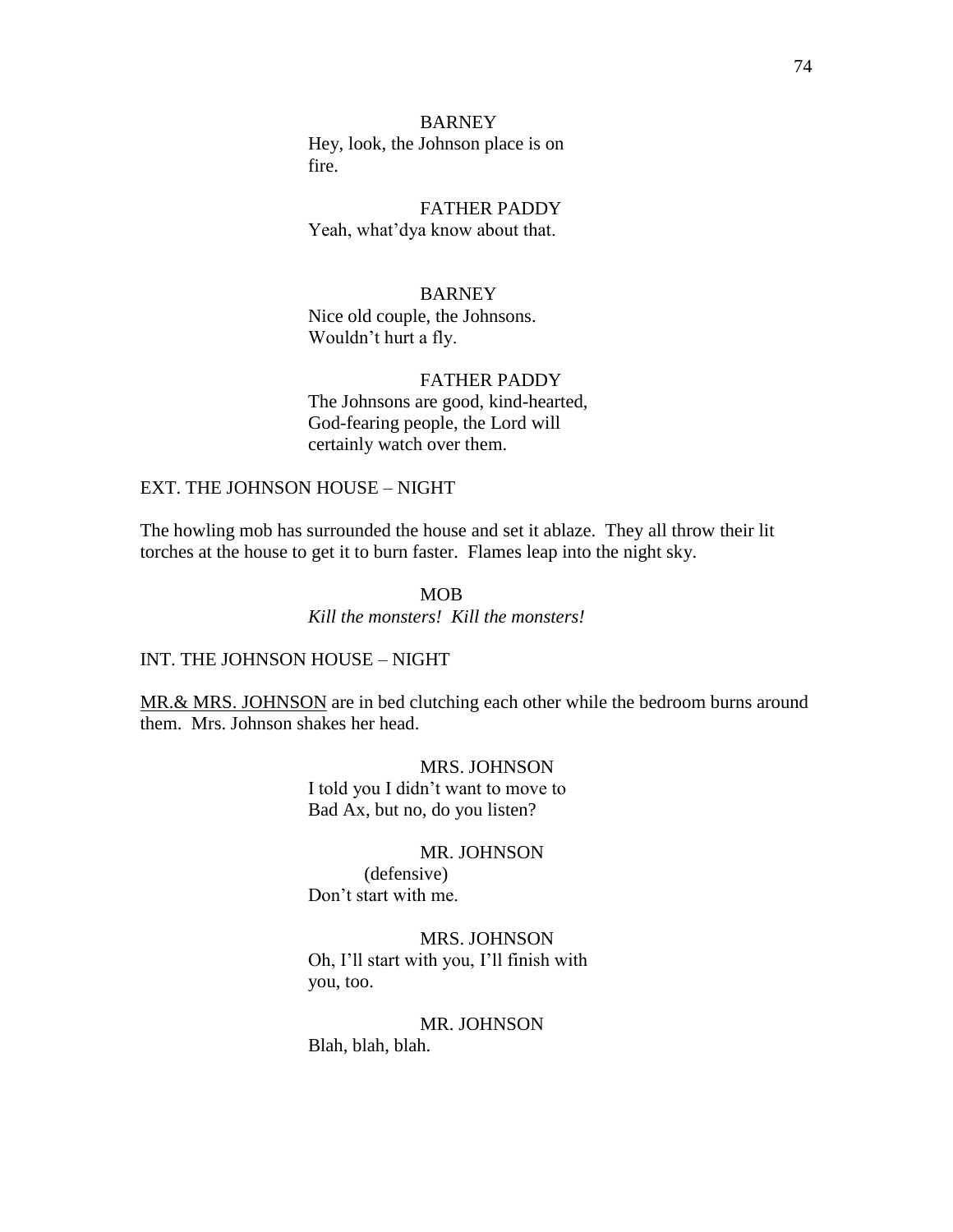### EXT. DR. AQULA'S HOUSE – NIGHT

Father Paddy and Barney turn and look at the haunted mansion looming before them. Father Paddy pulls a wooden stake and a wooden mallet out from under his coat.

## FATHER PADDY

Officer Drum, we're on a mission from God. Are you ready to do battle with monsters, fight evil, and slay vampires?

Barney gulps and begins to shake.

# BARNEY You want the who to the what, now?

They proceed up to the house.

#### INT. FRANKIE'S ROOM – NIGHT

Frankie pulls out another glass case full of pinned insects that are all still alive and still squirming.

#### FRANKIE

And that brings us to the Bs, beginning with Beetles, and there's *lots* of them.

# FRANK, SR. Frankenstein must evacuate bowels. Where toilet?

FRANKIE Oh, sure, it's across the hall.

Frank, Sr. stands and leaves.

INT. DR. AQULA'S HOUSE – NIGHT

Father Paddy, holding a stake and a mallet, and Barney, with his pistol drawn, his hand shaking, his eyes bugging out, both enter the spooky old house. The lights are low and the shadows are long. They arrive at the big staircase.

#### FATHER PADDY

Let's split up. You check upstairs, I'll check downstairs.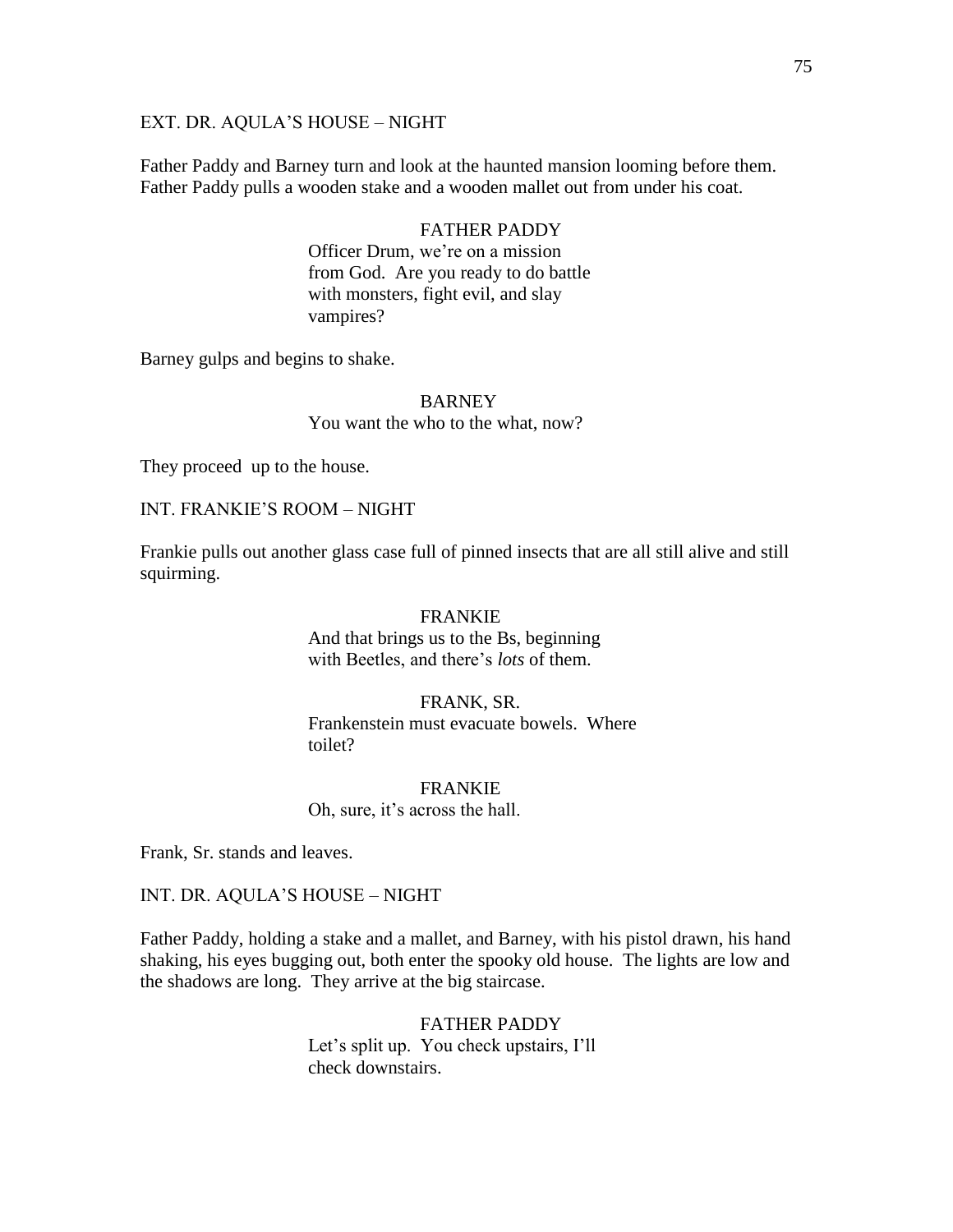Barney immediately begins to shake, his eyes bugging out.

**BARNEY** Are you sure about that?

FATHER PADDY Why? Do you want to check downstairs?

BARNEY No, I think we should both get the hell out of here.

## FATHER PADDY

Like I said, you check upstairs, I'll check downstairs.

They split up. Barney stops at the foot of the stairs.

FATHER PADDY What are you waiting for?

**BARNEY** I'm letting my eyes adjust to the dark.

FATHER PADDY With all of this blue gelled light, I can see just fine.

Father Paddy arrives at the basement stairs and proceeds slowly downward, the wooden stake and mallet held out before him.

EXT. THE JOHNSON HOUSE – NIGHT

The howling mob surrounds the Johnson house, which is a flaming inferno. Mr. and Mrs. Johnson come staggering out the front door, engulfed in flames and screaming. One of the mob yells . . .

#### MOB #1 *Kill them, they"re fire monsters!*

The mob crowds in on the burning Johnsons and beats them to the ground with sticks and clubs.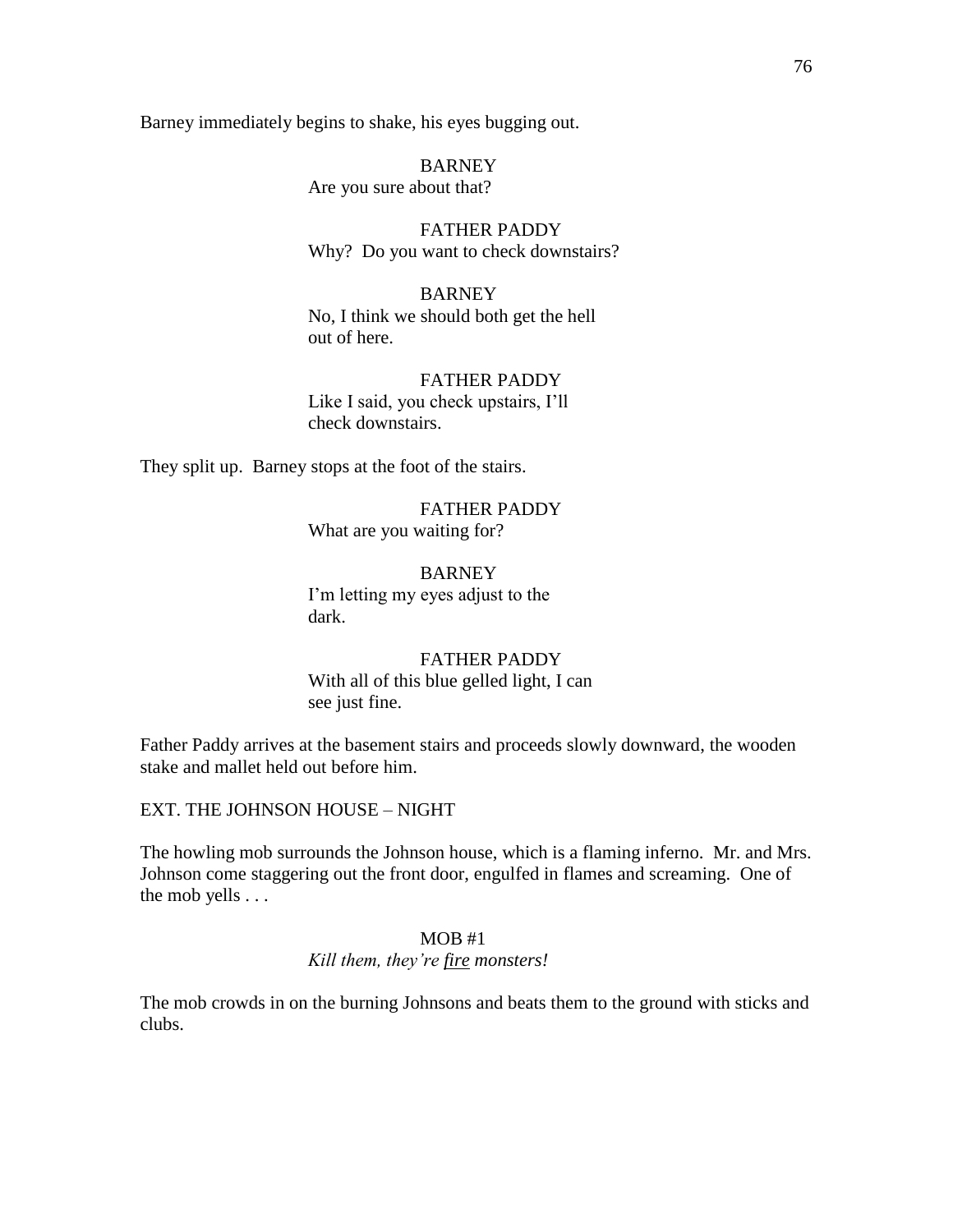#### INT. MAUSOLEUM – NIGHT

Dr. Aqula is in his open coffin in the center of the mausoleum. Father Paddy steps up, raises the wooden stake and the large wooden mallet. He places the point of the stake over Dr. Aqula's heart, takes a deep breath, closes his eyes and turns his head away. The point of the stake swings over to just above Dr. Aqula's eye. Dr. Aqula opens his eyes, looks up and sees the point of the stake.

## DR. AQULA (concerned) The heart, you idiot, not the eye!

Father Paddy blindly moves the stake as he swings the mallet down on the top of it, driving the stake through the vampire's stomach. Dr. Aqula emits a horrifying scream.

Father Paddy, meanwhile, hollers even louder, drops the mallet and grabs his left hand he's got a splinter in his thumb.

# FATHER PADDY (screaming) Oh, God, the pain is too horrible! I can't stand it! Dear God in heaven, help me!

Dr. Aqula, with a big wooden stake through his gut, rolls his eyes and snorts.

# DR. AQULA Is he kidding? What's this I got sticking in me, chopped liver? In fact, it has chopped my liver, and my kidney, and my spleen, too.

Dr. Aqula pulls the stake out of his stomach, and oddly it just keeps coming and coming . . .

INT. DR. AQULA'S HOUSE – NIGHT

Barney slowly makes his way up the grand staircase, his pistol out in front, his eyes bugging out.

## BARNEY

There's no such thing as monsters, there's no such thing as monsters . . .

Barney carefully finds his footing avoiding the various objects on the stairs.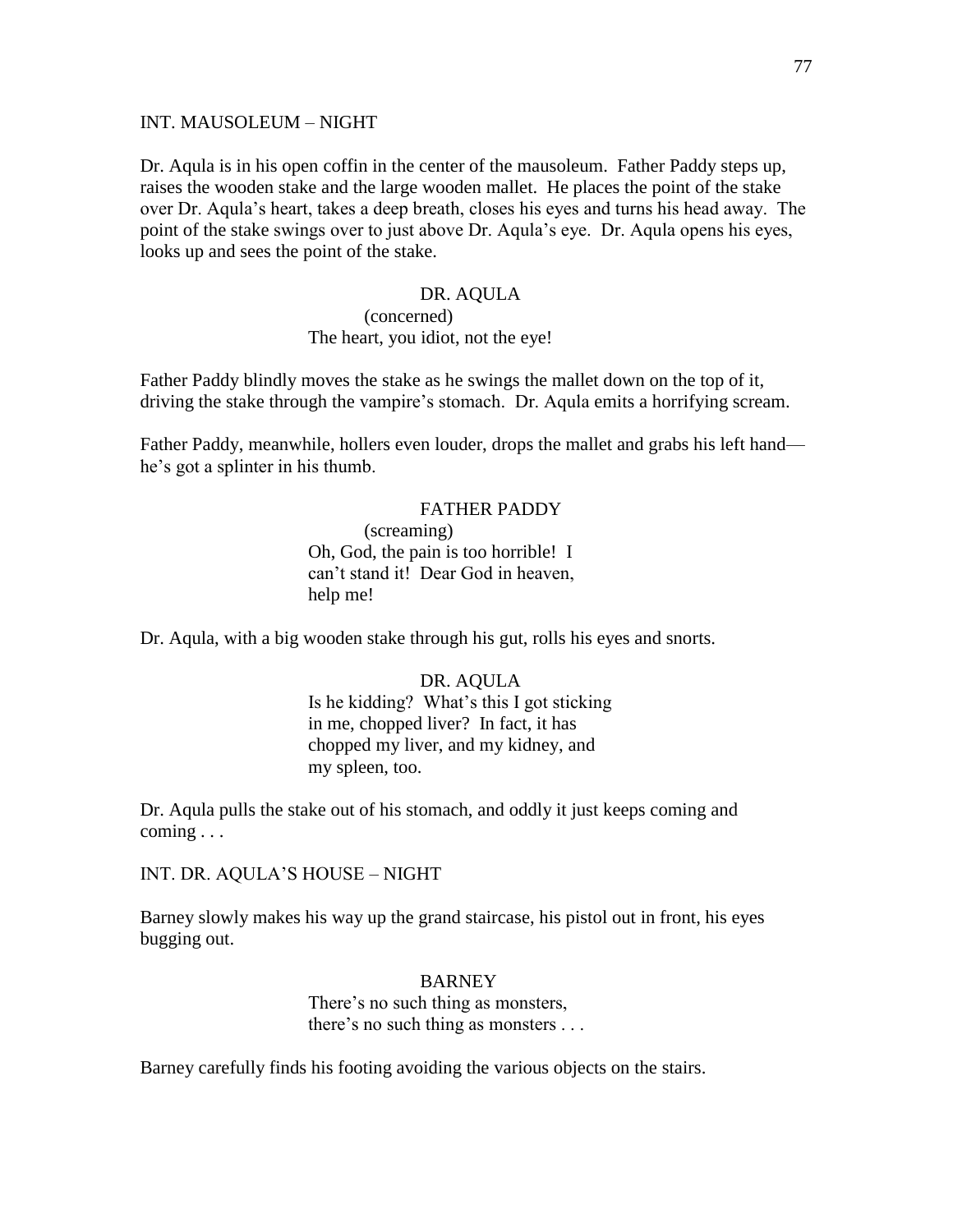### INT. MAUSOLEUM – NIGHT

Dr. Aqula finishes pulling the stake from his stomach.

DR. AQULA Son of a bitch, I'm gonna be pissing blood for a week. Okay, holy man, say your prayers cause now you're in trouble.

Dr. Aqula turns into a bat and attacks the priest.

EXT. DIRT ROAD – NIGHT

A pick-up truck drives up a bumpy country road. Behind the truck are two bodies being dragged by chains. It's the smoldering Johnsons.

## MRS. JOHNSON

I told you before and I'll tell you again, I didn't want to move to Bad  $Ax$ 

## MR. JOHNSON And I told you before, don't start with me, so don't start with me.

## INT. DR. AQULA'S HOUSE/ UPSTAIRS – NIGHT

Barney arrives at the top of the stairs, clearly as terrified as he's ever been. He whispers to himself . . .

#### BARNEY

There's no such thing as—

Suddenly, the bathroom door opens and out steps Frank N. Stein. Barney's mouth drops open.

#### **BARNEY**

#### —*The Frankenstein monster!*

Barney backs away and Frank growls. Estelle steps out of her bedroom door at the end of the hall.

> BARNEY *The Bride of Frankenstein!*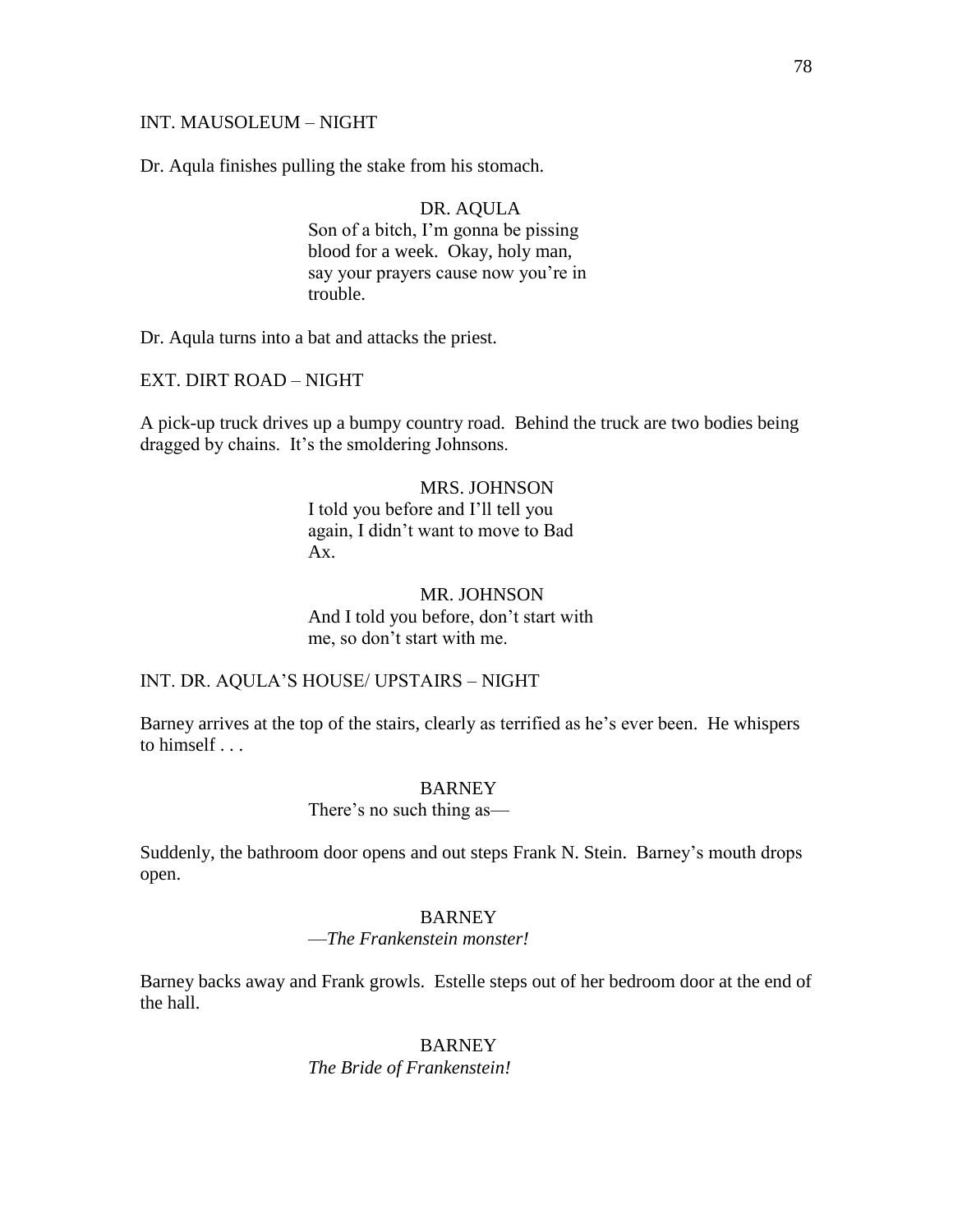Estelle turns on Barney hissing and baring her teeth. Barney is petrified and backs away against the wall, the pistol shaking uncontrollably.

A bedroom door opens behind him and out steps Frankie. Barney is confused.

## BARNEY

## Frankenstein, *Jr.*?

# FRANKIE

# You don't know me, pig!

Frankie goes back into his bedroom and slams the door. Barney turns and starts to run away, when the Woofman comes bounding up the steps right toward him.

## **BARNEY**

## *The Woofman!*

Barney watches helplessly as his hand shakes so violently that he drops his pistol. Barney shrieks, turns and hauls ass out of there.

He runs down the stairs and first hits the roller skate, then the marbles, then the skateboard, causing him to fall down the stairs, ass-over-teakettle, as it were. Without stopping he gets to his feet and runs right out the front door.

# INT. MAUSOLEUM – NIGHT

Father Paddy is being attacked by the bat. He steps over to the wall where he finds a glass case with a red hammer hanging from a chain. The sign above it reads: "In the unlikely event of a vampire attack, Break Glass." The Father uses the hammer to break the glass and takes out a chainsaw. He pulls the cord and starts the motor. Blue exhaust smoke pours out. Meanwhile, the bat keeps attacking his face. Father Paddy screams and slashes at the bat with the chainsaw.

# EXT. DR. AQULA'S HOUSE – NIGHT

Barney comes running out of the house at full-speed. He gets to the street and stops short, not knowing which way to turn.

# BARNEY Holy shit, there really *are* monsters! *Lot"s of "em!!*

He turns and runs down the street as fast as he can.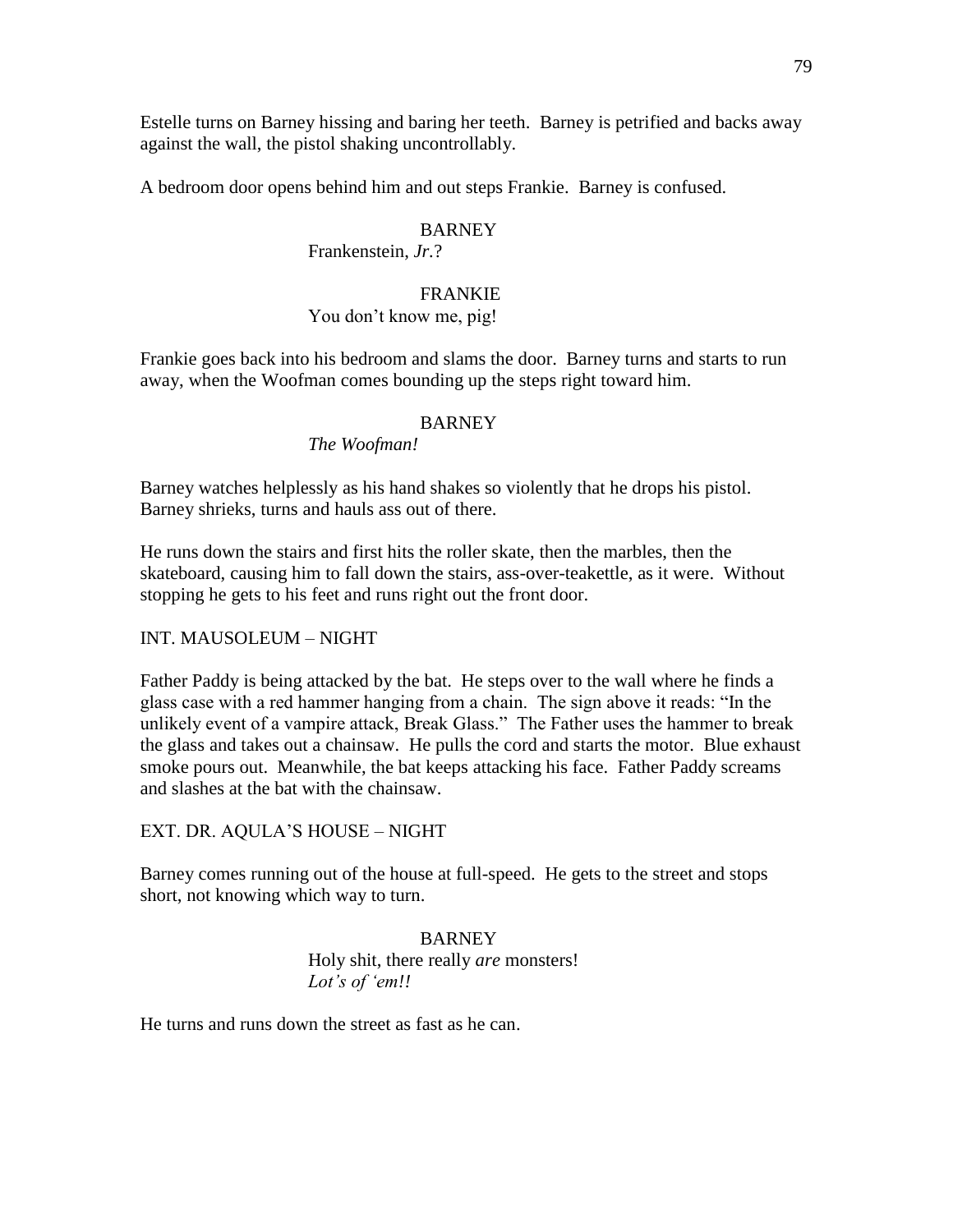#### INT. DR. AQULA'S HOUSE/ UPSTAIRS – NIGHT

Frank and Woofman circle each other warily as Estelle looks on.

#### FRANK

What you doing here?

#### WOOFMAN

I could ask you the same thing, couldn't I?

## ESTELLE

Well, since it's my house I could ask both of you what you're doing here?

#### WOOFMAN

Hey, the front door was wide open, monsters coming and going, I thought it was an open house.

**ESTELLE** Yeah, right. I didn't think you went out during a lunar eclipse?

FRANK No more talk! Get lost!

# WOOFMAN

You're makin' a big mistake, mister! (to Estelle) Lunar eclipse?

Woofman looks out the hallway window . . .

EXT. MOON – NIGHT

The moon is covered by the Earth's shadow.

INT. DR. AQULA'S HOUSE/ UPSTAIRS HALLWAY – NIGHT

All of the Woofman's fur is on the floor around his feet. We see that he is in fact a very hairy, pot-bellied, Robin Williams-type of man. He looks down at himself.

> WOOFMAN Don't look at me, I'm hideous!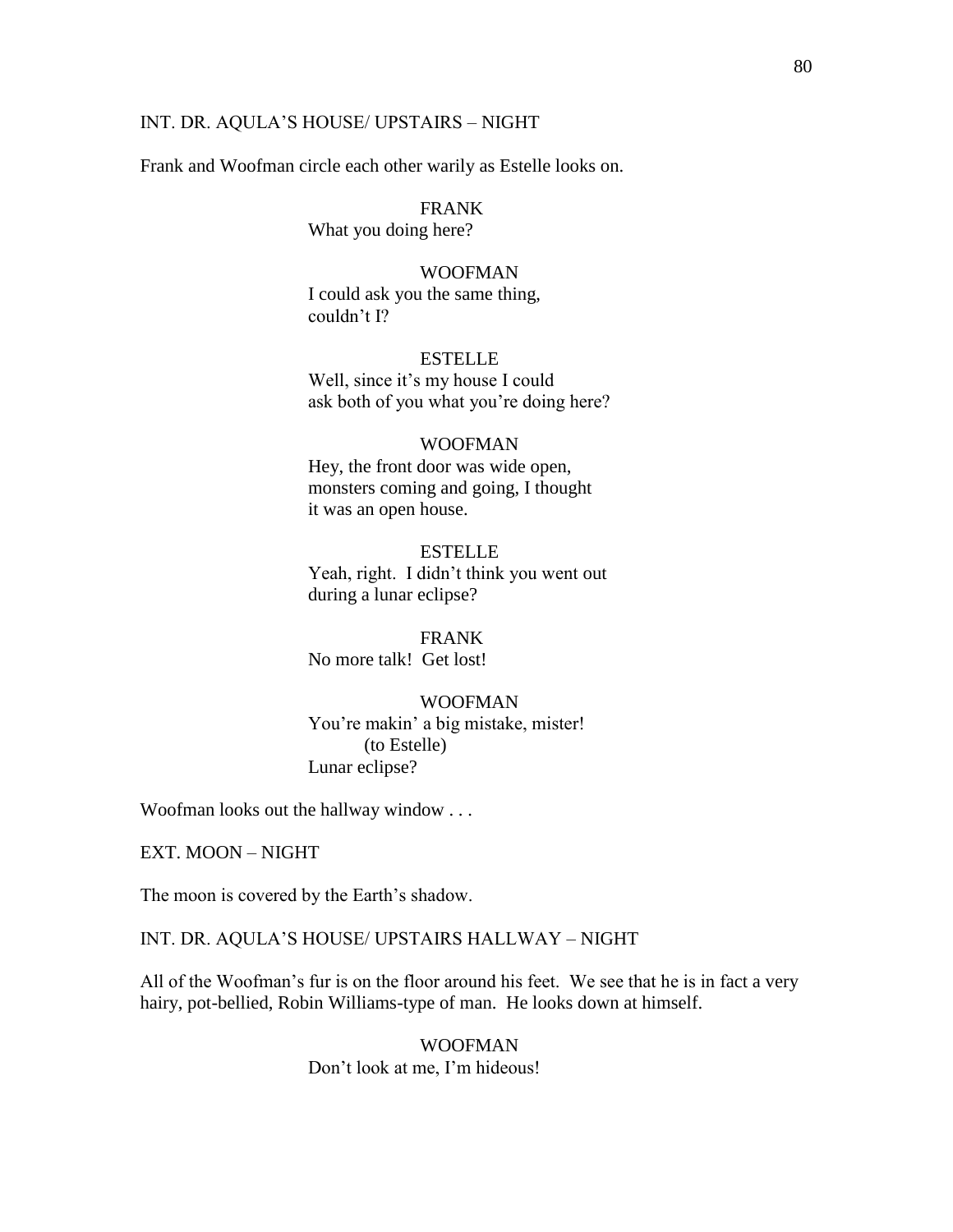He jumps through the window in a shower of shattering glass.

### EXT. TOWN SQUARE – NIGHT

The howling angry mob swarms into the town square, waving sticks and clubs.

MOB

*Kill! Kill! Kill!*

MOB #1 Let's kill the Jews!

 $MOR$ #2 (realizing) Hey! We ain't got no Jews here.

MOB #1 Then let's kill the Episcopalians!

The whole mob agrees.

MOB *Let"s kill the Episcopalians!*

It then occurs to Mob member #1.

MOB #1 Hey, wait a minute. *I"m* an Episcopalian.

The whole mob turns on him, clubbing him to the ground.

MOB

*Kill him!*

INT. MAUSOLEUM – NIGHT

Father Paddy is waving the chainsaw around like Leatherface. The bat flies in and out tormenting the priest. Father Paddy cuts the marionette strings and the bat plops on the stone floor, then immediately turns back into his human form. Father Paddy still has the chainsaw.

Dr. Aqula steps back over to the wall where there is another glass case with a hammer hanging from a chain. The sign above it says, "In the even more unlikely event of a chainsaw-wielding priest attack, Break Glass." Dr. Aqula breaks the glass and takes out . . . an even bigger chainsaw.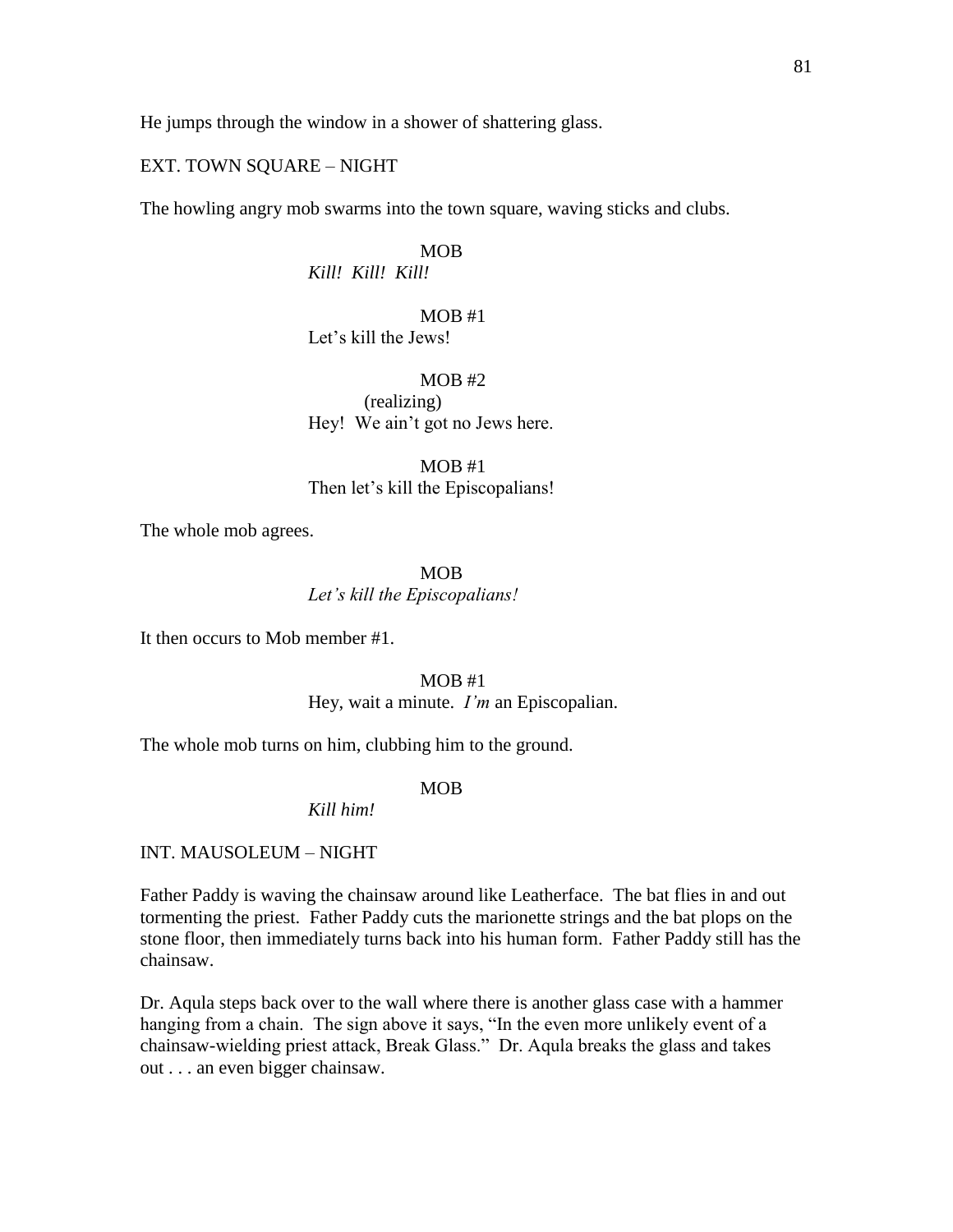The doctor and priest circle each other with chainsaws.

EXT. STREET – NIGHT

Barney runs up the street away from the haunted mansion. He stops, looks down, and realizes he's both shit and pissed himself again.

#### **BARNEY**

Oh, man.

Suddenly, at the end of the block is a slow-moving person, possibly a zombie, wearing a white lab coat and coming toward him. Barney goes for his pistol and realizes he lost it. Barney looks closer and sees that it's the beautiful dead girl, Claudia. Barney recognizes her and melts inside.

#### BARNEY

Can I help you, miss?

#### CLAUDIA

Human brains.

Barney smiles, acting bashful.

#### BARNEY

I've got one of those, or at least I'm pretty sure I do. I've never actually seen it.

The girl steps up to Barney and begins stroking his head.

#### CLAUDIA

Human brains?

## BARNEY

Yep, that's where I keep 'em. Air tight and vacuum-packed.

The girl snuggles up to Barney and feels his head, trying to figure out how to crack the nut.

#### CLAUDIA

Mmmmmm, human brains. Good.

Barney turns to us and says . . .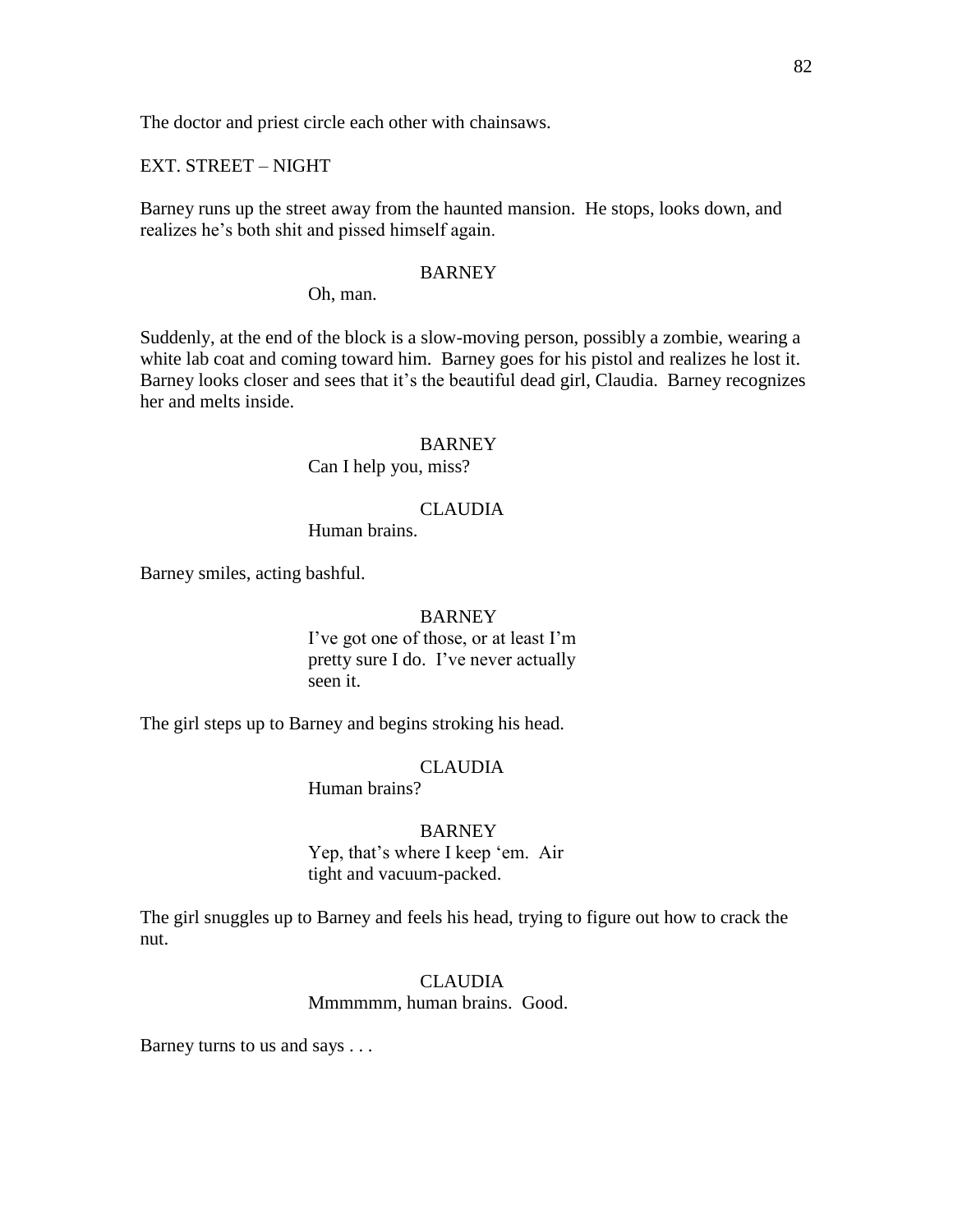## **BARNEY**

(smiles) What can I say, she likes me for my brains.

INT. DR. AQULA'S/ UPSTAIRS HALLWAY – NIGHT

Estelle has her hand on Frank's shoulder.

ESTELLE Come on, Frank. You've gotta move on with your life. (Frank growls) You've got to stop obsessing about me. (Frank growls again) You know I'll always like you as a friend. (Frank moans in despair) You think you'll somehow make me love you again? How, Frank? I'm remarried. There's no hope for us. Give it up.

Estelle turns and goes into her bedroom.

Frank looks down in dejection and sees Barney's gun. He reaches down and picks it up.

FRANK A gun? This solve all Frankenstein's problems.

EXT. PARK – NIGHT

In the center of the city park the unruly mob comes over one grassy hill, then the zombies come over another and it's a stand-off. Mob versus zombies. They jeer at one another. Finally, the zombies all lower their pants, stick their bare asses out and moon the mob in the moonlight. Some of the zombie's rotten butt cheeks fall off. The mob screams in anger.

Among the zombies are an **ELDER SCOTS ZOMBIE** of sixty, wearing a tam-o-shanter and holding a bent stick, and TEEN SCOTS ZOMBIE listening to him. The Elder has a thick Scottish brogue. He points at the boy's head.

> ELDER SCOTS ZOMBIE Remember, use your head, boy.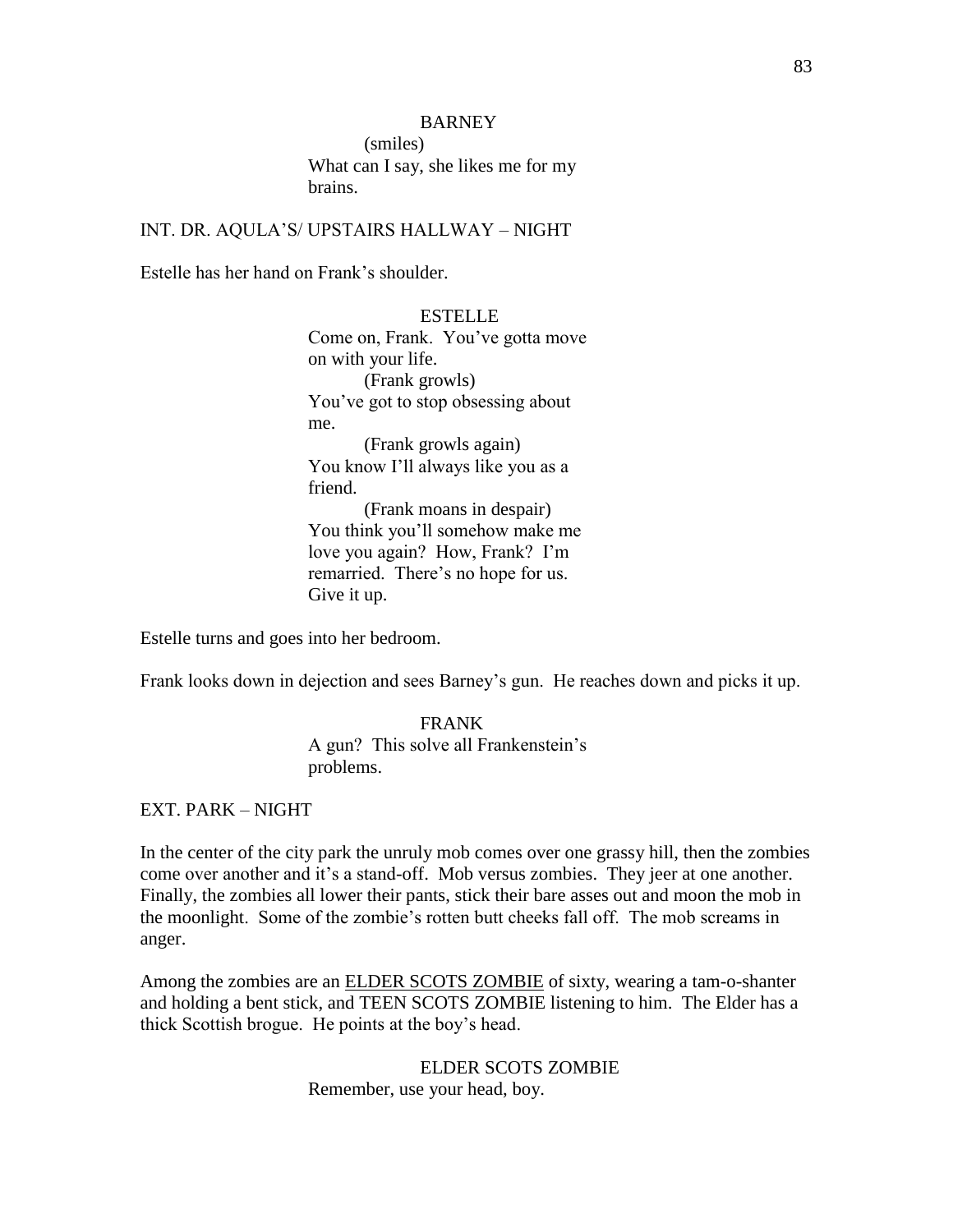When the man touches the zombie boy's head, it falls off and rolls away.

ELDER SCOTS ZOMBIE Ach, that's a bloody shame. Well, then, use your heart, boy.

The man touches the boys chest and his heart falls out hitting the ground with a plop.

ELDER SCOTS ZOMBIE Ach, that's a bloody shame, too. Well, then, use your strong, manly hands, lad.

He grabs the boy by the wrists and his arms come off.

ELDER SCOTS ZOMBIE Ach, that's an even bigger bloody shame, lad. Well, don't forget, you've always got your fine young legs.

The boy's legs and trunk, which are all that remain of him, fall over.

# ELDER SCOTS ZOMBIE Ach, now that's a *real* bloody shame . . .

Meanwhile, the mob and the zombies face off against each other across the open, moonlit field.

INT. MAUSOLEUM – NIGHT

Father Paddy and Dr. Aqula square off with their chainsaws held firmly in front of them. They both turn and find a log propped up on a sawhorse beside them. They each begin to saw the logs in half, seeing who can do it faster. Both logs fall in half at the same moment, proving nothing. Oddly, both Father Paddy's and Dr. Aqula's chainsaws simultaneously run out of gas, so they abandon them and square off in martial arts positions.

Dr. Aqula raises his arms extending his cape like bat wings.

DR. AQULA Bat-Wing Style Kung-Fu. There is no defense.

Suddenly, he darts a hand in and begins slapping the priest's face back and forth. The flapping bat wing attack slaps Father Paddy so fast, Dr. Aqula's hand is nothing but a blur.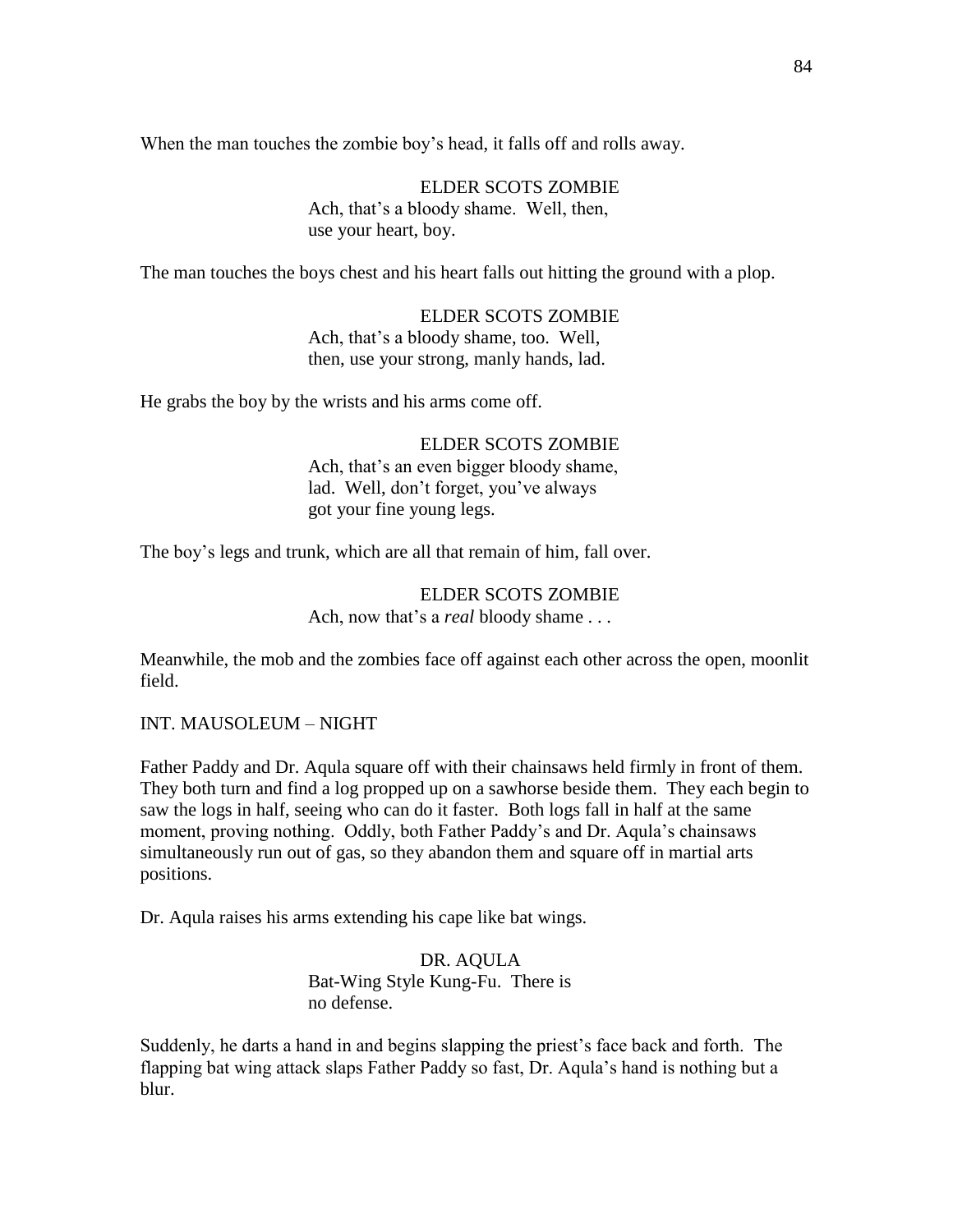Just then Frank Stein appears holding Estelle hostage, a gun to her head, his other hand covering her mouth.

# FRANK

## Nobody move or girl gets it.

Dr. Aqula stops slapping the priest and steps toward Frank and Estelle.

DR. AQULA Wait a minute, Frank . . . may I call you Frank? I know we've had our differences, but I know how you must feel. If I ever lost Estelle, I don't know what I'd do. But we both know you would never hurt her.

Frank realizes how much he loves Estelle.

FRANK Frankenstein love Stella. Never hurt her.

Just then Estelle wiggles free of Frank's grasp, turns around and kicks him solidly in the balls. Frank's balls fly upward inside of him ringing the bell in his brain, causing his eyes to roll around backward, the bolts in his head begin to short-circuit, then poker chips pour out of his mouth. Estelle's hit the jackpot.

Dr. Aqula and Father Paddy both wince.

# DR. AQULA Eh, women? Tigers? Am I right?

Frank puts the pistol against his own temple.

FRANK I'll do it. Me not kidding.

ESTELLE Yeah? I think you're bluffing.

## FRANK

Oh, yeah?

He pulls the trigger and blows his brains out, splattering them against the wall.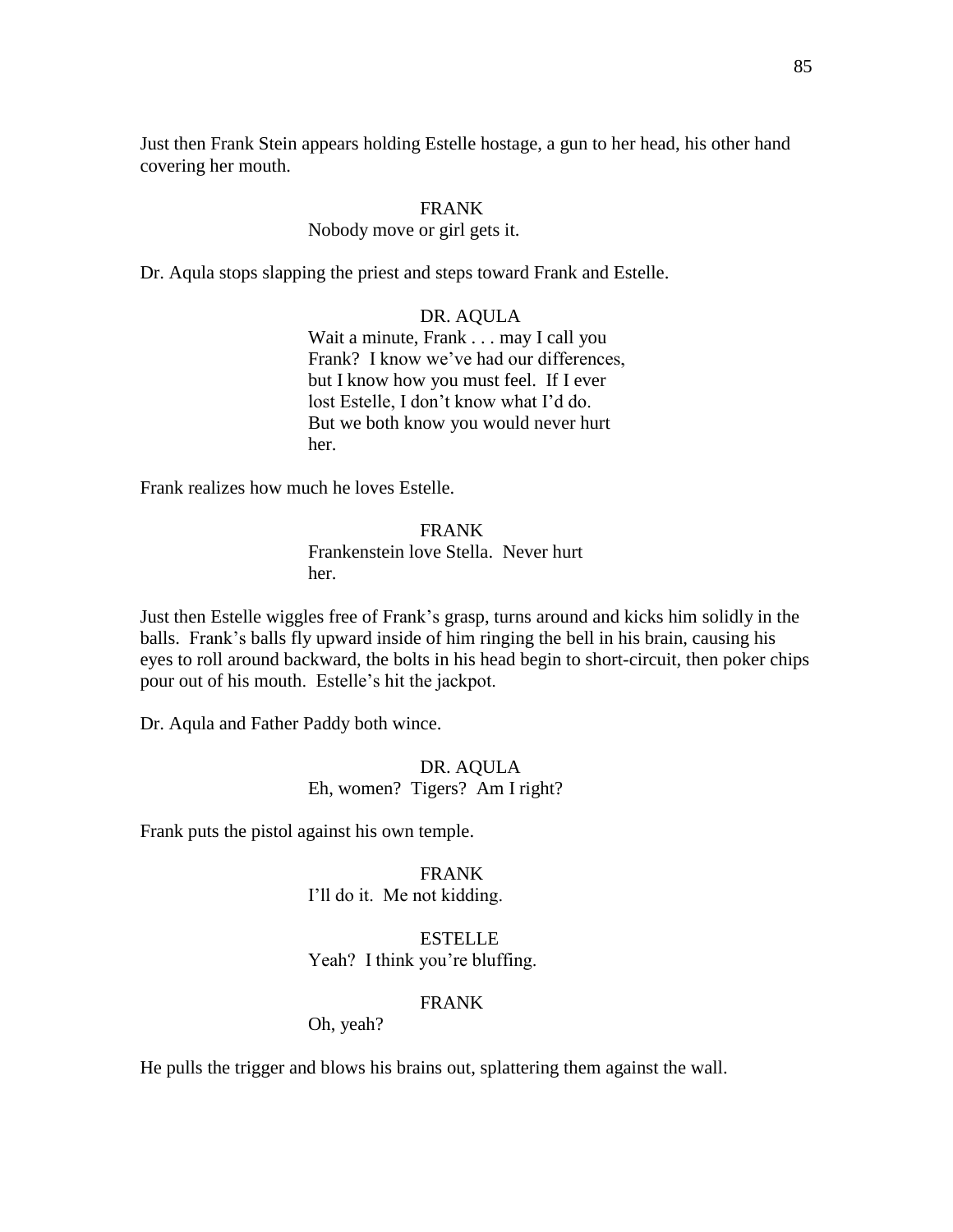## FRANK

#### Frankenstein might need those.

Frank scrapes his brains off the wall and tries to stuff them back into the hole in his head.

# ESTELLE And put 'em back in straight this time.

Just then the Woofman comes running into the mausoleum. He's out of breath and foaming at the mouth. Estelle points at him and screams.

## ESTELLE *He"s got rabies! Kill him!*

The Woofman wipes the foam from his mouth with the back of his paw.

#### WOOFMAN

I do not have rabies. It's acid reflux disease, and I take something for it, okay?

Frank confronts the Woofman.

# FRANK Leave me alone. Me not love you. Me love *her*.

He points at Estelle.

## WOOFMAN

But she's married to *him*.

He points at Dr. Aqula. Frank grabs the sides of his square head and hollers.

#### FRANK

*Life sucks!*

Dr. Aqula shrugs and rolls his eyes.

## DR. AQULA

You think being dead is some kind of picnic? Boy oh boy, have you got something coming. Death is the worst. Well, you'll see. You'll all see.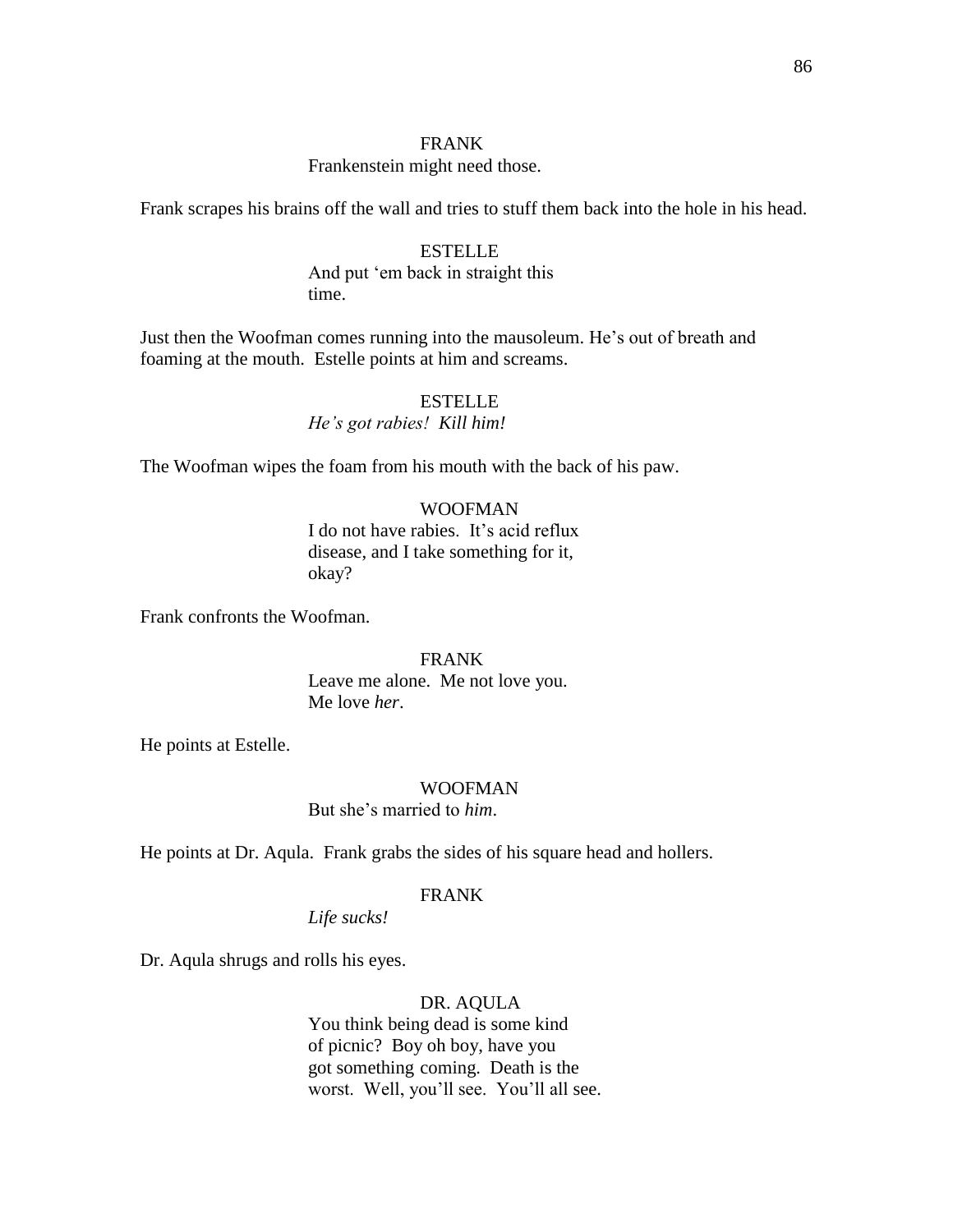Everyone stands there and thinks about it for a second.

## WOOFMAN Well, that really spoiled the party, Dr. Buzz-Kill.

It looked like there was going to be a giant monster battle, but maybe not. Everybody shuffles their feet uneasily.

Just then Brittany and Frankie come running in all out of breath.

# BRITTANY *Quick, a zob of mombies is attacking!*

Everybody turns and looks at her with a quizzical expression.

# EVERYBODY

Huh?

## **BRITTANY**

I meant, a mob of zombies are attacking the town!

Father Paddy steps forward.

#### FATHER PADDY

You see? Your kind are destroying our peaceful community.

Frankie adds in . . .

#### FRANKIE

And the townspeople are lynching all of the Episcopalians.

Dr. Aqula steps forward.

#### DR. AQULA

Ah ha! Now the kettle is calling black on the other shoe! Who are the *real* monsters, holy man?

Father Paddy rubs his chin thoughtfully.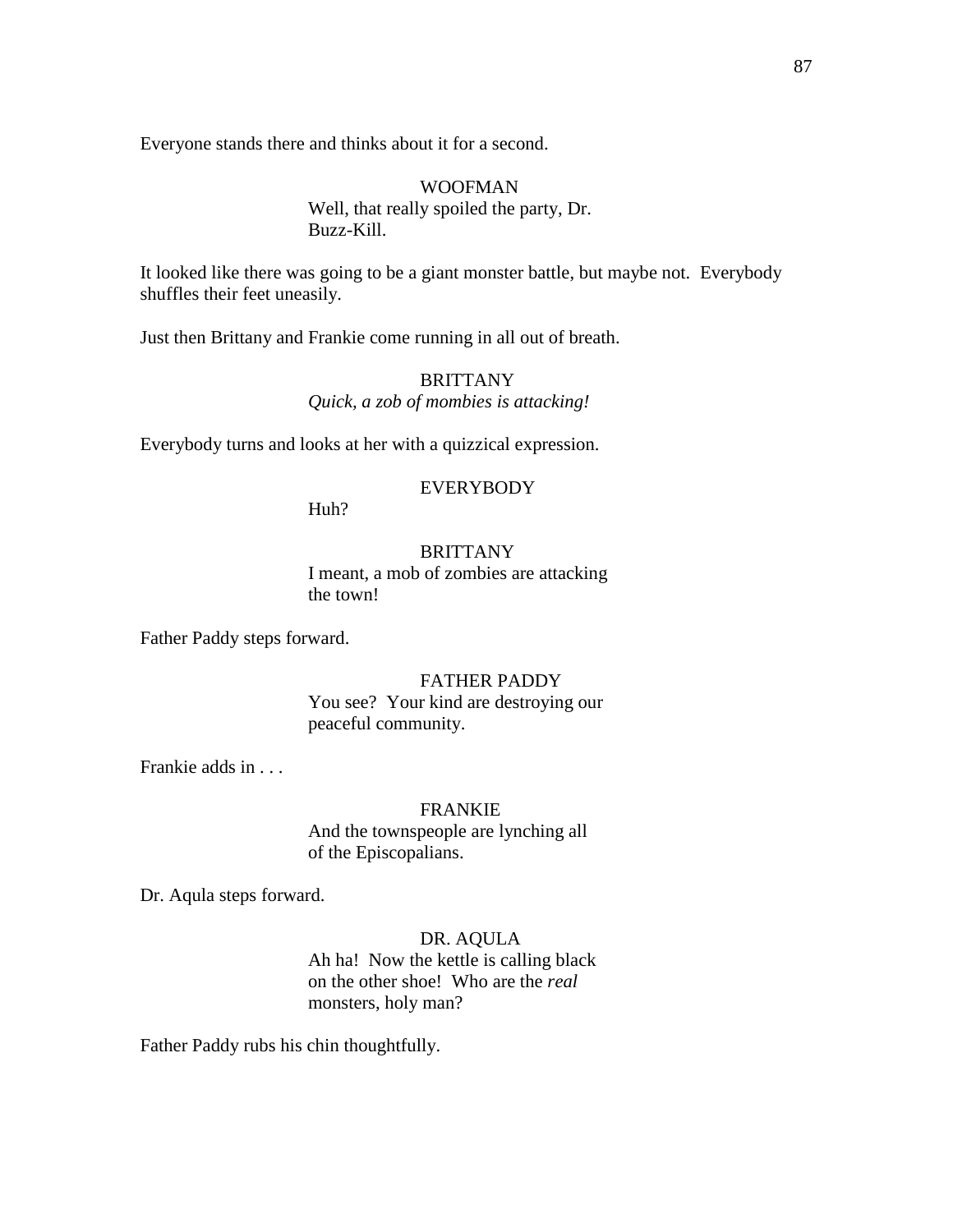## FATHER PADDY

Maybe I have been too hasty in raising a chainsaw against my brother.

# BRITTANY

You guys have to do something, I'm just starting to make friends here. I mean, I haven't actually made any yet, but I could.

Everybody nods their head. Brittany and Frankie run out leading the way and everyone follows along after her.

EXT. PARK – NIGHT

It's still a stand-off between the mob of enraged citizens on one side of the park, and the zombies on the other side. They holler epithets at each other.

#### MOB #1

*Revivified corpses!*

## ZOMBIE #1

*Blood-circulators!*

They throw rocks from one side to the other. A rock hits a zombie and he falls to pieces.

Finally, a little, ten-year-old GIRL wearing overalls who speaks with a southern accent steps up. She points at a zombie man in overalls, MR. CUNNINGHAM.

GIRL

Hey, Mr. Cunningham. I go to school with your boy, Walter. You tell him I say "hey."

Mr. Cunningham looks at her with a disgusted expression.

MR. CUNNINGHAM Hay is for horses, little girl. I thought you said you went to school.

A MOB BYSTANDER hollers . . .

## MOB BYSTANDER *Kill the illiterate hillbilly girl!*

The mob howls and moves in on the little girl with it's clubs and sticks waving.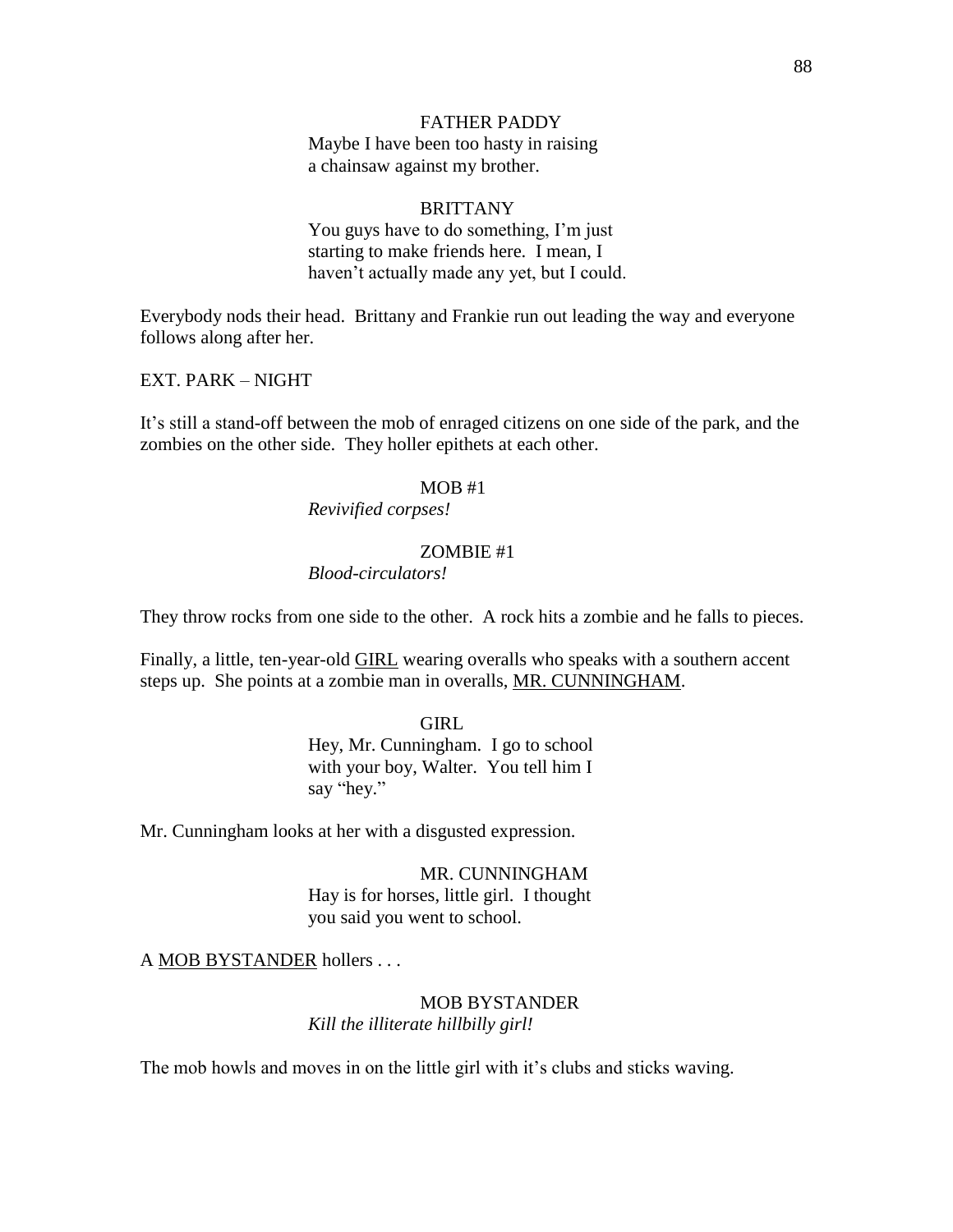Just then our heroes come running up into the center of the action—the peacemakers. Father Paddy raises his arms.

> FATHER PADDY Wait, please! You've got to stop this! People! Zombies! We shouldn't be fighting. We're all members of the same community. You there, Al Barlow . . .

AL BARLOW is a zombie who is about to bite into the brain of the well-dressed man standing in front of him. They both look up.

# FATHER PADDY

Why that's Mr. Goldstein, he saved you thousands in taxes when you were alive, and now you want to go and eat his meticulously mathematical mind?

Al Barlow looks slightly ashamed. MR. GOLDSTEIN turns and glares at him reproachfully.

#### FATHER PADDY

And Tom Rymer . . .

TOM RYMER has a chainsaw and is about to cut off a zombie's head.

## FATHER PADDY

That's Bill Fuller you're about to decapitate, and your kids have played together for years

Tom Rymer lowers the chainsaw. He and Bill Fuller smile at each other.

A BYSTANDER #1 speaks up.

# BYSTANDER #1

Hey, the junkie priest is right!

Dr. Aqula steps up and raises his hands. The crowd quiets down.

# DR. AQULA Hasn't there been enough killing?

Bystander #1 yells out.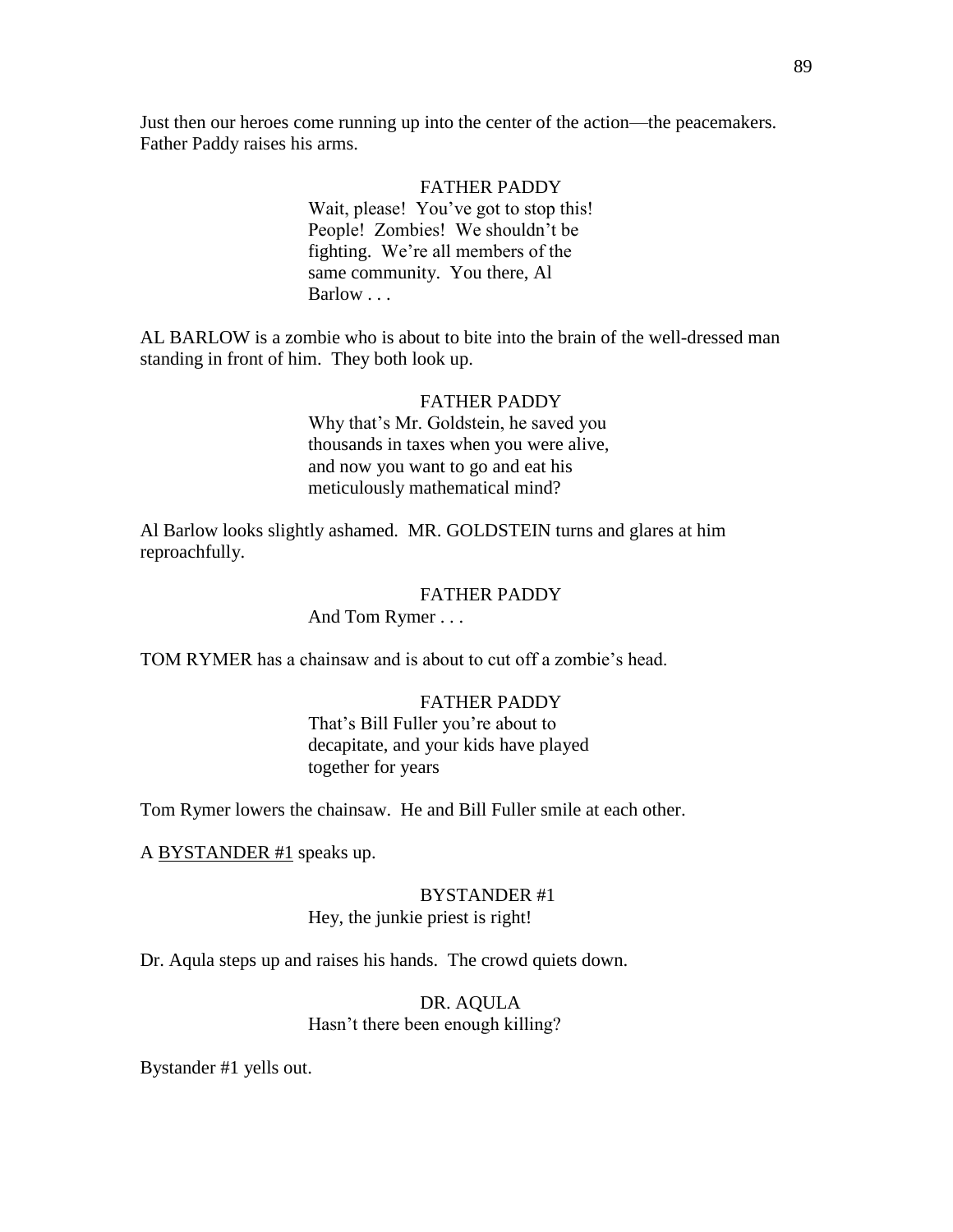# BYSTANDER #1 But you're the one that started all the killing.

BYSTANDER #2 reaches out and touches the other man's shoulder.

BYSTANDER #2 Wait, let's hear him out.

# DR. AQULA

Why can't we all just get along? We all want the same things out of life, don't we? A nice home, good schools for our children, freedom and democracy?

Bystander #1 speaks up again.

## BYSTANDER #1 The bloodsucking freak is right!

Frank scratches his square head.

FRANK Hey, wait. Human and monster can't both be right.

BYSTANDER #1 Hey, Frankenstein is right!

Frank can't believe it, touching his own chest.

## FRANK

(incredulous) Frankenstein right? Huh?

## DR. AQULA

During my youth, in what is now euphemistically referred to as "The Dark Ages," we had it rough, let me tell you. Cholera, bubonic plague, the Inquisition. But we all chipped in together: we burned the bodies, (continued)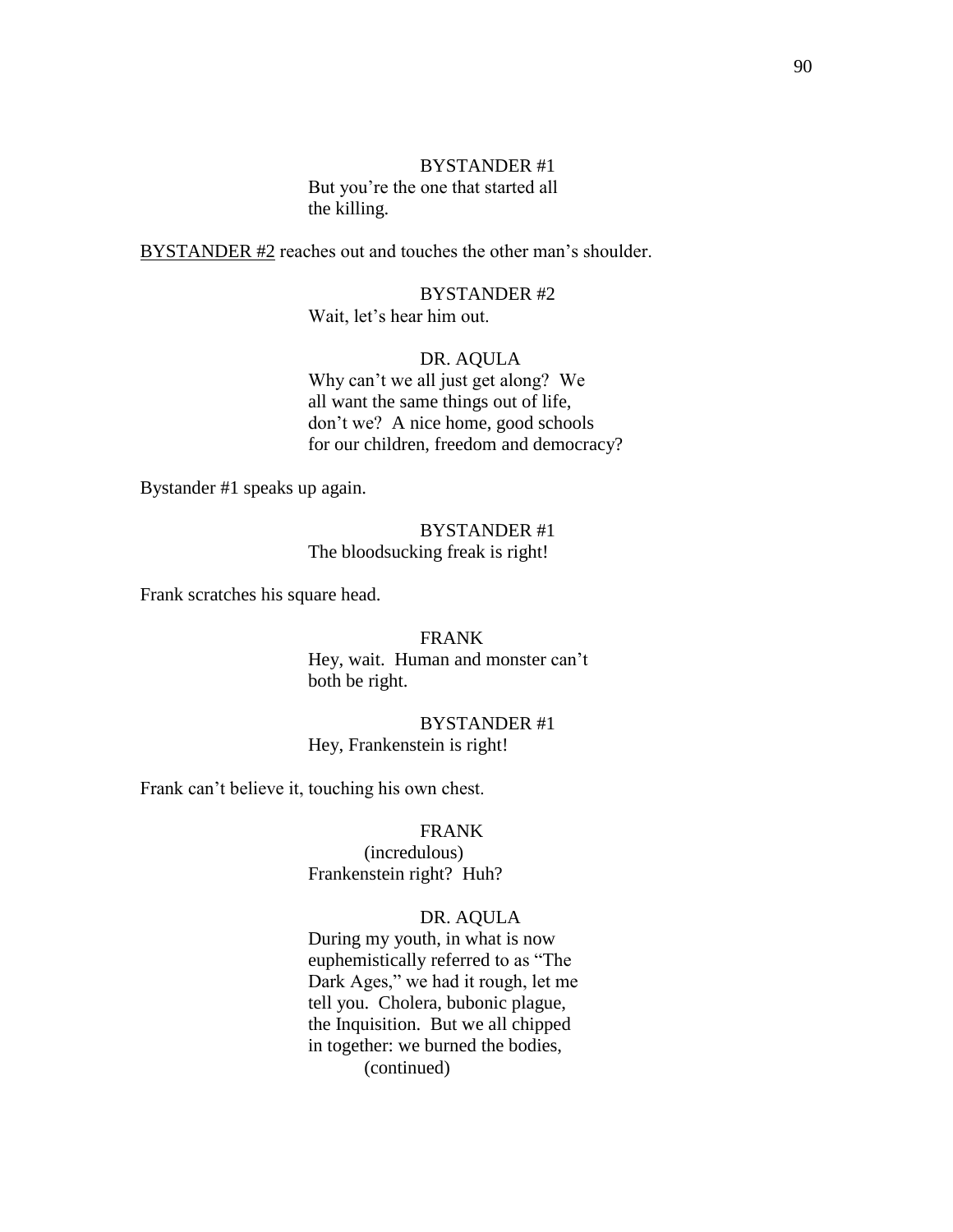DR. AQULA (cont.) tortured the infidels, stuck pins through their tongues, poked out their eyes, whatever needed to be done. And we did it with smiles on our faces, happy to help. Why, I still even remember the song we all sang. (sings) Bring out your dead/ That's what I said/ If you forget to toss 'em/ They stink something awesome/ So don't forget what I said/ Bring out your dead/ (smiles) That was a good song.

Frank raises his hands for quiet.

#### FRANK

Don't you all see, we must all live in peace.

The entire crowd answers.

## **CROWD**

#### Amen, brother. Amen.

Just then Estelle pushes her way through the crowd. She looks slightly insane.

#### **ESTELLE**

I'm ready for my close-up, Mr. DeVille.

Estelle comes toward us, her arms outstretched and walks directly into the lens, bumping her nose. She grabs her nose.

#### ESTELLE

Owww!

## DISSOLVE:

#### EXT. CATHOLIC CHURCH – NIGHT

The lights are on in the church, the organ plays, and the sign in front of the church says, "Midnight Mass, Monsters Welcome."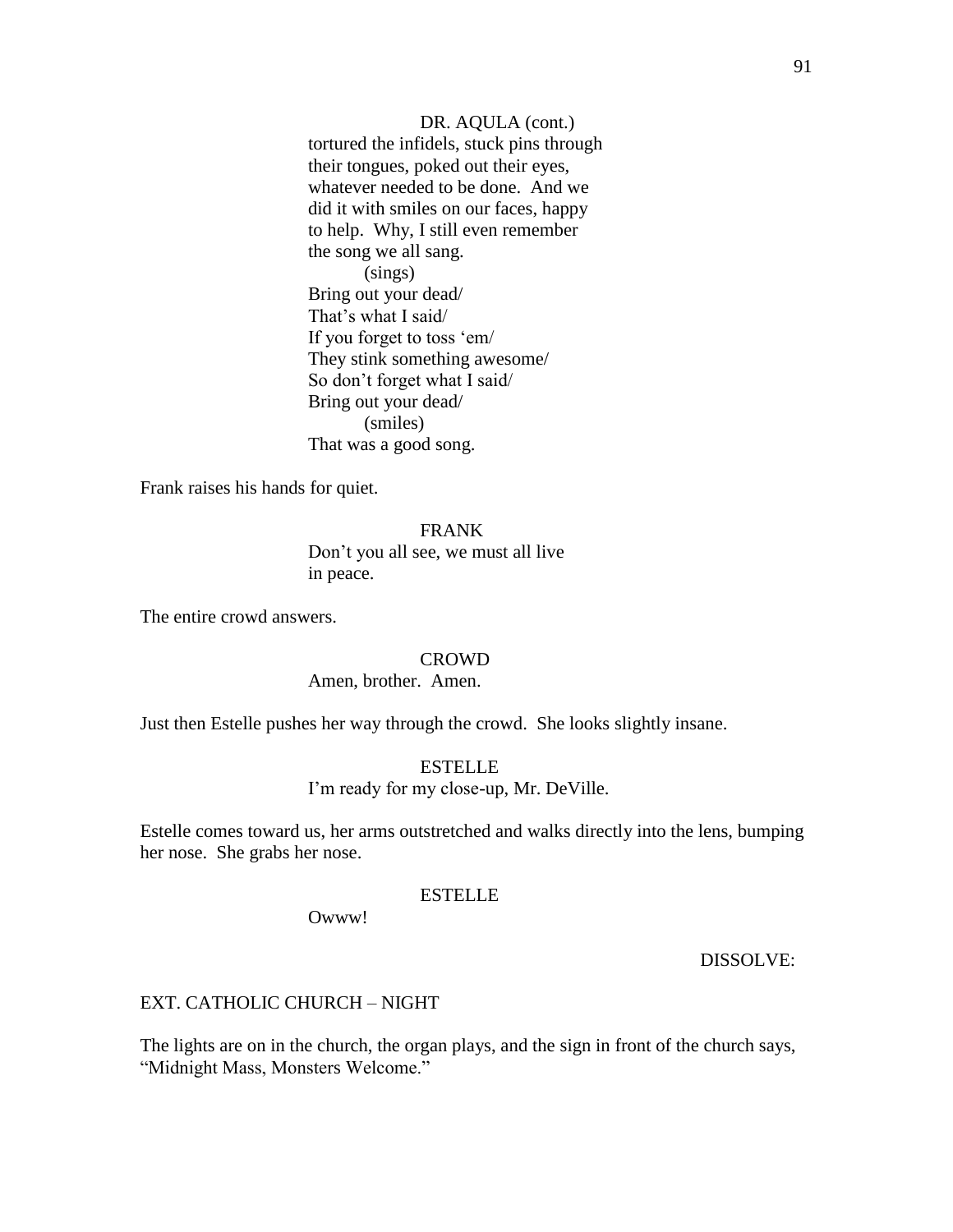# INT. CHURCH – NIGHT

All of the pews are now filled, mainly with monsters: Dr. Aqula, Estelle, Frankie and Brittany, Frank, Sr., as well as all of the zombies, which is most of the population at this point. Father Paddy leads them from the podium in singing "Amazing Grace."

Mr. and Mrs. Johnson are there, blackened and still smoldering, smoke rising off of them, but looking happy.

Estelle reaches out and puts her arms around Frank, Sr. and Dr. Aqula and gives them both a hug. Her present and former husbands smile, leaning their heads on her shoulders.

Frankie puts his arm around his sister, Brittany, and they both smile.

All of the zombies put their arms around each other and smile.

The Bishop steps into the church, sees all of the filled pews and he too smiles happily.

The Woofman sees Frank with his arm around Estelle and looks sad. He turns and sees the Bishop standing in the doorway. The Bishop glances up and sees the Woofman. They both like the looks of the other, raise their eyebrows and smile. Love is in the air.

## EXT. CHURCH – NIGHT

The happy congregation streams out of the church and down the steps. The Bishop and the Woofman are busily talking, laughing at each other's jokes.

## WOOFMAN

... And the Rabbi says, "When the kids" move out."

The Bishop bursts out laughing and slaps Woofman on the arm.

Barney and Claudia, still wearing a lab coat and holding tightly onto Barney while stroking his head, step up to Barney's Mom, who's 25 years older since we last saw her.

#### **BARNEY**

Mom, I want you to meet Claudia. Claudia, this is my mom.

Claudia looks at Barney's Mom and smiles, realizing she too has a human brain.

## CLAUDIA

Human brains?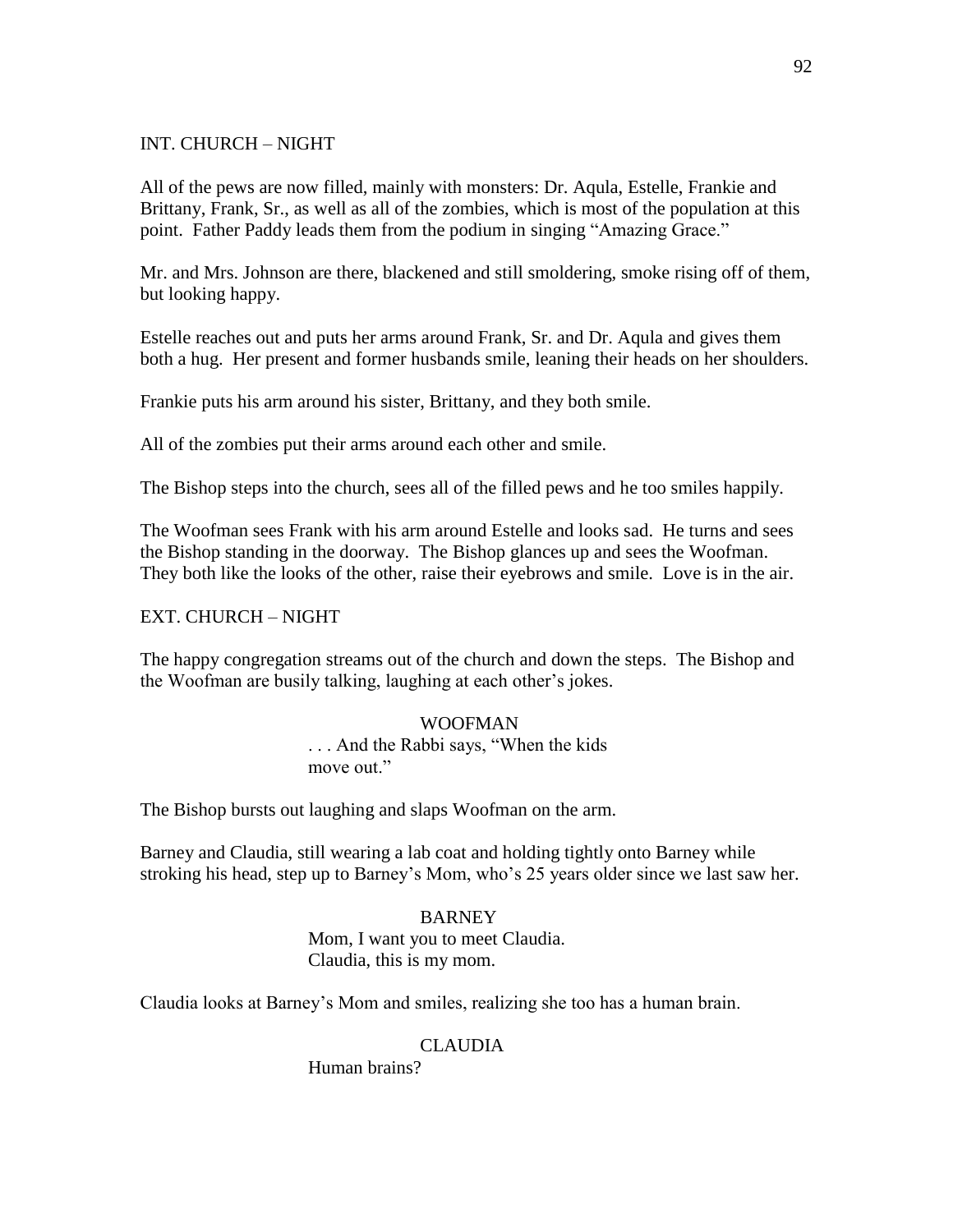Barney nods and rubs her arm.

## **BARNEY**

Yes, human brains.

## CLAUDIA

Mmmmm, good.

Barney peels Claudia off of him for a second.

## **BARNEY**

I'll be right back.

Barney and his Mom take a step off to the side.

# BARNEY

So? What do you think?

## BARNEY'S MOM

Well, she is beautiful, although a bit thin and pale . . . and of course, I really hate to mention it, but she is a dead zombie that wants to eat your brain.

Barney rolls his eyes and snorts.

#### BARNEY

#### Hey, ma! Nobody's perfect.

Barney's dad comes walking up and he's now a zombie, too. Barney's Mom looks at him in disgust.

# BARNEY'S MOM

You're tellin' me.

Barney goes back to Claudia, who puts her arms around him and holds him tight. They kiss. Barney's Mom shrugs helplessly.

Just outside the church, the Zombie Boy and the Zombie girl have set up a food kiosk, the sign proclaiming, "Brain-Testines - Cerebell-Yum!!" Another sign says, "Brain Cones, 75-cents."

INT. FOOD KIOSK – NIGHT

A ZOMBIE HUSBAND and wife step up to the food kiosk.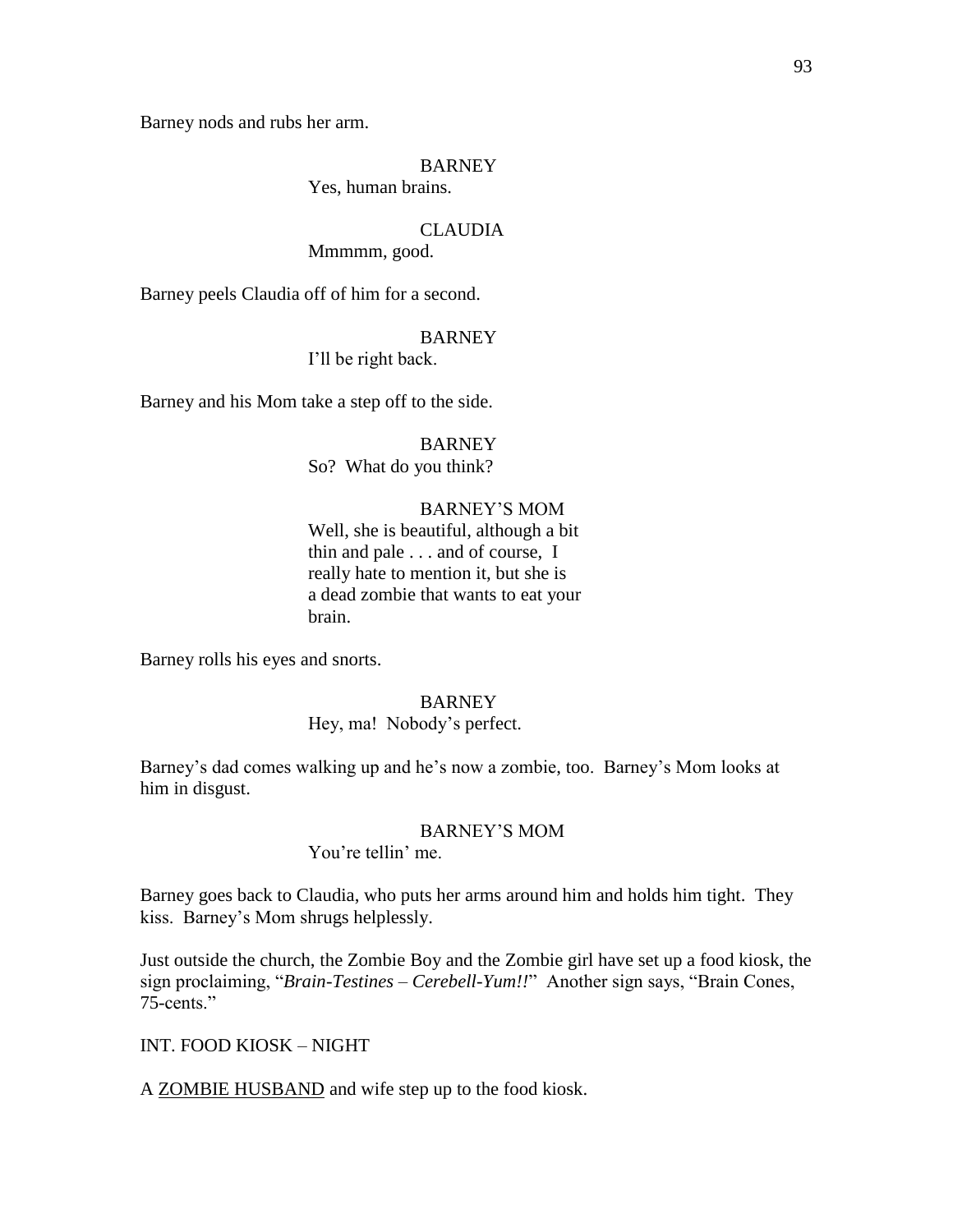#### ZOMBIE HUSBAND

Two brain cones, please.

Two **SEATED ZOMBIES**, one white, the other black, sit on the ground in the kiosk with the tops of their skulls removed. The zombie boy and girl are busily scooping out the brains of the seated zombies with ice cream scoops, putting them into cones and making brain cones. Above the white seated zombie a signs says, "Vanilla," and above the black seated zombie it says, "Chocolate." The white zombie remarks to the black zombie.

## WHITE SEATED ZOMBIE

(nonchalantly) *Eh*, it's a living.

BLACK SEATED ZOMBIE (intense, like Burgess Meredith) *It"s a waste of life!*

## WHITE SEATED ZOMBIE

What is?

BLACK SEATED ZOMBIE What is what?

WHITE SEATED ZOMBIE

(sighs) I don't know. It's like I'm losing my short-term memory or something.

Meanwhile, more zombies line up for brain cones. The zombie boy and girl keep scooping away, making brain cones.

> BLACK SEATED ZOMBIE You're losing your what?

> > WHITE SEATED ZOMBIE

Huh?

Huh?

BLACK SEATED ZOMBIE What were you saying?

WHITE SEATED ZOMBIE What was that?

BLACK SEATED ZOMBIE